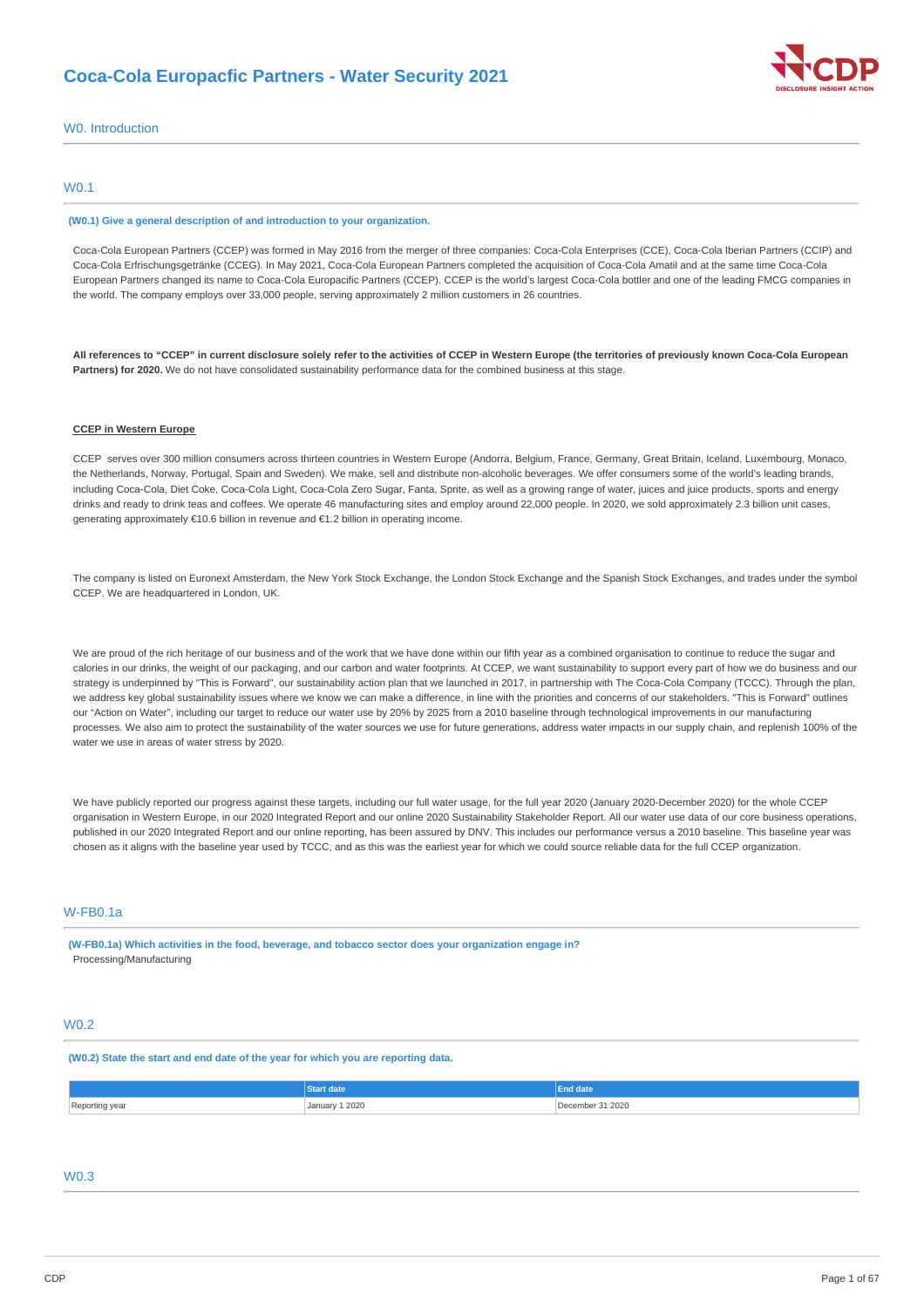### **(W0.3) Select the countries/areas for which you will be supplying data.**

Belgium Bulgaria France Germany Iceland Luxembourg Netherlands Norway Portugal Spain Sweden United Kingdom of Great Britain and Northern Ireland

# W0.4

**(W0.4) Select the currency used for all financial information disclosed throughout your response.** EUR

# W0.5

(W0.5) Select the option that best describes the reporting boundary for companies, entities, or groups for which water impacts on your business are being **reported.**

Companies, entities or groups over which operational control is exercised

### W0.6

(W0.6) Within this boundary, are there any geographies, facilities, water aspects, or other exclusions from your disclosure? Yes

### W0.6a

### **(W0.6a) Please report the exclusions.**

| <b>Exclusion</b>                    | Please explain                                                                                                                                                               |
|-------------------------------------|------------------------------------------------------------------------------------------------------------------------------------------------------------------------------|
| Offices and a small number of       | A small number of leased offices and distribution centres are excluded from our reporting system. Water used in these locations is very low and managed by our landlords or  |
| separate distribution and technical | on-site facilities. This volume is a small fraction of CCEP's total water consumption (less than 1%) and is not considered material in the wider context of CCEP water usage |
| centre locations.                   | and reporting boundaries                                                                                                                                                     |

### W1. Current state

### W1.1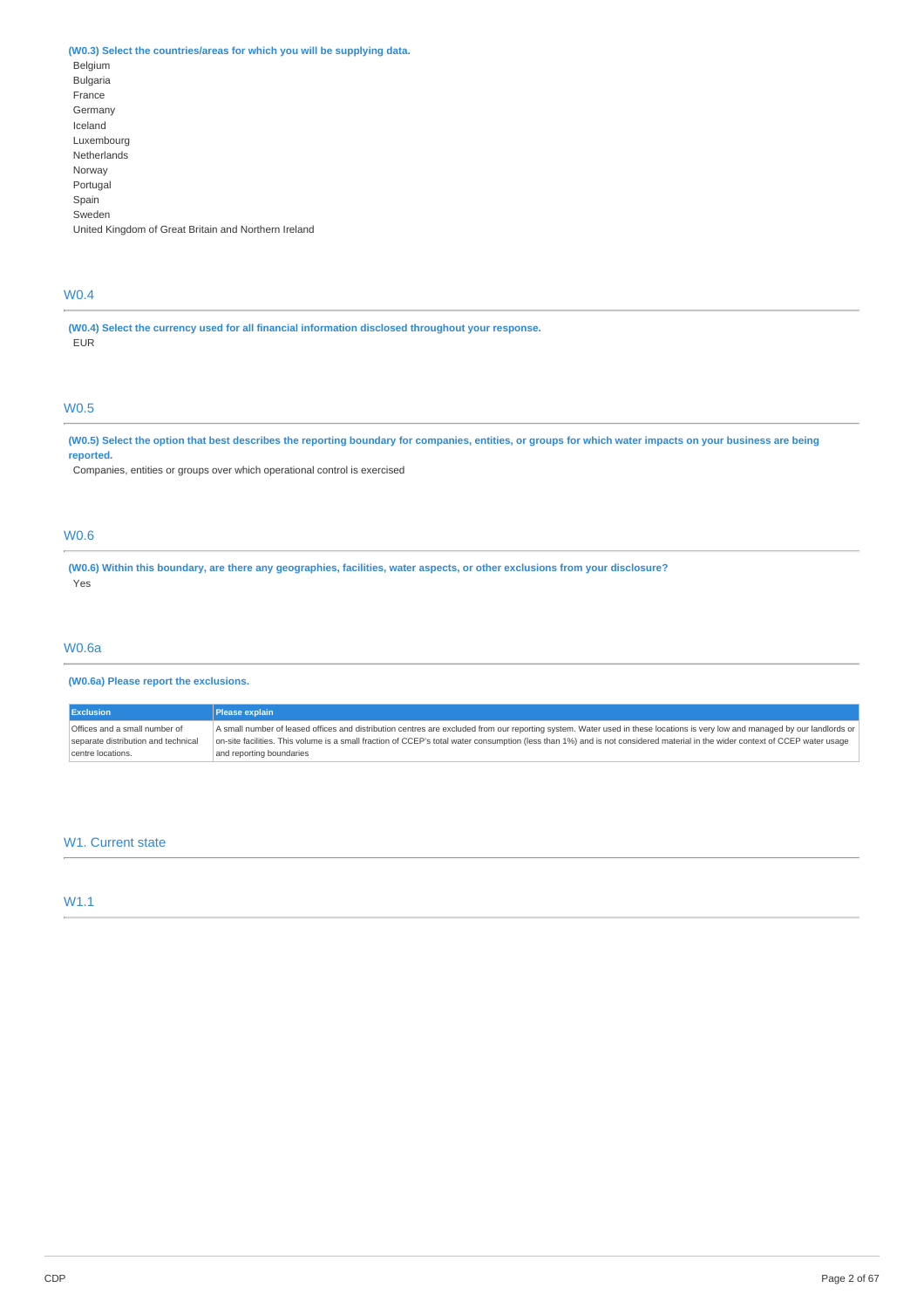### (W1.1) Rate the importance (current and future) of water quality and water quantity to the success of your business.

|                                                                                                             | Direct use Indirect<br>importance use<br>rating | <b>limportancel</b><br>rating | Please explain                                                                                                                                                                                                                                                                                                                                                                                                                                                                                                                                                                                                                                                                                                                                                                                                                                                                                                                                                                                                                                                                                                                                                                                                                                                                                                                                                                                                                                                                                                                                                                                                                                                                                                                                                                                                                                                                                                                                                                                                                                                                                 |
|-------------------------------------------------------------------------------------------------------------|-------------------------------------------------|-------------------------------|------------------------------------------------------------------------------------------------------------------------------------------------------------------------------------------------------------------------------------------------------------------------------------------------------------------------------------------------------------------------------------------------------------------------------------------------------------------------------------------------------------------------------------------------------------------------------------------------------------------------------------------------------------------------------------------------------------------------------------------------------------------------------------------------------------------------------------------------------------------------------------------------------------------------------------------------------------------------------------------------------------------------------------------------------------------------------------------------------------------------------------------------------------------------------------------------------------------------------------------------------------------------------------------------------------------------------------------------------------------------------------------------------------------------------------------------------------------------------------------------------------------------------------------------------------------------------------------------------------------------------------------------------------------------------------------------------------------------------------------------------------------------------------------------------------------------------------------------------------------------------------------------------------------------------------------------------------------------------------------------------------------------------------------------------------------------------------------------|
| Sufficient<br>amounts<br>of good<br>quality<br>freshwater<br>available<br>for use                           | Vital                                           | Important                     | Direct Use: as a manufacturer and distributor of soft drinks, access to high-quality freshwater is vital to the long-term sustainability of CCEP. Water is vital as it is the main<br>ingredient in our beverages and essential to our manufacturing processes, used for rinsing, cleaning, heating and cooling. Indirect Use: good quality fresh water is important to<br>ensuring a sustainable supply of the agricultural ingredients we use in our products. Through water footprinting studies across our value chain, we know that approximately<br>80% of the water footprint of our products is from our agricultural supply chain, for example, the irrigation in farming, processing and production of sugar beet and sugar cane,<br>as well as other ingredients such as coffee, fruits juices and pulp and paper. As a soft drinks manufacturer, water is the lifeblood of our business, vital to all our products, and<br>therefore dependency on fresh water will remain the same for both direct and indirect use in the short (0-1y), medium (1-3y) and long (3-10y) term. We also recognise that<br>access to safe water for drinking and sanitation is essential to the communities where we operate and across our value chain. In our direct operations, we continue our efforts<br>to reduce our water usage and increase water efficiency, aiming to decouple volume growth from freshwater use and mitigate the impact of growth as much as possible. In<br>indirect use, our plans to diversify our portfolio and increase volume in products such as tea, coffee and fruit juices will likely increase our future reliance on indirect freshwater<br>usage, as these ingredients often have high water intensity and freshwater requirements. Through our sustainable agriculture programme, we will continue to work with our<br>agriculture supply chain to improve water management practices and improve water efficiency.                                                                                                                                        |
| Sufficient<br>amounts<br>0f<br>recycled,<br>brackish<br>and/or<br>produced<br>water<br>available<br>for use | Important                                       | Important                     | Direct use: the use of recycled water in our operations is important in our non-product activities within our manufacturing sites. Recycled water use is limited to activities such<br>as cleaning-in-place processes and water treatment operations. For these processes we have implemented water recovery systems to enable us to use water that meets or<br>exceeds drinking water standards. We have expanded the range of applications suitable for recycled water, helping us to minimize our impacts. We ensure 100% of our<br>wastewater is safely returned to nature, applying the highest standards of treatment, in every case equal to the standard set by local regulations. We do not source or use<br>brackish water directly. Indirect use: recycled, brackish or other types of water is important in our agricultural supply chain as it can be treated and used in the production and<br>processing of sugar cane, sugar beet, fruit juices, coffee & tea, reducing freshwater withdrawals for irrigation in farming. Continued access to sufficient quantities is important<br>to help reduce freshwater extraction, reducing the impact on water tables, and improving local water availability. As we continue to grow our business, we expect our<br>dependency on recycled water for direct use will grow in the medium to long-term (1-10y). With water stress set to increase with climate change impacts, our reliance on<br>recycled water will grow in future, to help mitigate our reliance on freshwater sources. In indirect use, our plans to diversify our portfolio and increase volume in products such<br>as tea, coffee and fruit juices will likely have an adverse effect on indirect water use, and our dependency on sufficient recycled water would likely increase in the medium to<br>long-term (1-10y), to mitigate or soften our reliance on the freshwater requirements for our agricultural ingredients. Through continued efforts to reduce our water usage and<br>increase water efficiency, we aim to mitigate risks as much as possible. |

# W-FB1.1a

### (W-FB1.1a) Which water-intensive agricultural commodities that your organization produces and/or sources are the most significant to your business by **revenue? Select up to five.**

| <b>Agricultural</b><br>commodities revenue                        | % of<br>dependent<br>on these<br>agricultural<br>commodities | and/or<br>sourced | <b>Produced Please explain</b>                                                                                                                                                                                                                                                                                                                                                                                                                                                                                                                                                                                                                                                                                                                                                                                                                                                                                                                                                                                                                                                                                                                                                                                                                                                                                                                                                                                                                                                                                                                                                 |
|-------------------------------------------------------------------|--------------------------------------------------------------|-------------------|--------------------------------------------------------------------------------------------------------------------------------------------------------------------------------------------------------------------------------------------------------------------------------------------------------------------------------------------------------------------------------------------------------------------------------------------------------------------------------------------------------------------------------------------------------------------------------------------------------------------------------------------------------------------------------------------------------------------------------------------------------------------------------------------------------------------------------------------------------------------------------------------------------------------------------------------------------------------------------------------------------------------------------------------------------------------------------------------------------------------------------------------------------------------------------------------------------------------------------------------------------------------------------------------------------------------------------------------------------------------------------------------------------------------------------------------------------------------------------------------------------------------------------------------------------------------------------|
| Sugar                                                             | 61-80                                                        | Sourced           | Sugar is a key ingredient in many of our brands and products, with sugar-sweetened beverages representing ~63% of our revenue in 2020. We purchase the entire<br>requirement of concentrates and syrups, for Coca-Cola trademark beverages from TCCC. Many of the purchases of our key agricultural ingredients, such as sugar, are<br>managed together with TCCC and other Coca-Cola bottlers. From our ongoing focus on water footprinting, we also know that the majority (80%) of our water footprint<br>comes from our agricultural supply chain, particularly farming, production and processing of sugar beet. We require our suppliers to adhere to the Supplier Guiding<br>Principles (SGPs) and the Principles for Sustainable Agriculture (PSA) introduced in 2021, which replace the Sustainable Agriculture Guiding Principles (SAGPs). All<br>bottlers within the Coca-Cola system follow TCCC's SGPs and PSA. The SGPs and PSA apply to all of our suppliers, including for those non-Coca-Cola Company brands<br>that we produce and distribute, such as Capri-Sun and our energy brands. Approximately 95% of the sugar we use comes from sugar beet grown in France, Netherlands,<br>Sweden, Denmark, Germany, GB and Spain, whilst the remainder comes from cane sugar, grown in Costa Rica, Guatemala, Mozambique and Swaziland. In 2020, 100%<br>of our sugar (beet and cane) was sourced in compliance with TCCC approved sustainability standards, aligned with the PSA. This enabled us to meet our target to<br>sustainably source 100% of our sugar. |
| Other, please 21-40<br>specify<br>(Paper and<br>pulp)             |                                                              | Sourced           | By weight, pulp and paper accounts for ~9% of packaging used, with ~21% of our revenue in 2020 driven by products which include pulp and paper (e.g. cardboard<br>secondary packaging, paper labels, Bag in Box). Many of our key agricultural raw materials, such as pulp and paper, are purchased together with TCCC, and other Coca-<br>Cola bottlers. As a result, we address many of the issues that we face in our supply chain, as a joint Coca-Cola system. We require our suppliers to adhere to the SGPs<br>and PSA introduced in 2021, which replace the SAGPs. All bottlers within the Coca-Cola system follow TCCC's SGPs and PSA. The SGPs and PSA apply to all of our<br>suppliers, including for those non-Coca-Cola Company brands that we produce and distribute, such as Capri-Sun and our energy brands. The card and board we use in<br>our packaging makes up the majority of the pulp and paper we use. In 2020, 100% of our secondary and tertiary packaging cardboard was sourced in compliance with<br>TCCC approved sustainability standards, aligned with the PSA. We aim to expand reporting on this category to include additional areas such as printed and point of sale<br>material over the coming years. Since 2015 we have also included a requirement for third party certification (e.g. FSC and PEFC), in all our supplier contracts related to<br>paper and pulp. Every new contract relating to paper and pulp now includes a requirement for third-party certification.                                                              |
| Other, please   10-20<br>specify<br>(Oranges and<br>citrus fruit) |                                                              | Sourced           | In 2020, oranges and other citrus fruits were used as a key ingredient in products which account for ~15% of our revenue, including Fanta as well as a number of our<br>juices. Many of the purchases of our key agricultural ingredients, such as orange juice, are done together with TCCC and other Coca-Cola bottlers. As a result, we address<br>many of the issues that we face in our supply chain, as a joint Coca-Cola system. In particular, we require our suppliers to adhere to the SGPs and PSA introduced in<br>2021, which replace the SAGPs. All bottlers within the Coca-Cola system follow TCCC's SGPs and PSA. The SGPs and PSA apply to all of our suppliers, including non<br>TCCC brands that we produce and distribute, such as Capri-Sun and our energy brands. In 2020, 44% of the orange juice, 60% of the apple juice and 82% of the lemon<br>juice sourced by TCCC at a global level was sourced in compliance with TCCC approved sustainability standards, aligned with the PSA. Climate change may exacerbate<br>water scarcity and cause a further deterioration of water quality in affected regions. Decreased agricultural productivity in these regions as a result of changing weather<br>patterns may limit the availability, or increase the cost, of key raw materials, including oranges and other citrus fruits, that we use to produce our products. In 2020, in Spain<br>and Portugal, we sourced 1,730 tonnes of orange juice and 938 tonnes of lemon juice from local farmers for the production of Fanta Orange and Lemon.      |
| Other, please   Less than<br>specify<br>(Coffee and<br>tea)       | 10%                                                          | Sourced           | It is estimated that around 3% of our revenue is dependent on coffee and tea purchased for our Honest, Chagwa and Fuze Tea brands through TCCC. Many of the<br>purchases of our key agricultural ingredients, including coffee and tea are done together with TCCC and other Coca-Cola bottlers. We therefore address many of the<br>issues we face in our supply chain as a joint Coca-Cola system. From our ongoing focus on water footprinting, we know that the majority of our water footprint comes from<br>our agricultural supply chain. As a result, we require our suppliers to adhere to the SGPs and the PSA introduced in 2021, which replace the SAGPs. All bottlers within the<br>Coca-Cola system follow TCCC's SGPs and PSA. The SGPs and PSA apply to all of our suppliers, including for those non-Coca-Cola Company brands that we produce<br>and distribute, such as Capri-Sun and our energy brands. In 2020, 97% of coffee and 84% of tea sourced by TCCC at global level was sourced in compliance with TCCC<br>approved sustainability standards, aligned to the PSA. This includes coffee in our Honest Coffee brand which met Fairtrade and other third-party certification standards and<br>tea for our Fuze Tea brand, containing tea extracts from 100% sustainably sourced tea leaves, sourced in compliance with Rainforest Alliance certification. As a result, the<br>'green frog' seal, confirming the tea has been sourced from Rainforest Alliance Certified™ farms, is included on all packaging for the complete Fuze Tea range.        |

# W1.2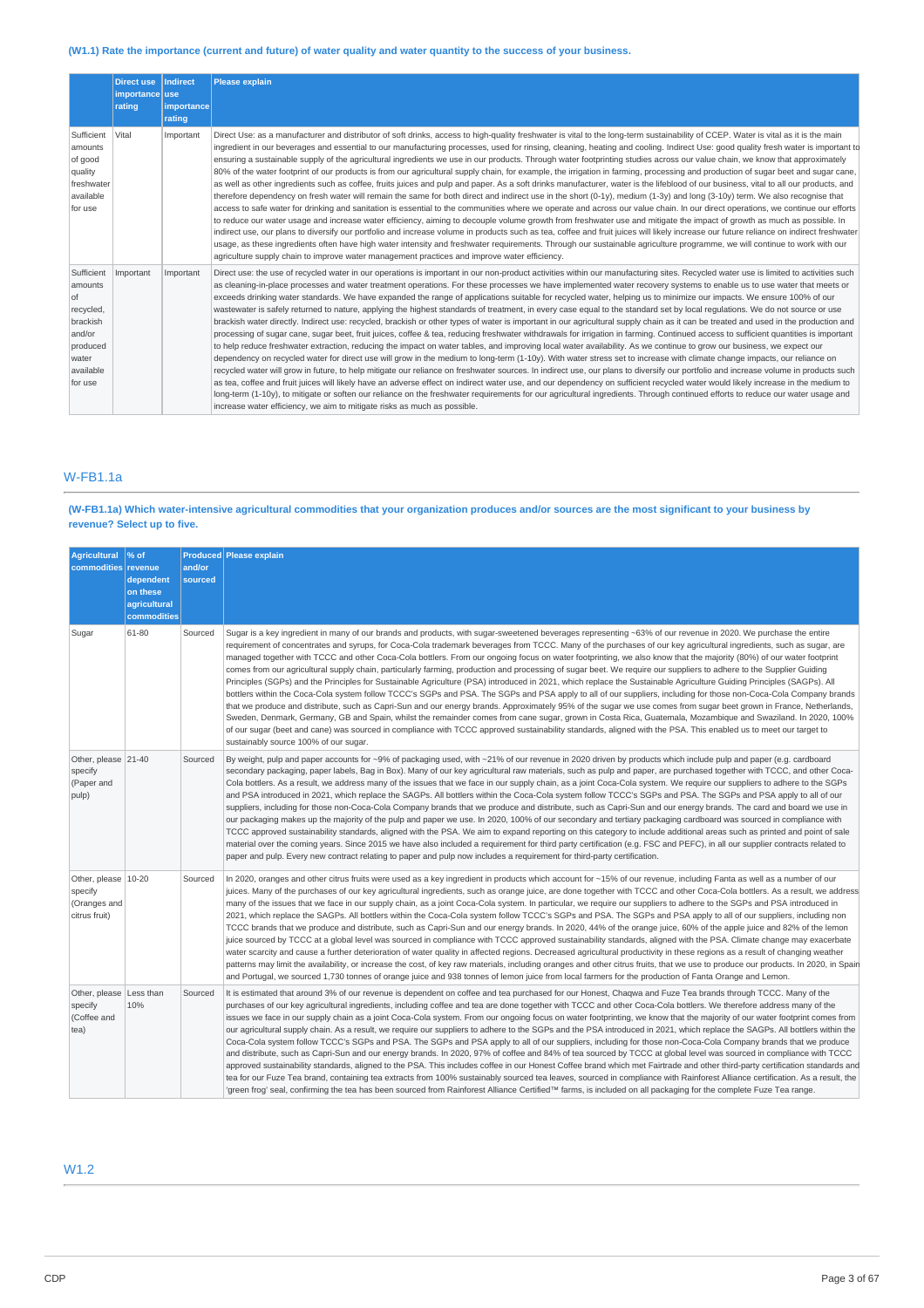# (W1.2) Across all your operations, what proportion of the following water aspects are regularly measured and monitored?

|                                                                                                                                                    | % of<br>sites/facilities/operations | <b>Please explain</b>                                                                                                                                                                                                                                                                                                                                                                                                                                                                                                                                                                                                                                                                                                                                                                                                                                                                                                                                                                                                                               |  |  |  |
|----------------------------------------------------------------------------------------------------------------------------------------------------|-------------------------------------|-----------------------------------------------------------------------------------------------------------------------------------------------------------------------------------------------------------------------------------------------------------------------------------------------------------------------------------------------------------------------------------------------------------------------------------------------------------------------------------------------------------------------------------------------------------------------------------------------------------------------------------------------------------------------------------------------------------------------------------------------------------------------------------------------------------------------------------------------------------------------------------------------------------------------------------------------------------------------------------------------------------------------------------------------------|--|--|--|
| Water withdrawals<br>- total volumes                                                                                                               | 100%                                | All our manufacturing sites measure, monitor and report total water withdrawal volumes, on at least a monthly, and in some cases (for our manufacturing sites) on a<br>weekly basis. This is fundamental to our focus on becoming more water efficient and reducing the amount of water we use. We have water meters for all incoming<br>water and water meters for all borehole water used, following international standards. In 2021, we published our water stewardship performance data for 2020 in<br>our 2020 Integrated Report and in our online 2020 Sustainability Stakeholder Report, in accordance with the GRI Standards at Core level. The performance data<br>has been assured by DNV including the total water withdrawn in our manufacturing operations and our manufacturing water use ratio.                                                                                                                                                                                                                                     |  |  |  |
| Water withdrawals<br>- volumes by<br>source                                                                                                        | 100%                                | All our manufacturing sites measure, monitor and report total water withdrawal volumes by source. Water withdrawals by source are measured through on-site<br>water meters and monitoring systems, on at least a monthly, and in some cases (for all manufacturing sites) a weekly basis. We have water meters for all incoming<br>water and water meters for all borehole water used. In 2020, 76.6% of water was withdrawn from municipal supplies and 23.4% from borehole supplies. We<br>published water data in our 2020 Integrated Report and in our online 2020 Sustainability Stakeholder Report, in accordance with the GRI Standards at Core level,<br>which has been assured by DNV. Our water volumes by source will vary year on year depending upon overall sales volumes, and which products are sold by<br>country.                                                                                                                                                                                                                 |  |  |  |
| <b>Entrained water</b><br>associated with<br>your metals &<br>mining sector<br>activities - total<br>volumes [only<br>metals and mining<br>sector] | <not applicable=""></not>           | <not applicable=""></not>                                                                                                                                                                                                                                                                                                                                                                                                                                                                                                                                                                                                                                                                                                                                                                                                                                                                                                                                                                                                                           |  |  |  |
| Produced water<br>associated with<br>your oil & gas<br>sector activities -<br>total volumes [only<br>oil and gas sector]                           | <not applicable=""></not>           | <not applicable=""></not>                                                                                                                                                                                                                                                                                                                                                                                                                                                                                                                                                                                                                                                                                                                                                                                                                                                                                                                                                                                                                           |  |  |  |
| Water withdrawals<br>quality                                                                                                                       | 100%                                | All our manufacturing sites measure, monitor and report total water withdrawal quality. This is critical to manufacturing consumable products which adhere to strict<br>food safety requirements, ensuring our beverages are safe for consumption. Water quality tests which include e.g. pH, alkalinity and total dissolved solids are done<br>on a daily basis at several stages during the manufacturing process by trained staff. They also monitor taste, odor and appearance. The physical and chemical<br>water quality is measured according international standards, in line with TCCC's KORE requirement standards. Climate change may also exacerbate water scarcity<br>which could cause a further deterioration of water quality where we or our suppliers operate. Increased production costs or capacity constraints could adversely<br>affect our ability to produce and sell beverages. Monitoring and measuring water quality at CCEP is fundamental for risk mitigation purposes.                                                |  |  |  |
| Water discharges -<br>total volumes                                                                                                                | 100%                                | All our manufacturing sites measure, monitor and report total volume of water discharges. Total volumes discharges are measured on a daily basis through on-site<br>water meters and monitoring systems. This is fundamental to our commitment to protect the future sustainability of the water sources we use. All water discharged<br>is measured according local regulations which are aligned with international (ISO) standards and TCCC's KORE standard requirements, which define the policies,<br>standards and requirements for managing safety, environment and quality throughout our operations and which meet or exceed local regulations. We publish our<br>water stewardship performance data in our 2020 Integrated Report and in our online 2020 Sustainability Stakeholder Report, in accordance with the GRI Standards<br>at Core level, which has been assured by DNV, including our water use ratio.                                                                                                                          |  |  |  |
| Water discharges $-$ 100%<br>volumes by<br>destination                                                                                             |                                     | Through on-site flow meters at the point of discharge, 100% of our manufacturing sites measure, monitor and report total volume of water discharged by<br>destination, to nature after internal treatment or to external wastewater treatment. Flow rates are continuously monitored with daily reporting on-site and monthly<br>reporting in reporting dashboard Integrum. This is fundamental to our commitment to protect the future sustainability of the water sources we use. All water<br>discharged is measured against TCCC's KORE standard requirements, which define the policies, standards and requirements for managing safety, environment<br>and quality throughout our operations and which meet or exceed local regulations. We publish our water stewardship performance data in our 2020 Integrated<br>report and in our online 2020 Sustainability Stakeholder Report, in accordance with the GRI Standards at Core level, which has been assured by DNV.                                                                      |  |  |  |
| Water discharges -<br>volumes by<br>treatment method                                                                                               | 100%                                | All our manufacturing sites measure, monitor and report total volume of water discharges by treatment method. We recognise that water is critical to the<br>sustainability of our business, the local communities in which we operate and the local ecosystems upon which we depend. We believe that measuring and<br>monitoring our water discharges by treatment method is key to our water stewardship approach. All water discharged is measured against TCCC's KORE standard<br>requirements through on-site flow meters and meet at least all local regulations. Key measures such as pH, flow and temperature are monitored continuously<br>through calibrated on-site monitoring systems and samples are completed on a daily basis as a minimum to analyse organic load (COD/BOD) and total suspended<br>solids (TSS). We publish our water stewardship data in our 2020 Integrated Report and in our online 2020 Sustainability Stakeholder Report, in accordance with the<br>GRI Standards at Core level, which has been assured by DNV. |  |  |  |
| Water discharge<br>$quality - by$<br>standard effluent<br>parameters                                                                               | 100%                                | All our manufacturing sites measure and monitor water discharge quality data by standard effluent parameters. We are committed to protecting the future<br>sustainability of the water sources we use. We believe that measuring and monitoring the quality of our water discharges is essential in supporting our<br>commitments. All wastewater is treated physio-chemically and or biologically on-site or off-site to achieve the required quality standard. All water discharged is<br>measured against TCCC's KORE standard requirements, which meet all local regulations. Key measures such as pH levels, BOD and TSS are monitored<br>continuously through on-site monitoring systems and samples are daily completed as a minimum. For wastewater analysis we use accredited analytical<br>laboratories. We publish our water stewardship performance data in our 2020 Integrated Report and in our online 2020 Sustainability Stakeholder Report, in<br>accordance with the GRI Standards at Core level, which has been assured by DNV.  |  |  |  |
| Water discharge<br>$quality -$<br>temperature                                                                                                      | 100%                                | We are committed to protecting the future sustainability of the water sources we use. All water discharged is measured against TCCC's KORE requirements, which<br>define the policies, standards, and requirements for managing safety, environment and quality throughout our operations and which meet or exceed local<br>regulations. All are manufacturing sites measure and monitor discharge temperature through calibrated on-site monitoring systems on at least a daily basis to<br>ensure the wastewater temperature stays well within legal limits to avoid any impact on nature. Non-contact cooling water is compliant with TCCC's KORE<br>standards and cannot cause variation of the receiving waterbody of more than 5°C when discharged as wastewater. As CCEP does not discharge hot water<br>directly to a water body, discharge temperature is not included in our KPIs.                                                                                                                                                        |  |  |  |
| Water consumption   100%<br>- total volume                                                                                                         |                                     | 100% of our operational sites measure and monitor total water consumption. Water is our main ingredient and is critical to CCEP, local communities and the<br>ecosystems. Measuring and monitoring our water consumption is central to our focus on becoming more water efficient and reducing the amount of water we use.<br>Total water consumption is measured at all our manufacturing sites through calibrated on-site water meters and monitoring systems on at least a monthly and in<br>some cases a weekly basis. We have improved our water efficiency by 13.7% since 2010 and by 1.9% versus 2019. We publish our water performance data in our<br>2020 Integrated Report and in our online 2020 Sustainability Stakeholder Report, in accordance with the GRI Standards at Core level, which has been assured by<br>DNV.                                                                                                                                                                                                                |  |  |  |
| Water<br>recycled/reused                                                                                                                           | 100%                                | We have active programmes in place across our manufacturing sites to reuse and recycle water. These support our target to reduce our overall water use by 20%<br>by 2020. In 2020, we estimate that we reused/recycled 649,316 m3 (3.6% of total water withdrawn), a 6% increase versus 2019. Water recycling is often<br>undertaken using small recycling loops within a process and is hard to measure. The water recycled/reused numbers are a mixture of metered (actual) and<br>calculated. On a yearly basis we estimate the amount of water which has been recycled based on the annual water use. E.g., in our manufacturing site in Antwerp<br>we reuse the water from our PET bottle rinser in our returnable glass bottle rinser. The recycled water often reused to clean crates. The result of increased water<br>recycling is reflected in an overall reduction of the water used in our manufacturing sites by 13.7% since 2010 and by 1.9% vs. 2019.                                                                                |  |  |  |
| The provision of<br>fully-functioning,<br>safely managed<br>WASH services to<br>all workers                                                        | 100%                                | 100% of our manufacturing sites provide access to safe water, sanitation, and hygiene for all employees at an acceptable standard. Access and standards are<br>monitored and measured as part of our Quality, Environmental and Health and Safety (QESH) processes. Sites are audited on QESH standards, including WASH,<br>through TCCC's KORE auditing process. To monitor our WASH services provided to all workers, the KORE Audits through TCCC are conducted every three years,<br>but we also conduct internal audits on an annual basis.                                                                                                                                                                                                                                                                                                                                                                                                                                                                                                    |  |  |  |

# W1.2b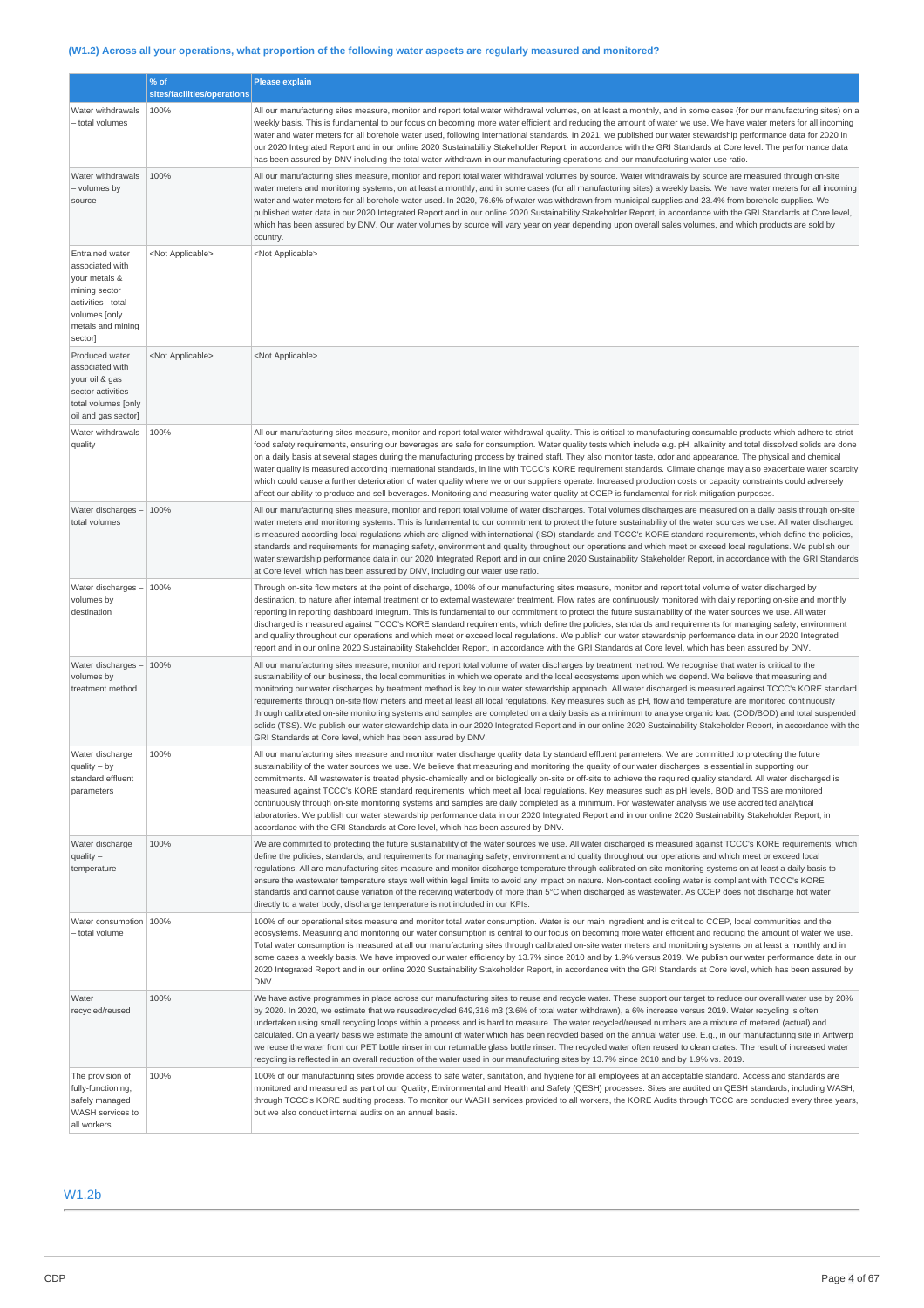### (W1.2b) What are the total volumes of water withdrawn, discharged, and consumed across all your operations, and how do these volumes compare to the **previous reporting year?**

|                      | <b>Volume</b><br>(megaliters/year) | <b>with</b><br>previous<br>reporting<br>year | Comparison Please explain                                                                                                                                                                                                                                                                                                                                                                                                                                                                                                                                                                                                                                                                                                                                                                                                                                                                                                                                                                                                                                                                                                                                                                                                                                                                                                                                                                                                                                                                                                                                                                                                                                                                                                                                                                                                                                                                                                                                                                                                                                                                                |
|----------------------|------------------------------------|----------------------------------------------|----------------------------------------------------------------------------------------------------------------------------------------------------------------------------------------------------------------------------------------------------------------------------------------------------------------------------------------------------------------------------------------------------------------------------------------------------------------------------------------------------------------------------------------------------------------------------------------------------------------------------------------------------------------------------------------------------------------------------------------------------------------------------------------------------------------------------------------------------------------------------------------------------------------------------------------------------------------------------------------------------------------------------------------------------------------------------------------------------------------------------------------------------------------------------------------------------------------------------------------------------------------------------------------------------------------------------------------------------------------------------------------------------------------------------------------------------------------------------------------------------------------------------------------------------------------------------------------------------------------------------------------------------------------------------------------------------------------------------------------------------------------------------------------------------------------------------------------------------------------------------------------------------------------------------------------------------------------------------------------------------------------------------------------------------------------------------------------------------------|
| Total<br>withdrawals | 18384.6                            | Much lower                                   | Total withdrawals are equal to total discharge (6,623 megalitres/year) + total consumption (11,762 megalitres/year). Water efficiency is key to our water strategy. As<br>part of our sustainability action plan, "This is Forward", we have set a target to reduce our water use ratio by 20% by 2025, versus a 2010 baseline. We aim to meet<br>this target by continuing to invest in technology improvements in our manufacturing processes. We expect that future absolute volumes will increase, in line with<br>anticipated production volumes. In 2020, our total water withdrawals were 9.9% lower compared to 2019, due to a 7.8% decrease in production volumes related to<br>COVID-19. We were also able to decrease our water withdrawals as the result of the ongoing investment we made in water reduction projects/programmes, saving<br>22,400m <sup>3</sup> of water. In 2020, we achieved a water use ratio across our manufacturing operations of 1.57 litres of water per litre of product produced. This represents a<br>2.2% decrease since 2019 and a 13.7% improvement since 2010. The decrease since 2019 is due to a range of initiatives. For example, in our production facility in<br>Ghent, Belgium, our evaporative cooling towers were replaced by dry cooling towers, an initiative which will save 10,670m <sup>3</sup> of water annually. In Sweden, we<br>successfully installed low-consuming rinse nozzles for both our can and non-returnable glass bottle (NRGB)-line. This enabled us to save 11,800m <sup>3</sup> of water by using<br>the same water to rinse both the inside and outside of cans and bottles. The total water withdrawn from manufacturing sites in areas of water stress (23 of 46 sites)<br>decreased from 10,407,941 m3 in 2019 to 9,097,192 m3 in 2020 (12.6%). This decrease was due to a 7.8% decrease in production volumes due to COVID-19. We<br>were also able to decrease our water withdrawals as the result of the ongoing investment we made in water reduction projects/programmes, saving 22,400m <sup>3</sup> of<br>water. |
| Total<br>discharges  | 6623                               | Much lower                                   | Water efficiency is key to our water strategy. As part of our sustainability action plan, "This is Forward", we have set a target to reduce our water use ratio by 20% by<br>2025, versus a 2010 baseline. We aim to meet this target by investing in technology improvements to reduce the amount of wastewater. We expect that future<br>absolute volumes will increase, in line with anticipated production volumes. In 2020, our total water discharge decreased by 11.2%, compared to 2019, mainly due to<br>water efficiency projects and changes in our production volume mix across all our manufacturing sites. For example, in our production facility in Ghent, Belgium, our<br>evaporative cooling towers were replaced by dry cooling towers, an initiative which will save 10,670m <sup>3</sup> of water annually. In Sweden, we successfully installed low-<br>consuming rinse nozzles for both our can and non-returnable glass bottle (NRGB)-line. This enabled us to save 11,800m <sup>3</sup> of water by using the same water to rinse<br>both the inside and outside of cans and bottles. Wastewater discharged for treatment by municipal water treatment works decreased by 10.6% versus 2019 and<br>wastewater treated on-site reduced by 12.1% versus 2019.                                                                                                                                                                                                                                                                                                                                                                                                                                                                                                                                                                                                                                                                                                                                                                                                                     |
| Total<br>consumption | 11792                              | Much lower                                   | Water efficiency is key to our water strategy. As part of our sustainability action plan, "This is Forward", we have set a target to reduce our water use ratio by 20% by<br>2025, versus a 2010 baseline. We aim to meet this target by investing in technology improvements to reduce the water we use. We expect that future absolute<br>volumes will increase, in line with anticipated production volumes. In 2020, due to the reduction in water withdrawals and water discharges, we achieved a water use<br>ratio across our manufacturing operations of 1.57 litres of water per litre of product produced, which is a 6.8% decrease compared to 2019 and a 13.7% reduction<br>versus 2010. The decrease of 6.8% in our water use ratio is mainly due to water efficiency programmes, reusing and recycling more water and changes in our<br>production volume mix. Our total water consumption in 2020 was 8.8% lower than in 2019 due to a 11.2% reduction in water discharge and a 7.8% decrease in<br>production volumes due to COVID-19. We were also able to decrease our water withdrawals as the result of the ongoing investment we made in water reduction<br>projects/programmes, saving 22,400m <sup>3</sup> of water. In 2020, water withdrawals from municipal sources decreased by 10.6% versus 2019. This decrease was due to a<br>7.8% decrease in production volumes as a result of the impact of COVID-19 on our business, and due to capital investments in our plants and making water<br>efficiency one of the main measures across all our manufacturing sites. In 2020, we invested € 302,000 in water efficient technologies and processes, saving 22,400<br>m <sup>3</sup> . As a result of COVID-19 we reduced initial capital expenditure plans across CCEP to protect and preserve cash and maintain maximum flexibility. As a result,<br>our investment in water efficient technologies was lower than 2019.                                                                                                                                                      |

# W1.2d

### **(W1.2d) Indicate whether water is withdrawn from areas with water stress and provide the proportion.**

| Withdrawals \%<br>are from<br>areas with<br>water stress areas with reporting | withdrawn with<br><b>from</b><br>water<br><b>stress</b> | <b>previous</b><br><b>vear</b> | tool                   | Comparison Identification Please explain                                                                                                                                                                                                                                                                                                                                                                                                                                                                                                                                                                                                                                                                                                                                                                                                                                                                                                                                                                                                                                                                                                                                                                                                                                                                                                                                                                                                                                                                                                                                                                                                          |
|-------------------------------------------------------------------------------|---------------------------------------------------------|--------------------------------|------------------------|---------------------------------------------------------------------------------------------------------------------------------------------------------------------------------------------------------------------------------------------------------------------------------------------------------------------------------------------------------------------------------------------------------------------------------------------------------------------------------------------------------------------------------------------------------------------------------------------------------------------------------------------------------------------------------------------------------------------------------------------------------------------------------------------------------------------------------------------------------------------------------------------------------------------------------------------------------------------------------------------------------------------------------------------------------------------------------------------------------------------------------------------------------------------------------------------------------------------------------------------------------------------------------------------------------------------------------------------------------------------------------------------------------------------------------------------------------------------------------------------------------------------------------------------------------------------------------------------------------------------------------------------------|
| Row Yes                                                                       | 26-50                                                   | Lower                          | <b>WRI</b><br>Aqueduct | Through WRI Aqueduct analysis, we have been able to identify that in 2020, 23 of our manufacturing sites were located in water stressed areas. The<br>overall number of sites located in water stressed areas has increased versus 2019. In 2020, 49.5% of our total water withdrawals (representing 55.5%<br>of our total production volumes) came from sites in areas of water stress, compared to 51.25% in 2019. This figure is lower compared to last year due<br>to production volumes being significantly lower due to the COVID-19 pandemic (-7.8% versus 2019). The total water withdrawn from 23 sites in water<br>stressed areas decreased from 11,015,810 m3 in 2019 to 10,097,769 m3 in 2020 (-8.3%) due to COVID-19. We use WRI Aqueduct as our water<br>stress identification tool as it provides us with the levels of water stress and scarcity, based upon future changes in water quantity and quality, covering<br>the catchment areas where each of our manufacturing sites are located, providing valuable insight into our risk mitigation processes. Using WRI<br>Aqueduct, physical risks associated with water stress and scarcity are assessed quantitatively by analysing the availability and quality of water at a<br>local level. This approach includes conceptual hydrological modelling of local watersheds. Transition water-related risks are assessed qualitatively<br>through analysing regulatory and tariff changes. This helps to give us a robust view of anticipated water stress at facility-level. WRI Aqueduct is used<br>consistently across the Coca-Cola system as a water-risk assessment tool. |

# W-FB1.2e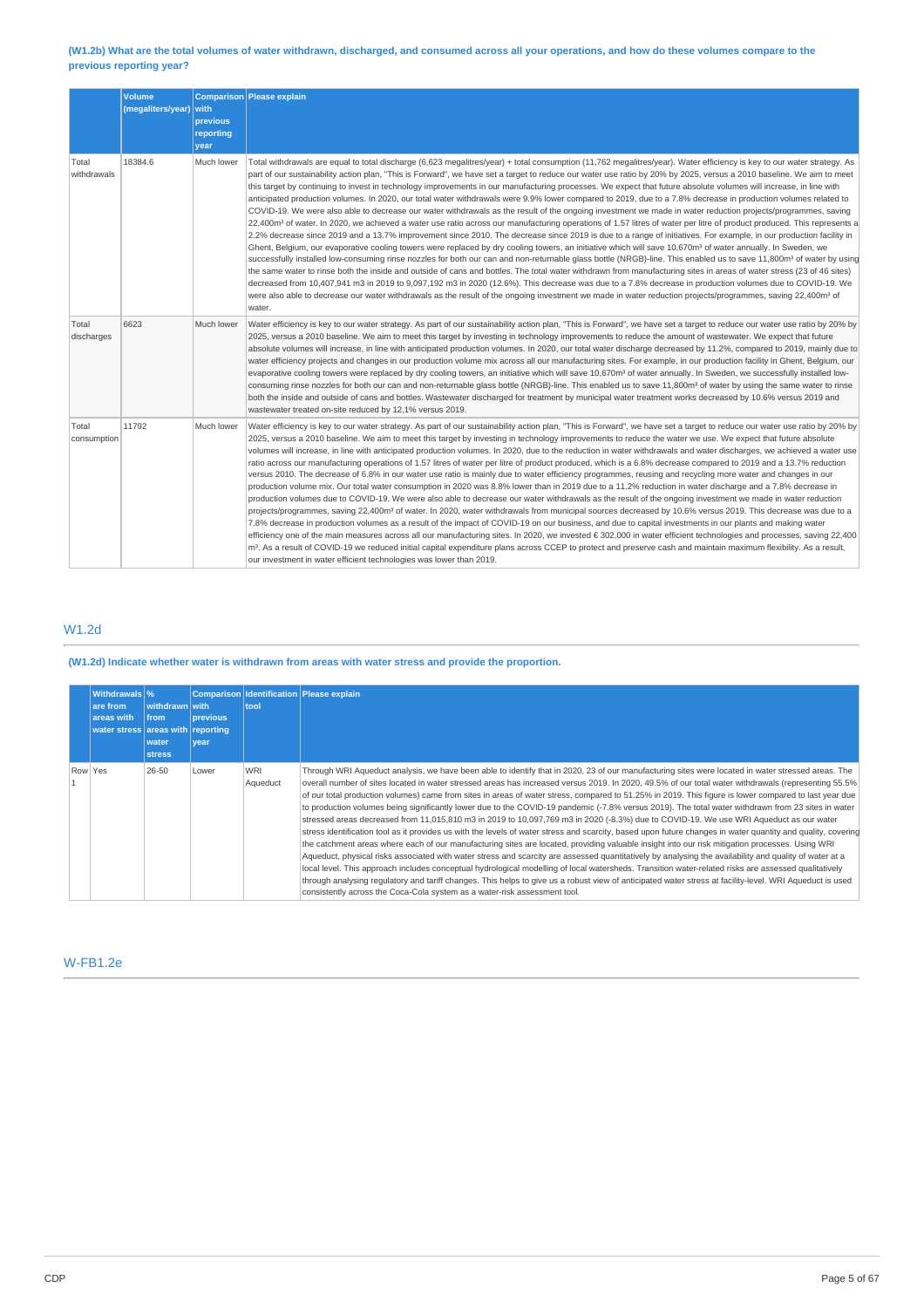# (W-FB1.2e) For each commodity reported in question W-FB1.1a, do you know the proportion that is produced/sourced from areas with water stress?

| <b>Agricultural</b><br>commodities proportion                                                     | <b>The</b><br>of this<br>commodity<br>produced<br>in areas<br>with water<br>stress is<br>known | <b>The</b><br>proportion<br>of this<br>commodity<br>sourced<br>from areas<br>with water<br>stress is<br>known | <b>Please explain</b>                                                                                                                                                                                                                                                                                                                                                                                                                                                                                                                                                                                                                                                                                                                                                                                                                                                                                                                                                                                                                                                                                                                                                                                                                                                                                                                                                                                                                                                                                                                                                                                                                                                                                                                                                                         |
|---------------------------------------------------------------------------------------------------|------------------------------------------------------------------------------------------------|---------------------------------------------------------------------------------------------------------------|-----------------------------------------------------------------------------------------------------------------------------------------------------------------------------------------------------------------------------------------------------------------------------------------------------------------------------------------------------------------------------------------------------------------------------------------------------------------------------------------------------------------------------------------------------------------------------------------------------------------------------------------------------------------------------------------------------------------------------------------------------------------------------------------------------------------------------------------------------------------------------------------------------------------------------------------------------------------------------------------------------------------------------------------------------------------------------------------------------------------------------------------------------------------------------------------------------------------------------------------------------------------------------------------------------------------------------------------------------------------------------------------------------------------------------------------------------------------------------------------------------------------------------------------------------------------------------------------------------------------------------------------------------------------------------------------------------------------------------------------------------------------------------------------------|
| Sugar                                                                                             | Not<br>applicable                                                                              | Yes                                                                                                           | In 2018, TCCC worked with the World Resources Institute (WRI) on a global Enterprise Water Risk assessment for the whole Coca-Cola system. This assessment includes<br>all our manufacturing sites and commodity sourcing regions and builds upon our previous studies which have helped to determine our supply chain exposure to water-<br>related risks. The work provides a holistic global view of our exposure to systemic water-related hazards, including baseline water stress, project water stress to 2030, water<br>quality challenges and access to water and sanitation (WASH) challenges. According to this study, approximately 7% (by weight) of cane sugar and 0% (by weight) of<br>sugar beet, of their respective sourcing regions, are considered extremely high in baseline water stress. The risk thresholds used are below, and are according to the<br>scoring methodology employed by WRI's Aqueduct tool: 0-1 Low (<10%) 1-2 Low -Medium (10-20%) 2-3 Medium -High(20-40%) 3-4 High (40-80%) 4-5 Extremely High<br>(>80%) Therefore, we can say that 5.5% of our total sugar is sourced from watersheds where the total annual water withdrawals are more than 80% of the annual available<br>renewable water supplies. This validates our findings from a 2014 study whereby we found that 80% of the total water footprint of our products comes from our agricultural<br>supply chain – in particular, the production and processing of sugar and fruit juice. Building on our work with Bonsucro, SAI/FSA and on water footprinting, we are currently<br>consolidating our learnings in line with TCCC, updating where appropriate and planning our next steps in engaging our value chain.                                                                    |
| Other<br>commodities<br>from W-<br>FB1.1a,<br>please<br>specify<br>(Oranges and<br>citrus fruits) | Not<br>applicable                                                                              | Yes                                                                                                           | In 2018, TCCC worked with the World Resources Institute (WRI) on a global Enterprise Water Risk assessment for the whole Coca-Cola system. This assessment includes<br>all our manufacturing sites and commodity sourcing regions and builds upon our previous studies which have helped to determine our supply chain exposure to water-<br>related risks. The work provides a holistic global view of our exposure to systemic water-related hazards, including baseline water stress, project water stress to 2030, water<br>quality challenges and access to water and sanitation (WASH) challenges. According to this study, approximately 3%, (by weight) of the sourcing regions of orange are<br>considered extremely high in baseline water stress. The risk thresholds used are below, and are according to the scoring methodology employed by WRI's Aqueduct tool:<br>0-1 Low (<10%) 1-2 Low -Medium (10-20%) 2-3 Medium -High(20-40%) 3-4 High (40-80%) 4-5 Extremely High (>80%) Therefore, we can say that 3% of oranges we<br>source are grown in watersheds where the total annual water withdrawals are more than 80% of the annual available renewable water supplies. This validates our findings<br>from a 2014 study whereby we found that 80% of the total water footprint of our products comes from our agricultural supply chain – in particular, the production and<br>processing of sugar and fruit juice. Building on our work with Bonsucro, SAI/FSA and on water footprinting, we are currently consolidating our learnings in line with TCCC,<br>updating where appropriate and planning our next steps in engaging our value chain. Using WRI Aqueduct, we plan to overlay this information and calculate the<br>percentage over the next year or 18 months. |
| Other<br>commodities<br>from W-<br>FB1.1a,<br>please<br>specify<br>(Coffee and<br>tea)            | Not<br>applicable                                                                              | Yes                                                                                                           | In 2018, TCCC worked with the World Resources Institute (WRI) on a global Enterprise Water Risk assessment for the whole Coca-Cola system. This assessment includes<br>all our manufacturing sites and commodity sourcing regions and builds upon our previous studies which have helped to determine our supply chain exposure to water-<br>related risks. The work provides a holistic global view of our exposure to systemic water-related hazards, including baseline water stress, project water stress to 2030, water<br>quality challenges and access to water and sanitation (WASH) challenges. According to this study, approximately 8%, (by weight) of the sourcing regions of coffee and tea<br>are considered extremely high in baseline water stress. The risk thresholds used are below, and are according to the scoring methodology employed by WRI's Aqueduct<br>tool: 0-1 Low (<10%) 1-2 Low -Medium (10-20%) 2-3 Medium -High(20-40%) 3-4 High (40-80%) 4-5 Extremely High (>80%). The tea extracts in Fuze Tea come from 100%<br>sustainably sourced tea leaves and all farms that supply tea extracts must be certified to demonstrate that they meet an independent standard such as Fairtrade<br>International, Rainforest Alliance or SAI/FSA Silver or Gold. This includes water-related standards and requirements which our suppliers are required to adhere to, helping<br>us to develop our understanding of the water footprint of our use of coffee and tea going forward. We will continue to engage with our suppliers on sourcing coffee and tea<br>sustainably.                                                                                                                                                                                          |
| Other<br>commodities<br>from W-<br>FB1.1a,<br>please<br>specify (Pulp<br>and paper)               | Not<br>applicable                                                                              | Yes                                                                                                           | In 2018, TCCC worked with the World Resources Institute (WRI) on a global Enterprise Water Risk assessment for the whole Coca-Cola system. This assessment includes<br>all our manufacturing sites and commodity sourcing regions and builds upon our previous studies which have helped to determine our supply chain exposure to water-<br>related risks. The work provides a holistic global view of our exposure to systemic water-related hazards, including baseline water stress, project water stress to 2030, water<br>quality challenges and access to water and sanitation (WASH) challenges. Paper/pulp was not evaluated; however we know through previous water footprinting analysis<br>that up to 19% of our value chain water footprint comes from our packaging, including paper/pulp. Since 2015, we have included a requirement for third-party certification,<br>e.g. Forest Stewardship Council (FSC) and Programme for the Endorsement of Forest Certification (PEFC), in all our supplier contracts. In 2020, 100% of our cardboard<br>for secondary and tertiary packaging was certified as compliant with the Principles for Sustainable Agriculture (PSA). Our strategy for collecting data on water stress in<br>relation to paper/pulp is to continue expanding reporting in this category, to include additional areas such as printed and point of sales material over the coming years.                                                                                                                                                                                                                                                                                                                                                                       |

# W-FB1.2g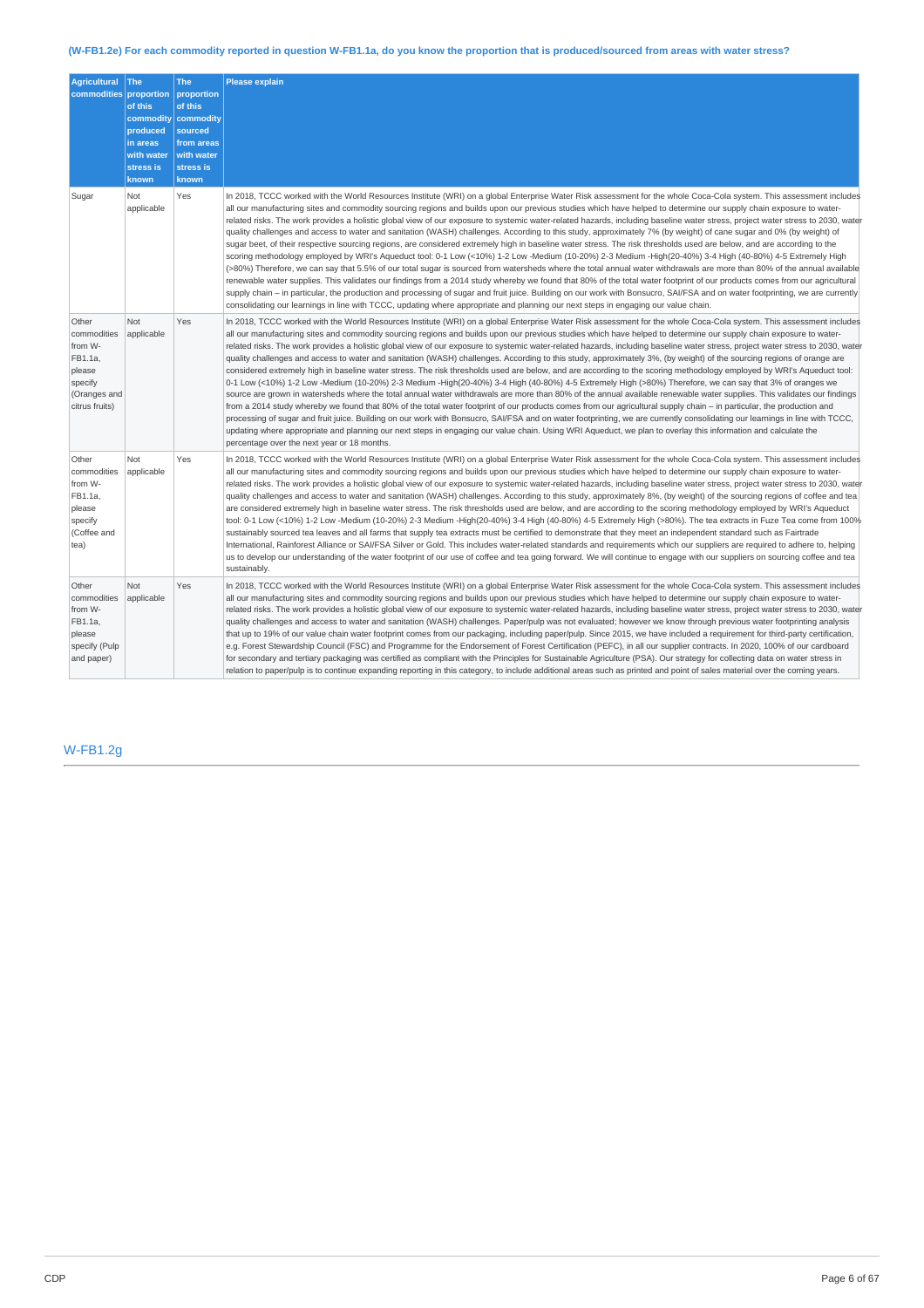# (W-FB1.2g) What proportion of the sourced agricultural commodities reported in W-FB1.1a originate from areas with water stress?

| <b>Agricultural</b><br>commodities                                                                          | % of total<br>agricultural<br>commodity<br>sourced<br>from areas<br>with water<br><b>stress</b> | <b>Please explain</b>                                                                                                                                                                                                                                                                                                                                                                                                                                                                                                                                                                                                                                                                                                                                                                                                                                                                                                                                                                                                                                                                                                                                                                                                                                                                                                                                                                                                                                                                                                                                                                                                                                                                                      |
|-------------------------------------------------------------------------------------------------------------|-------------------------------------------------------------------------------------------------|------------------------------------------------------------------------------------------------------------------------------------------------------------------------------------------------------------------------------------------------------------------------------------------------------------------------------------------------------------------------------------------------------------------------------------------------------------------------------------------------------------------------------------------------------------------------------------------------------------------------------------------------------------------------------------------------------------------------------------------------------------------------------------------------------------------------------------------------------------------------------------------------------------------------------------------------------------------------------------------------------------------------------------------------------------------------------------------------------------------------------------------------------------------------------------------------------------------------------------------------------------------------------------------------------------------------------------------------------------------------------------------------------------------------------------------------------------------------------------------------------------------------------------------------------------------------------------------------------------------------------------------------------------------------------------------------------------|
| Sugar                                                                                                       | $1 - 10$                                                                                        | To understand how climate change will impact areas of water stress in the future, we conducted an enterprise-level climate-related risk assessment in partnership with DNV and TCCC<br>in 2018. The work assessed physical and transition risks over 10 years and identified 2 appropriate future climate scenarios for our business: a "business as usual" scenario & a "2<br>degree scenario". This scenario analysis enables us to conduct further in-depth assessments related to key commodities, including sugar. The assessment, aligned with the<br>recommendations of the TCFD, identified 2 specific risks related to the agricultural sourcing of ingredients: The risk that changes to weather and precipitation patterns may limit the<br>availability of ingredients & raw materials / The risk that water scarcity may disrupt our sourcing and/or production. We understand that there continues to be uncertainty around how<br>climate change would impact the % of sugar sourced from water stress areas in the future. However, we understand that this % is likely to increase in future if no action is taken. We<br>work with our suppliers to further evaluate the water stress and quality data in the key sourcing regions for our agricultural ingredients. As a result, using this metric we've built the<br>business case internally to develop management and response plans which have been integrated in our sustainable agriculture programme. This includes work to identify suppliers to<br>engage with in specific locations of water stress.                                                                                                                          |
| Other<br>sourced<br>commodities<br>from W-<br>FB1.2e,<br>please<br>specify<br>(Oranges and<br>citrus fruit) | $1 - 10$                                                                                        | To further understand how climate change will impact areas of water stress in the future, we conducted an enterprise-level climate-related risk assessment in partnership with DNV and<br>TCCC in 2018. The work assessed physical and transition risks over 10 years and identified 2 appropriate future climate scenarios for our business: a "business as usual" scenario and<br>a "2 degree scenario". This scenario analysis enables us to conduct further in-depth assessments related to key commodities, including oranges and citrus fruit. We understand that<br>there continues to be uncertainty around how climate change would impact the % of oranges and citrus fruit sourced from water stress areas in the future. However, we anticipate an<br>upward future trend is likely if no action is taken. We are working with our suppliers to further evaluate the water stress and quality data in the key sourcing regions for our agricultural<br>ingredients as part of TCCC's Principles for Sustainable Agriculture (PSA). As a result, using this metric we have built the business case internally to develop management and<br>response plans which includes replenishment projects related to reducing water used for irrigation, such as for our Fuze Tea, which is Rainforest Alliance certified and compliant with<br>the PSA. This also includes work we have conducted to identify suppliers to engage with in specific locations of water stress.                                                                                                                                                                                                                            |
| Other<br>sourced<br>commodities<br>from W-<br>FB1.2e,<br>please<br>specify<br>(Coffee and<br>tea)           | $1 - 10$                                                                                        | To understand how climate change will impact areas of water stress in the future, we conducted an enterprise-level climate-related risk assessment in partnership with DNV and TCCC<br>in 2018. The work assessed physical and transition risks over 10 years and identified 2 appropriate future climate scenarios for our business: a "business as usual" scenario and a "2<br>degree scenario". This scenario analysis enables us to conduct further in-depth assessments related to key commodities, including tea & coffee. The assessment, aligned with the<br>recommendations of the TCFD, identified 2 specific risks related to the agricultural sourcing of ingredients: The risk that changes to weather and precipitation patterns may limit the<br>availability of ingredients & raw materials / The risk that water scarcity may disrupt our sourcing and/or production. We understand that there continues to be uncertainty around how<br>climate change would impact the % of tea and coffee sourced from water stress areas in future. However, we do understand that this % is likely to increase in future if no action is taken.<br>We are working with our suppliers to further evaluate the water stress and quality data in the key sourcing regions for our ingredients. As a result, using this metric we have built the<br>business case internally to develop management and response plans which includes replenishment projects related to reducing water used for irrigation, such as for our Fuze Tea,<br>which is Rainforest Alliance certified and compliant with the TCCC's PSA.                                                                                        |
| Other<br>sourced<br>commodities<br>from W-<br>FB1.2e,<br>please<br>specify<br>(Paper and<br>pulp)           | $1 - 10$                                                                                        | To understand how climate change will impact areas of water stress in the future, we conducted an enterprise-level climate-related risk assessment in partnership with DNV and TCCC<br>in 2018. The work assessed physical and transition risks over 10 years and identified 2 appropriate future climate scenarios for our business: a "business as usual" scenario and a "2<br>degree scenario". This scenario analysis enables us to conduct further in-depth assessments related to key commodities, including paper and pulp. The assessment, aligned with the<br>recommendations of the TCFD, identified 2 specific risks related to the agricultural sourcing of ingredients: The risk that changes to weather and precipitation patterns may limit the<br>availability of ingredients & raw materials / The risk that water scarcity may disrupt our sourcing and/or production. We understand that there continues to be uncertainty around how<br>climate change would impact the % of paper and pulp sourced from water stress areas in future. Impacts to supplies can pose severe operational disruptions; However, we do<br>understand that this % is likely to increase in future if no action is taken. We are working with our suppliers to further evaluate the water stress and quality data in the key sourcing<br>regions for our raw materials. Pulp and paper suppliers can attain a Sustainable Forest Management accreditation such as the Forest Stewardship Council (FSC) or a certification<br>endorsed by the Programme for the Endorsement of Forest Certification (PEFC), compliant with TCCC's PSA. These include assessments on areas of water stress and water scarcity. |

# W1.2h

# **(W1.2h) Provide total water withdrawal data by source.**

|                                                                                              | <b>Relevance Volume</b> | $(megative s/year)$ with  | <b>previous</b><br>reporting<br>year | Comparison Please explain                                                                                                                                                                                                                                                                                                                                                                                                                                                                                                                                                                                                                                                                                                                                                                                                                                                                                                                                                                                                |
|----------------------------------------------------------------------------------------------|-------------------------|---------------------------|--------------------------------------|--------------------------------------------------------------------------------------------------------------------------------------------------------------------------------------------------------------------------------------------------------------------------------------------------------------------------------------------------------------------------------------------------------------------------------------------------------------------------------------------------------------------------------------------------------------------------------------------------------------------------------------------------------------------------------------------------------------------------------------------------------------------------------------------------------------------------------------------------------------------------------------------------------------------------------------------------------------------------------------------------------------------------|
| Fresh surface<br>water, including<br>rainwater, water<br>from wetlands.<br>rivers, and lakes | Relevant                | 1.07                      | About the<br>same                    | Water quality is critical to our operations and the production of high-quality beverages which meet strict food safety standards. As such we do not<br>source surface water from wetlands, rivers and lakes. Our direct use of rainwater is limited to only 1 manufacturing site. Because of its limited use<br>in our operations, this therefore remains about the same as we withdrew in 2019, which was also 1 ML/year. As part of our commitment to<br>minimize the water impacts within our own operations and to set the standard for water efficiency, we have invested in rainwater harvesting<br>systems for non-production water use in our site in Chaudfontaine (BE). In 2020, this site retained the gold-level EWS standard, recognising<br>excellence at every stage of water management. In 2021, the site obtained the platinum certificate for sustainable water management from the<br>worldwide Alliance for Water Stewardship (AWS). We anticipate future trends to be in line with current levels. |
| <b>Brackish surface</b><br>water/Seawater                                                    | Not<br>relevant         | <not applicable=""></not> | $<$ Not<br>Applicable>               | CCEP sites are not located near coastal areas, nor do they source brackish surface water or seawater. We anticipate future trends to be in line<br>with current levels.                                                                                                                                                                                                                                                                                                                                                                                                                                                                                                                                                                                                                                                                                                                                                                                                                                                  |
| Groundwater-<br>renewable                                                                    | Relevant                | 4303.43                   | Much lower                           | Water quality and ensuring a sustainable supply of our source water is fundamental to our operations and the production of high-quality<br>beverages. In 2020, 23.4% of our water was from on-site groundwater renewable wells, all of which are licensed. Groundwater is used for bottling<br>such as at our Chaudfontaine facility in Belgium. In 2020, the percentage of our total water withdrawals from groundwater decreased by 20.8%<br>versus 2019. This is largely due to production volumes being significantly lower due to COVID-19 (-7.8% versus 2019). We achieved a water use<br>ratio of 1.57 litres of water per litre of product produced in 2020, a reduction of 1.9% versus 2019 and a reduction of 13.7% versus 2010.                                                                                                                                                                                                                                                                               |
| Groundwater-<br>non-renewable                                                                | Not<br>relevant         | <not applicable=""></not> | $<$ Not<br>Applicable>               | CCEP sites do not source water from non-renewable groundwater sources. We anticipate future trends to be in line with current levels.                                                                                                                                                                                                                                                                                                                                                                                                                                                                                                                                                                                                                                                                                                                                                                                                                                                                                    |
| Produced/Entrained Not<br>water                                                              | relevant                | <not applicable=""></not> | $<$ Not<br>Applicable>               | CCEP sites do not source water from produced or process sources. We anticipate future trends to be in line with current levels.                                                                                                                                                                                                                                                                                                                                                                                                                                                                                                                                                                                                                                                                                                                                                                                                                                                                                          |
| Third party sources Relevant                                                                 |                         | 14080.18                  | Much lower                           | Our consumption of third-party sources relates to our consumption from municipal water supplies. Most of the water we use for our production<br>processes and other operations comes from municipal sources (76.6%) and is relevant to CCEP. In 2020, water withdrawals from municipal<br>sources decreased by 5.9% compared to previous year. This is largely due to production volumes being significantly lower due to COVID-19 (-<br>7.8% versus 2019). As a result of COVID-19 we reduced initial capital expenditure plans across CCEP to protect and preserve cash and<br>maintain maximum flexibility. As a result, our investment in water efficient technologies was lower than 2019. In 2020, we invested €302,000 in<br>water efficient technologies and processes, saving 22,400 m <sup>3</sup> . Our overall water efficiency improved by 1.9% versus 2019 and improved by<br>13.7% versus 2010, achieving a water use ratio of 1.57 litres of water/litre of product produced.                            |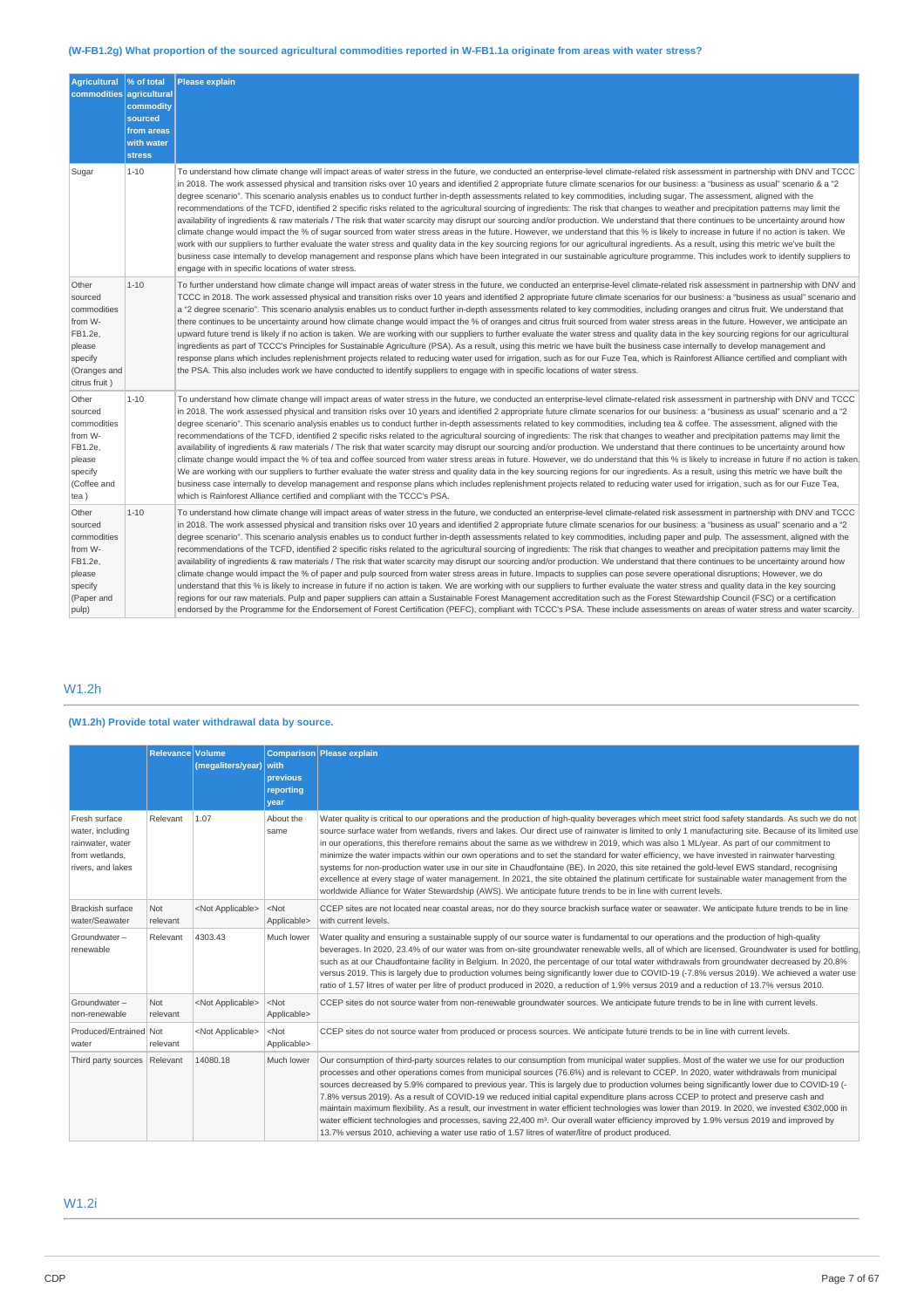### **(W1.2i) Provide total water discharge data by destination.**

|                                       | <b>Relevance Volume</b> | (megaliters/year)         | with<br>previous<br>reporting<br>year | Comparison Please explain                                                                                                                                                                                                                                                                                                                                                                                                                                                                                                                                             |
|---------------------------------------|-------------------------|---------------------------|---------------------------------------|-----------------------------------------------------------------------------------------------------------------------------------------------------------------------------------------------------------------------------------------------------------------------------------------------------------------------------------------------------------------------------------------------------------------------------------------------------------------------------------------------------------------------------------------------------------------------|
| Fresh surface<br>water                | Relevant                | 2578                      | Much lower                            | Being water efficient is key to our water stewardship strategy. In 2020, the production volumes from our sites which discharge to fresh surface water<br>decreased by 19,2% versus 2019 due to the volume mix impact of COVID-19 measures, which resulted in a 7.8% production volume decrease. 13 of<br>our manufacturing sites have an on-site wastewater treatment plant that enables wastewater to either be released directly to fresh water or via the<br>local municipal system. We anticipate future trends by destination to be in line with current levels. |
| Brackish<br>surface<br>water/seawater | Not<br>relevant         | <not applicable=""></not> | $<$ Not<br>Applicable>                | CCEP sites do not discharge water to brackish surface water or seawater. We anticipate future trends to be in line with current levels.                                                                                                                                                                                                                                                                                                                                                                                                                               |
| Groundwater                           | Not<br>relevant         | <not applicable=""></not> | $<$ Not<br>Applicable>                | CCEP sites do not discharge to groundwater. We anticipate future trends to be in line with current levels                                                                                                                                                                                                                                                                                                                                                                                                                                                             |
| Third-party<br>destinations           | Relevant                | 4045                      | Much lower                            | Being water efficient is key to our water stewardship strategy. Most wastewater from our production processes is discharged back into the municipal<br>system. Wastewater discharged to municipal systems decreased by 13,5% in 2020 versus 2019 which is mainly due to volume mix changes as a<br>result of the COVID-19 measures, which resulted in a 7.8% production volume decrease.                                                                                                                                                                              |

# W1.2j

# **(W1.2j) Within your direct operations, indicate the highest level(s) to which you treat your discharge.**

|                                                                 | <b>Relevance of</b><br>treatment<br>level to<br>discharge | Volume<br>(megaliters/year) | <b>Comparison of</b><br>treated volume<br>with previous<br>reporting year | % of your<br>sites/facilities/operations<br>this volume applies to | <b>Please explain</b>                                                                                                                                                                                                                                                                                                                    |
|-----------------------------------------------------------------|-----------------------------------------------------------|-----------------------------|---------------------------------------------------------------------------|--------------------------------------------------------------------|------------------------------------------------------------------------------------------------------------------------------------------------------------------------------------------------------------------------------------------------------------------------------------------------------------------------------------------|
| <b>Tertiary treatment</b>                                       | Relevant                                                  | 824                         | Much lower                                                                | $1 - 10$                                                           | Volume decrease and volume mix change due to COVID-19, which resulted in a 7.8% production volume<br>decrease. For 13% of our total manufacturing wastewater we apply a tertiary 3-steps treatment at 2 of our<br>manufacturing sites, before it is being discharged to municipality for further treatment.                              |
| Secondary<br>treatment                                          | Relevant                                                  | 1535                        | Much lower                                                                | $21 - 30$                                                          | Volume decrease and volume mix change due to COVID-19, which resulted in a 7.8% production volume<br>decrease. For 23% of our total manufacturing wastewater we apply a secondary biological treatment at<br>12 of our manufacturing sites, before it is being discharged to municipality for further treatment.                         |
| Primary treatment<br>only                                       | Relevant                                                  | 4063                        | Much lower                                                                | 61-70                                                              | Volume decrease and volume mix change due to COVID-19, which resulted in a 7.8% production volume<br>decrease. For 61% of our total manufacturing wastewater we apply primary treatment using a pH<br>neutralisation treatment at 30 of our manufacturing sites, before it is being discharged to municipality for<br>further treatment. |
| Discharge to the<br>natural<br>environment<br>without treatment | Not relevant                                              | <not applicable=""></not>   | <not applicable=""></not>                                                 | <not applicable=""></not>                                          | We do not discharge any water to the environment without treatment. In all of our sites we work with a<br>buffer system where water is captured; The pH-values and temperature of the water is continually being<br>measured. In case of issues immediate actions are taken.                                                             |
| Discharge to a<br>third party without<br>treatment              | Relevant                                                  | 201                         | Much higher                                                               | $1 - 10$                                                           | Volume decrease and volume mix change due to COVID-19, which resulted in a 7.8% production volume<br>decrease. Only 3% of our total manufacturing wastewater is not being treated before it is being discharged<br>to municipality for further treatment. This is applicable in 2 of our manufacturing sites.                            |
| Other                                                           | Not relevant                                              | <not applicable=""></not>   | <not applicable=""></not>                                                 | <not applicable=""></not>                                          | We do not use any other water treatment methods.                                                                                                                                                                                                                                                                                         |

W-FB1.3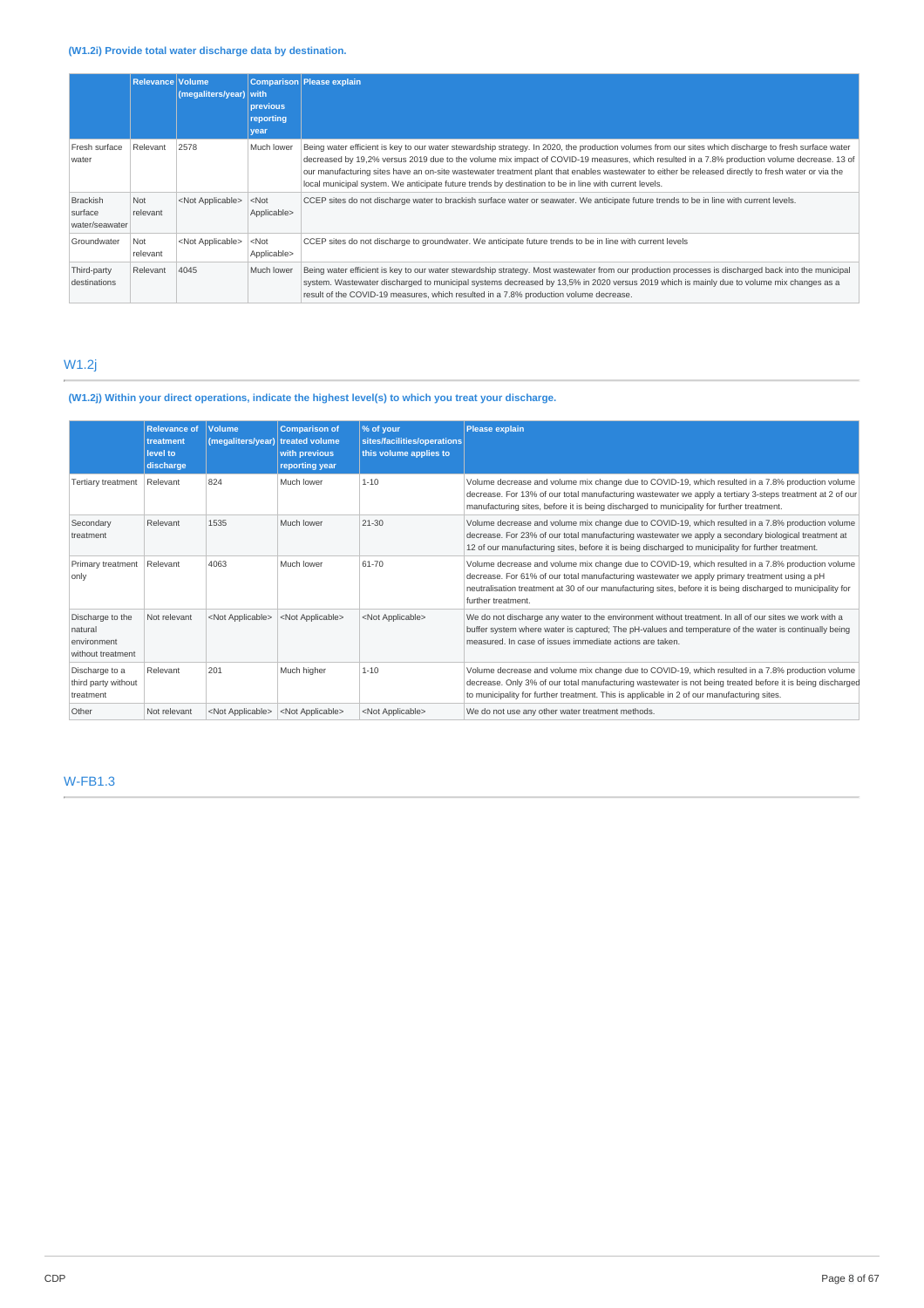# **(W-FB1.3) Do you collect/calculate water intensity for each commodity reported in question W-FB1.1a?**

| <b>Agricultural</b><br>commodities                                                               | <b>Water intensity</b><br>information for this<br>produced<br>commodity is | <b>Water intensity</b><br>information for this<br>sourced commodity<br>is.<br>collected/calculated collected/calculated | <b>Please explain</b>                                                                                                                                                                                                                                                                                                                                                                                                                                                                                                                                                                                                                                                                                                                                                                                                                                                                                                                                                                                                                                                                                                                                                                                                                                                                                                                         |
|--------------------------------------------------------------------------------------------------|----------------------------------------------------------------------------|-------------------------------------------------------------------------------------------------------------------------|-----------------------------------------------------------------------------------------------------------------------------------------------------------------------------------------------------------------------------------------------------------------------------------------------------------------------------------------------------------------------------------------------------------------------------------------------------------------------------------------------------------------------------------------------------------------------------------------------------------------------------------------------------------------------------------------------------------------------------------------------------------------------------------------------------------------------------------------------------------------------------------------------------------------------------------------------------------------------------------------------------------------------------------------------------------------------------------------------------------------------------------------------------------------------------------------------------------------------------------------------------------------------------------------------------------------------------------------------|
| Sugar                                                                                            | Not applicable                                                             | Yes                                                                                                                     | In 2020, we strengthened our approach to water stewardship by aligning with TCCC's new 2030 water strategy. The strategy adopts a context-based<br>approach to water security, allowing us to focus on local areas which are most at risk from water stress. In 2020, TCCC conducted an Enterprise Water<br>Risk Assessment (EWRA) which provides an overview of where our main water use occurs across the value chain. The assessment, based on the<br>Water Footprint Network's manual, covers the whole product portfolio of TCCC and includes all 3 water footprint components (green, blue and grey<br>water). Upstream supply chain accounts for the majority of the total water footprint with ingredients accounting for 73% and packaging for 24% with<br>secondary packaging (cardboard approximately 23%) the most significant portion. Cane sugar accounts for approximately 18% of our total supply chain<br>footprint. The sustainability performance of our suppliers is rated by EcoVadis, an independent evaluation company. EcoVadis evaluates suppliers<br>against criteria such as environment, including water and carbon management, human rights and fair business practices. Suppliers that have a low<br>score are asked to develop an action plan and improve their performance.                                   |
| Other<br>commodities<br>from W-<br>FB1.1a.<br>please<br>specify<br>(Paper and<br>pulp)           | Not applicable                                                             | No, not currently but<br>we intend to<br>collect/calculate this<br>data within the next<br>two years                    | In 2020, we strengthened our approach to water stewardship by aligning with TCCC's new 2030 water strategy. The strategy adopts a context-based<br>approach to water security, allowing us to focus on local areas which are most at risk from water stress. In 2020, TCCC conducted an Enterprise Water<br>Risk Assessment (EWRA) which provides an overview of where our main water use occurs across the value chain. The assessment, based on the<br>Water Footprint Network's manual, covers the whole product portfolio of TCCC and includes all 3 water footprint components (green, blue and grey<br>water). Upstream supply chain accounts for the majority of the total water footprint with ingredients accounting for 73% and packaging for 24% with<br>secondary packaging (cardboard approximately 23%) the most significant portion. The sustainability performance of our suppliers is rated by EcoVadis,<br>an independent evaluation company. EcoVadis evaluates suppliers against criteria such as environment, including water and carbon management,<br>human rights and fair business practices. Suppliers that have a low score are asked to develop an action plan and improve their performance.                                                                                                                     |
| Other<br>commodities<br>from W-<br>FB1.1a.<br>please<br>specify<br>(Oranges and<br>citrus fruit) | Not applicable                                                             | Yes                                                                                                                     | In 2020, we strengthened our approach to water stewardship by aligning with TCCC's new 2030 water strategy. The strategy adopts a context-based<br>approach to water security, allowing us to focus on local areas which are most at risk from water stress. In 2020, TCCC conducted an Enterprise Water<br>Risk Assessment (EWRA) which provides an overview of where our main water use occurs across the value chain. The assessment, based on the<br>Water Footprint Network's manual, covers the whole product portfolio of TCCC and includes all 3 water footprint components (green, blue and grey<br>water). Upstream supply chain accounts for the majority of the total water footprint with ingredients accounting for 73% and packaging for 24% with<br>secondary packaging (cardboard approximately 23%) the most significant portion. Oranges account for approximately 20% and lemon juice for<br>approximately 10% of our total supply chain footprint. The sustainability performance of our suppliers is rated by EcoVadis, an independent evaluation<br>company. EcoVadis evaluates suppliers against criteria such as environment, including water and carbon management, human rights and fair business<br>practices. Suppliers that have a low score are asked to develop an action plan and improve their performance. |
| Other<br>commodities<br>from W-<br>FB1.1a,<br>please<br>specify<br>(Coffee and<br>tea)           | Not applicable                                                             | Yes                                                                                                                     | In 2020, we strengthened our approach to water stewardship by aligning with TCCC's new 2030 water strategy. The strategy adopts a context-based<br>approach to water security, allowing us to focus on local areas which are most at risk from water stress. In 2020, TCCC conducted an Enterprise Water<br>Risk Assessment (EWRA) which provides an overview of where our main water use occurs across the value chain. The assessment, based on the<br>Water Footprint Network's manual, covers the whole product portfolio of TCCC and includes all 3 water footprint components (green, blue and grey<br>water). Upstream supply chain accounts for the majority of the total water footprint with ingredients accounting for 73% and packaging for 24% with<br>secondary packaging (cardboard approximately 23%) the most significant portion. Coffee accounts for approximately 3% and tea for approximately 1%<br>of our total supply chain footprint. The sustainability performance of our suppliers is rated by EcoVadis, an independent evaluation company. EcoVadis<br>evaluates suppliers against criteria such as environment, including water and carbon management, human rights and fair business practices. Suppliers<br>that have a low score are asked to develop an action plan and improve their performance.           |

### W-FB1.3b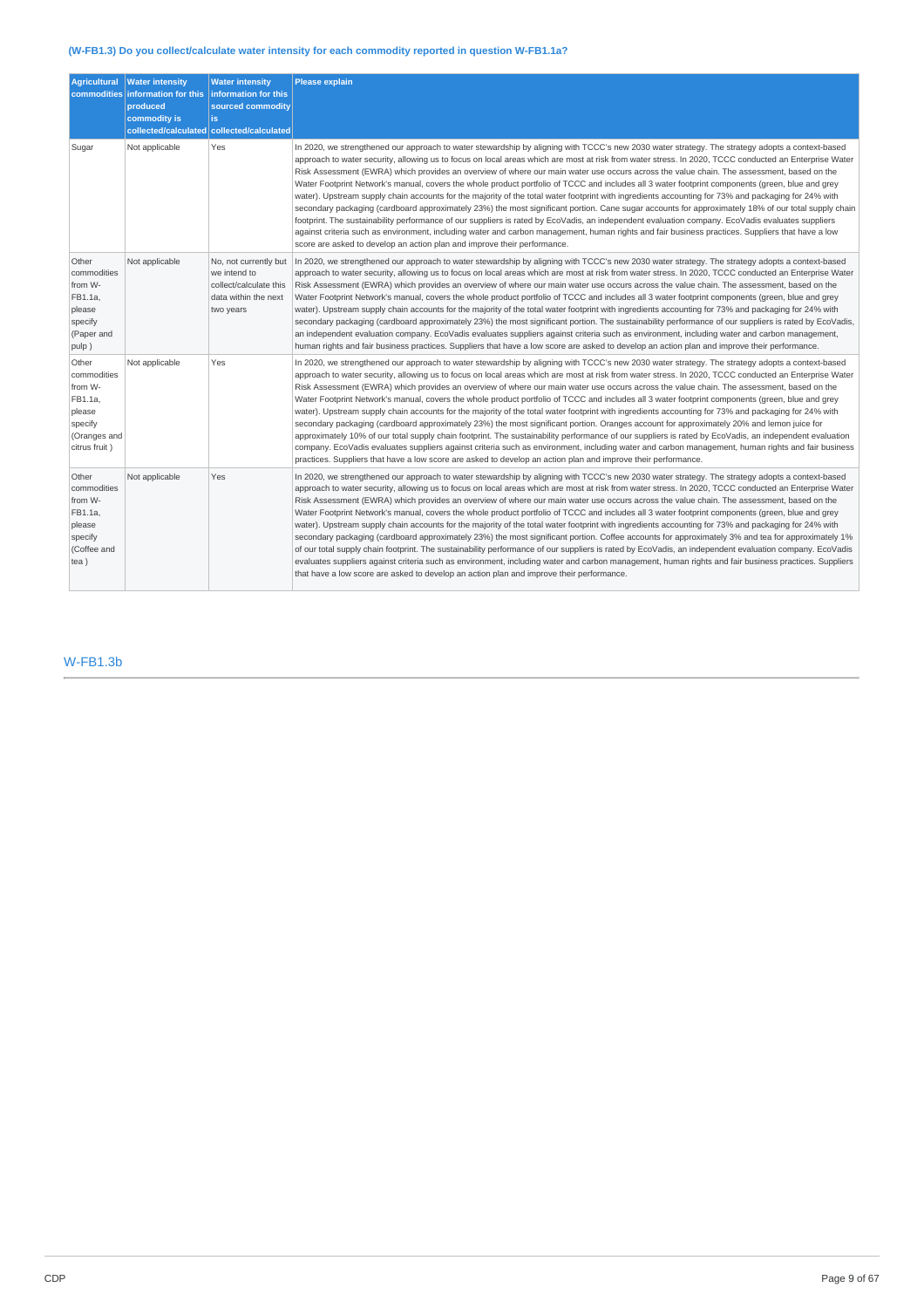#### (W-FB1.3b) Provide water intensity information for each of the agricultural commodities identified in W-FB1.3 that you source.

**Agricultural commodities** Sugar

**Water intensity value (m3)** 352

**Numerator: Water aspect** Total water consumption

**Denominator**

Tons

**Comparison with previous reporting year**

This is our first year of measurement

### **Please explain**

In 2020, TCCC conducted an Enterprise Water Risk Assessment (EWRA) which provides an overview of where our main water use occurs across the value chain. The assessment, based on the Water Footprint Network's manual, covers the whole product portfolio of TCCC and includes all 3 water footprint components (green, blue and grey water). The value is the average water intensity rate for the cultivation of sugar across the countries where we source this ingredient. This is based on the total water consumption (green, blue and grey water) per tonne of sugar cultivated. The 2020 Water footprint materiality assessment is an excellent tool to begin to understand water use beyond our operations and will inform the strategies on water security in our value chain. The assessment will inform the prioritization of commodities and sourcing regions together with other tools and business priorities. TCCC will work on refining the water footprint materiality assessment with local conversion factors where data is available and develop a methodology on water footprint impact assessment.

#### **Agricultural commodities**

Other sourced commodities from W-FB1.3, please specify (Oranges )

**Water intensity value (m3)** 233

**Numerator: Water aspect** Total water consumption

**Denominator** Tons

**Comparison with previous reporting year**

This is our first year of measurement

### **Please explain**

In 2020, TCCC conducted an Enterprise Water Risk Assessment (EWRA) which provides an overview of where our main water use occurs across the value chain. The assessment, based on the Water Footprint Network's Manual, covers the whole product portfolio of TCCC and includes all 3 water footprint components (green, blue and grey water). The value is the average water intensity rate for the cultivation of oranges across the countries where we source this ingredient. This is based on the total water consumption (green, blue and grey water) per tonne of oranges cultivated. The 2020 Water footprint materiality assessment is an excellent tool to begin to understand water use beyond our operations and will inform the strategies on water security in our value chain. The assessment will inform the prioritization of commodities and sourcing regions together with other tools and business priorities. TCCC will work on refining the water footprint materiality assessment with local conversion factors where data is available and develop a methodology on water footprint impact assessment.

### **Agricultural commodities**

Other sourced commodities from W-FB1.3, please specify (Coffee)

**Water intensity value (m3)** 6400

**Numerator: Water aspect** Total water consumption

**Denominator**

Tons

**Comparison with previous reporting year** This is our first year of measurement

#### **Please explain**

In 2020, TCCC conducted an Enterprise Water Risk Assessment (EWRA) which provides an overview of where our main water use occurs across the value chain. The assessment, based on the Water Footprint Network's manual, covers the whole product portfolio of TCCC and includes all 3 water footprint components (green, blue and grey water). The value is the average water intensity rate for the cultivation of coffee across the countries where we source this ingredient. This is based on the total water consumption (green, blue and grey water) per tonne of coffee cultivated. The 2020 Water footprint materiality assessment is an excellent tool to begin to understand water use beyond our operations and will inform the strategies on water security in our value chain. The assessment will inform the prioritization of commodities and sourcing regions together with other tools and business priorities. TCCC will work on refining the water footprint materiality assessment with local conversion factors where data is available and develop a methodology on water footprint impact assessment.

## W1.4

**(W1.4) Do you engage with your value chain on water-related issues?** Yes, our suppliers

Yes, our customers or other value chain partners

W1.4a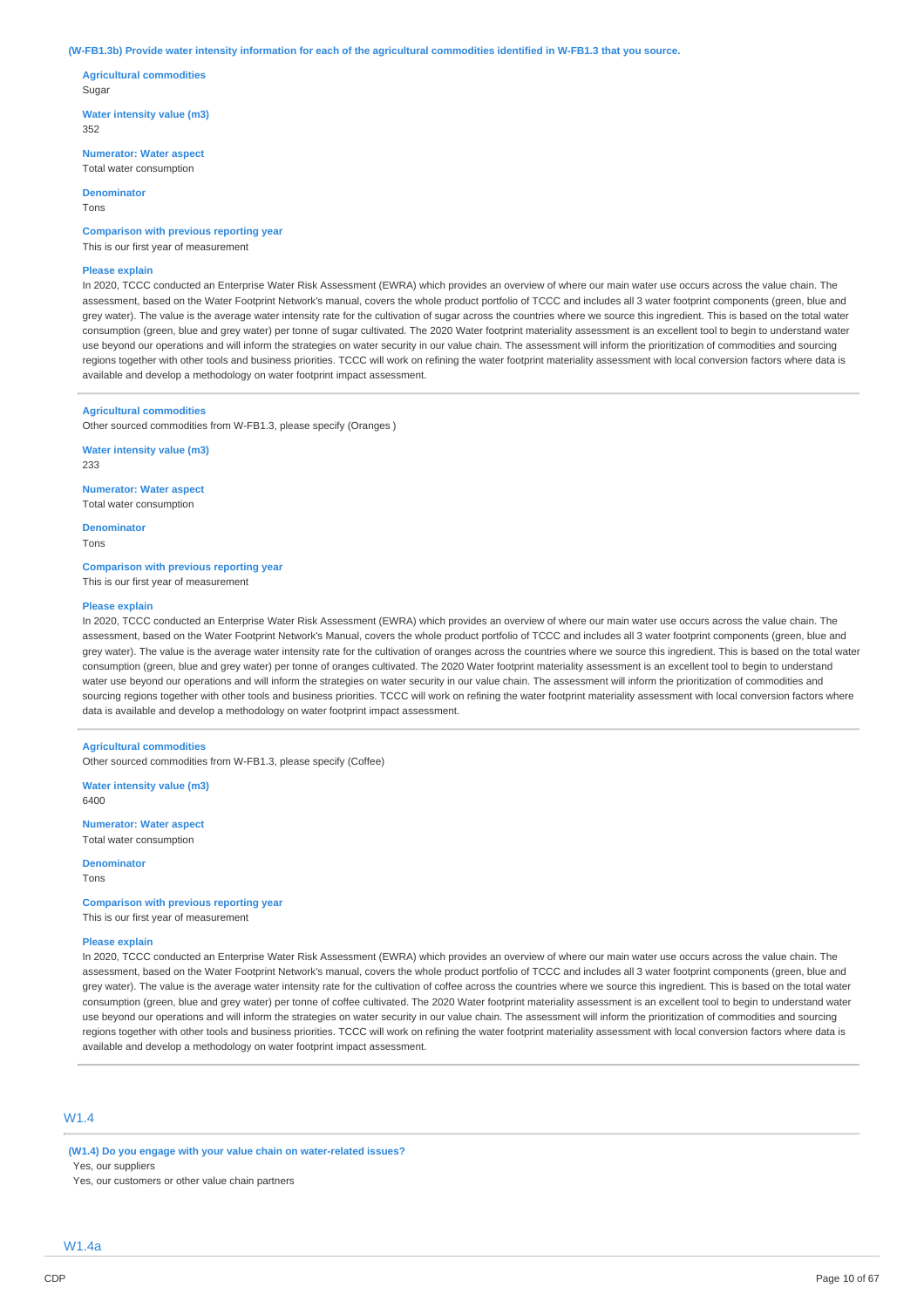(W1.4a) What proportion of suppliers do you request to report on their water use, risks and/or management information and what proportion of your procurement **spend does this represent?**

#### **Row 1**

### **% of suppliers by number**

1-25

# **% of total procurement spend**

# 76-100

### **Rationale for this coverage**

Through the Enterprise Water Risk Assessment (EWRA) conducted by TCCC, we know that 97% of our value chain water footprint comes from our ingredients (73%) and packaging (24%) so we place a priority on water management with key ingredients and packaging suppliers. Of our 15,000 suppliers, 269 are identified as "critical suppliers". The majority are direct suppliers which have the potential to directly impact our production (e.g. causing a disruption to production if supply should fail) or provide a unique product/component/service. This group represents 1.79% of our supplier base and 80% of our procurement spend. For our critical suppliers, we annually assess sustainability performance through sustainability ratings provider EcoVadis. This includes a wide range of sustainability topics, including questions related to water consumption, water reduction, wastewater treatment, pollutants, water effluent and groundwater contamination. We use supplier's Ecovadis scorecards to assess performance and any areas of risk. Through the contract agreement for supply of goods and/or services signed by our suppliers, they are incentivised to share their Ecovadis scorecard. Suppliers that have a low score (less than 50/100) are asked to develop an action plan and improve their performance. If suppliers do not improve their performance within a set timeframe, they may not be used in the future.

#### **Impact of the engagement and measures of success**

Suppliers with a low Ecovadis score on water management need to develop risk reduction and water management action plans, with a focus on water consumption, water reduction, wastewater treatment, pollutants, water effluent and groundwater contamination. If the supplier fails to obtain an overall score of 50 out of 100 or above and/or fails to achieve minimum subsection scores of 25 or above by the next scorecard (6 months following the first scorecard), the supplier needs to provide evidence to CCEP as to why the supplier has failed to improve their scores to the required level. In addition, failure to improve the scores to the required level may result in the supplier not being considered for future work for CCEP. We ask our suppliers to demonstrate they are meeting TCCC's Principles for Sustainable Agriculture (PSA) criteria. The PSA are aligned with leading global third-party sustainable farming standards and assurance schemes such as the Farm Sustainability Assessment of the Sustainable Agriculture Initiative Platform (SAI-FSA), Bonsucro and Rainforest Alliance. As a result, we apply the PSA with our suppliers through preferred external third-party standards and encourage our suppliers to use one of these standards to maximise value and reduce cost for suppliers and farmers. Our measure of success is the proportion of spend compliant with the Supplier Guiding Principles (SGPs), as aligned to our target to achieve 100% compliance by the end of 2020. This was 97% in 2020. In addition, 100% of cardboard for secondary and tertiary packaging suppliers and for the first time 100% of sugar suppliers were compliant with the PSA, indicating the positive impact of our engagement with our suppliers. In addition, if a supplier scores under 50 out of 100 for Ecovadis, this would mean a huge risk that the supplier is not compliant with our SGPs.

#### **Comment**

Our suppliers currently have an average overall Ecovadis score of 57.4 and we aim for our suppliers to achieve an average overall score of 65 by 2025. In 2020, CCEP was awarded Platinum status by EcoVadis, with a total score of 78 out of 100. This places CCEP in the top 1% of companies in our sector. By complying with the above mentioned global sustainable agriculture standards, suppliers demonstrate that they are ensuring long-term sustainability of water resources.

### W1.4b

### **(W1.4b) Provide details of any other water-related supplier engagement activity.**

**Type of engagement** Innovation & collaboration

**Details of engagement**

Provide training and support on sustainable agriculture practices to improve water stewardship

**% of suppliers by number** 1-25

76-100

**% of total procurement spend**

# **Rationale for the coverage of your engagement**

From the Enterprise Water Risk Assessment (EWRA) conducted by TCCC, we know that our ingredients account for 73% and our packaging for 24% of our value chain water footprint, so we place a priority on water management with key ingredients and packaging suppliers. In addition, we also work with suppliers to invest in solutions in our distribution, cold drink equipment and manufacturing equipment to help improve the environmental impact across our value chain. The rationale for this coverage therefore represents those suppliers which are included as part of our critical Tier 1 suppliers, representing 1.79% of our total supplier base (269 out of 15,000 total suppliers) and 80% of our procurement spend. Our water-related supplier engagement is focused on supporting our suppliers to achieve compliance with TCCC's Principles for Sustainable Agriculture (PSA). This is verified through TCCC approved sustainability standards, aligned with the PSA, like the Farm Sustainability Assessment of the Sustainable Agriculture Initiative Platform (SAI-FSA), Bonsucro and Rainforest Alliance (for sugar) and FSC/PEFC (for pulp, board and paper).

### **Impact of the engagement and measures of success**

The SAI Farm Sustainability Assessment includes a focus on water management, including a requirement to ensure that water used in irrigation complies with food safety requirements, water supply regulations and national legislation. In 2020, 100% of sugar and 100% of cardboard for secondary and tertiary packaging suppliers were compliant with the PSA, indicating the positive impact of our engagement with our suppliers. In 2020, by collaborating with suppliers on water efficiency, we optimised water treatment plants in Belgium, Germany, GB and Spain, saving up to 22,400m3 water, representing a beneficial outcome. The measure of success of our engagement with suppliers and a €302,000 investment in water efficient technologies and processes, is to meet our target set to reduce our water use ratio (litres of water used / litre of product produced) by 20% versus a 2010 baseline by 2025. Our water use ratio was 1.57 in 2020, a reduction of 13.7% since 2010.

**Comment**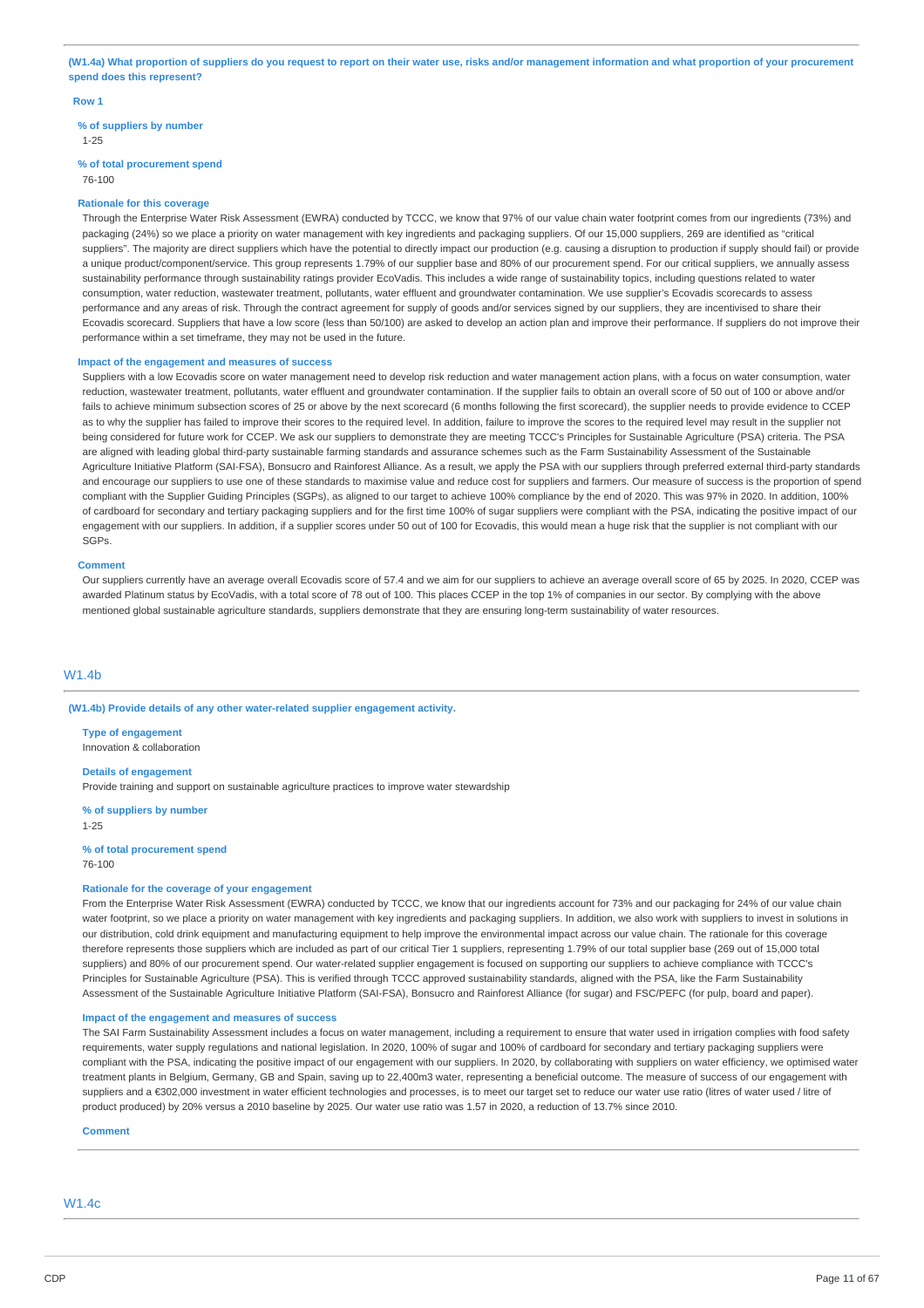#### (W1.4c) What is your organization's rationale and strategy for prioritizing engagements with customers or other partners in its value chain?

To deliver our strategy successfully, we need to understand which issues are most important to our stakeholder. "This is Forward", our sustainability action plan, was developed through extensive consultation with key stakeholders including governments, NGOs and suppliers. In 2020, we revised the list of CCEP's key stakeholders and further developed our stakeholder engagement matrix to consider the inputs, engagement and outcomes of the relationships with each stakeholder group.

Our partners are critical in delivering our water replenishment programmes which help to meet the needs of our local communities. In Spain, we partners with ECODES, WWF, SEO/Birdlife, Accio Natura, Inedit/IRTA, University of Malaga and Jaume I University. Natuurpunt and Natagoria are our main replenish partners in Belgium. In GB we work closely with WWF-UK and The Rivers Trust. In France we work closely with WWF.

We also undertake engagement with customers to support their ambitions on water. We continue to support METRO's Water Initiative in raising awareness of sustainable water supply management. In 2019, METRO collaborated with "One Drop", an NGO which supports water programmes in India. Since the start of the collaboration between METRO and "One Drop" we have supported their in-store campaign to raise awareness around water scarcity.

Success is measured on the success of water replenish projects, in line with our target to replenish 100% of the water we use in areas of water stress. In 2020, we managed 15 community-based water replenishment projects in Western Europe. As a result, we were able to replenish 275% of the water we sourced to make our drinks in areas affected by water stress. In 2020, our water replenishment calculations were based upon 19 of 46 production facilities. This definition will be updated in line with our updated Enterprise Water Risk Assessment which identifies 23 out of 46 production facilities for our 2021 reporting cycle.

### W2. Business impacts

# W2.1

**(W2.1) Has your organization experienced any detrimental water-related impacts?** No

### W2.2

(W2.2) In the reporting year, was your organization subject to any fines, enforcement orders, and/or other penalties for water-related regulatory violations? No

### W3. Procedures

W-FB3.1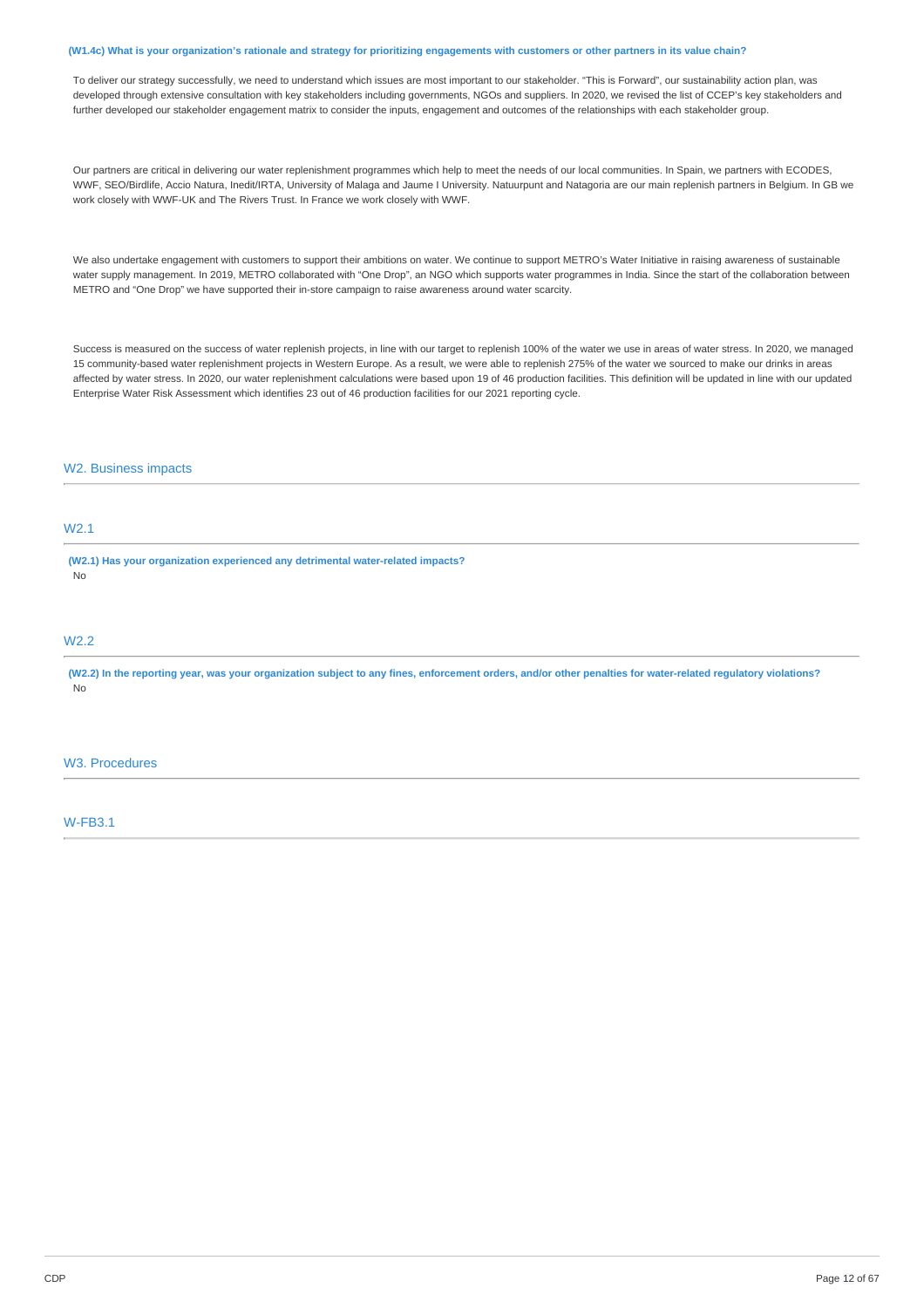(W-FB3.1) How does your organization identify and classify potential water pollutants associated with its food, beverage, and tobacco sector activities that could **have a detrimental impact on water ecosystems or human health?**

The areas of our value chain most likely to be directly impacted by water pollutants are in our direct operations at our manufacturing sites, and upstream from our agricultural suppliers. To help identify and manage these impacts, the Supplier Guiding Principles (SGPs) and Principles for Sustainable Agriculture (PSA), developed by TCCC in partnership with bottlers and external stakeholders, are utilized throughout our value chain; they set the requirements we expect all of our suppliers to comply with, including requirements on water management (including pollutants), and minimising water quality impacts from wastewater discharges and erosion, and nutrient/agrochemical runoff. PSA-compliance is monitored through third-party organisations such as Bonsucro, SAI and FSC/PEFC.

The quality of water discharged by our operations is included in our water-related risk assessments due to the potential impact of polluted water on the surrounding environment, and the impacts on the quality of our products. To promote effective and responsible water use, treatment, and disposal and reduce the risk of adverse effects on aquatic environments, we comply with TCCC's KORE requirements throughout our supply chain. The KORE requirements promote effective and sensible water use, treatment and disposal to reduce the risk of adverse effects on aquatic environments. It is applied throughout the value chain to Coca-Cola system locations (manufacturing, distribution, offices, labs, and all others) worldwide with the potential to generate wastewater or affect stormwater.

We document and implement procedures to verify that the Wastewater Quality program we run is compliant with applicable Coca-Cola standards and laws and regulations. As a part of the risk management procedure in relation to water pollutants, we update them whenever changes occur that can potentially impact wastewater types, drainage, wastewater quality, legal requirements, or treatment or discharge.

The KORE requirements outline our monitoring and production requirements in terms of the location of certain operations in relation to potential pollutants, covering 18 pollutants in total. These can be grouped as follows:

· Bacteria: e.g. Fecal coliform (acceptable limits dependent on location, for example < 2000 mg/litre to surface water body with no bathing or use as drinking water without further treatment, including disinfection, in the immediate vicinity of the discharge point, to 0 mg/litre for surface waters with bathing or use as drinking without further treatment, including disinfection, in the immediate vicinity of the discharge). Fecal coliform could appear because of stormwater or due to improper treatment of wastewater, impacting nearby water bodies affecting local ecosystems and other water users.

· Fertilizer: potential pollutants include ammonia, with acceptable limits < 2mg/litre, nitrates, and phosphor. Fertilizer could pollute via stormwater, or due to improper treatment of wastewater, impacting nearby water bodies affecting local ecosystems and other water users. Ammonia discharges from sugar plants may also impact surface and groundwater quality

· Pesticides: potential pollutants include ammonia, with acceptable limits < 2mg/litre, and chlorine, with acceptable limits of 0.5 mg/litre. Pesticides could pollute via stormwater, or due to improper treatment of wastewater, impacting nearby water bodies affecting local ecosystems and other water users. The soil quality could also be impacted via soil leaching if not applied correctly.

· Petroleum: It is controlled by devices we install and maintain to intercept and separate petroleum products from stormwater using oil-water separators in stormwater systems likely to be contaminated with petroleum products (for example near vehicles, boilers, or emergency generator refuelling areas). The main pollutant pathway is via improper treatment of wastewater or stormwater, impacting nearby water bodies affecting local ecosystems and other water users.

### W-FB3.1a

(W-FB3.1a) Describe how your organization minimizes the adverse impacts of potential water pollutants on water ecosystems or human health associated with **your food, beverage, and tobacco sector activities.**

**Potential water pollutant** Fertilizers

**Activity/value chain stage** Agriculture – supply chain

#### **Description of water pollutant and potential impacts**

Fertilizer is used in our supply chain to grow agricultural commodities such as sugar beet and cane sugar, coffee, tea, juices, and others. Potential pollutants impacting water quality include ammonia and nitrates, two of the key pollutants outlined in TCCC's KORE Requirements. As identified in TCCC Water Footprint Sustainability Assessment (WFSA), it is possible that nitrate and ammonia from fertilizer could be found in the groundwater as a consequence of nitrate leaching from fields into the groundwater where crops are grown, in particular sugar beet. Fertilizer could also pollute water eco-systems via stormwater, or due to improper treatment of wastewater, and could impact nearby water bodies and watersheds affecting local ecosystems and other water users. Ammonia discharges from sugar processing plants may also impact surface and groundwater quality. The magnitude of the impact of fertilizers is considered medium to high risk, but low impact. Although mostly expected to be a localised impact around our facilities, there is potential for these pollutants to become more widespread as they enter local groundwater and/or stormwaters.

### **Management procedures**

Soil conservation practices Crop management practices Sustainable irrigation and drainage management Fertilizer management Waste water management Follow regulation standards

### **Please explain**

TCCC's Principles for Sustainable Agriculture (PSA) outline requirements for the suppliers of our key agricultural ingredients and raw materials, including water management, conservation of natural habitats and ecosystems, and soil management, minimising water quality impacts from wastewater discharges and nutrient/agrochemical runoff. By end 2020, 100% of our sugar was sourced in compliance with approved sustainability standards, aligned to the PSA, reaching our target to sustainably source 100% of our sugar. In addition, 100% of the coffee in our Honest coffee brand and 100% of our paper and pulp were sourced in compliance with standards which are aligned to the PSAs. The PSA are in line with the minimum standards we set ourselves, as outlined by our KORE standards. This requires that our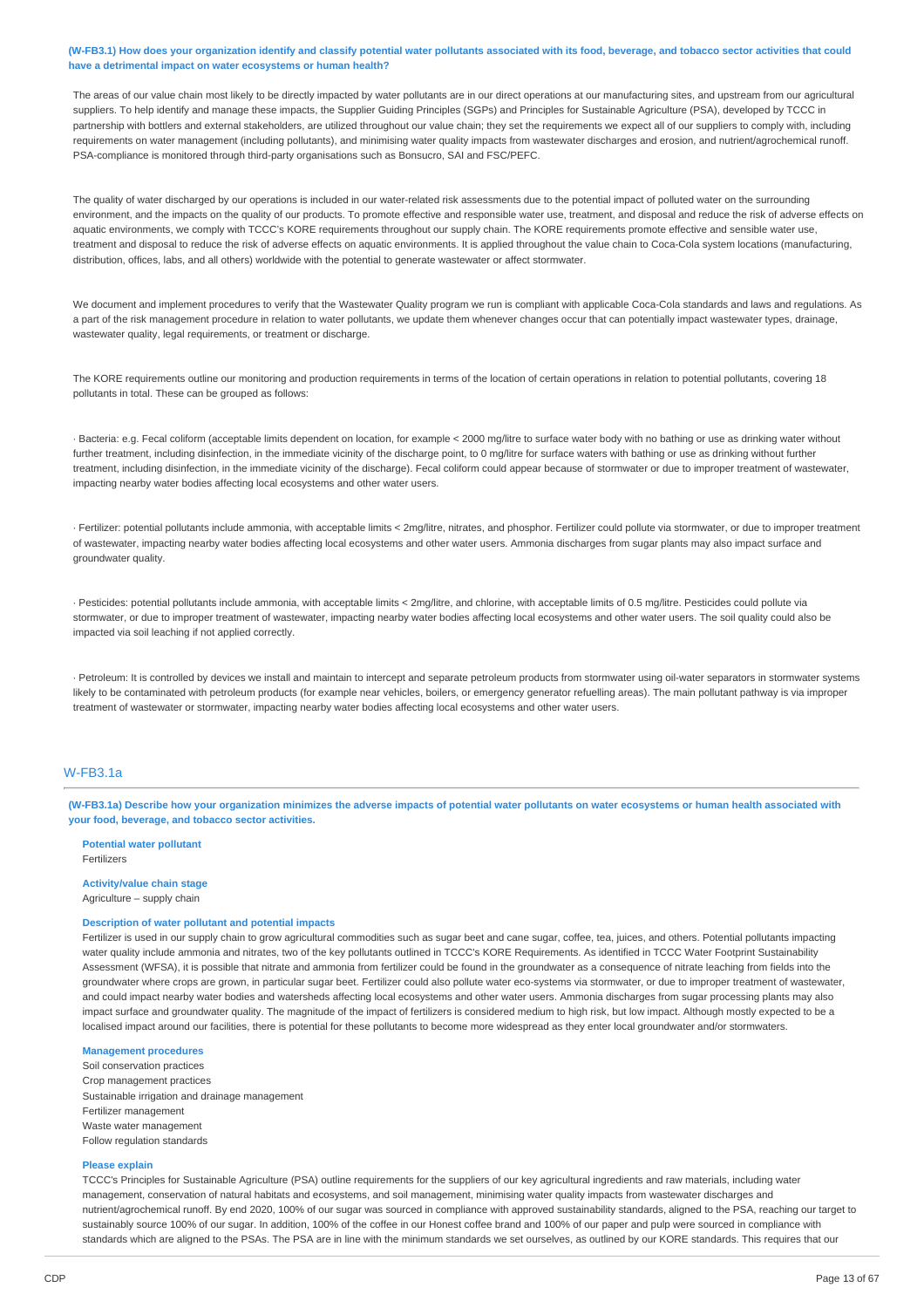suppliers produce our key ingredients within the acceptable limits of 2mg/litre for ammonia, nitrates and phosphor and is our measure of success. PSA-compliance is verified through TCCC approved sustainability standards, aligned with the PSAs, such as SAI and Bonsucro for sugar, and FSC/PEFC certification for pulp, board and paper. Our preferred method is the SAI's Farm Sustainability Assessment (FSA) whereby farmers can self-assess the sustainability of their agricultural practices, including ensuring that water used in irrigation is in compliance with food safety requirements, water supply regulations and national legislation. It also includes questions on whether farmers take the appropriate steps to minimise wastewater run-off from agro-chemicals and other pollutants, including optimising the application of fertilisers and pesticides on land to minimise run-off, and the installation of buffer strips. For example, in 2018, we extended our sustainable citrus project to continue to improve the sustainability of citrus production in Valencia, Spain which promotes efficient irrigation and fertilisation techniques. In total, the project resulted in 506m L/year of water savings in 2020, for which the value of water quantity in monetary terms is substantial (€306,000), due to the fact that the Valencia region is water stressed. These water savings brought tangible benefits for the farmers themselves as well. This was in the form of savings on water costs, as well as associated costs for pumping. What is more, the project managed to achieve an increase in yields by 11% on average, due to more efficient utilization of water if and when it was most needed by crops.

#### **Potential water pollutant**

Pesticides and other agrochemical products

### **Activity/value chain stage**

Agriculture – supply chain

#### **Description of water pollutant and potential impacts**

Pesticides are used in our supply chain to assist the growth of agricultural commodities such as sugar and fruits. Potential pollutants include ammonia and chlorine, two of the key pollutants outlined in TCCC's KORE Requirements. Pesticides could pollute via stormwater, or due to improper treatment of wastewater, impacting nearby water bodies affecting local ecosystems and other water users. Soil quality could also be impacted via soil leaching if not applied correctly. The magnitude of the impact of pesticides is considered medium to high risk, but low impact. Although mostly expected to be a localised impact around our facilities, there is potential for these pollutants to become more widespread as they enter local groundwater and/or stormwaters.

### **Management procedures**

Soil conservation practices Crop management practices Sustainable irrigation and drainage management Pesticide management Waste water management Follow regulation standards

#### **Please explain**

We manage the potential impact of pesticides throughout our supply chain by encouraging suppliers to comply with the Supplier Guiding Principles (SGPs) and Principles for Sustainable Agriculture (PSA). The PSA outline the requirement for ensuring long-term sustainability of water resources in balance with community and ecosystem needs by minimising water quality impacts from wastewater discharges and nutrient/agrochemical runoff. The PSA are in line with the minimum standards we set ourselves, as outlined by TCCC's KORE standards. This therefore requires that our suppliers produce our key ingredients within the acceptable limits of 2mg/litre for ammonia and 0.5mg/litre for chlorine and is our measure of success. We expect our suppliers to develop and implement appropriate internal business processes to ensure compliance. We routinely verify compliance through TCCC, using independent third-parties to assess supplier compliance. We are also developing projects with farmers to encourage sustainable farming practices, including through reducing the use of soil conservation and crop management practices, pesticide management, and water waste management. For example, in 2018, we extended our sustainable citrus project to continue to improve the sustainability of citrus production in Valencia, Spain which promotes efficient irrigation and fertilisation techniques. In total, the project resulted in 506m L/year of water savings in 2020, for which the value of water quantity in monetary terms is substantial (€306,000), due to the fact that the Valencia region is strongly water stressed. These water savings brought tangible benefits for the farmers themselves as well. This was in the form of savings on water costs, as well as associated costs for pumping. What is more, the project managed to achieve an increase in yields by 11% on average, due to more efficient utilization of water if and when it was most needed by crops.

**Potential water pollutant** Other animal by-products

#### **Activity/value chain stage**

Agriculture – supply chain Manufacturing – direct operations

#### **Description of water pollutant and potential impacts**

Animal by-product in the form of bacteria may pollute through agriculture in our supply chain, or in direct operations through sewerage. The main pollutant we monitored via the KORE Requirements is fecal coliform. Fecal coliform could appear because of stormwater or due to improper treatment of wastewater, impacting nearby water bodies affecting local ecosystems and other water users. The magnitude of the impact of animal by-products is considered low to medium risk, but medium impact. Although mostly expected to be a localised impact around our facilities, there is potential for these pollutants to become more widespread as they enter local groundwater and/or stormwaters.

#### **Management procedures**

Sustainable irrigation and drainage management Waste water management Follow regulation standards

#### **Please explain**

We manage the potential impact of fecal coliform throughout our supply chain by encouraging suppliers to comply with the Supplier Guiding Principles (SGPs) and Principles for Sustainable Agriculture (PSA). The PSA outline the requirement for ensuring long-term sustainability of water resources in balance with community and ecosystem needs by minimising water quality impacts from wastewater discharges. The thresholds for acceptability for use range from 0 mg/litre for surface waters with bathing or use as drinking to 2000 mg/litre to surface water body with no bathing or use as drinking water. We expect our suppliers to develop and implement appropriate internal business processes to ensure compliance. We routinely verifies compliance alongside TCCC, using independent third-parties to assess suppliers' compliance. In our direct operations, the KORE Requirements outline the standards set by TCCC, in terms of acceptable limits of fecal coliform in wastewater discharge, dependent on where the wastewater is discharged to. These are standardised requirements applied company-wide across direct operations. Through the standard methods 9221 E for the examination of water and wastewater, it is possible to measure the success of this approach if the acceptable limits have not been breached. The acceptable limits depend on the type of bacteria present. For example, the acceptable limits of fecal coliform to a surface water body with no bathing or use as drinking water without further treatment is <2000 mg/litre; the acceptable limits of fecal coliform to surface waters with bathing or use as drinking without further treatment is 0 mg/litre. We publish our water stewardship performance data in our 2020 Integrated Report and in our online Sustainability Stakeholder Report in accordance with the GRI Standards at Core level and assured by DNV.

### **Potential water pollutant** Other, please specify (Petroleum)

**Activity/value chain stage**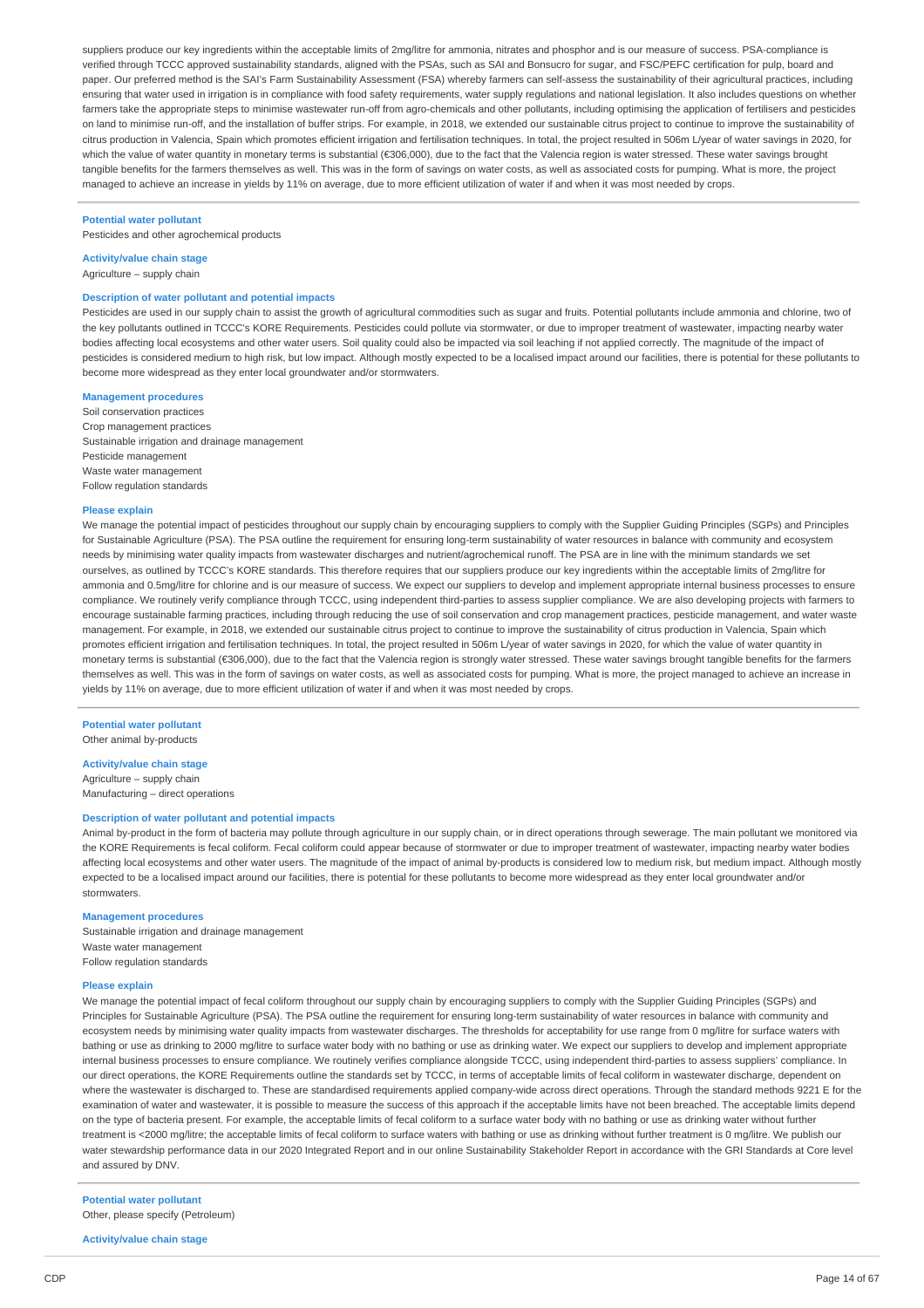#### **Description of water pollutant and potential impacts**

Petroleum is identified as a key potential pollutant as determined by TCCC's KORE requirements. This has been identified as a potential pollutant near vehicles, boilers, or emergency generator refueling areas, impacting our direct operations in manufacturing and distribution, and our supply chain in distribution. The main pollutant pathway is via improper treatment of wastewater or stormwater, impacting nearby water bodies affecting local ecosystems and other water users. The magnitude of the impact of petroleum is considered low risk, but medium to high impact. Although mostly expected to be a localised impact around our facilities, there is potential for these pollutants to become more widespread as they enter local groundwater and/or stormwaters.

### **Management procedures**

Waste water management Follow regulation standards

#### **Please explain**

In our direct operations, the KORE requirements outline the standards set by TCCC, in terms of pollution prevention. These are standardised requirements applied company-wide across direct operations. All direct operations are required to develop and implement a Stormwater Pollution Prevention Program which ensures we have the necessary controls in place to prevent any discharge from our sites into surface water drainage systems. For areas where petroleum is a potential risk (e.g., car parks and loading bays) we have oil/water separators or interceptors to capture such materials and prevent any release to the environment. Any tanks containing hazardous substances that pose a potential risk to the environment are bunded. These interceptors and bunds are managed through our asset care routines to ensure they remain clean and effective.

# W3.3

**(W3.3) Does your organization undertake a water-related risk assessment?** Yes, water-related risks are assessed

### W3.3a

#### **(W3.3a) Select the options that best describe your procedures for identifying and assessing water-related risks.**

**Direct operations**

#### **Coverage**

Full

#### **Risk assessment procedure**

Water risks are assessed as part of an enterprise risk management framework

### **Frequency of assessment**

Annually

Other

**How far into the future are risks considered?** More than 6 years

### **Type of tools and methods used**

Tools on the market Enterprise Risk Management International methodologies Databases

**Tools and methods used**

WRI Aqueduct WWF Water Risk Filter COSO Enterprise Risk Management Framework ISO 31000 Risk Management Standard Life Cycle Assessment Regional government databases Internal company methods External consultants

#### **Comment**

Our Enterprise Risk Management (ERM) framework is used to assess risks across the business, and COSO, ISO 31000, KORE and Information Security Forum (ISF) have all been considered in its development. Water-related risks are reviewed annually and reported publicly in our annual Integrated Report. Location-based water risks are assessed for all operations using TCCC's Enterprise Water Risk Assessment, based on World Resources Institute (WRI) Aqueduct geospatial data and TCCC's Source Vulnerability Assessment (SVA) tool. In 2020, we have also begun assessing our direct operations water risks using TCCC's Facility Water Vulnerability Assessments (FAWVA) tool, which assesses local facility and watershed-based risks and vulnerabilities. The FAWVA builds on the WRI baseline water risk assessment, and assesses a wider range of physical, regulatory and social risks.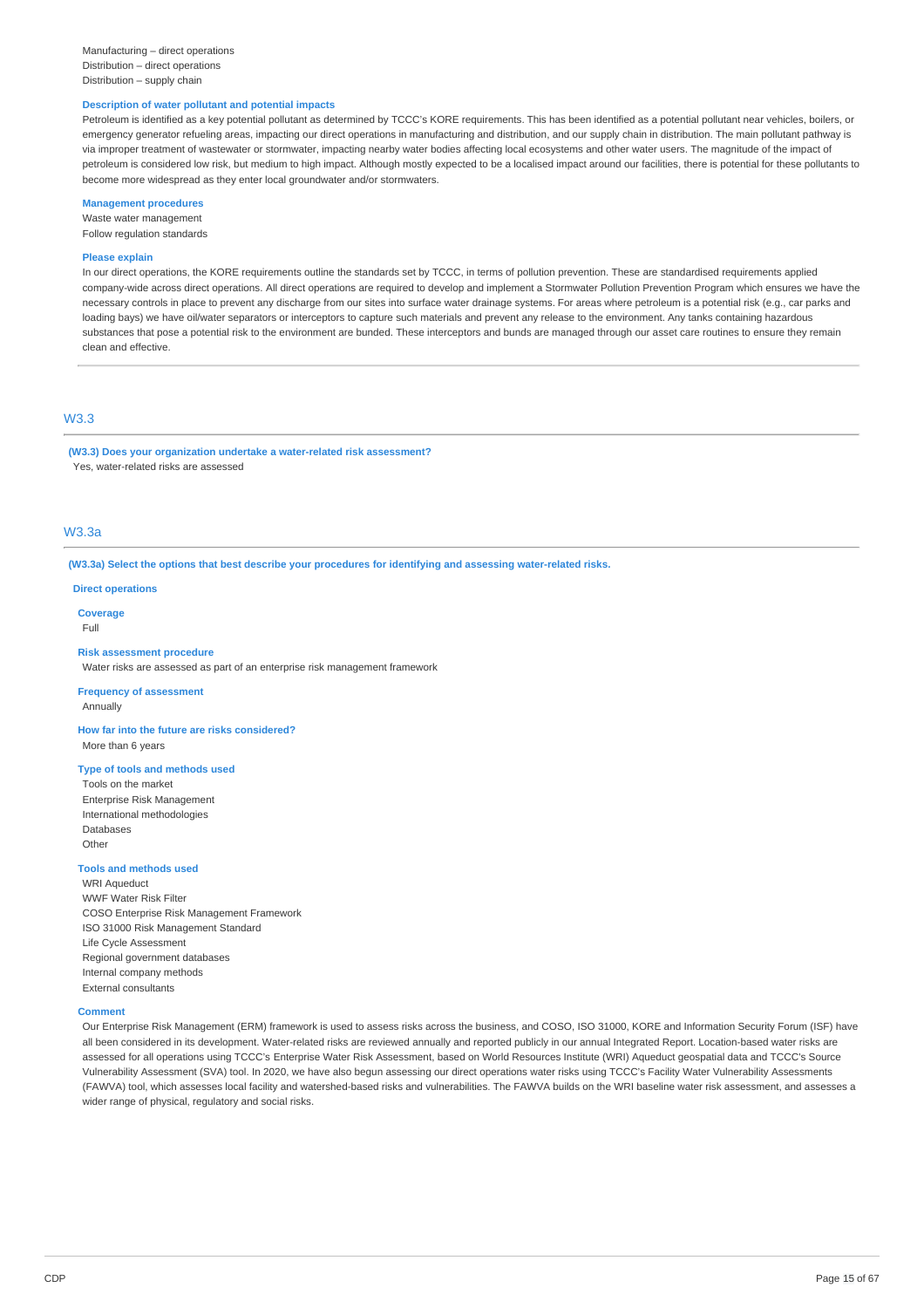### **Supply chain**

**Coverage** Full

#### **Risk assessment procedure**

Water risks are assessed as part of an enterprise risk management framework

#### **Frequency of assessment**

Annually

### **How far into the future are risks considered?** More than 6 years

### **Type of tools and methods used**

Tools on the market Enterprise Risk Management International methodologies Databases **Other** 

### **Tools and methods used**

WRI Aqueduct WWF Water Risk Filter COSO Enterprise Risk Management Framework ISO 31000 Risk Management Standard Life Cycle Assessment Regional government databases Internal company methods External consultants Other, please specify (ISO14046 )

#### **Comment**

Our Enterprise Risk Management (ERM) Framework is used to assess risks across the business, and COSO, ISO 31000, KORE and Information Security Forum (ISF) have all been considered in its development. Water-related risks are reviewed annually and reported publicly in our annual Integrated Report and Accounts. Water risks across our full value chain are assessed by our product and value chain water footprint analysis, in line with the ISO14046 standard.

### **Other stages of the value chain**

**Coverage** Full

#### **Risk assessment procedure**

Water risks are assessed as part of an enterprise risk management framework

#### **Frequency of assessment** Annually

# **How far into the future are risks considered?**

More than 6 years

### **Type of tools and methods used**

Tools on the market Enterprise Risk Management International methodologies Databases Other

### **Tools and methods used**

WRI Aqueduct WWF Water Risk Filter COSO Enterprise Risk Management Framework ISO 31000 Risk Management Standard Life Cycle Assessment Regional government databases Internal company methods External consultants Other, please specify (ISO14046)

#### **Comment**

Our Enterprise Risk Management (ERM) Framework is used to assess risks across the business, and COSO, ISO 31000, KORE and Information Security Forum (ISF) have all been considered in its development. Water-related risks are reviewed annually and reported publicly in our annual Integrated Report and Accounts. Water risks across our full value chain are assessed by our product and value chain water footprint analysis, in line with the ISO14046 standard.

### W3.3b

**(W3.3b) Which of the following contextual issues are considered in your organization's water-related risk assessments?**

#### **Relevance & inclusion Please explain**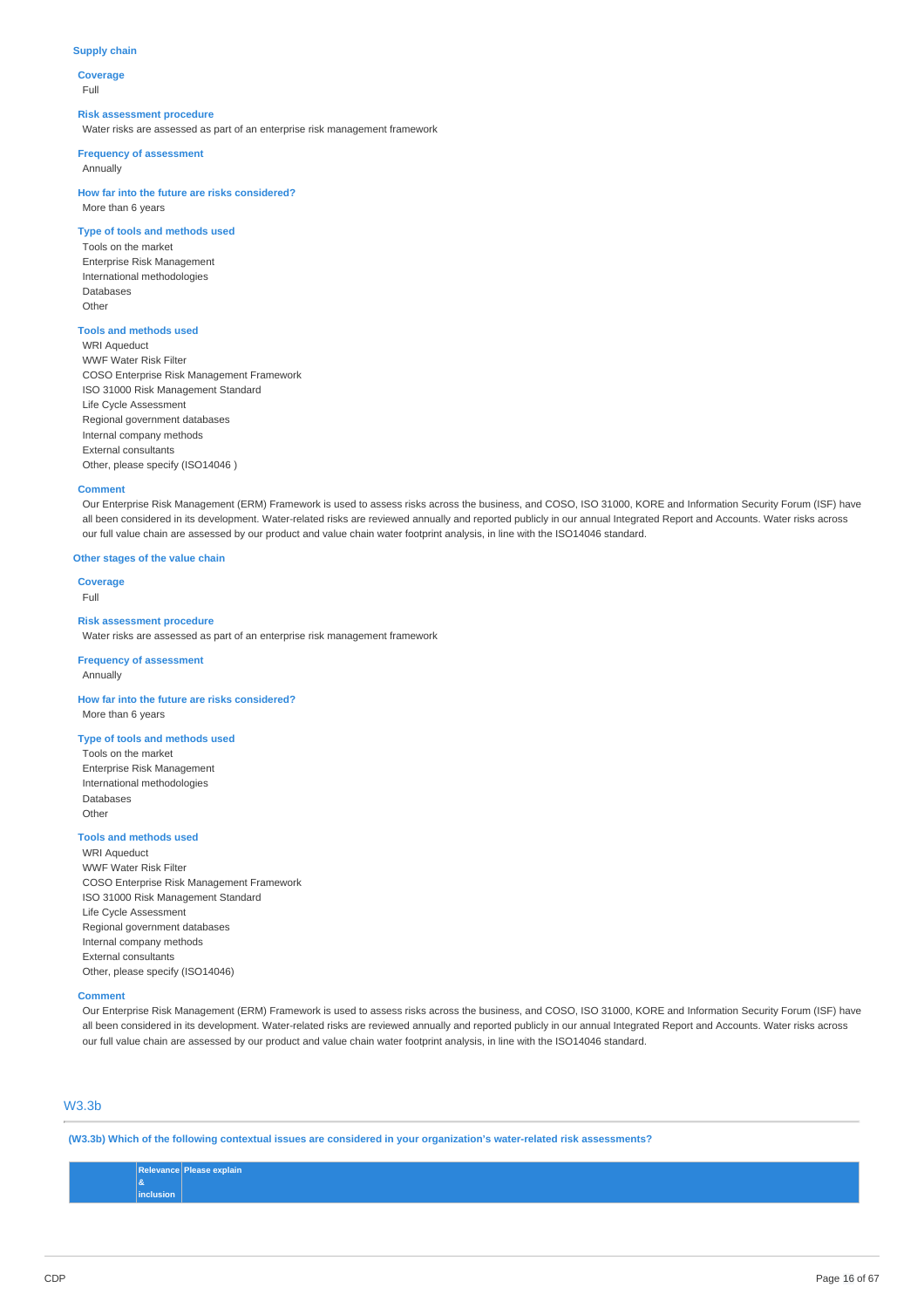|                                                                                                 |                                 | Relevance Please explain                                                                                                                                                                                                                                                                                                                                                                                                                                                                                                                                                                                                                                                                                                                                                                                                                                                                                                                                                                                                                                                                                                                                                                                                                                                                                                                                                                                                                                                                                                                                                                                                                                                                                                                                                                                                                                                                                                                                                                                                                                                                                                                                                                                                                                                                                                                                                                                                                                                                                                                                                                        |
|-------------------------------------------------------------------------------------------------|---------------------------------|-------------------------------------------------------------------------------------------------------------------------------------------------------------------------------------------------------------------------------------------------------------------------------------------------------------------------------------------------------------------------------------------------------------------------------------------------------------------------------------------------------------------------------------------------------------------------------------------------------------------------------------------------------------------------------------------------------------------------------------------------------------------------------------------------------------------------------------------------------------------------------------------------------------------------------------------------------------------------------------------------------------------------------------------------------------------------------------------------------------------------------------------------------------------------------------------------------------------------------------------------------------------------------------------------------------------------------------------------------------------------------------------------------------------------------------------------------------------------------------------------------------------------------------------------------------------------------------------------------------------------------------------------------------------------------------------------------------------------------------------------------------------------------------------------------------------------------------------------------------------------------------------------------------------------------------------------------------------------------------------------------------------------------------------------------------------------------------------------------------------------------------------------------------------------------------------------------------------------------------------------------------------------------------------------------------------------------------------------------------------------------------------------------------------------------------------------------------------------------------------------------------------------------------------------------------------------------------------------|
|                                                                                                 | $\mathbf{g}$<br>inclusion       |                                                                                                                                                                                                                                                                                                                                                                                                                                                                                                                                                                                                                                                                                                                                                                                                                                                                                                                                                                                                                                                                                                                                                                                                                                                                                                                                                                                                                                                                                                                                                                                                                                                                                                                                                                                                                                                                                                                                                                                                                                                                                                                                                                                                                                                                                                                                                                                                                                                                                                                                                                                                 |
| Water<br>availability at a<br>basin/catchment<br>level                                          | Relevant,<br>always<br>included | Water is the lifeblood of our business; it is the main ingredient in our products and essential to our manufacturing processes. It is also critical to the production of agricultural<br>ingredients we rely upon. Water availability at a basin/catchment level is therefore relevant and always included in our risk assessment. Water scarcity and a deterioration in the<br>quality of available water sources in our territories, or our supply chain, even if temporary, may result in increased production costs or capacity constraints, which could adversely affect<br>our ability to produce and sell our beverages or increase our costs. Protecting the quality and availability of water is fundamental to our business operations. Together with TCCC we<br>have undertaken detailed analysis of the water related risks that we face. We use a water risk management framework, which identifies and prioritises water-related risks, including<br>water availability at catchment level, in 2 ways. Firstly, our enterprise risk assessment maps our own exposure to water stress risks, focused on our manufacturing sites. This includes<br>mapping from global water stress mapping tools, such as the WRI Aqueduct tool. In addition to the WRI global water stress mapping, in 2020 we carried out FAWVAs across all of our<br>production sites to map local water stress risks and vulnerabilities, both in our own operations, as well as the communities and other water users in the same catchment area. The<br>FAWVA builds on the WRI baseline water risk assessment, and assesses a wider range of physical, regulatory and social risks. This is supported by SVAs which are undertaken at a<br>local level to identify the long-term sustainability of the water sources which we rely upon. Within each catchment, SVAs evaluate local water resource systems, past and present<br>water quality, current water stresses and potential risks from extreme weather or natural disasters. The SVA assesses these risks both for our own operations, as well as the water-<br>related risks for the wider catchment areas. Any identified risks are included in and mitigated by our WMPs. With the SVAs in place, we also assess potential risks in terms of future<br>availability to our business, the local community and the wider ecosystem. In 2020, based on the global WRI water stress mapping we identified that 23 of our 46 manufacturing sites<br>are located in areas of water stress, thus impacting water availability at basin/catchment level. |
| Water quality at                                                                                | Relevant,<br>always             | Water quality at the point of withdrawal is key to manufacturing beverages which adhere to strict food safety requirements and to ensuring our products are safe for consumption. We<br>anticipate that climate change may continue to exacerbate water quality issues in the future. Therefore, water quality at a basin/catchment level is relevant and always included in our                                                                                                                                                                                                                                                                                                                                                                                                                                                                                                                                                                                                                                                                                                                                                                                                                                                                                                                                                                                                                                                                                                                                                                                                                                                                                                                                                                                                                                                                                                                                                                                                                                                                                                                                                                                                                                                                                                                                                                                                                                                                                                                                                                                                                |
| basin/catchment   included<br>level                                                             |                                 | risk assessment. Together with TCCC we have undertaken detailed analysis of the water quality risks that we face. We use a water risk management framework, which identifies and<br>prioritises water-related risks, such as our exposure to water stress and water quality risks at a catchment level across our own manufacturing sites. Firstly, our enterprise water risk<br>assessment maps our exposure to water stress and water quality risks across our own manufacturing sites. This assessment is based on the water stress mapping from global surveys<br>such as the global water stress mapping tools, such as the WRI Aqueduct tool. From 2020, we have started to implement annual FAWVAs, across all of our production facilities to<br>map local water stress risks and vulnerabilities. The FAWVAs assess potential water-related risks, including water quality and availability, to our business, the local community and the<br>wider ecosystem. The FAWVAs are supported by source vulnerability assessments (SVAs) which are undertaken at a local level to identify the long-term sustainability of the water<br>sources which we rely upon. Our SVAs are undertaken at a local level every 5 years and are aligned with the Alliance for Water Stewardship Standard. The SVAs evaluate local water<br>resource systems, past and present water quality, current water stresses and potential risks from extreme weather or natural disasters. Any identified risks are addressed by our site<br>Site-level water Management Plans (WMPs). In 2020, all our manufacturing sites had completed a FAWVA and had SVAs and WMPs in place. Water quality monitoring is undertaken<br>reqularly at site-level and checked via TCCC's internal KORE audits. The quality of water discharged by CCEP's operations is also included in our water-related risk assessments due<br>to the potential impact of low-quality water on the surrounding environment, and the impacts on the quality of our products from withdrawing from the same water source if high levels<br>of water quality are not maintained.                                                                                                                                                                                                                                                                                                                                                                                                                                                                 |
| Stakeholder<br>conflicts<br>concerning<br>water resources<br>at a<br>basin/catchment<br>level   | Relevant,<br>always<br>included | We recognise that water is critical to the communities in which we operate. Given that the river basins in which our manufacturing sites are located also support local communities and<br>other businesses, it is essential that we deliver strong water stewardship for the long-term sustainability of the water resource systems we rely up. Stakeholder conflicts concerning<br>water resources at a basin/catchment level are therefore relevant and always included in our risk assessment. As part of our FAWVA process, we identify local stakeholders, assess<br>their interests and potential impacts. This includes an assessment of local water use, water demand and any risks related to water pollution that may impact local water sources, and<br>local stakeholders. This is particularly critical at our mineral water factories. We include any identified conflicts in our risk assessments. Stakeholder and local community concerns are<br>incorporated in our corporate Enterprise Risk Management process and at a local level through our site FAWVAs, and our SVAs, which feed into our site WMPs. For example, our<br>manufacturing site in Chaudfontaine, Belgium, which solely produces Chaudfontaine spring water, is working with the Walloon Regional Authority to protect the local natural hot spring <br>from pollution. Since 2008, no less than € 1.8m has been invested in 590 measures to secure the 250-hectare water extraction area and to keep it free from any pollution. The work<br>included a survey of the local area to identify potential risks and the implementation of risk reduction and pollution prevention measures across the region. The project included 500<br>different local protection measures undertaken in partnership with local stakeholders. Stakeholders such as municipal wastewater treatment providers, food safety agencies and local<br>authorities play an important role in helping us to develop our WMPs at our manufacturing sites. A list of stakeholder interactions (e.g. dialogue or meetings) are included in our WMPs.<br>This allows us to track the frequency and nature of the dialogue. Any grievances are recorded, tracked and reviewed as part of our environmental management plan. CCEP also<br>holds regular stakeholder round tables and meeting to help us review our water strategy and commitments.                                                                                                                                                                                      |
| Implications of<br>water on your<br>key<br>commodities/raw<br>materials                         | Relevant,<br>always<br>included | Water is the lifeblood of our business - it is the main ingredient in our products, and essential to our agricultural ingredients. Water scarcity and a deterioration in the quality of<br>available water sources in our supply chain, even if temporary, may result in increased production costs or capacity constraints, which could adversely affect our ability to produce and<br>sell our beverages or increase our costs. Protecting the quality and availability of water throughout our value chain, including for our agricultural ingredients is fundamental to our<br>business. Implications of water on our key commodities/raw materials are therefore relevant and always included in our risk assessment. In 2020, TCCC conducted an Enterprise<br>Water Risk Assessment (EWRA) guided by the Water Footprint Networks Manual. This has helped us to identify which commodities and sourcing regions are most exposed to water<br>scarcity and other water-related risks. Through this assessment, we know that 97% of our value chain water footprint comes from our ingredients (73%), including sugar, juice, tea and<br>coffee, and packaging (24%), including paper and pulp, so we place a priority on water management with key ingredients and packaging suppliers. Insight into water-related risks<br>facing our key agricultural commodities and raw materials has also been gained through product and value chain water footprint analysis. This included four water footprinting studies,<br>including a project with the University of Twente to understand the water footprint of a 0.5 litre PET bottle of Coca-Cola produced in Dongen, as well as projects with Denkstatt and the<br>Technical University of Vienna to understand the water footprint of sugar beet.                                                                                                                                                                                                                                                                                                                                                                                                                                                                                                                                                                                                                                                                                                                                                                                        |
| Water-related<br>regulatory<br>frameworks                                                       | Relevant,<br>always<br>included | Protecting the quality and availability of water is fundamental to our business operations. Our manufacturing operations operate within local relevant regulatory frameworks and tariffs<br>and we place considerable emphasis to ensure that we meet all local regulatory requirements. E.g., we ensure that 100% of our wastewater is safely returned to nature, in every case<br>equal to the standard set by local regulations. If we do not meet regulatory frameworks and expectations, this could result in higher costs, producer responsibility reform, damage to<br>corporate reputation or investor confidence and a reduction of consumer acceptance of our products. Water-related regulatory frameworks are therefore relevant and always included<br>within our risk assessment. The need to protect and restore freshwater ecosystems, the source of the water we rely upon, and to seize the potential of sustainable and efficient<br>management of water, has never been greater. Since the adoption of the Water Framework Directive in 2000, the EU has had a set of rules for the protection and promotion of<br>sustainable water management of surface waters and groundwater. It has served as a stable regulatory framework that improves governance including for businesses, those that<br>depend on clean water and those that need the social and environmental stability that healthy rivers provide. As a result, we have actively campaigned to support the EU Water<br>Framework Directive. In 2020, we joined other progressive businesses to sign a "business statement" to urge the European Commission, and governments across the EU to maintain<br>the EU's Water Framework Directive in its current form. In 2020, our manufacturing sites at Dongen and Chaudfontaine retained the gold-level European Water Stewardship Standard.<br>Issued under the European Water Framework Directive, the Standard recognises excellence at every stage of water management from the protection of water sources, through<br>efficient use of water, to the quality of wastewater we release into the environment.                                                                                                                                                                                                                                                                                                                                                                                                                                               |
| Status of<br>ecosystems and<br>habitats                                                         | Relevant,<br>always<br>included | Thriving local ecosystems and natural habitats are key to the health of local water catchments and high levels of water quality. The status and heath of local eco-systems is always<br>included in our risk assessment. We recognise that water is critical to the ecosystems in which we operate and it is essential that we act as a strong steward of water at a local level.<br>As a result, risks associated with the health of local ecosystems and natural habitats are assessed at a local level through extensive engagement with local NGOs and stakeholders.<br>As a result, we have been able to identify & prioritise local efforts to protect natural habitats and eco-systems which are located close to our manufacturing sites. In France we are in<br>the 6th year of our water replenishment partnership in the Camargue, supported by WWF and the Coca-Cola Foundation. The initiative aims to restore the hydrology & biodiversity of<br>a protected coastal area of lagoons and salt marshes covering over 6,500 hectares. Fish, bird and plant species are flourishing, and several billion litres of fresh water have returned<br>to this unique natural heritage site. In 2020, 15.6m m3 of water have been replenished in areas of water stress. In the UK we have been working with TCCC & WWF to protect<br>precious river habitats since 2012. We recently announced the next phase of our partnership in East Anglia, together with partners at Norfolk Rivers Trust & The Rivers Trust. The<br>partnership will focus on improving river health, sustainable soil-sensitive farming practices & on-farm interventions. It will support farmers and stakeholders in 2 major catchments:<br>The Cam & Ely Ouse and the Broadlands Rivers. We are also working in the UK with The Rivers Trust, WWF & The Coca-Cola Foundation to deliver 3 water management projects in<br>the Thames and South East River Basins which will bring benefits to local people and wildlife. Funded by the Coca-Cola Foundation, the 3-year programme will support 6 vital water<br>management and environment conservation projects in London, Kent and Northumbria, to help reduce flood risk, store carbon, enhance habitat and biodiversity and improve the<br>health and wellbeing of local communities. Thames21, South East Rivers Trust, Northumberland Rivers Trust and Kent Wildlife Trust will be working locally to implement a series of<br>nature-based solutions to improve water quality in these catchments.                                                        |
| Access to fully-<br>functioning,<br>safely managed<br><b>WASH</b> services<br>for all employees | Relevant,<br>always<br>included | Ensuring CCEP facilities provide fully-functioning WASH services to our workers is a fundamental element of our commitment to the health, safety and wellbeing of our employees and<br>the food safety and food hygiene regulations that we adhere to. Access to fully-functioning, safely managed WASH services for all employees is therefore relevant and always<br>included in our site-based risk assessments. Current access to fully-functioning WASH for all employees is assessed and monitored as part of our Quality, Environmental and Health<br>and Safety (QESH) processes, site visits, and site audits. We routinely monitor the incoming water (part of food safety) and carry out legionella checks through our facilities. We have<br>facilities management contracts in place for the ongoing cleaning of sanitary facilities. Handwashing facilities backed up by sanitizers are located at key manufacturing access points<br>and signage is in place. Asset care and inspection routines are used to ensure facilities remain in good operational and clean condition. Employees receive food safety inductions and<br>refreshers regarding good hygiene practices. Standards are checked using a combination of facilities contractor reviews and planned inspections/tours with spot checking via central<br>governance audits. All manufacturing sites also receive external audit for Food Safety Systems Certification (ISO 22000) which include hygiene standards.                                                                                                                                                                                                                                                                                                                                                                                                                                                                                                                                                                                                                                                                                                                                                                                                                                                                                                                                                                                                                                                                                                 |
| Other contextual Not<br>issues, please<br>specify                                               | considered                      |                                                                                                                                                                                                                                                                                                                                                                                                                                                                                                                                                                                                                                                                                                                                                                                                                                                                                                                                                                                                                                                                                                                                                                                                                                                                                                                                                                                                                                                                                                                                                                                                                                                                                                                                                                                                                                                                                                                                                                                                                                                                                                                                                                                                                                                                                                                                                                                                                                                                                                                                                                                                 |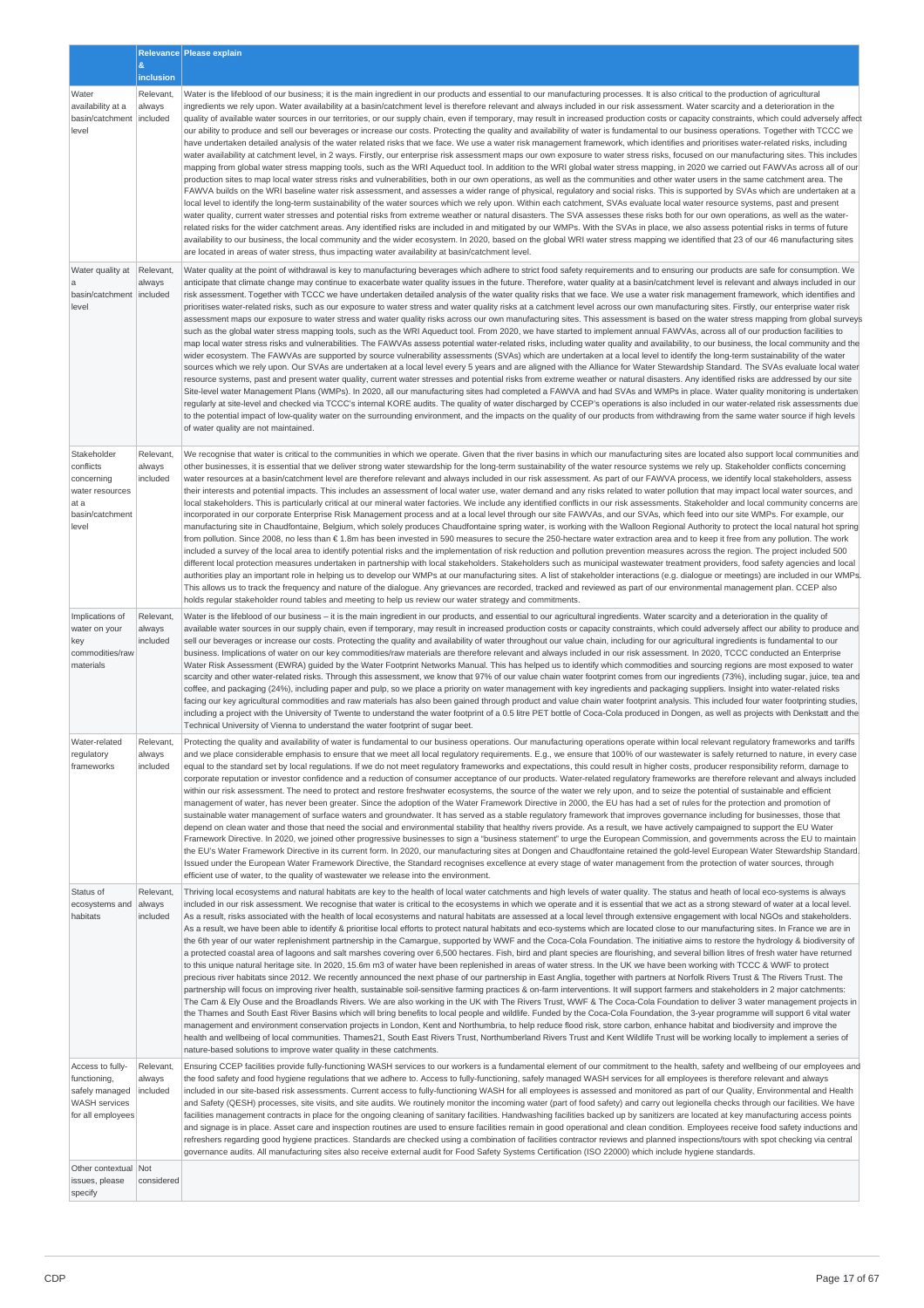# **(W3.3c) Which of the following stakeholders are considered in your organization's water-related risk assessments?**

|                                                                |                                 | Relevance Please explain                                                                                                                                                                                                                                                                                                                                                                                                                                                                                                                                                                                                                                                                                                                                                                                                                                                                                                                                                                                                                                                                                                                                                                                                                                                                                                                                                                                                                                                                                                                                                                                                                                                                                                                                                                                                                                                                                                                                                                                                                                                                                                                                                                                                                                                                                                                                                                                                                                                                                                                                                                                                                |
|----------------------------------------------------------------|---------------------------------|-----------------------------------------------------------------------------------------------------------------------------------------------------------------------------------------------------------------------------------------------------------------------------------------------------------------------------------------------------------------------------------------------------------------------------------------------------------------------------------------------------------------------------------------------------------------------------------------------------------------------------------------------------------------------------------------------------------------------------------------------------------------------------------------------------------------------------------------------------------------------------------------------------------------------------------------------------------------------------------------------------------------------------------------------------------------------------------------------------------------------------------------------------------------------------------------------------------------------------------------------------------------------------------------------------------------------------------------------------------------------------------------------------------------------------------------------------------------------------------------------------------------------------------------------------------------------------------------------------------------------------------------------------------------------------------------------------------------------------------------------------------------------------------------------------------------------------------------------------------------------------------------------------------------------------------------------------------------------------------------------------------------------------------------------------------------------------------------------------------------------------------------------------------------------------------------------------------------------------------------------------------------------------------------------------------------------------------------------------------------------------------------------------------------------------------------------------------------------------------------------------------------------------------------------------------------------------------------------------------------------------------------|
|                                                                | &<br>inclusion                  |                                                                                                                                                                                                                                                                                                                                                                                                                                                                                                                                                                                                                                                                                                                                                                                                                                                                                                                                                                                                                                                                                                                                                                                                                                                                                                                                                                                                                                                                                                                                                                                                                                                                                                                                                                                                                                                                                                                                                                                                                                                                                                                                                                                                                                                                                                                                                                                                                                                                                                                                                                                                                                         |
| Customers                                                      | Relevant,<br>always<br>included | Customer relationships are critical to our business, as nearly all our products reach consumers through our customer channels. Our major retail customers have a shared interest in<br>water stewardship best practice and often have similar water stewardship goals of their own. The expectations of our customers are therefore relevant and always included within our<br>downstream water-related risk assessments. We use our customer interactions to raise awareness of best-practice water stewardship and look to engage regularly with our customers<br>on water. Our customers expect us to adhere to the highest standards of water stewardship and advocacy. We therefore work to demonstrate our leadership on water stewardship<br>through direct engagement with our customers and by supporting them on water-related issues. For example, since 2017, we have supported METRO's Water Initiative to raise<br>awareness amongst its 21 million customers of the importance of sustainable water supply management. In 2019, METRO started a collaboration with "One Drop", an NGO supported<br>by TCCC foundation which support water programmes in India. Since the start of the collaboration between METRO and "One Drop" we have supported their in-store campaign to<br>raise awareness around water scarcity. Our 2020 Integrated Report, externally verified by DNV, describes our overall approach to stakeholder engagement. In particular, our<br>sustainability action plan "This is Forward". The plan was developed as a result of extensive consultation with over key stakeholders including customers. As a result of this<br>engagement "water stewardship" was identified as one of seven material sustainability issues for our business. We continue to engage regularly with our customers as we work<br>towards our targets, ensuring our actions on sustainability are in line with their priorities and expectations.                                                                                                                                                                                                                                                                                                                                                                                                                                                                                                                                                                                                                                                                        |
| Employees                                                      | Relevant.<br>always<br>included | Employees are relevant and always included in our water-related risk assessments due to their direct involvement with our water management practices, particularly at our<br>manufacturing sites. Employees have the potential to have a direct operational impact on our water use and can contribute towards our water-related targets, including our target to<br>reduce the water we use in manufacturing by 20% by 2025 from a 2010 baseline. Employees at our manufacturing sites are regularly engaged in internal training and communication<br>about the importance of water efficiency and responsible water use. Each of our manufacturing sites has an Environmental Manager, whose responsibility includes water management<br>best practices, risk management, and local stakeholder engagement as part of the development process for our Facility Water Vulnerability Assessments (FAWVA) annually, feeding<br>into our Source Vulnerability Assessments (SVAs) and Water Management Plans (WMPs), including the setting of context based water reduction and water replenishment targets.<br>Their involvement helps us to understand and anticipate current and potential stakeholder conflicts. Employees in other parts of our business are also involved in local community<br>programmes to clean and protect water in local rivers, lakes and beaches. For example, in 2020, in France, during our This is Forward employee action week more than 70 employees<br>of CCEP and TCCC volunteered on World Clean-up Day to help clear litter from the Bois de Boulogne outside Paris and collected 62 bags of litter. This was an opportunity to highlight<br>our partnership with La Fondation de la Mer, which fights plastic pollution through an online platform where people can organise or join litter clean up initiatives on beaches and other<br>locations.                                                                                                                                                                                                                                                                                                                                                                                                                                                                                                                                                                                                                                                                                                                                               |
| Investors                                                      | Relevant.<br>always<br>included | Investor expectations about climate change and water stewardship, continue to increase. As a leading global beverage company, water-related issues are a particular focus for our<br>investors. Non-compliance or poor performance in relation to water stewardship could have direct impacts on our operating income or an indirect impact on our reputation. Both of<br>which could lead to concern from our investors. Therefore, investors are relevant and always included in our water-related risk assessments. Sustainability issues, including updates on<br>our water stewardship strategy, are included in all of CCEP's investor presentations and our actions and commitments are included in the Investor Relations section of CCEP's<br>corporate website. We also engage with our investors through our detailed disclosure and public reporting on water stewardship through investor-backed indices and assessments,<br>including CDP Water, Dow Jones Sustainability Index and FTSE4Good. We continue to be recognised for our efforts and have been listed on the DJSI for five consecutive years. We<br>are also listed on the MSCI ESG Index and have been awarded MSCI's "AAA" rating each year since 2016. Full disclosure of our water-related risks, our Board level oversight and<br>governance of water-related risks, and our manufacturing water use ratio is shared with investors in our 2020 Integrated Report. We also engage directly with investors. Over the past<br>18 months we have increased our direct 1 to 1 engagement with investors on water-related topics.                                                                                                                                                                                                                                                                                                                                                                                                                                                                                                                                                                                                                                                                                                                                                                                                                                                                                                                                                                                                                              |
| Local<br>communities                                           | Relevant,<br>always<br>included | We work closely with our local communities to understand local concerns and expectations and develop responses to local sustainability issues, including water stewardship. The<br>FAWVAs that are performed for each site have a specific focus on communities located in the same watershed. Any water risks in the watershed are addressed in our SVAs and<br>WMPs. We do this through various methods including community engagement meetings, open days and events which are held at our manufacturing sites. In 2020, these opportunities<br>were limited due to COVID-19. Local communities are relevant and always included in our water-related risk assessments. This is particularly important in relation to our direct<br>operations because of the potential impact that our operations could have on our local communities and water sources. In each of our markets we play a key role in supporting our<br>local communities and it is critical for us to be aware of local community concerns related to our use of water and our stewardship of wastewater, as water-related issues in our<br>communities may impact our reputation and the water availability at basin/catchment level. The importance of the role of local communities in stakeholder engagement is relevant and<br>always included depending on local context, local levels of water stress and local community interests. Our SVAs and WMPs provide a critical route via which we engage with local<br>communities. We engage directly with local community groups through various community-based water replenishment partnership projects, which are run in partnership with TCCC<br>throughout our territories. Local partners include WWF-UK, WWF-France, WWF-Spain, Natuurpunt in Belgium, EUROPARC in Germany and a variety of partners in Spain including<br>SEO/Birdlife, Ecodes, Accionatura and Jaume I University. Together with TCCC, we continue to replenish the water we use in areas of water stress in partnership with local NGOs and<br>community groups. In 2020, we managed 15 community-based water replenishment projects in Western Europe. As a result, we were able to replenish 275% of the water we sourced<br>to make our drinks in areas affected by water stress. In 2020, the definition of areas of water stress used for our water replenishment calculations was based upon 19 of 46 production<br>facilities. This definition will be updated in line with our updated global enterprise water risk assessment which identifies 23 sites out of 46 production facilities for our 2021 reporting<br>cycle.    |
| <b>NGOs</b>                                                    | Relevant.<br>always<br>included | At a company-wide level, NGOs are an important stakeholder group as we work closely with NGOs to develop responses to sustainability issues such as water stewardship. We<br>always take into account NGO expectations in our water-related risk assessments, in relation to our own use of water and the water used across our value chain. We reqularly engage<br>with NGOs through roundtables and stakeholder interviews to understand their views and expectations and to help us identify key local issues and concerns related to water. Our<br>2020 Integrated Report, verified by DNV, describes our overall approach to stakeholder engagement. In particular, our sustainability action plan "This is Forward". The plan was<br>developed as a result of extensive consultation with over key stakeholders including NGOs. As a result of this engagement "water stewardship" was identified as one of seven material<br>sustainability issues for our business. We work in partnership on water stewardship with many NGOs, including WWF, Sustainable Agriculture Initiative, Bonsucro and Rainforest<br>Alliance in developing and progressing our water replenishment and sustainable agriculture commitments. Since 2012, we have supported WWF UK on replenishment projects at the<br>Rivers Cray and Nar and the Cam-Ely-Ouse and Broadlands in East Anglia. These areas are intensively used for growing sugar beet and failing to meet European Water Directive<br>targets. We are working with WWF to support farmers in establishing more soil-sensitive farming practices to reduce their negative impact. This partnership was extended for a further<br>3 years in 2018, together with partners at Norfolk Rivers Trust and The Rivers Trust. As part of an ongoing partnership with METRO Group, we work in partnership with "One Drop", an<br>NGO also supported by TCCC Foundation. CCEP participates in an in-store consumer-focused activation with One Drop, to raise awareness of the importance of best practice water<br>stewardship, water efficiency and tackling water scarcity. At a local operational level, engagement with NGOs is also included and factored into our Source Vulnerability Assessments,<br>because NGOs have valuable local knowledge and often represent the views and concerns of local stakeholders. The level of engagement with NGOs at a local level is dependent<br>upon local concerns. For example, NGO involvement can be greater where a manufacturing site is located close to a conservation area or where there are particular local<br>environmental concerns. |
| Other water<br>users at a<br>basin/catchment included<br>level | Relevant,<br>always             | Water is considered to be a public asset and a common good. At a local level, CCEP and our manufacturing sites are just one of many different local users of a single water source. It<br>is therefore critical that we work together at a local community level to protect the long-term sustainability of the local water catchment. The expectations of other water users at a<br>basin/catchment level are therefore directly relevant to our own interests and are therefore always included within our risk assessments. Through our source water risk assessments<br>and protection program, including our local Facility Water Vulnerability Assessments (FAWVAs) and Source Vulnerability Assessments (SVAs), we evaluate the expectations of all<br>local water users. We seek to engage other users of water, local community representatives and regulators to raise awareness of local catchment level water issues and work on<br>solutions together. We work closely with our local communities to understand local concerns and expectations and develop responses to local sustainability issues - including water<br>stewardship. The Facility Water Vulnerability Assessments (FAWVAs) that are performed for each site have a specific focus on other water users located in the same river basin and<br>water catchment area. Any water risks in the catchment that are identified as part of the FAWVA, are addressed in our Source Vulnerability Assessments (SVAs) and Water<br>Management Plans (WMPs). Engagement with other water users in the same catchment depends on local relevance. For example, the influence of other local water users can be<br>greater in areas where water use is perceived to have significant local impacts – e.g. on water quality or availability of supply. Engagement with other users of water at a local level is<br>managed through site or country Environment Managers - often through 1-1 or local site or community meetings. This local stakeholder engagement is particularly important for the 23<br>manufacturing sites we have identified as operating in regions of baseline water stress. We are currently investigating opportunities in Belgium and The Netherlands to collaborate with<br>other local users of water, including local farmers, to identify opportunities where our purified wastewater could be reused by others.                                                                                                                                                                                                                         |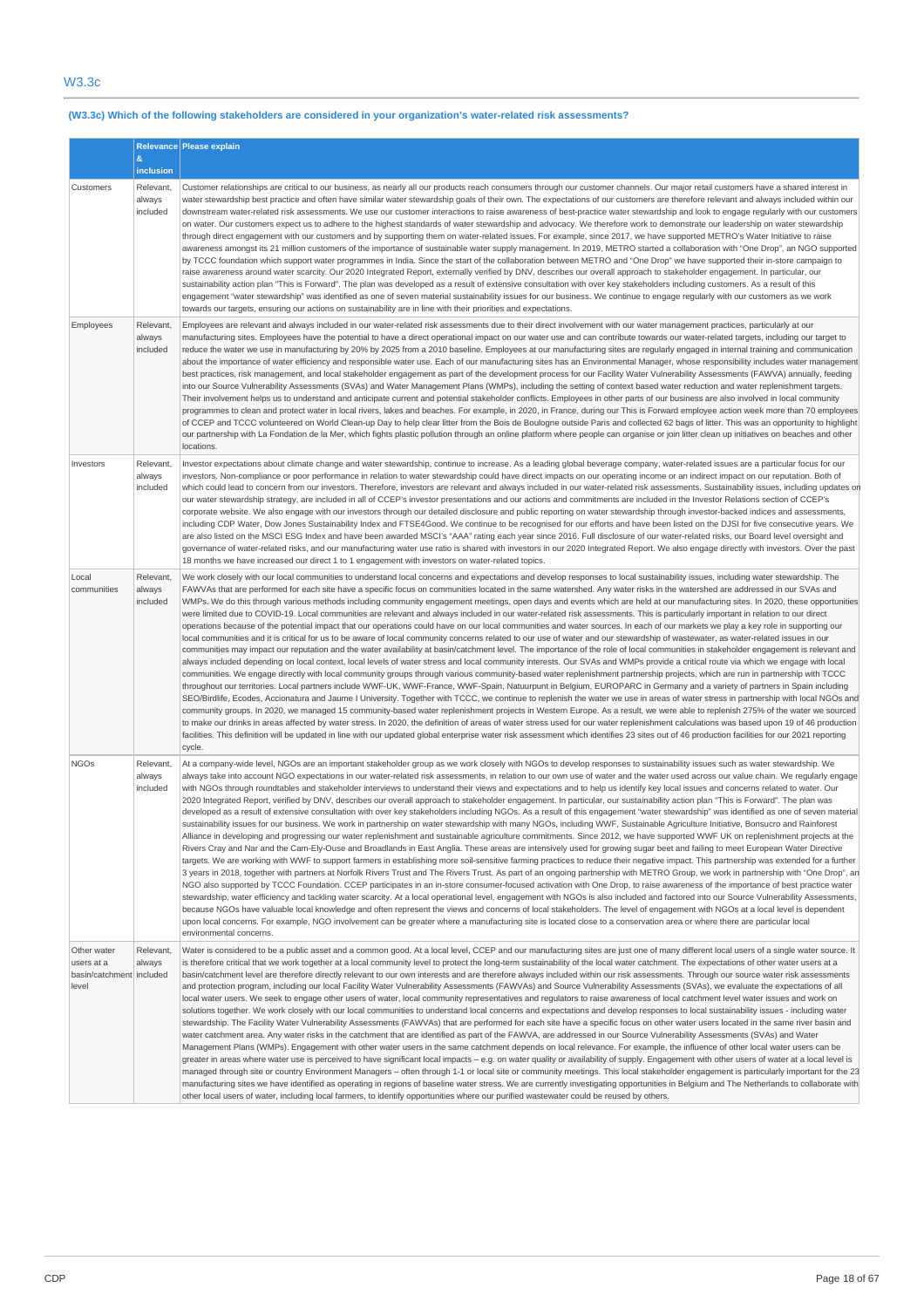|                                                             | $\&$<br>inclusion               | Relevance Please explain                                                                                                                                                                                                                                                                                                                                                                                                                                                                                                                                                                                                                                                                                                                                                                                                                                                                                                                                                                                                                                                                                                                                                                                                                                                                                                                                                                                                                                                                                                                                                                                                                                                                                                                                                                                                                                                                                                                                                                                                                                                                                                                                                                                                                                                                                                                                                                                                                                                                                                                                                                                             |
|-------------------------------------------------------------|---------------------------------|----------------------------------------------------------------------------------------------------------------------------------------------------------------------------------------------------------------------------------------------------------------------------------------------------------------------------------------------------------------------------------------------------------------------------------------------------------------------------------------------------------------------------------------------------------------------------------------------------------------------------------------------------------------------------------------------------------------------------------------------------------------------------------------------------------------------------------------------------------------------------------------------------------------------------------------------------------------------------------------------------------------------------------------------------------------------------------------------------------------------------------------------------------------------------------------------------------------------------------------------------------------------------------------------------------------------------------------------------------------------------------------------------------------------------------------------------------------------------------------------------------------------------------------------------------------------------------------------------------------------------------------------------------------------------------------------------------------------------------------------------------------------------------------------------------------------------------------------------------------------------------------------------------------------------------------------------------------------------------------------------------------------------------------------------------------------------------------------------------------------------------------------------------------------------------------------------------------------------------------------------------------------------------------------------------------------------------------------------------------------------------------------------------------------------------------------------------------------------------------------------------------------------------------------------------------------------------------------------------------------|
| Regulators                                                  | Relevant,<br>always<br>included | In all areas where we operate, our water use is subject to local requlation. We work to ensure we are fully compliant with all requlations at a local, national and global level. Failing to<br>fully comply with local water-related regulation could have significant impacts for our business, including the potential for local fines to be levied, the potential to increase costs for our<br>business, and the potential for negative reputational impact. Therefore, regulators are relevant and always included in our water-related risk assessments. Regulation at a local level is<br>especially relevant where our operations have their own private water supplies. Where supplies are provided by an external water supplier, the supplier themselves is also obligated to<br>comply with local regulations. We engage with regulators at a local site and country level, through site or country Environment Managers, through local site meetings, correspondence<br>and compliance reporting. Our Scientific and Regulatory Affairs team tracks local regulatory changes at a corporate/global level. For example, in Dongen, the Netherlands, we held<br>discussions with local water supplier Brabant Water on reduction, reuse and replenishment opportunities. At our production sites in Antwerp and Ghent in Belgium, we consulted with<br>the Flemish government on our water saving efforts and replenishment projects. We also met with a representative of the French government to discuss water allowances at our site in<br>Dunkirk. At a European level, we have closely followed the requlation related to the use of chlorates which has been reviewed by the European Food Safety Authority (EFSA) and has<br>impacted EU member state legislation. 2020/2184 passed into EU Law in December 2020 and member states have 2 years to develop local requlations to implement the Directive.<br>The new Directive limits the level of chlorates in water intended for human consumption to 250microgrammes/L. We have surveyed all of our plants and identified which ones are at<br>risk. We have implemented a policy decision that if any water treatment processes are replaced in our manufacturing sites we will use sterilisation methods (on site generation of<br>hypochlorite or UV) which will ensure that we do not exceed the new 250microgramme limit. We also engage with regulators and policy makers at a country and EU level - for<br>example to highlight the importance of the EU Water Framework Directive or to help shape water abstraction policy in the UK. |
| River basin<br>management<br>authorities                    | Relevant,<br>always<br>included | In our site FAWVAs and SVAs, consideration is given to the expectations of river basin management authorities at a local level. This is particularly in relation to risks associated with<br>water availability and security for all local water users near to our direct operations. The view of river basin management authorities is relevant and always included in our local water<br>risk assessments. The importance and relevance of river basin management authorities depends on the local conditions and the existence of such groups. If we do not meet either<br>local, national or global water regulations, this could result in higher costs, producer responsibility reform, damage to corporate reputation or investor confidence and a reduction of<br>consumer acceptance of our products. Engagement with river basin management authorities at a local level is managed through site or country Environment Managers, as<br>appropriate, through 1-1 meetings. For example, in 2020 we engaged with the Belgian environmental authorities with regard to addressing summer water scarcity, and the actions that<br>are being taken by our manufacturing sites in Gent and Antwerp. At our Dongen, Netherlands site, we met with the Dutch Water authorities to discuss the impact of our groundwater<br>extraction at the site. In Dunkirk, France we are engaging with local environmental authorities to secure our water supply. In addition, we engage with these groups on specific water<br>replenishment partnership projects with TCCC and other NGO partners, such as WWF-UK. For example, in GB, together with The Coca-Cola Foundation, we are working with WWF<br>on a three-year programme to improve water quality and replenish water sources in East Anglia, an area where much of the sugar we use is grown. The programme will employ farm<br>advisors to work with local farmers on water efficiency and stewardship programmes in the area. The project has also expanded to support urban water projects.                                                                                                                                                                                                                                                                                                                                                                                                                                                                                                                                                                 |
| Statutory<br>special interest<br>groups at a<br>local level | Relevant,<br>always<br>included | Through our site FAWVAs and SVAs, consideration is given to statutory special interest groups at a local level. This is because statutory special interest groups at a local level will<br>engage directly with us and local regulators to ensure implementation of the local regulatory framework. If we do not meet either local, national or global regulations set by such<br>authorities, this could result in higher costs, producer responsibility reform, damage to corporate reputation or investor confidence and a reduction of consumer acceptance of our<br>products. This is particularly in relation to risks associated with water availability and security for all water users local to our direct operations. The importance and relevance of such<br>groups depends on the local conditions and the existence of such groups. Engagement with special interest groups at a local level is managed through site or country Environment<br>Managers, or through country Public Affairs, Communications & Sustainability Managers as appropriate, through 1-1 or local meetings.                                                                                                                                                                                                                                                                                                                                                                                                                                                                                                                                                                                                                                                                                                                                                                                                                                                                                                                                                                                                                                                                                                                                                                                                                                                                                                                                                                                                                                                                                                                    |
| Suppliers                                                   | Relevant,<br>always<br>included | We have undertaken various water footprinting studies which indicate that 80% of our total value chain water footprint comes from our agricultural supply chain – and in particular the<br>ingredients we rely upon for our products, like sugar beet, juices, tea and coffee, as well as raw materials, like pulp and paper. Therefore our suppliers - particularly suppliers of<br>ingredients and raw materials - are relevant and always included in our water risk assessments. Together with TCCC we have undertaken detailed analysis of the water related risks<br>that we face related to our key sourcing regions. This has helped us to identify which commodities and sourcing regions are most exposed to water scarcity and other water-related<br>risks. We engage directly with our suppliers on a wide range of sustainability issues, including water stewardship and sustainable agriculture. Our critical Tier 1 suppliers participate in<br>an annual sustainability assessment, undertaken by EcoVadis. This includes an assessment of the commitments they make and the actions they take to pursue best practice water<br>stewardship. We also engage directly with our ingredient suppliers, industry partners, and TCCC to support our suppliers and ensure that they are able to adhere to the Principles for<br>Sustainable Agriculture (PSA), developed by TCCC in partnership with bottlers and external stakeholders. The PSA-framework provides a set of TCCC approved sustainability<br>standards, aligned with the PSA, through which suppliers can demonstrate that they meet expectations on water stewardship at a farm level. Together with TCCC, we are mapping the<br>sourcing regions for our key ingredients against their watersheds, and identifying where they may be in areas of baseline water stress. We will be aiming to establish and implement<br>watershed stewardship plans to improve shared challenges, and source water sustainable ingredients. We are seeking opportunities to develop water replenishment projects, together<br>with our suppliers, to address these shared water risks.                                                                                                                                                                                                                                                                                                                                                                                                                                                                 |
| Water utilities at<br>a local level                         | Relevant,<br>always<br>included | Water is critical to our business and the majority (77%) of the water we use is supplied directly to our manufacturing sites via local water utility companies which rely on municipal<br>water sources. Only a small proportion (23%) of our water is sourced from local groundwater sources. As such, the availability of water for our manufacturing processes is dependent<br>on water utilities at a local level, so they are a key stakeholder group who are always included in our water-related risk assessments for our direct operations and with whom we<br>engage on an ongoing basis. For example, in Dongen, the Netherlands, we held discussions with local water supplier Brabant Water on reduction, reuse and replenishment<br>opportunities. When assessing risk exposure, we identify existing and potential risk from local water suppliers as part of our FAWVAs, and engage with local water suppliers as part of<br>our site SVAs and WMPs. This includes engaging in 1 to 1 dialogue and working with them to understand the sustainability of the local water supply and long-term health of the local<br>water catchments and river basins. We also work with our water utility suppliers to understand their approach towards water protection, infrastructure management, and their long-term<br>development plans and priorities. We also work directly with our municipal water suppliers to analyse water risks and potential future regulatory changes related to water use.                                                                                                                                                                                                                                                                                                                                                                                                                                                                                                                                                                                                                                                                                                                                                                                                                                                                                                                                                                                                                                                                                                        |
| Other<br>stakeholder,<br>please specify                     | Relevant,<br>always<br>included | Additional stakeholders are identified as part of the stakeholder engagement process which we undertake with our Facility Water Vulnerability Assessments (FAWVAs) our Source<br>Vulnerability Assessments (SVAs), and as part of our Water Management Plans (WMPs). These vary by location as they are those people/groups/organisations who are relevant to<br>our individual operations and their local context.                                                                                                                                                                                                                                                                                                                                                                                                                                                                                                                                                                                                                                                                                                                                                                                                                                                                                                                                                                                                                                                                                                                                                                                                                                                                                                                                                                                                                                                                                                                                                                                                                                                                                                                                                                                                                                                                                                                                                                                                                                                                                                                                                                                                  |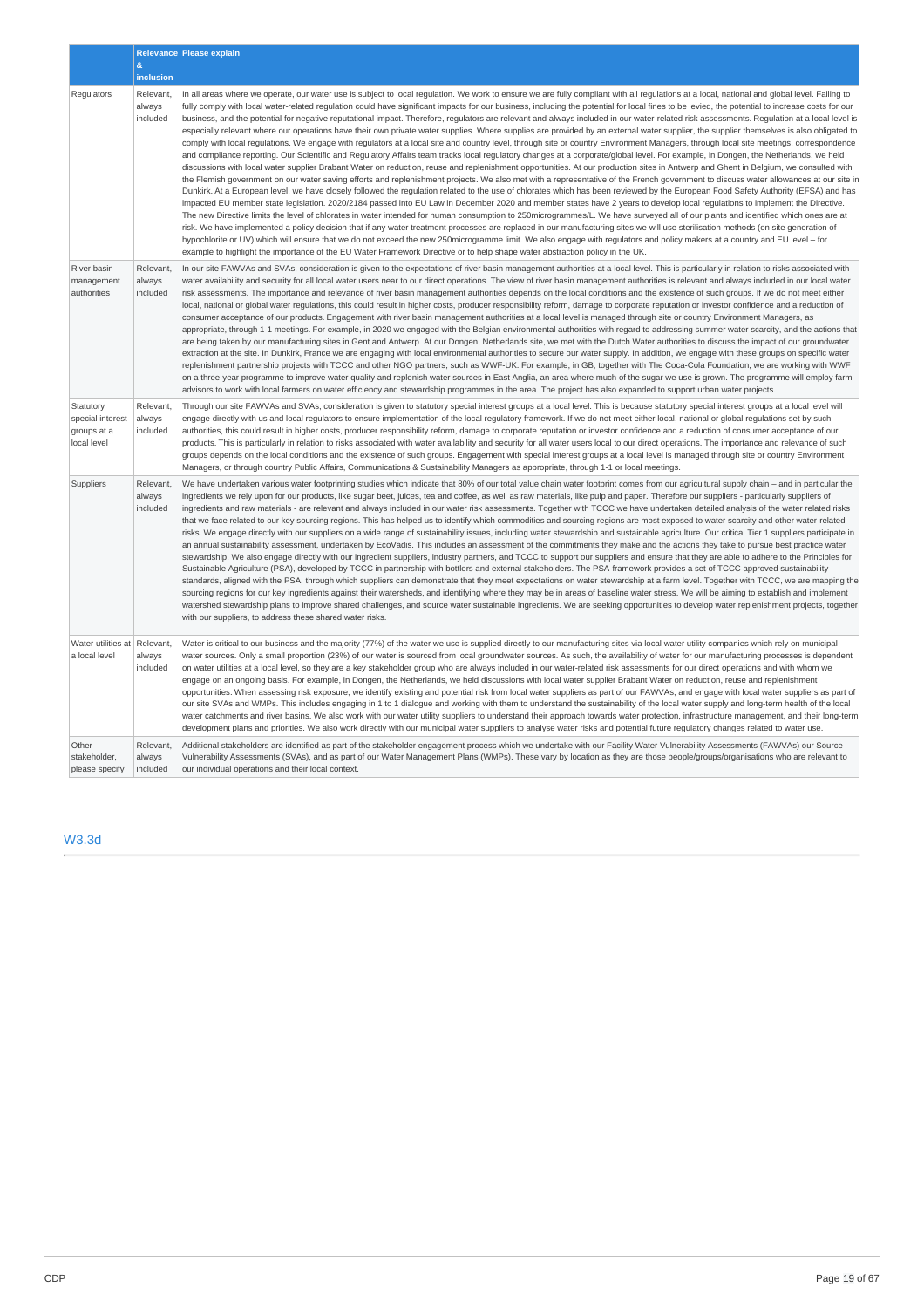(W3.3d) Describe your organization's process for identifying, assessing, and responding to water-related risks within your direct operations and other stages of **your value chain.**

The process for identifying, assessing and responding to water-related risks - including those to our direct operations, as well as upstream and downstream risks - is integrated into our Enterprise Risk Management (ERM) processes and our company's overarching governance processes. ISO 31000, the COSO ERM framework, TCCC's KORE requirements and best practices from the Information Security Forum have all been considered in the development of our ERM processes. Water-related risks are reviewed annually and reported externally in our Integrated Report. Location-based water risks are assessed for our manufacturing sites using TCCC's Facility Water Vulnerability Assessment (FAWVA) tool and Source Vulnerability Assessments (SVA) tool and by using World Resource Institute's (WRI) Aqueduct geospatial data.

Through our enterprise-wide risk management programme, we identify, measure and manage risk, and embed a strong risk culture across our business. Our risk management framework looks at both risks and opportunities.

#### **Identifying & Assessing Risks:**

Our annual enterprise risk assessment gives us a top-down, strategic view of risks we face across our business. During this assessment we carry out a risk survey with our senior leaders, followed by interviews with Board members and members of our Executive Leadership Team (ELT) to identify both current and emerging risks, including those related to water. This risk assessment is reviewed and updated annually.

To gain a bottom-up view of risk from an operational perspective, we also carry out risk assessments at a business unit (BU) level. Each BU has a local compliance and risk committee reporting to its leadership team. The committees review and update risk assessments on a quarterly basis, ensuring that risk management is incorporated into dayto-day business operations. This includes a review of environmental and water-related risks at our local manufacturing sites.

As a result of our top-down and bottom-up risk assessments we have identified 12 principal risks – including climate change and water-related risks – which are those that have been identified as most impactful to our business by our enterprise risk assessment. We define these as risks that could materially and adversely affect our business, or could cause a material difference to our financial results.

In addition, we also undertake water risk assessments at each of our manufacturing sites. This includes a detailed look at water source vulnerability for the facility and the entire watershed. These are known as our FAWVAs, which are undertaken annually. These feed into our SVA, which are undertaken at a local level every five years and are aligned to the Alliance for Water Stewardship Standard. These water risk assessments help us to build a picture of the water-related risks we face at a local level, including those related to water stress and water quality.

To enhance our understanding of the impact climate change and resulting water impacts could have on our business, we also undertook a climate change risk assessment in partnerships with TCCC. The results of this work identified two water-related risks: the risk that water scarcity may cause disruption to our production and the risk that waterrelated regulation may impact our business. This work has helped us to identify climate-related risks and opportunities and identify future climate scenarios for further analysis.

#### **Managing Risks**:

Together with TCCC we use a water risk management framework, which identifies and prioritises water-related risks. Our enterprise water risk assessment maps our exposure to water stress risks across our own manufacturing and our agricultural supply chain. In our direct operations, water-related risks are assessed using the FAWVAs and SVAs and the WRI Aqueduct water stress mapping tool to identify areas of water stress and assess the long-term sustainability of water sources we rely upon.

The outcome of our risk assessments help to inform the site-specific Water Management Plans (WMPs) which are built to address and mitigate the risks we face at a local level. Comprehensive mitigation plans are built and implemented, taking into account future water needs and community watershed risks. Monitoring is completed at site-level and checked via TCCC's internal KORE audits. In 2020, 100% of our manufacturing sites carried out FAWVAs, SVAs and had WMPs in place.

Water risks in our value chain are assessed using product and value chain water footprint analysis using the ISO 14046 standard. We know that approximately 80% of the total water footprint of our products is associated with our agricultural ingredients. Insight into key agricultural commodity and raw material risk has also been gained through product and value chain water footprint analysis.

### W4. Risks and opportunities

# W4.1

(W4.1) Have you identified any inherent water-related risks with the potential to have a substantive financial or strategic impact on your business? Yes, both in direct operations and the rest of our value chain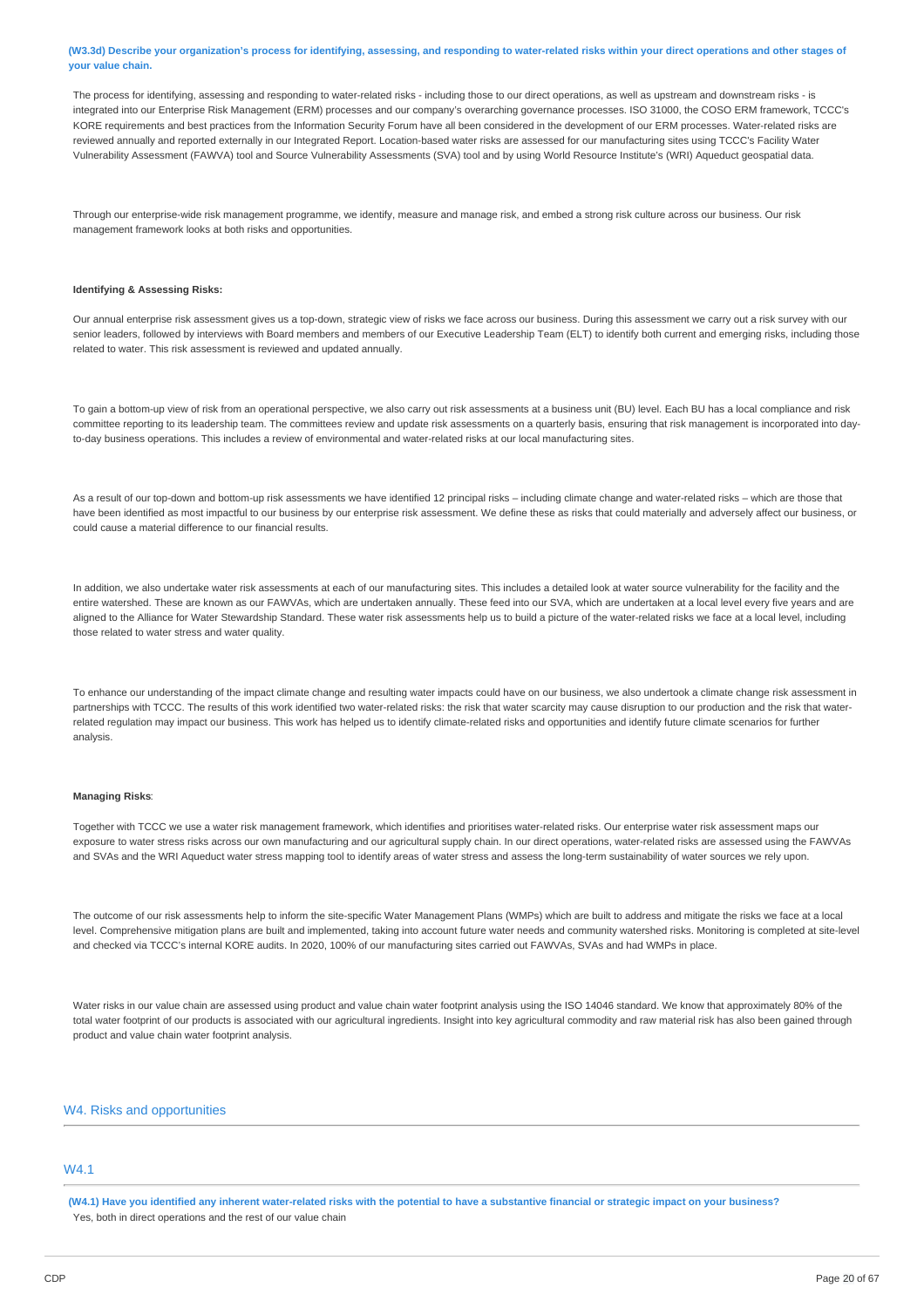**(W4.1a) How does your organization define substantive financial or strategic impact on your business?**

Our Enterprise Risk Management (ERM) framework includes a four-level risk rating scale for Risk Impact and Risk Likelihood which is consistently applied across all top-down and bottom-up risk assessments undertaken across our business. In 2020, we have added a new rating which is Velocity. Risk velocity is defined as the speed at which a risk manifests itself or affects an organization (speed to impact).

This enables us to categorise the impact of the risks we face as either 'minor', 'moderate', 'significant' or 'major'.

Impacts that fall into either the 'significant' or 'major' category are those which we consider to have substantive financial or strategic impact on our business.

"Significant" impact is defined as being a Profit & Loss (P&L) impact of between €2.5m and €7.5m OR an impact to our balance sheet of between €10m and €20m. This would include incidents which cause a disruption to production of between 2-5 days.

"Major" impact is defined as being a Profit & Loss (P&L) impact of over €7.5m OR an impact to our balance sheet of over €20m. This would include incidents which cause a disruption to production of over 5 days.

"Significant" and "Major" impacts would include a single incident or a culmination of incidents which impact a specific area (e.g. local environment to one of our manufacturing sites) or a medium or high impact to a commodity category or an impact to one or more of our brands.

The likelihood of risks is also assessed based on their expected occurrence during the medium term (i.e. three-years aligned to our long-range planning period). Risks that are deemed to have a less than 25% chance of occurrence are categorized as "unlikely". Those with a 25%-50% chance of occurrence, as "possible", those with a 50%-75% chance of occurrence, as "'likely" and those with a greater than 75% chance of occurrence are categorized as "highly likely".

The velocity of risks will enable us to determine how quickly we will be impacted and the level of preparedness we should have. Risks for which impact will materialize over 3 years are categorized as "slow". Those which will materialize within 1 to 3 years are considered as "moderate", those which will impact us in less than a year are considered "rapid", and those which will impact us in less than a month are classified as "very rapid".

All of our risks are visualized through a 4 by 4 risk heatmap which maps impact, likelihood and velocity (represented by different colours). Our definition applies to both our direct operations, and value chain.

Our products rely heavily on water and high levels of water quality, which are fundamental to our operations and our production of high quality beverages which meet strict food safety standards.

For example, a reduction in the water quality of input water to our manufacturing sites is a substantive water-related risk which could impact our ability to produce high quality beverages; requiring additional water treatment and investment in supplementary water treatment technology and therefore higher operating costs, to ensure our strict water quality standards are met before the water can be used in our products and processes.

### W4.1b

(W4.1b) What is the total number of facilities exposed to water risks with the potential to have a substantive financial or strategic impact on your business, and **what proportion of your company-wide facilities does this represent?**

|        | Total number of facilities  % company-wide<br>exposed to water risk | facilities this represents | <b>Comment</b>                                                                                                                                                                                                                            |
|--------|---------------------------------------------------------------------|----------------------------|-------------------------------------------------------------------------------------------------------------------------------------------------------------------------------------------------------------------------------------------|
| Row 23 |                                                                     | 26-50                      | Through our company-wide Source Vulnerability Assessments (SVAs), 15 river basins where we have manufacturing operations have been<br>lidentified as suffering from high water stress. This represents 23 out of 46 of our sites, or 50%. |

# W4.1c

(W4.1c) By river basin, what is the number and proportion of facilities exposed to water risks that could have a substantive financial or strategic impact on your **business, and what is the potential business impact associated with those facilities?**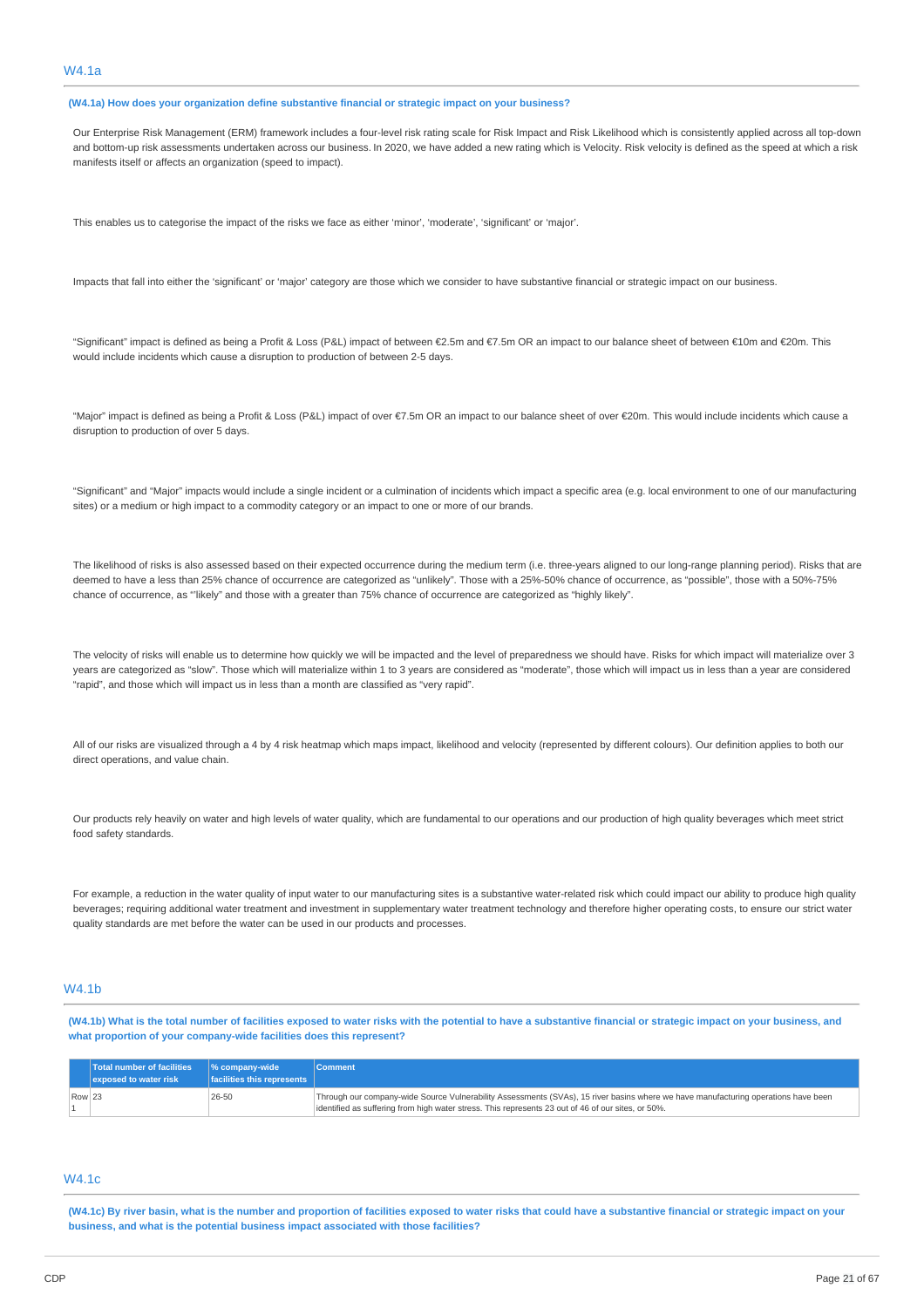### **Number of facilities exposed to water risk**

 $\overline{2}$ 

**% company-wide facilities this represents** 1-25

**Production value for the metals & mining activities associated with these facilities** <Not Applicable>

**% company's annual electricity generation that could be affected by these facilities** <Not Applicable>

**% company's global oil & gas production volume that could be affected by these facilities** <Not Applicable>

### **% company's total global revenue that could be affected**

1-10

#### **Comment**

Through our company-wide Source Vulnerability Assessments (SVAs), 15 river basins where we have manufacturing operations have been identified as suffering from high water stress. These include the Thames River basin in South East England where we have two manufacturing sites (Edmonton and Sidcup). We define a facility as a manufacturing site.

#### **Country/Area & River basin**

France Seine Seine Seine Seine Seine Seine Seine Seine Seine Seine Seine Seine Seine Seine Seine Seine Seine S

### **Number of facilities exposed to water risk**

1

**% company-wide facilities this represents** 1-25

**Production value for the metals & mining activities associated with these facilities** <Not Applicable>

**% company's annual electricity generation that could be affected by these facilities** <Not Applicable>

**% company's global oil & gas production volume that could be affected by these facilities** <Not Applicable>

**% company's total global revenue that could be affected**

# 1-10 **Comment**

Through our company-wide Source Vulnerability Assessments (SVAs), 15 river basins where we have manufacturing operations have been identified as suffering from high water stress. One of these includes the Seine River basin in northern of France, where our Grigny manufacturing site is located. We defines a facility as a manufacturing site.

### **Country/Area & River basin**

| France<br>. | Garonne |
|-------------|---------|
|             |         |

### **Number of facilities exposed to water risk**

1

#### **% company-wide facilities this represents**

1-25

**Production value for the metals & mining activities associated with these facilities**

<Not Applicable>

**% company's annual electricity generation that could be affected by these facilities** <Not Applicable>

**% company's global oil & gas production volume that could be affected by these facilities** <Not Applicable>

### **% company's total global revenue that could be affected**

1-10

#### **Comment**

Through our company-wide Source Vulnerability Assessments (SVAs), 15 river basins where we have manufacturing operations have been identified as suffering from high water stress. One of these includes the South West of France and northern of Spain, in particular, the Garonne River basin, where our Toulouse manufacturing site is located. We define a facility as a manufacturing site.

**Country/Area & River basin**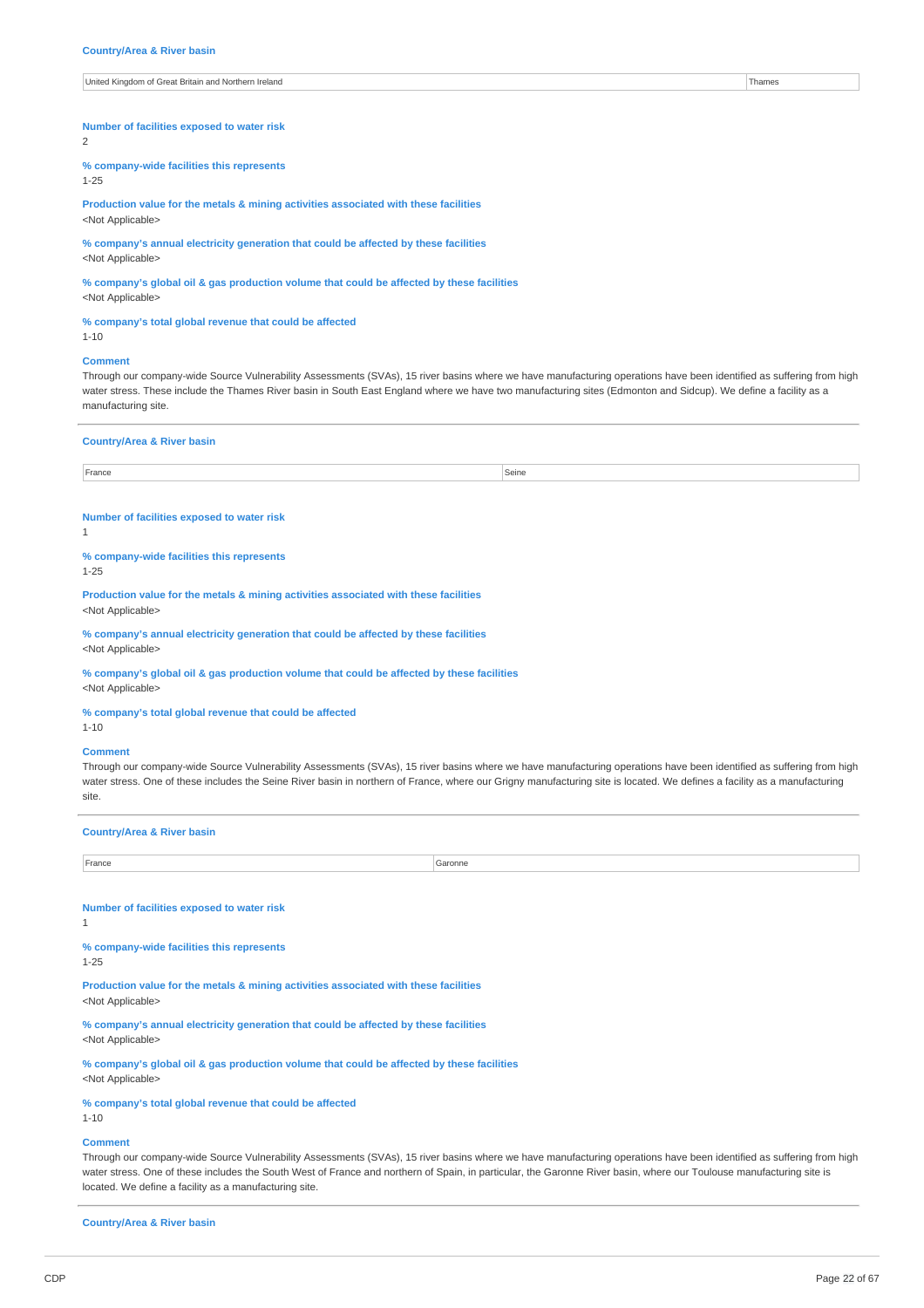| Number of facilities exposed to water risk            |                                                                                                                                                                                                                                                                                                                                                                                                                                      |
|-------------------------------------------------------|--------------------------------------------------------------------------------------------------------------------------------------------------------------------------------------------------------------------------------------------------------------------------------------------------------------------------------------------------------------------------------------------------------------------------------------|
|                                                       |                                                                                                                                                                                                                                                                                                                                                                                                                                      |
| $\mathbf{1}$                                          |                                                                                                                                                                                                                                                                                                                                                                                                                                      |
| % company-wide facilities this represents<br>$1 - 25$ |                                                                                                                                                                                                                                                                                                                                                                                                                                      |
| <not applicable=""></not>                             | Production value for the metals & mining activities associated with these facilities                                                                                                                                                                                                                                                                                                                                                 |
| <not applicable=""></not>                             | % company's annual electricity generation that could be affected by these facilities                                                                                                                                                                                                                                                                                                                                                 |
| <not applicable=""></not>                             | % company's global oil & gas production volume that could be affected by these facilities                                                                                                                                                                                                                                                                                                                                            |
| $1 - 10$                                              | % company's total global revenue that could be affected                                                                                                                                                                                                                                                                                                                                                                              |
| <b>Comment</b>                                        | Through our company-wide Source Vulnerability Assessments (SVAs), 15 river basins where we have manufacturing operations have been identified as suffering from high<br>water stress. One of these includes the Maas River basin, a major European river, rising in France and flowing through Belgium, where our Chaudfontaine manufacturing<br>site is located, and the Netherlands. We define a facility as a manufacturing site. |
| <b>Country/Area &amp; River basin</b>                 |                                                                                                                                                                                                                                                                                                                                                                                                                                      |
| Spain                                                 | Other, please specify (Pirineo Oriental)                                                                                                                                                                                                                                                                                                                                                                                             |
| Number of facilities exposed to water risk<br>2       |                                                                                                                                                                                                                                                                                                                                                                                                                                      |
| % company-wide facilities this represents<br>$1 - 25$ |                                                                                                                                                                                                                                                                                                                                                                                                                                      |
| <not applicable=""></not>                             | Production value for the metals & mining activities associated with these facilities                                                                                                                                                                                                                                                                                                                                                 |
| <not applicable=""></not>                             | % company's annual electricity generation that could be affected by these facilities                                                                                                                                                                                                                                                                                                                                                 |
|                                                       |                                                                                                                                                                                                                                                                                                                                                                                                                                      |
| <not applicable=""></not>                             | % company's global oil & gas production volume that could be affected by these facilities                                                                                                                                                                                                                                                                                                                                            |
| $1 - 10$                                              | % company's total global revenue that could be affected                                                                                                                                                                                                                                                                                                                                                                              |
| <b>Comment</b><br>as a manufacturing site.            | Through our company-wide Source Vulnerability Assessments (SVAs), 15 river basins where we have manufacturing operations have been identified as suffering from high<br>water stress. These includes the Pirineo Oriental River basin, where we have two manufacturing sites (Barcelona and Aguas Vilas del Turbón) located. We define a facility                                                                                    |
| <b>Country/Area &amp; River basin</b>                 |                                                                                                                                                                                                                                                                                                                                                                                                                                      |
| Spain                                                 | Guadalquivir                                                                                                                                                                                                                                                                                                                                                                                                                         |
| Number of facilities exposed to water risk            |                                                                                                                                                                                                                                                                                                                                                                                                                                      |
| 1<br>% company-wide facilities this represents        |                                                                                                                                                                                                                                                                                                                                                                                                                                      |
| $1 - 25$<br><not applicable=""></not>                 | Production value for the metals & mining activities associated with these facilities                                                                                                                                                                                                                                                                                                                                                 |
| <not applicable=""></not>                             | % company's annual electricity generation that could be affected by these facilities                                                                                                                                                                                                                                                                                                                                                 |
| <not applicable=""></not>                             | % company's global oil & gas production volume that could be affected by these facilities                                                                                                                                                                                                                                                                                                                                            |
| $1 - 10$                                              | % company's total global revenue that could be affected                                                                                                                                                                                                                                                                                                                                                                              |
| <b>Comment</b>                                        | water stress. These includes the Guadalquivir River basin, where our Sevilla manufacturing site is located. We define a facility as a manufacturing site.                                                                                                                                                                                                                                                                            |
| <b>Country/Area &amp; River basin</b>                 | Through our company-wide Source Vulnerability Assessments (SVAs), 15 river basins where we have manufacturing operations have been identified as suffering from high                                                                                                                                                                                                                                                                 |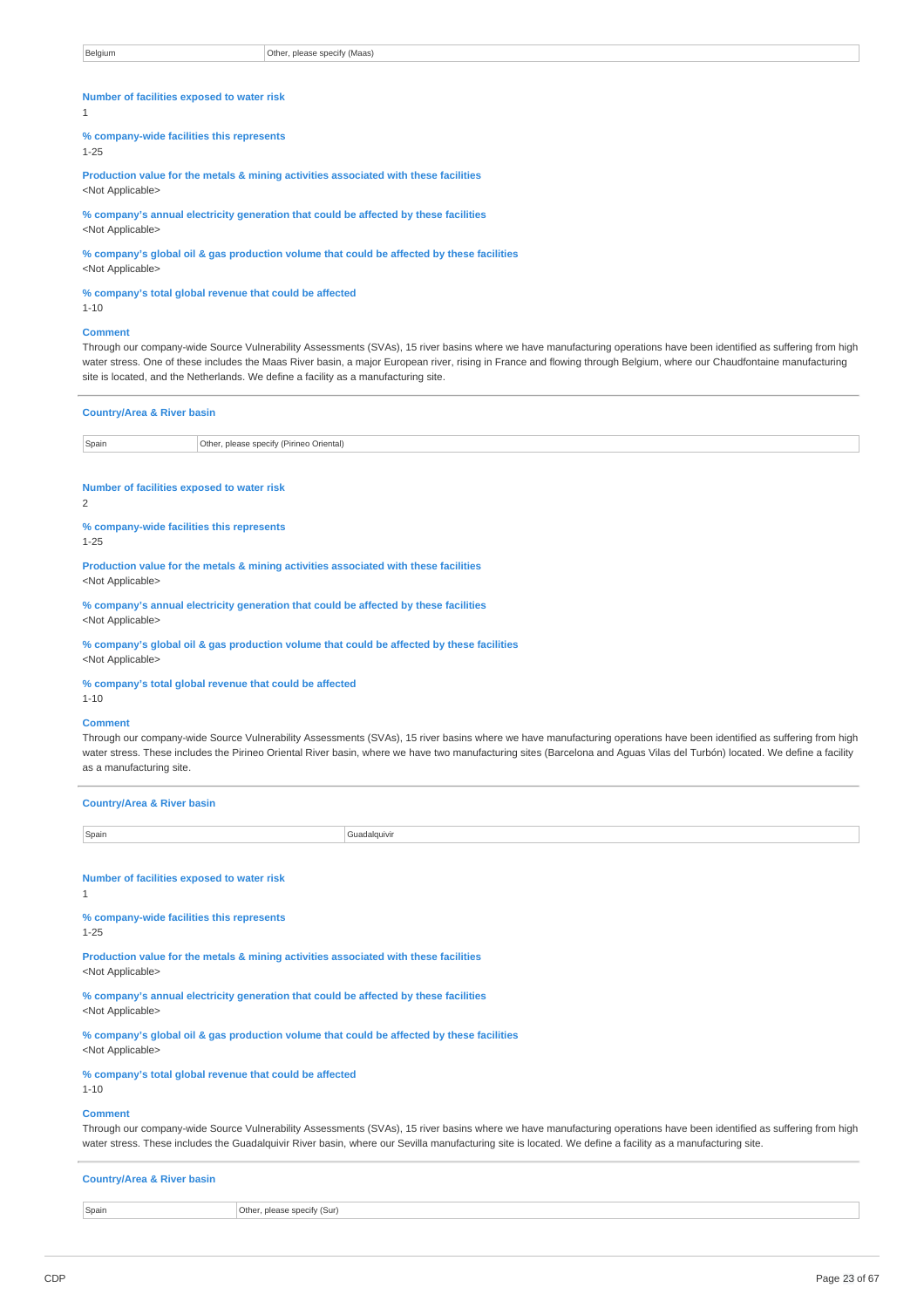**Number of facilities exposed to water risk** 1

**% company-wide facilities this represents** 1-25

**Production value for the metals & mining activities associated with these facilities** <Not Applicable>

**% company's annual electricity generation that could be affected by these facilities** <Not Applicable>

**% company's global oil & gas production volume that could be affected by these facilities** <Not Applicable>

**% company's total global revenue that could be affected**

Less than 1%

### **Comment**

Through our company-wide Source Vulnerability Assessments (SVAs), 15 river basins where we have manufacturing operations have been identified as suffering from high water stress. These includes the Sur River basin, where our Málaga manufacturing site is located. We define a facility as a manufacturing site.

| <b>Country/Area &amp; River basin</b> |                                        |
|---------------------------------------|----------------------------------------|
| Spain                                 | Other, please specify (Canary Islands) |
|                                       |                                        |

#### **Number of facilities exposed to water risk**

1

**% company-wide facilities this represents**

### 1-25

**Production value for the metals & mining activities associated with these facilities** <Not Applicable>

**% company's annual electricity generation that could be affected by these facilities** <Not Applicable>

**% company's global oil & gas production volume that could be affected by these facilities** <Not Applicable>

# **% company's total global revenue that could be affected**

Less than 1%

### **Comment**

Through our company-wide Source Vulnerability Assessments (SVAs), 15 river basins where we have manufacturing operations have been identified as suffering from high water stress. These includes the Canary Islands River basin, where we have one manufacturing site (Tenerife). We define a facility as a manufacturing site.

#### **Country/Area & River basin**

Spain **Ebro** Ebro **Ebro Access (Ebro Access 1996)** 

**Number of facilities exposed to water risk**

 $\overline{2}$ 

# **% company-wide facilities this represents**

1-25

**Production value for the metals & mining activities associated with these facilities** <Not Applicable>

**% company's annual electricity generation that could be affected by these facilities** <Not Applicable>

**% company's global oil & gas production volume that could be affected by these facilities** <Not Applicable>

#### **% company's total global revenue that could be affected** 1-10

### **Comment**

Through our company-wide Source Vulnerability Assessments (SVAs), 15 river basins where we have manufacturing operations have been identified as suffering from high water stress. These includes the Ebro River basin, where we have two manufacturing sites (Aguas del Maestrazgo and Aguas de Santolín). We define a facility as a manufacturing site.

### **Country/Area & River basin**

Germany Rhine **Reserves and Security Contract Contract Contract Contract Contract Contract Contract Contract Contract Contract Contract Contract Contract Contract Contract Contract Contract Contract Contract Contract Contr** 

#### **Number of facilities exposed to water risk**

4

**% company-wide facilities this represents** 1-25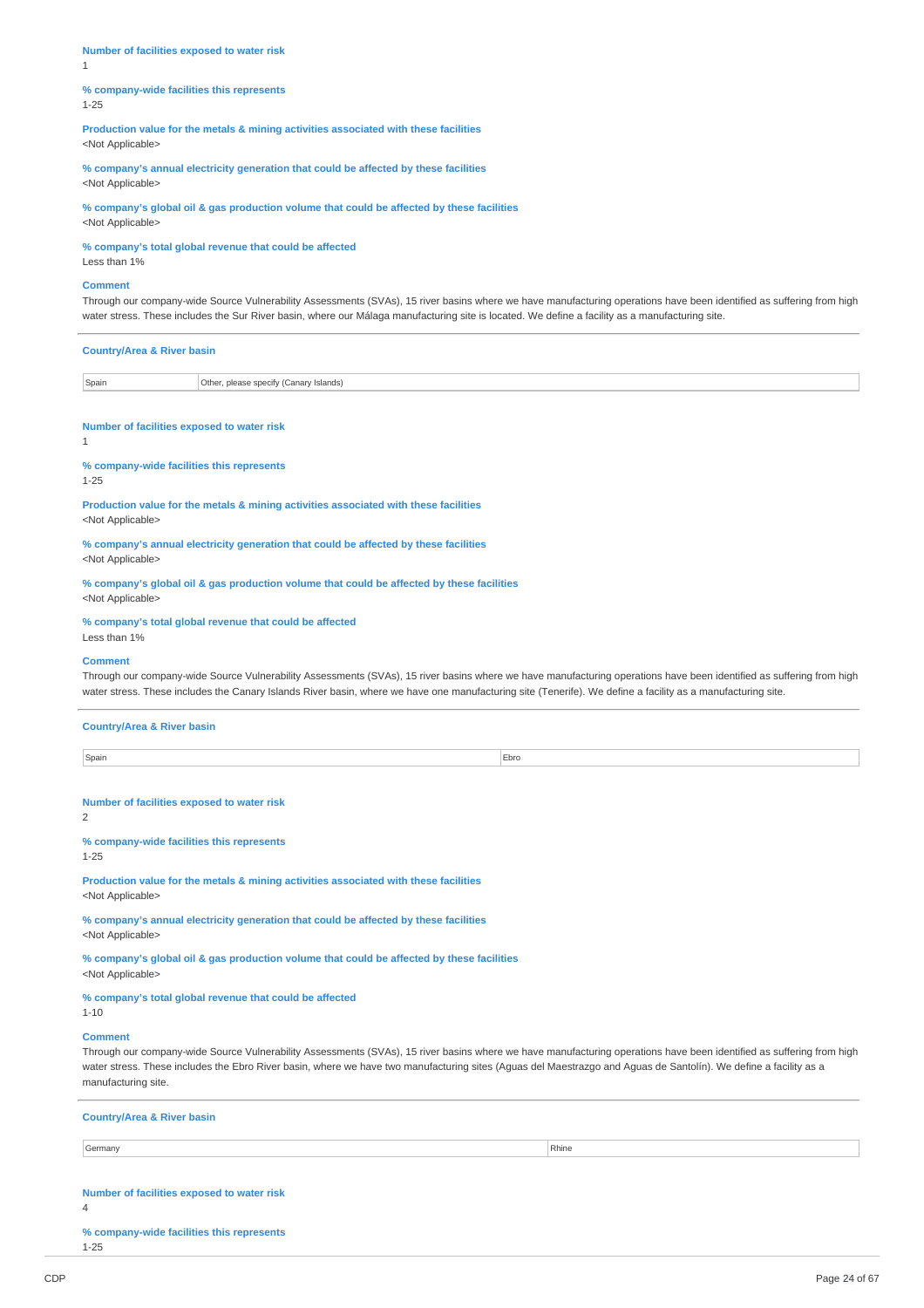**Production value for the metals & mining activities associated with these facilities** <Not Applicable>

**% company's annual electricity generation that could be affected by these facilities** <Not Applicable>

**% company's global oil & gas production volume that could be affected by these facilities** <Not Applicable>

#### **% company's total global revenue that could be affected**

**Comment**

1-10

Through our company-wide Source Vulnerability Assessments (SVAs), 15 river basins where we have manufacturing operations have been identified as suffering from high water stress. These include the Rhine River basin in Germany where we have four manufacturing sites (Güdderath, Sodenthal, Deizisau and Mannheim). We define a facility as a manufacturing site.

### **Country/Area & River basin**

Germany Danube **Danube Community** Danube **Community** Danube **Danube Danube Danube Danube Danube Danube Danube Danube Danube Danube Danube Danube Danube Danube Danube Danube Danube Danube**

#### **Number of facilities exposed to water risk**

1

# **% company-wide facilities this represents**

1-25

**Production value for the metals & mining activities associated with these facilities** <Not Applicable>

**% company's annual electricity generation that could be affected by these facilities** <Not Applicable>

**% company's global oil & gas production volume that could be affected by these facilities** <Not Applicable>

#### **% company's total global revenue that could be affected**

1-10

### **Comment**

Through our company-wide Source Vulnerability Assessments (SVAs), 15 river basins where we have manufacturing operations have been identified as suffering from high water stress. These includes the Danube River basin, where our Knetzgau manufacturing site is located. We define a facility as a manufacturing site.

#### **Country/Area & River basin**

Belgium Other, please specify (Scheldt )

### **Number of facilities exposed to water risk**

 $\overline{2}$ 

### **% company-wide facilities this represents**

1-25

**Production value for the metals & mining activities associated with these facilities** <Not Applicable>

**% company's annual electricity generation that could be affected by these facilities** <Not Applicable>

**% company's global oil & gas production volume that could be affected by these facilities** <Not Applicable>

**% company's total global revenue that could be affected** 1-10

### **Comment**

Through our company-wide Source Vulnerability Assessments (SVAs), 15 river basins where we have manufacturing operations have been identified as suffering from high water stress. One of these includes the Flanders area of Belgium, in particular, the Scheldt River basin, where our Antwerp and Gent manufacturing sites are located. We define a facility as a manufacturing site.

| <b>Country/Area &amp; River basin</b>                                                                             |                              |  |
|-------------------------------------------------------------------------------------------------------------------|------------------------------|--|
| Netherlands                                                                                                       | Other, please specify (Maas) |  |
| Number of facilities exposed to water risk<br>$\mathbf{1}$                                                        |                              |  |
| % company-wide facilities this represents<br>$1 - 25$                                                             |                              |  |
| Production value for the metals & mining activities associated with these facilities<br><not applicable=""></not> |                              |  |

**% company's annual electricity generation that could be affected by these facilities**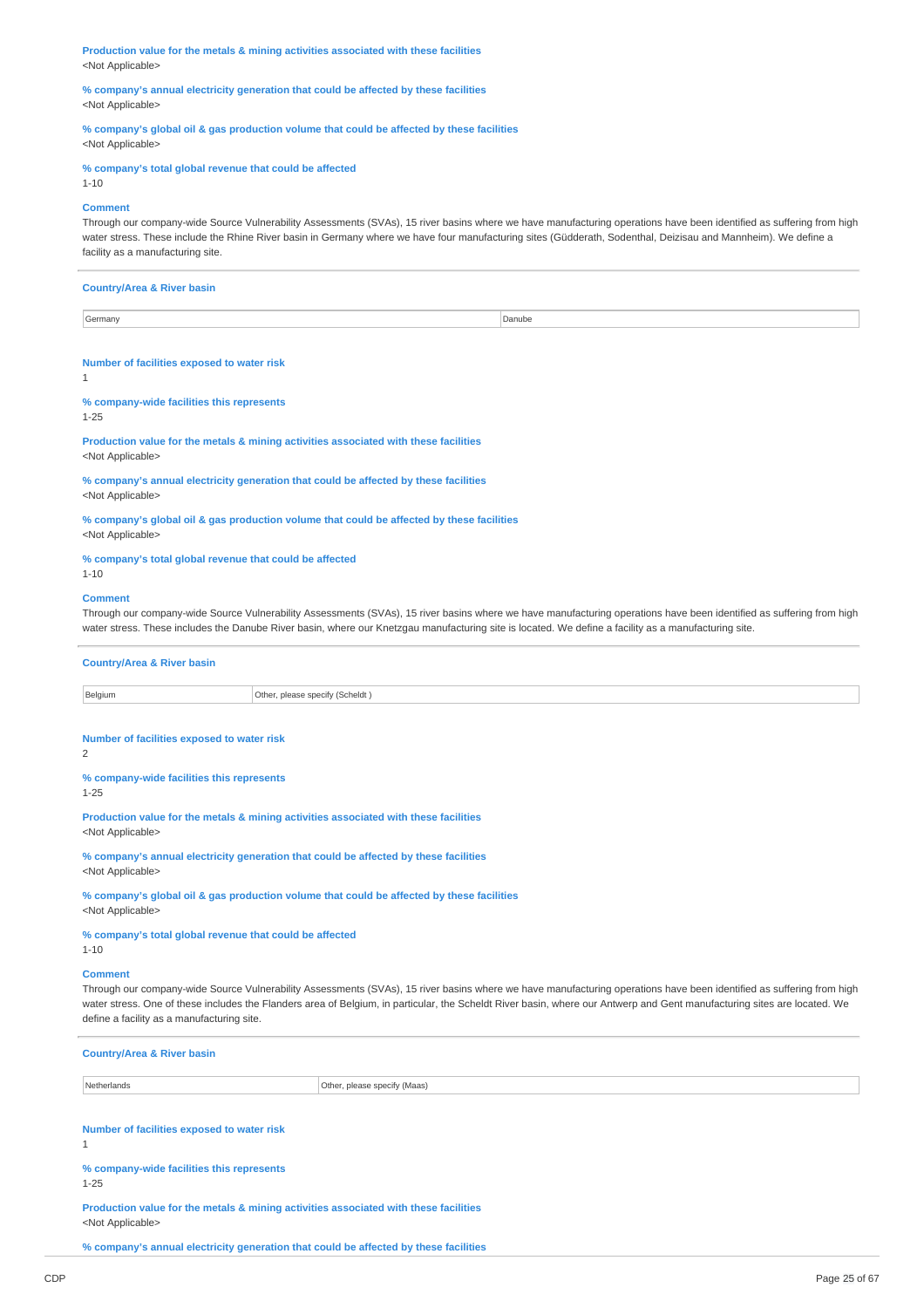### <Not Applicable>

**% company's global oil & gas production volume that could be affected by these facilities** <Not Applicable>

### **% company's total global revenue that could be affected**

### 1-10

### **Comment**

Through our company-wide Source Vulnerability Assessments (SVAs), 15 river basins where we have manufacturing operations have been identified as suffering from high water stress. One of these includes the Maas River basin, a major European river, rising in France and flowing through Belgium and the Netherlands, where our Dongen manufacturing site is located. We define a facility as a manufacturing site.

|                                                                                                                                                                                                                                                                                                                                                                                                                                                                                                                                                      | Elbe River                                                                                                                                                                                                                                                                                                                              |
|------------------------------------------------------------------------------------------------------------------------------------------------------------------------------------------------------------------------------------------------------------------------------------------------------------------------------------------------------------------------------------------------------------------------------------------------------------------------------------------------------------------------------------------------------|-----------------------------------------------------------------------------------------------------------------------------------------------------------------------------------------------------------------------------------------------------------------------------------------------------------------------------------------|
|                                                                                                                                                                                                                                                                                                                                                                                                                                                                                                                                                      |                                                                                                                                                                                                                                                                                                                                         |
| Number of facilities exposed to water risk                                                                                                                                                                                                                                                                                                                                                                                                                                                                                                           |                                                                                                                                                                                                                                                                                                                                         |
| 2                                                                                                                                                                                                                                                                                                                                                                                                                                                                                                                                                    |                                                                                                                                                                                                                                                                                                                                         |
| % company-wide facilities this represents<br>$1 - 25$                                                                                                                                                                                                                                                                                                                                                                                                                                                                                                |                                                                                                                                                                                                                                                                                                                                         |
| Production value for the metals & mining activities associated with these facilities                                                                                                                                                                                                                                                                                                                                                                                                                                                                 |                                                                                                                                                                                                                                                                                                                                         |
| <not applicable=""></not>                                                                                                                                                                                                                                                                                                                                                                                                                                                                                                                            |                                                                                                                                                                                                                                                                                                                                         |
| % company's annual electricity generation that could be affected by these facilities                                                                                                                                                                                                                                                                                                                                                                                                                                                                 |                                                                                                                                                                                                                                                                                                                                         |
| <not applicable=""></not>                                                                                                                                                                                                                                                                                                                                                                                                                                                                                                                            |                                                                                                                                                                                                                                                                                                                                         |
| % company's global oil & gas production volume that could be affected by these facilities<br><not applicable=""></not>                                                                                                                                                                                                                                                                                                                                                                                                                               |                                                                                                                                                                                                                                                                                                                                         |
| % company's total global revenue that could be affected<br>$1 - 10$                                                                                                                                                                                                                                                                                                                                                                                                                                                                                  |                                                                                                                                                                                                                                                                                                                                         |
| <b>Comment</b>                                                                                                                                                                                                                                                                                                                                                                                                                                                                                                                                       |                                                                                                                                                                                                                                                                                                                                         |
|                                                                                                                                                                                                                                                                                                                                                                                                                                                                                                                                                      | Through our company-wide Source Vulnerability Assessments (SVAs), 15 river basins where we have manufacturing operations have been identified as suffering from high<br>water stress. These includes the Elbe River basin, where our Genshagen and Halle manufacturing sites are located. We define a facility as a manufacturing site. |
| <b>Country/Area &amp; River basin</b>                                                                                                                                                                                                                                                                                                                                                                                                                                                                                                                |                                                                                                                                                                                                                                                                                                                                         |
| Germany                                                                                                                                                                                                                                                                                                                                                                                                                                                                                                                                              | Weser                                                                                                                                                                                                                                                                                                                                   |
| Number of facilities exposed to water risk<br>$\mathbf{1}$<br>% company-wide facilities this represents<br>$1 - 25$<br>Production value for the metals & mining activities associated with these facilities                                                                                                                                                                                                                                                                                                                                          |                                                                                                                                                                                                                                                                                                                                         |
| <not applicable=""><br/>% company's annual electricity generation that could be affected by these facilities<br/><not applicable=""><br/>% company's global oil &amp; gas production volume that could be affected by these facilities<br/><not applicable=""><br/>% company's total global revenue that could be affected<br/><math>1 - 10</math><br/><b>Comment</b><br/>water stress. These includes the Weser River basin, where our Hildesheim manufacturing site is located. CCEP defines a facility as a manufacturing site.</not></not></not> | Through our company-wide Source Vulnerability Assessments (SVAs), 15 river basins where we have manufacturing operations have been identified as suffering from high                                                                                                                                                                    |

### **Type of risk & Primary risk driver**

Physical **Increased water stress** 

**Primary potential impact**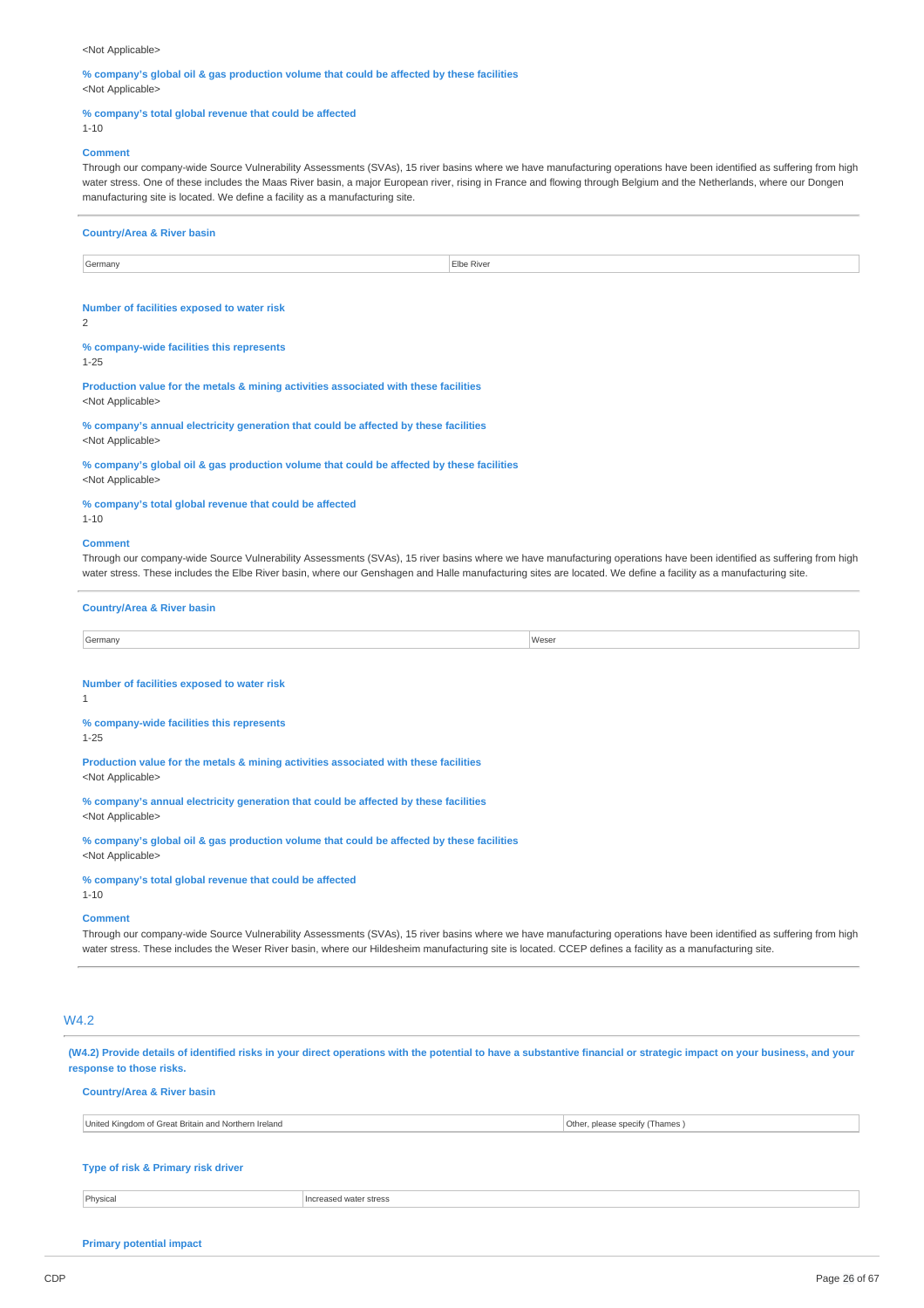#### Closure of operations

#### **Company-specific description**

Climate change is linked to changing weather patterns and extreme weather conditions around the world. Climate change may also exacerbate water scarcity and cause a deterioration of water quality in affected regions. Our products rely heavily on the availability of water at high levels of water quality, which are fundamental to our operations and our production of high quality beverages which meet strict food safety standards. A reduction in the volume of water available for our manufacturing sites could impact our ability to produce high quality beverages. This may require partial shut downs (specific lines) or trucking in water from other areas not impacted by water stress/restrictions. This is a particular risk to the processes we use and the products we produce at manufacturing sites which are located in areas of water stress – including our manufacturing sites located in Edmonton and Sidcup in Great Britain, which equates to 68.4% of our production volumes in 2020 in GB, and where we see a decrease in water quality and increased water stress. In total our manufacturing sites in Edmonton and Sidcup extract 1,113 megalitres of water from the Thames river basin. This represents 6% of our company's total water withdrawal. All site have performed Facility Water Vulnerability Assessments (FAWVA's) with the objective to identify facility water risks as well as watershed community related water risks. Further in line with TCCC requirements, we have completed Source Vulnerability Assessments (SVAs) at all of our manufacturing sites. This enables us to assess potential risks related to water quality and future water availability for our business, the local community and the surrounding ecosystem. Within each catchment, SVAs evaluate local water resource systems, past and present water quality, current water stresses and potential risks arising from extreme weather conditions or natural disasters.

**Timeframe** 4-6 years

# **Magnitude of potential impact**

Medium-low

**Likelihood** Likely

#### **Are you able to provide a potential financial impact figure?** Yes, an estimated range

### **Potential financial impact figure (currency)** <Not Applicable>

#### **Potential financial impact figure - minimum (currency)** 370000

#### **Potential financial impact figure - maximum (currency)** 1100000

### **Explanation of financial impact**

To enhance our understanding of the impact that climate change could have on our business we analysed the risks and opportunities arising from climate change. This work was undertaken in partnership with TCCC and defines material physical and transition climate-related risks for our business. This includes the risk that increased water scarcity may cause disruption to our production or lead to an inability to produce. Increased water scarcity or declining water quality, particularly in water stressed areas could increase the cost of water or impact our ability to produce. The financial implications of these changes are difficult to estimate. However, the cost impact of a partial closure of our production lines in Edmonton and Sidcup for 1 to 3 days would range between €370k-€1.1m for our business. We used a 1-3 day timespan to demonstrate how even a minimum level of disruption or closure to our business, could have a significant financial impact on our business. Risks that are deemed to have a 25%-50% chance of occurrence are categorized as "possible/likely". We estimate that increased water stress across our territories in Western Europe will have an impact on our business with a potential partial closure of our manufacturing site to up to 3 days.

#### **Primary response to risk**

Adopt water efficiency, water reuse, recycling and conservation practices

#### **Description of response**

We take a value chain approach to water stewardship, focusing on efficiency within our own operations and also protecting the future sustainability of the water sources, which we, and our local communities, rely on. In 2020, we invested €302,000 in water efficient technologies and processes across our business, resulting in water sayings of 22,400 m<sup>3</sup>. For example, in our production facility in Ghent, Belgium, our evaporative cooling towers were replaced by dry cooling towers, an initiative which will save 10,670m³ of water annually. In Sweden, we successfully installed low-consuming rinse nozzles for both our can and non returnable glass bottle (NRGB)-line. This enabled us to save 11,800m<sup>3</sup> of water by using the same water to rinse both the inside and outside of cans and bottles. We also have an active programme of community-based water replenishment and conservation partnerships, focused on areas of water stress within our territories. Our replenishment programmes include projects such as reforestation, aquifer protection and wetland and natural habitat restoration. In GB, together with the Coca-Cola Foundation, we are working with WWF on a three-year programme to improve water quality and replenish water sources in East Anglia, an area where much of the sugar we use is grown. The programme will employ farm advisors to work with local farmers on water efficiency and stewardship programmes in the area. The project has also expanded to support urban water projects. In 2020, 1.7 billion litres of water were replenished as a result. The local rivers are located in areas used for the growing of sugar beet and the river catchments suffer from agricultural pollution, failing to meet European Water Directive targets. We are replenishing water in these catchments and working with farmers to provide them with tailored advice to enrich soils and reduce runoff and nutrient leaching, which in turn helps to improve river health, water quality and habitats. We engage with policy makers and stakeholders on water stewardship and track policy developments across the country. We work with local stakeholders to manage any local water-related risks, including their approach towards water protection, infrastructure management, and their long-term development plans and priorities. In 2020, we have also developed our scenario analysis further and we are planning on hosting simulation workshops in 2021 to test and adapt our response plans should the risk materialise.

# **Cost of response**

667000

#### **Explanation of cost of response**

In partnership with The-Coca-Cola Company we invested €2 million in a three-year water replenish partnership in the Cam-Ely-Ouse and Broadland River catchments in East Anglia. Through this programme, the Coca-Cola system replenished 1,7 billion liters of water in Great Britain in 2020. We represent this above as an investment of €667k per year.

### **Country/Area & River basin**

| Erance<br>.44.00 | Othe<br>ı Garonne)<br>please<br><b>Sherify</b><br>(Seine<br>and<br>$-1.11M$ |
|------------------|-----------------------------------------------------------------------------|
|                  |                                                                             |

### **Type of risk & Primary risk driver**

**Physical Increased water stress**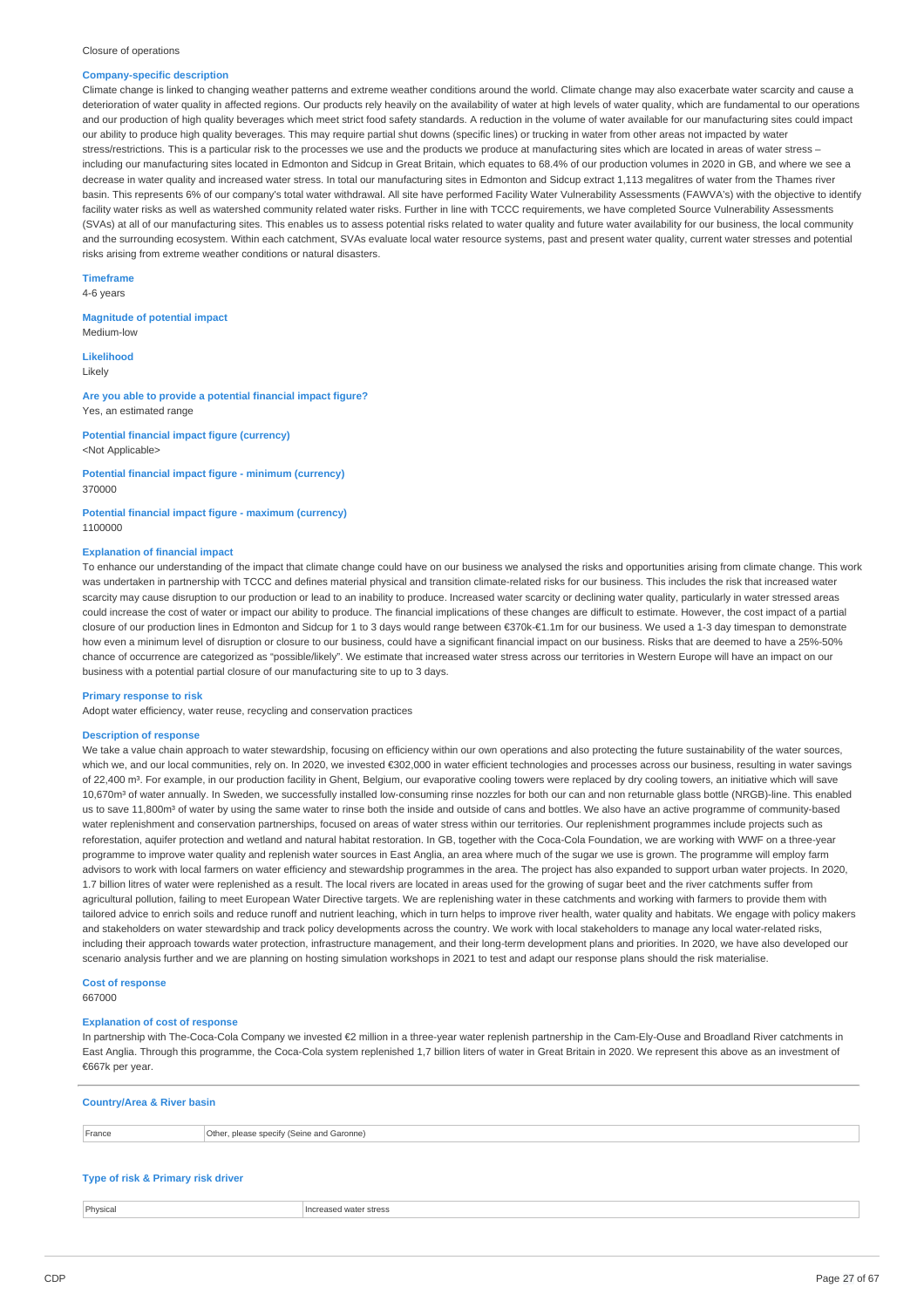# **Primary potential impact**

### Closure of operations

### **Company-specific description**

Climate change is linked to changing weather patterns and extreme weather conditions around the world. Climate change may also exacerbate water scarcity and cause a deterioration of water quality in affected regions. Our products rely heavily on the availability of water at high levels of water quality, which are fundamental to our operations and our production of high quality beverages which meet strict food safety standards. A reduction in the volume of water available for our manufacturing sites could impact our ability to produce high quality beverages. This may require partial shut downs (specific lines) or trucking in water from other areas not impacted by water stress/restrictions. This is a particular risk to the processes we use and the products we produce at manufacturing sites which are located in areas of water stress – including our manufacturing site located in Grigny and Toulouse, which equates to 42.9% of our production volumes for France in 2020, and where we see a decrease in water quality and increased water stress. In total our manufacturing sites in Grigny and Toulouse extract a total of 642 megalitres of water from the Seine and Garonne river basins. This represents 3.5% of our company's total water withdrawal. All site have performed Facility Water Vulnerability Assessments (FAWVA's) with the objective to identify facility water risks as well as watershed & community related water risks. Further in line with TCCC requirements, we have completed Source Vulnerability Assessments (SVAs) at all of our manufacturing sites. This enables us to assess potential risks related to water quality and future water availability for our business, the local community, and the surrounding ecosystem. Within each catchment, SVAs evaluate local water resource systems, past and present water quality, current water stresses and potential risks arising from extreme weather conditions or natural disasters.

### **Timeframe**

4-6 years

**Magnitude of potential impact** Medium-low

#### **Likelihood**

Likely

### **Are you able to provide a potential financial impact figure?** Yes, an estimated range

**Potential financial impact figure (currency)** <Not Applicable>

**Potential financial impact figure - minimum (currency)** 400000

**Potential financial impact figure - maximum (currency)** 1200000

#### **Explanation of financial impact**

To enhance our understanding of the impact that climate change could have on our business we analysed the risks and opportunities arising from climate change. This work was undertaken in partnership with TCCC and defines material physical and transition climate-related risks for our business. This includes the risk that increased water scarcity may cause disruption to our production OR lead to an inability to produce. Increased water scarcity or declining water quality, particularly in water stressed areas could increase the cost of water OR impact our ability to produce. The financial implications of these changes are difficult to estimate. However, the cost impact of a partial closure of our production lines in Grigny and Toulouse for 1 up to 3 days would range between €400k-€1.2m for our business. We used a 1-3 day timespan to demonstrate how even a minimum level of disruption or closure to our business, could have a significant financial impact on our business. Risks that are deemed to have a 25%-50% chance of occurrence are categorized as "possible/likely". We estimate that increased water stress across our territories in Western Europe will have an impact on our business with a potential partial closure of our manufacturing site to up to 3 days.

#### **Primary response to risk**

Adopt water efficiency, water reuse, recycling and conservation practices

#### **Description of response**

We take a value chain approach to water stewardship, focusing on efficiency within our own operations and also protecting the future sustainability of the water sources. which we, and our local communities, rely on. In 2020, we invested €302,000 in water efficient technologies and processes across our business, resulting in water savings of 58,810 m<sup>3</sup>. For example, in our production facility in Ghent, Belgium, our evaporative cooling towers were replaced by dry cooling towers, an initiative which will save 10,670m<sup>3</sup> of water annually. In Sweden, we successfully installed low-consuming rinse nozzles for both our can and non-returnable glass bottle (NRGB)-line. This enabled us to save 11,800m<sup>3</sup> of water by using the same water to rinse both the inside and outside of cans and bottles. We also have an active programme of community-based water replenishment partnerships, focused on areas of water stress within our territories. Our replenishment programmes include projects such as reforestation, aquifer protection and wetland and natural habitat restoration. In France, our SVAs have shown we operate in areas of water stress in the Rhone River Valley, near our Marseille Facility. To address this, we are working with TCCC, WWF-France and other conservation bodies in the Camargue, a coastal area where the River Rhône flows into the Mediterranean. The aim of the project is to restore the natural flow of the Rhône and to improve the region's ecosystems and biodiversity. The three-year program, near our Marseille operations will help us achieve most of our overall replenishment target. In 2020, in France we replenished 9.6 billion litres of water to local catchment areas. In 2020 we have also developed our scenario analysis further and are planning on hosting simulation workshops in 2021 to test and adapt our response plans should the risk materialise.

**Cost of response** 874000

### **Explanation of cost of response**

The three-year project is run in partnership with TCCC, WWF-France and other conservation bodies. The project is co-funded with TCCC, with total investment of €864,000 per year. CCEP provided management and technical advice to the project, valued at approximately €10,000 annually. The project aims to restore the natural flow of the Rhône and to improve the region's ecosystems and biodiversity. The 3-year program, which will help us achieve the majority of our overall replenishment target, replenished 9.6 billion litres of water in 2020. This represents 52% of the total water withdrawal across our territories.

#### **Country/Area & River basin**

Belgium **Delgium** Other, please specify (Scheldt and Maas)

### **Type of risk & Primary risk driver**

**Physical Increased water stress** 

### **Primary potential impact**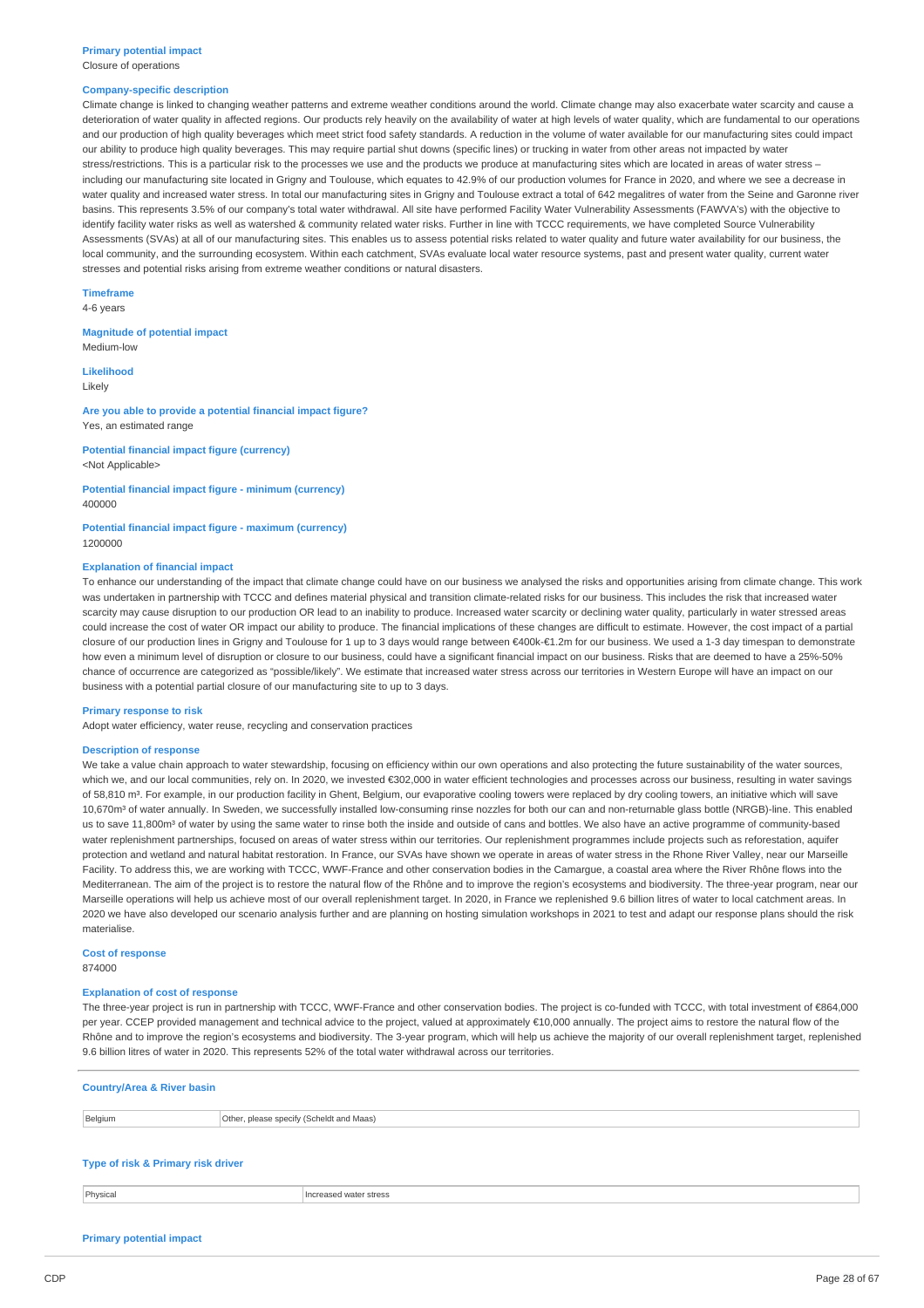#### Closure of operations

#### **Company-specific description**

Climate change is linked to changing weather patterns and extreme weather conditions around the world. Climate change may also exacerbate water scarcity and cause a deterioration of water quality in affected regions. Our products rely heavily on the availability of water at high levels of water quality, which are fundamental to our operations and our production of high quality beverages which meet strict food safety standards. A reduction in the volume of water available for our manufacturing sites could impact our ability to produce high quality beverages. This may require partial shut downs (specific lines) or trucking in water from other areas not impacted by water stress/restrictions. This is a particular risk to the processes we use and the products we produce at manufacturing sites which are located in areas of water stress – including our manufacturing sites located in Chaudfontaine, Antwerp and Ghent, which equates to 100% of our production volumes for Belgium in 2020, and where we see a decrease in water quality and increased water stress. In total our manufacturing sites in Chaudfontaine, Antwerp and Ghent extract a total of 752 megalitres of water from the Scheldt and Maas river basins. This represents 4.1% of our company's total water withdrawal. All site have performed Facility Water Vulnerability Assessments (FAWVA's) with the objective to identify facility water risks as well as watershed & community related water risks. Further in line with TCCC requirements, we have completed Source Vulnerability Assessments (SVAs) at all of our manufacturing sites. This enables us to assess potential risks related to water quality and future water availability for our business, the local community and the surrounding ecosystem. Within each catchment, SVAs evaluate local water resource systems, past and present water quality, current water stresses and potential risks arising from extreme weather conditions or natural disasters.

**Timeframe** 4-6 years

### **Magnitude of potential impact**

Medium-low

**Likelihood** Likely

#### **Are you able to provide a potential financial impact figure?** Yes, an estimated range

### **Potential financial impact figure (currency)** <Not Applicable>

#### **Potential financial impact figure - minimum (currency)** 400000

#### **Potential financial impact figure - maximum (currency)** 1200000

### **Explanation of financial impact**

To enhance our understanding of the impact that climate change could have on our business we recently analysed the risks and opportunities arising from climate change. This work was undertaken in partnership with TCCC and defines material physical and transition climate-related risks for our business. This includes the risk that increased water scarcity may cause disruption to our production OR lead to an inability to produce. Increased water scarcity or declining water quality, particularly in water stressed areas could increase the cost of water OR impact our ability to produce. The financial implications of these changes are difficult to estimate. However, the cost impact of a partial closure of our production lines in Antwerp, Ghent and Chaudfontaine for 1 up to 3 days would range between €400k-€1.2m for our business. We used a 1-3 day timespan to demonstrate how even a minimum level of disruption or closure to our business, could have a significant financial impact on our business. Risks that are deemed to have a 25%-50% chance of occurrence are categorized as "possible/likely". We estimate that increased water stress across our territories in Western Europe will have an impact on our business with a potential partial closure of our manufacturing site to up to 3 days.

#### **Primary response to risk**

Adopt water efficiency, water reuse, recycling and conservation practices

#### **Description of response**

We take a value chain approach to water stewardship, focusing on efficiency within our own operations and also protecting the future sustainability of the water sources, which we, and our local communities, rely on. In 2020, we invested €302,000 in water efficient technologies and processes across our business, resulting in water sayings of 22,400 m<sup>3</sup>. For example, in our production facility in Ghent, Belgium, our evaporative cooling towers were replaced by dry cooling towers, an initiative which will save 10,670m³ of water annually. In Sweden, we successfully installed low-consuming rinse nozzles for both our can and non-returnable glass bottle (NRGB)-line. This enabled us to save 11,800m<sup>3</sup> of water by using the same water to rinse both the inside and outside of cans and bottles. We also have an active programme of community-based water replenishment partnerships, focused on areas of water stress within our territories. Our replenishment programmes include projects such as reforestation, aquifer protection and wetland and natural habitat restoration. In Belgium, our SVAs have shown that we operate in areas of water stress in the Scheldt river basin, near our Gent and Antwerp manufacturing sites and the Maas river basin, near our Chaudfontaine manufacturing site. In 2020, in Belgium, through the Coca-Cola Foundation, we supported two water replenishment projects run by the conservation group Natuurpunt (Het Stappersven and Demervallei). Together, these projects replenished 263 million litres of water in 2020. Also, in 2020 we launched a partnership with Natagoria to support the recovery of 480 hectares of peatlands in the north of France and Belgian Lorraine in Wallonia. In addition, in 2020, we have created the ability and have all permits to reuse purified wastewater from our Gent manufacturing operations to supply farmers in case of drought. In 2020, we have also developed our scenario analysis further and are planning on hosting simulation workshops in 2021 to test and adapt our response plans should the risk materialise.

### **Cost of response**

1232000

### **Explanation of cost of response**

In Belgium, our SVAs have shown that we operate in areas of water stress in the Scheldt River Basin, near our Antwerp and Ghent manufacturing site and in the Maas River Basin near our manufacturing site in Chaudfontaine. We have supported two water replenishment and conservation programmes with Natuurpunt since 2014. This has included an investment of €1,1m in partnership with TCCC. The investment has been split across two projects running from 2014-2017 (Stappersven), and from 2017- 2020 (Demerbroeken). In 2020, in partnership with Natagoria we invested €127,000 to support a water replenishment project in the Semois area. We have provided additional management time and technical advice to support the project, valued annually at approximately €5,000.

### **Country/Area & River basin**

| Spain | Othe<br>Ebro<br>Sur. C<br>Islands<br>. Guadaliquivir.<br>, Canarv<br>please specify (Pirineo Oriental, |
|-------|--------------------------------------------------------------------------------------------------------|
|       |                                                                                                        |

### **Type of risk & Primary risk driver**

**Physical Increased water stress**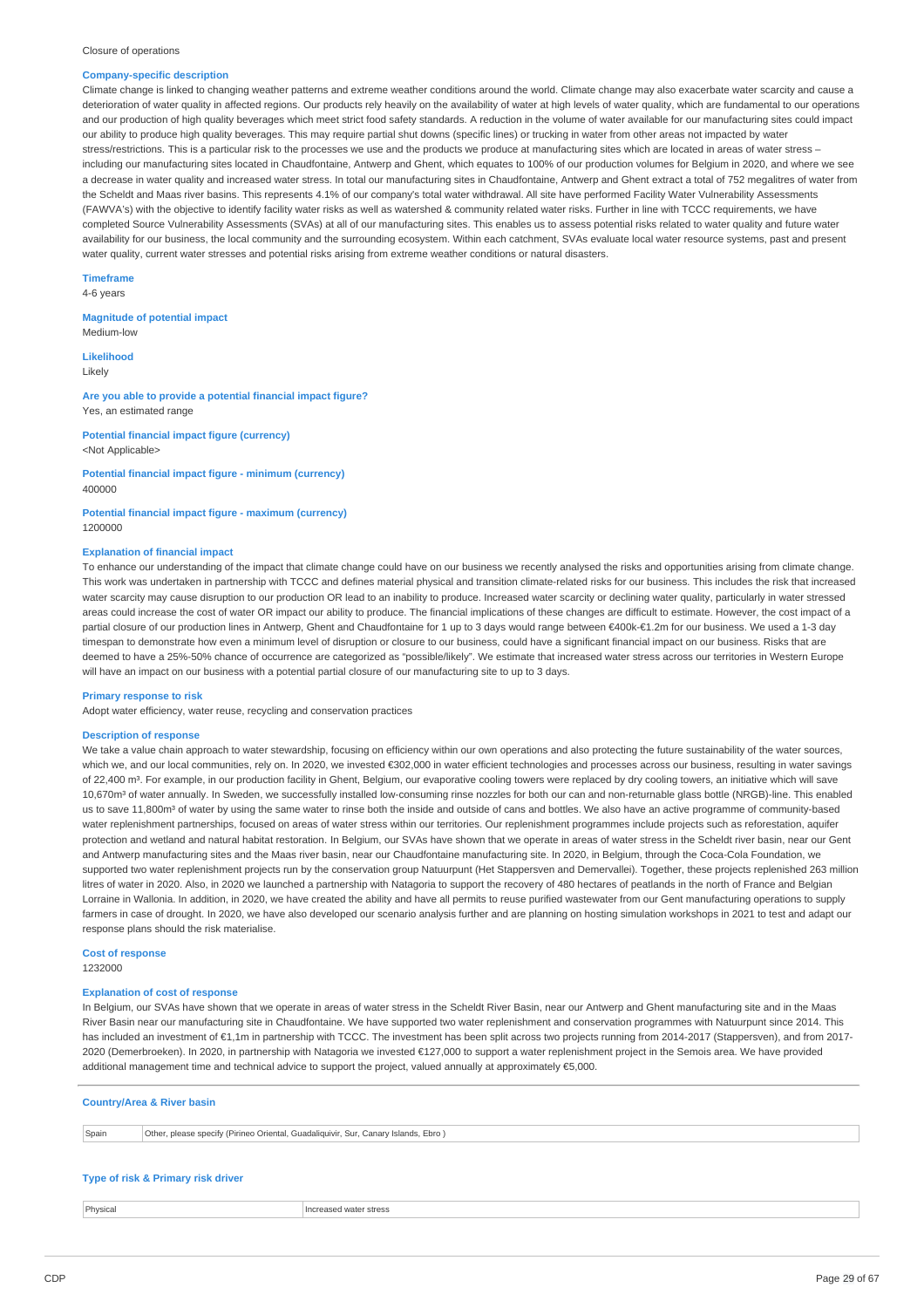#### **Company-specific description**

Climate change is linked to changing weather patterns and extreme weather conditions around the world. Climate change may also exacerbate water scarcity and cause a deterioration of water quality in affected regions. Our products rely heavily on the availability of water at high levels of water quality, which are fundamental to our operations and our production of high quality beverages which meet strict food safety standards. A reduction in the volume of water available for our manufacturing sites could impact our ability to produce high quality beverages. This may require partial shut downs (specific lines) or trucking in water from other areas not impacted by water stress/restrictions. This is a particular risk to the processes we use and the products we produce at manufacturing sites which are located in areas of water stress including our manufacturing sites located in Barcelona, Aguas Vilas del Turbón, Sevilla, Málaga, Tenerife, Aguas del Maestrazgo and Aguas de Santolín in Spain which together account for 57.7% of our production volumes for Spain in 2020, and where we see a decrease in water quality and increased water stress. In total our manufacturing sites in Barcelona, Aguas Vilas del Turbón, Sevilla, Málaga, Tenerife, Aguas del Maestrazgo and Aguas de Santolín extract a total of 905 megalitres of water from the Pirineo Oriental, Guadaliquivir, Sur, Canary Islands and Ebro river basins. This represents 4.9% of our company's total water withdrawal. All sites have performed Facility Water Vulnerability Assessments (FAWVA's) with the objective to identify facility water risks as well as watershed & community related water risks. Further in line with TCCC requirements, we have completed Source Vulnerability Assessments (SVAs) at all of our manufacturing sites. This enables us to assess potential risks related to water quality and future water availability for our business, the local community, and the surrounding ecosystem. Within each catchment, SVAs evaluate local water resource systems, past and present water quality, current water stresses and potential risks arising from extreme weather conditions or natural disasters.

**Timeframe**

4-6 years

**Magnitude of potential impact** Medium-low

**Likelihood** Likely

**Are you able to provide a potential financial impact figure?** Yes, an estimated range

**Potential financial impact figure (currency)** <Not Applicable>

**Potential financial impact figure - minimum (currency)** 900000

**Potential financial impact figure - maximum (currency)** 2700000

#### **Explanation of financial impact**

To enhance our understanding of the impact that climate change could have on our business we recently analysed the risks and opportunities arising from climate change. This work was undertaken in partnership with TCCC and defines material physical and transition climate-related risks for our business. This includes the risk that increased water scarcity may cause disruption to our production OR lead to an inability to produce. Increased water scarcity or declining water quality, particularly in water stressed areas could increase the cost of water OR impact our ability to produce. The financial implications of these changes are difficult to estimate. However, the cost impact of a partial closure of our production lines in Barcelona, Aguas Vilas del Turbón, Sevilla, Málaga, Tenerife, Aguas del Maestrazgo and Aguas de Santolín for 1 up to 3 days would range between €900k-€2.7m for our business. We used a 1-3 day timespan to demonstrate how even a minimum level of disruption or closure to our business, could have a significant financial impact on our business. Risks that are deemed to have a 25%-50% chance of occurrence are categorized as "possible/likely". We estimate that increased water stress across our territories in Western Europe will have an impact on our business with a potential partial closure of our manufacturing site to up to 3 days.

#### **Primary response to risk**

Adopt water efficiency, water reuse, recycling and conservation practices

#### **Description of response**

We take a value chain approach to water stewardship, focusing on efficiency within our own operations and also protecting the future sustainability of the water sources, which we, and our local communities, rely on. Within our own operations we invested €302,000 in 2020 in water efficient technologies and processes, resulting in water savings of 58,810 m<sup>3</sup>. For example, in our production facility in Ghent, Belgium, our evaporative cooling towers were replaced by dry cooling towers, an initiative which will save 10,670m<sup>3</sup> of water annually. In Sweden, we successfully installed low-consuming rinse nozzles for both our can and non-returnable glass bottle (NRGB)-line. This enabled us to save 11,800m<sup>3</sup> of water by using the same water to rinse both the inside and outside of cans and bottles. We also have an active programme of communitybased water replenishment partnerships, focused on areas of water stress within our territories. Our replenishment programmes include projects such as reforestation, aquifer protection and wetland and natural habitat restoration. In Spain, our SVAs have shown that nine of our manufacturing sites are located in areas of water stress. As a result, we work in partnership with TCCC to support eight water replenishment & conservation programmes. These programmes work together with partners such as WWF-Spain, Ecodes, SEO/Birdlife, Accionatura and Jaume I University. In Spain, we continue supporting Misión Posible: Desafío Guadalquivir (Mission Possible: Guadalquivir Challenge) a project based in Sevilla and Cádiz and run in partnership with WWF and the Coca-Cola Foundation. The project aims to improve the irrigation of agricultural crops in the area and the biodiversity of the Guadalquivir river by restoring a nearby marsh. Thanks to the project, 525 million litres of water were returned to nature in 2020. In 2020, we have also developed our scenario analysis further and are planning on hosting simulation workshops in 2021 to test and adapt our response plans should the risk materialise.

**Cost of response**

600300

#### **Explanation of cost of response**

Together with TCCC, we contributed €600,300 in support and investment in the Mission Possible-Desafío Guadalquivir replenishment programme in Spain. In 2020, we replenished a total of 525 million litres of water through this community-based water replenish project.

#### **Country/Area & River basin**

Germany Other, please specify ( Rhine, Danube, Elbe, Weser )

### **Type of risk & Primary risk driver**

**Physical Increased water stress** 

### **Primary potential impact**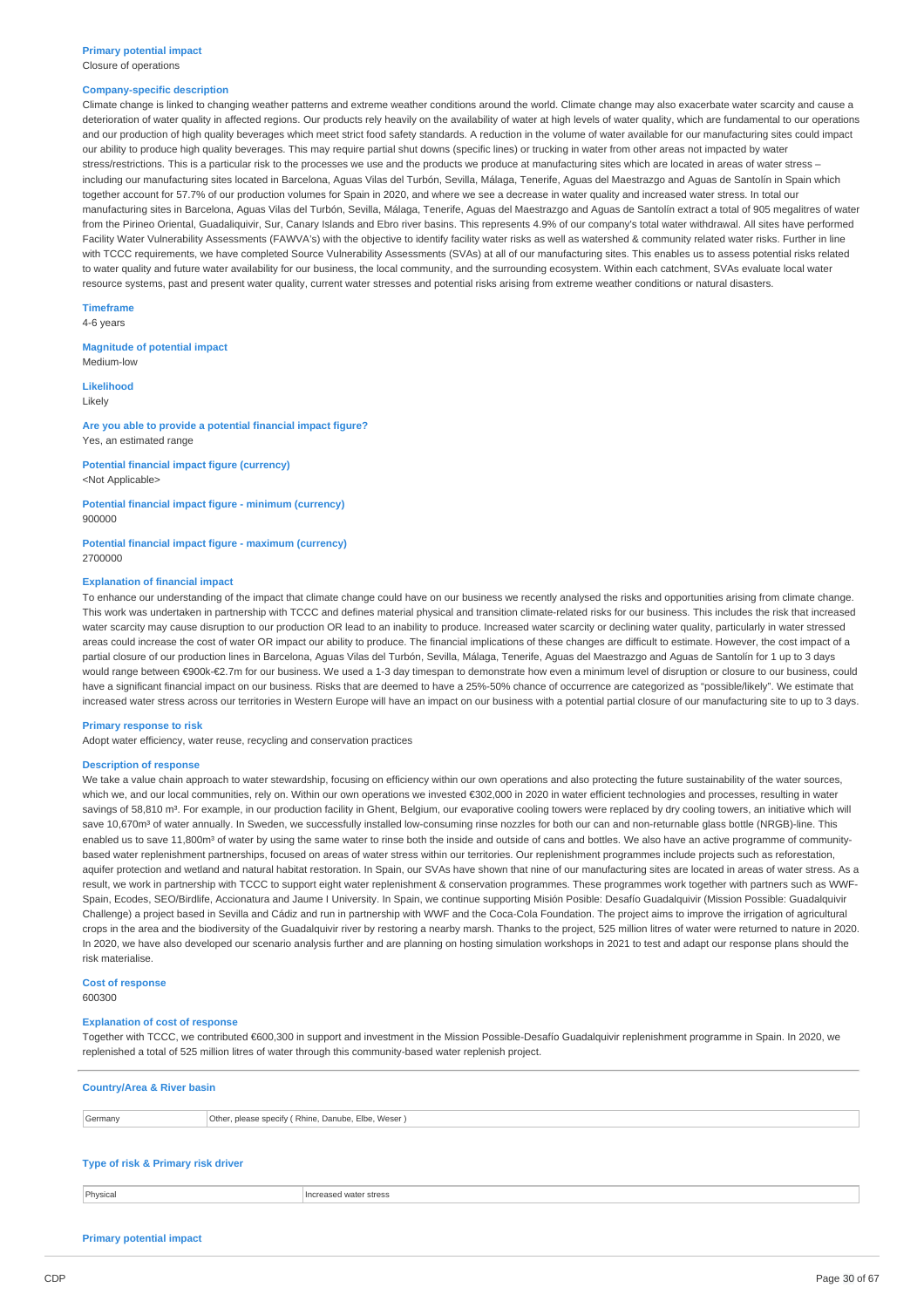#### Closure of operations

#### **Company-specific description**

Climate change is linked to changing weather patterns and extreme weather conditions around the world. Climate change may also exacerbate water scarcity and cause a deterioration of water quality in affected regions. Our products rely heavily on the availability of water at high levels of water quality, which are fundamental to our operations and our production of high quality beverages which meet strict food safety standards. A reduction in the volume of water available for our manufacturing sites could impact our ability to produce high quality beverages. This may require partial shutdowns (specific lines) or trucking in water from other areas not impacted by water stress/restrictions. This is a particular risk to the processes we use and the products we produce at manufacturing sites which are located in areas of water stress in the Rhine, Danube, Elbe and Weser river basins – including our manufacturing sites located in Güdderath, Sodenthal, Deizisau, Mannheim, Knetzgau, Grenshagen, Halle and Hildesheim which account for 54.6% of our production volumes for Germany in 2020, and where we see a decrease in water quality and increased water stress. In total our manufacturing sites in Güdderath, Sodenthal, Deizisau, Mannheim, Knetzgau, Grenshagen, Halle and Hildesheim extract a total of 1,595 megalitres of water from the Rhine, Danube, Elbe and Weser river basins. This represents 8.7% of our company's total water withdrawal. All site have performed Facility Water Vulnerability Assessments (FAWVA's) with the objective to identify facility water risks as well as watershed & community related water risks. Further in line with TCCC requirements, we have completed Source Vulnerability Assessments (SVAs) at all of our manufacturing sites. This enables us to assess potential risks related to water quality and future water availability for our business, the local community, and the surrounding ecosystem. Within each catchment, SVAs evaluate local water resource systems, past and present water quality, current water stresses and potential risks arising from extreme weather conditions or natural disasters.

#### **Timeframe**

4-6 years

**Magnitude of potential impact** Medium-low

### **Likelihood**

Likely

**Are you able to provide a potential financial impact figure?** Yes, an estimated range

**Potential financial impact figure (currency)** <Not Applicable>

**Potential financial impact figure - minimum (currency)** 450000

**Potential financial impact figure - maximum (currency)** 1400000

#### **Explanation of financial impact**

To enhance our understanding of the impact that climate change could have on our business we recently analysed the risks and opportunities arising from climate change. This work was undertaken in partnership with TCCC and defines material physical and transition climate-related risks for our business. This includes the risk that increased water scarcity may cause disruption to our production OR lead to an inability to produce. Increased water scarcity or declining water quality, particularly in water stressed areas could increase the cost of water OR impact our ability to produce. The financial implications of these changes are difficult to estimate. However, the cost impact of a partial closure of our production lines in Güdderath, Sodenthal, Deizisau, Mannheim, Knetzgau, Grenshagen, Halle and Hildesheim for 1 up to 3 days would range between €450k-€1.4m for our business. We used a 1-3 day timespan to demonstrate how even a minimum level of disruption or closure to our business, could have a significant financial impact on our business. Risks that are deemed to have a 25%-50% chance of occurrence are categorized as "possible/likely". We estimate that increased water stress across our territories in Western Europe will have an impact on our business with a potential partial closure of our manufacturing site to up to 3 days.

### **Primary response to risk**

Adopt water efficiency, water reuse, recycling and conservation practices

#### **Description of response**

We take a value chain approach to water stewardship, focusing on efficiency within our own operations and also protecting the future sustainability of the water sources, which we, and our local communities, rely on. Within our own operations we invested €302,000 in 20020 in water efficient technologies and processes, resulting in water savings of 22.400 m<sup>3</sup>. For example, in our production facility in Ghent, Belgium, our evaporative cooling towers were replaced by dry cooling towers, an initiative which will save 10,670m<sup>3</sup> of water annually. In Sweden, we successfully installed low-consuming rinse nozzles for both our can and non-returnable glass bottle (NRGB)-line. This enabled us to save 11,800m<sup>3</sup> of water by using the same water to rinse both the inside and outside of cans and bottles In Germany, our SVAs, together with water stress mapping from the WRI's Aqueduct project have shown that we operate in areas of water stress in three manufacturing sites across four river basins. As a result, we established a water replenishment and conservation programme with TCCC and EUROPARC. Together we've been working to dredge and restore the water storage and filtering capacity of the Alte Elbe Klieken river oxbow. The aim of the project was to restore a part of the oxbow that had become silted up by removing sediment and allowing water from the Elbe River flood flows to refill it. This increases biodiversity and benefits the natural habitat for protected species and general wildlife. It also helps to restore some of the natural flood retention volume of the Elbe river basin. This project was finalised in 2020. We replenished 43,000,000 L of water through this water replenishment and conservation project. In 2021, we started a new biodiversity and climate project: renaturation of a bog at the UNESCO biosphere reserve Schaalsee. In 2020, we have also developed our scenario analysis further and are planning on hosting simulation workshops in 2021 to test and adapt our response plans should the risk materialise.

**Cost of response** 841419

#### **Explanation of cost of response**

Together with TCCC we have invested €841,419 in this Elbe river basin project. We have replenished 43,000,000 L of water through this project. Water Replenishment programmes provide a strong benefit for CCEP, in that it helps us mitigate water scarcity and water quality risks in the areas where we operate that are water stressed.

### W4.2a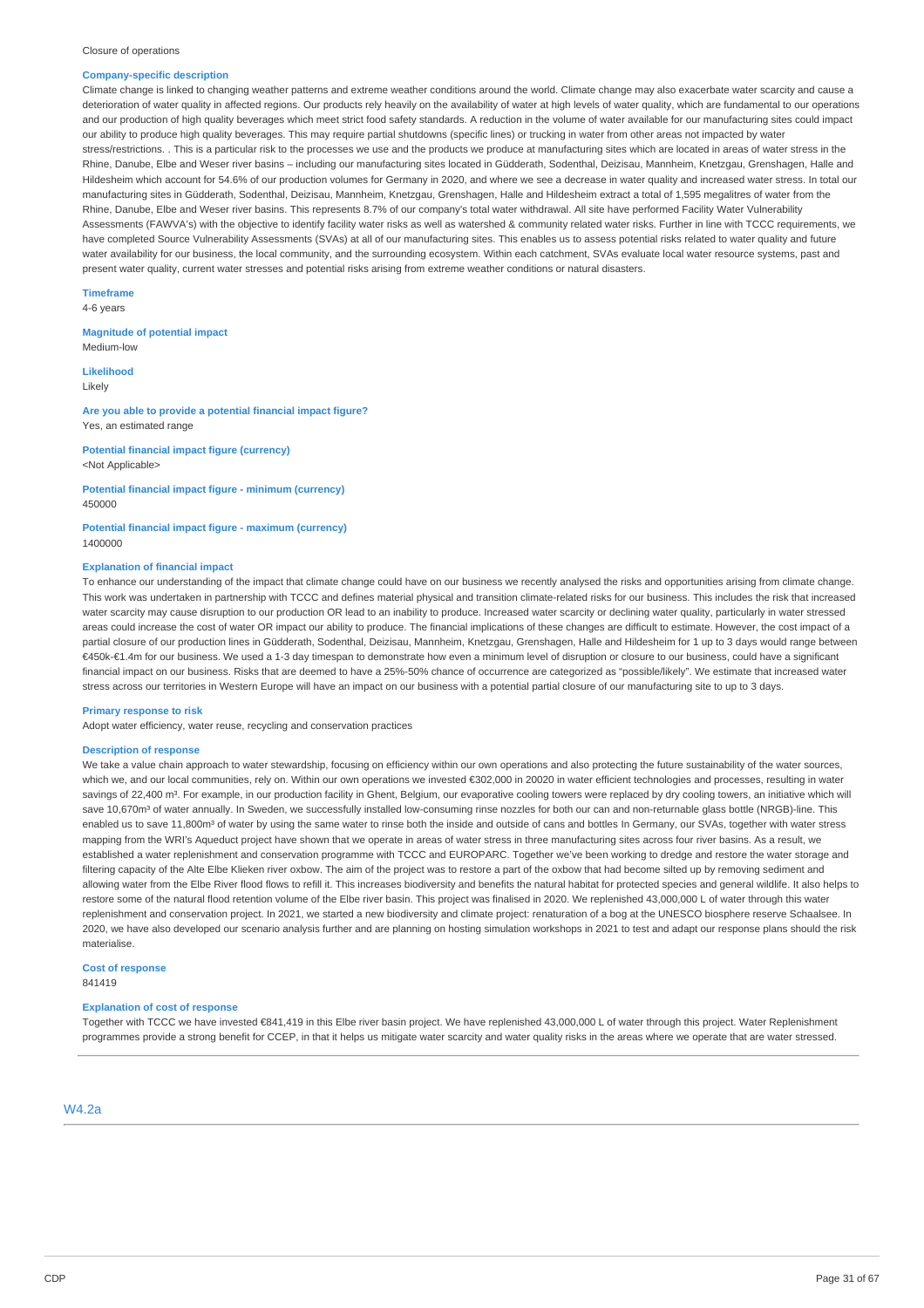(W4.2a) Provide details of risks identified within your value chain (beyond direct operations) with the potential to have a substantive financial or strategic impact **on your business, and your response to those risks.**

### **Country/Area & River basin**

United Kingdom of Great Britain and Northern Ireland Other, please specify (This risk is a company-wide risk. It is NOT specific to the UK and is NOT specific to any particular river basin) **Stage of value chain** Supply chain **Type of risk & Primary risk driver Physical** Increased water scarcity

### **Primary potential impact**

Increased operating costs

### **Company-specific description**

The risk that changing weather and precipitation patterns may impact the cost and/or availability of ingredients we use in our beverages. To produce our products, we rely on the availability and quality of key ingredients (e.g. sugar, tea, coffee, juice) at a price that keeps our products competitive and profitable. Decreased agricultural productivity in our ingredient supply chains, as a result of changing weather and precipitation patterns, may limit the availability, or increase the cost of key raw ingredients, such as sugar beet, cane sugar or orange juice. This represents a significant long-term risk for our business. The availability, quality and price of ingredients could all be impacted by changes to weather and precipitation patterns and/or increased water scarcity. This exposes CCEP to the risk of shortages of key ingredients. As a result, we may not be able to source key raw materials, may not be able to produce our beverages in line with customer demand and/or experience an increase in the cost of raw materials. In particular, we have identified that up to 63% of our revenue is dependent on products which contain sugar, sourced mainly from sugar beet. Therefore water scarcity in relation to our sugar beet supply chain is a substantive risk for us. If our agricultural supply chain were to be affected by changing weather and precipitation patterns, it could result in the disruption of our upstream supply chain - resulting in reduced availability or poor quality of ingredients, as well as increased commodity prices for those ingredients we purchase. This would have a significant impact on our business. Please note that this risk is a company-wide risk and not specific to one single geography or sourcing region. However, in 2020 approximately 95% of the sugar we used in our products was sourced from sugar beet grown in France, the Netherlands, Sweden, Denmark, Germany, Great Britain and Spain, whilst the remainder comes from cane sugar, grown in Costa Rica, Guatemala, Mozambique and Swaziland.

**Timeframe**

More than 6 years

**Magnitude of potential impact** Medium

**Likelihood** Likely

#### **Are you able to provide a potential financial impact figure?** Yes, an estimated range

**Potential financial impact figure (currency)** <Not Applicable>

### **Potential financial impact figure - minimum (currency)** 3000000

#### **Potential financial impact figure - maximum (currency)** 7500000

#### **Explanation of financial impact**

Changes in precipitation patterns or water scarcity exacerbated by climate change could limit the availability and therefore increase the cost of key ingredients, like sugar beet. In the future, this could result in supply restrictions and/or increased costs for our business. The financial implications of this are difficult to estimate. However, even a 0.05% to 0.1% increase in our total cost of goods sold (COGS) – including our most critical ingredients – could have an approximate annual cost impact of between €3m-€7.5m.

### **Primary response to risk**

| Sunne | uppliers<br>* mana∩⊾<br>ien watei<br>.emples.com<br>. |
|-------|-------------------------------------------------------|
|       |                                                       |

#### **Description of response**

We manage this risk by working with our suppliers to ensure that they meet our sustainable sourcing expectations, as set out in TCCC's Principles for Sustainable Agriculture (PSA). The PSA apply to all of our suppliers of key agricultural ingredients and raw materials. In 2020, 97% of our total spend was with ingredient suppliers that have agreed to comply with the PSA. The PSA aim to ensure the long-term sustainability of local water resources and include a focus on water efficiency, wastewater, water discharges and erosion and nutrient/agrochemical runoff. Together with TCCC we work with TCCC approved sustainability standards, aligned with the PSA, such as Rainforest Alliance, the Sustainable Agricultural Initiative Platform (SAI) and Bonsucro, to develop pathways via which our suppliers of agricultural commodities are able to comply with the PSA. For sugar beet, our preferred method is the SAI's Farm Sustainability Assessment (FSA) whereby farmers can self-assess the sustainability of their agricultural practices against a range of environmental, social, and economic indicator. To manage the impact of limited availability of raw ingredients and materials, we also use supplier pricing agreements and derivative financial instruments to manage volatility and market risk with commodities.

### **Cost of response**

500000

#### **Explanation of cost of response**

It is difficult to estimate the cost of management related to our work with suppliers of key ingredients. We work closely with TCCC on this topic, as all of our key commodities are purchased widely across the Coca-Cola system, and by various Coca-Cola bottlers including CCEP. We estimate the annual cost management - including the roll out of the PSA, direct 1:1 engagement with our suppliers on the topic of sustainable sourcing - to be approximately €500k. This includes salaries of procurement and sustainability SMEs within CCEP and TCCC, and costs from external NGOs and agency support.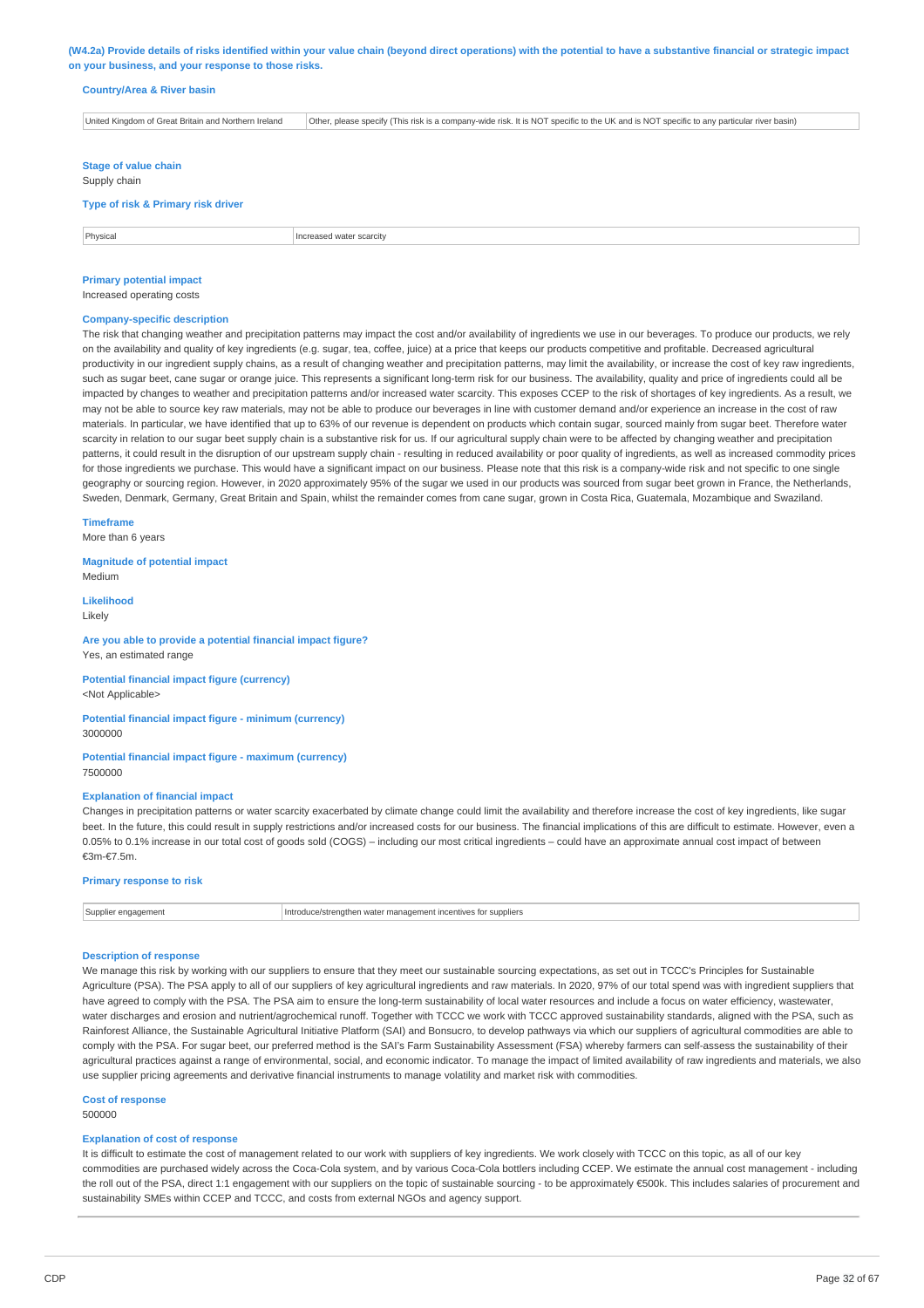(W4.3) Have you identified any water-related opportunities with the potential to have a substantive financial or strategic impact on your business? Yes, we have identified opportunities, and some/all are being realized

### W4.3a

(W4.3a) Provide details of opportunities currently being realized that could have a substantive financial or strategic impact on your business.

**Type of opportunity**

Resilience

#### **Primary water-related opportunity**

Other, please specify (Adoption of water stewardship and water efficiency measures)

#### **Company-specific description & strategy to realize opportunity**

The adoption of best practice water stewardship and water efficiency measures across our own manufacturing operations provides a significant opportunity for our business and is aligned with our core strategic priority to reduce our water use ratio. We are investing in, and introducing, new technologies which help to reduce water consumption and recycle water at our manufacturing sites. This helps us to reduce our operating costs and increase the long-term resilience of our business. Our business has longstanding programmes to pursue water efficiency and water reduction initiatives. Being an early adopter of water efficient technologies is bringing competitive advantage to us and is helping to enhance the long-term resilience of our business and protect against water regulation and any future increase in the total cost of water. As a result there is an opportunity and a financial incentive, to reduce water consumption and enhance water efficiency within our own operations. We are doing this by investing in water efficient technologies and by introducing new technologies which help to reduce our use of water. To realise this opportunity we have set a target to reduce our total water use by 20% from a 2010 baseline by 2025. We measure this through our water use ratio (the ratio of water used per litre of product produced). We have reduced our water use ratio by 12.14% versus 2010. Our central Supply Chain function is responsible for the development of water efficiency programs in our manufacturing sites and oversees investments in water efficiency. For example, in our production facility in Ghent, Belgium, our evaporative cooling towers were replaced by dry cooling towers, an initiative which will save 10,670m<sup>3</sup> of water annually. In Sweden, we successfully installed low-consuming rinse nozzles for both our can and non-returnable glass bottle (NRGB)-line. This enabled us to save 11,800m<sup>3</sup> of water by using the same water to rinse both the inside and outside of cans and bottles.

#### **Estimated timeframe for realization**

Current - up to 1 year

**Magnitude of potential financial impact** Low-medium

**Are you able to provide a potential financial impact figure?** Yes, an estimated range

**Potential financial impact figure (currency)** <Not Applicable>

**Potential financial impact figure – minimum (currency)** 600000

**Potential financial impact figure – maximum (currency)** 700000

#### **Explanation of financial impact**

In 2020, CCEP invested approximately €302,000 in new technologies and processes to make our plants more water efficient, resulting in water savings of 22,400 m<sup>3</sup>. We estimate that our investments to enhance water efficiency within our manufacturing operations over the last decade have helped us to avoid cumulative associated costs of between €600k – €700k in 2020 as a result of a reduction in the amount of water we would otherwise have been required to purchase.

### W5. Facility-level water accounting

### W5.1

(W5.1) For each facility referenced in W4.1c, provide coordinates, water accounting data, and a comparison with the previous reporting year.

| <b>Facility reference number</b><br>Facility 1       |        |
|------------------------------------------------------|--------|
| <b>Facility name (optional)</b><br>Edmonton          |        |
| <b>Country/Area &amp; River basin</b>                |        |
| United Kingdom of Great Britain and Northern Ireland | Thames |
|                                                      |        |
| Latitude                                             |        |
| 51.61497                                             |        |
| Longitude<br>$-0.04569$                              |        |
| <b>Located in area with water stress</b>             |        |

Yes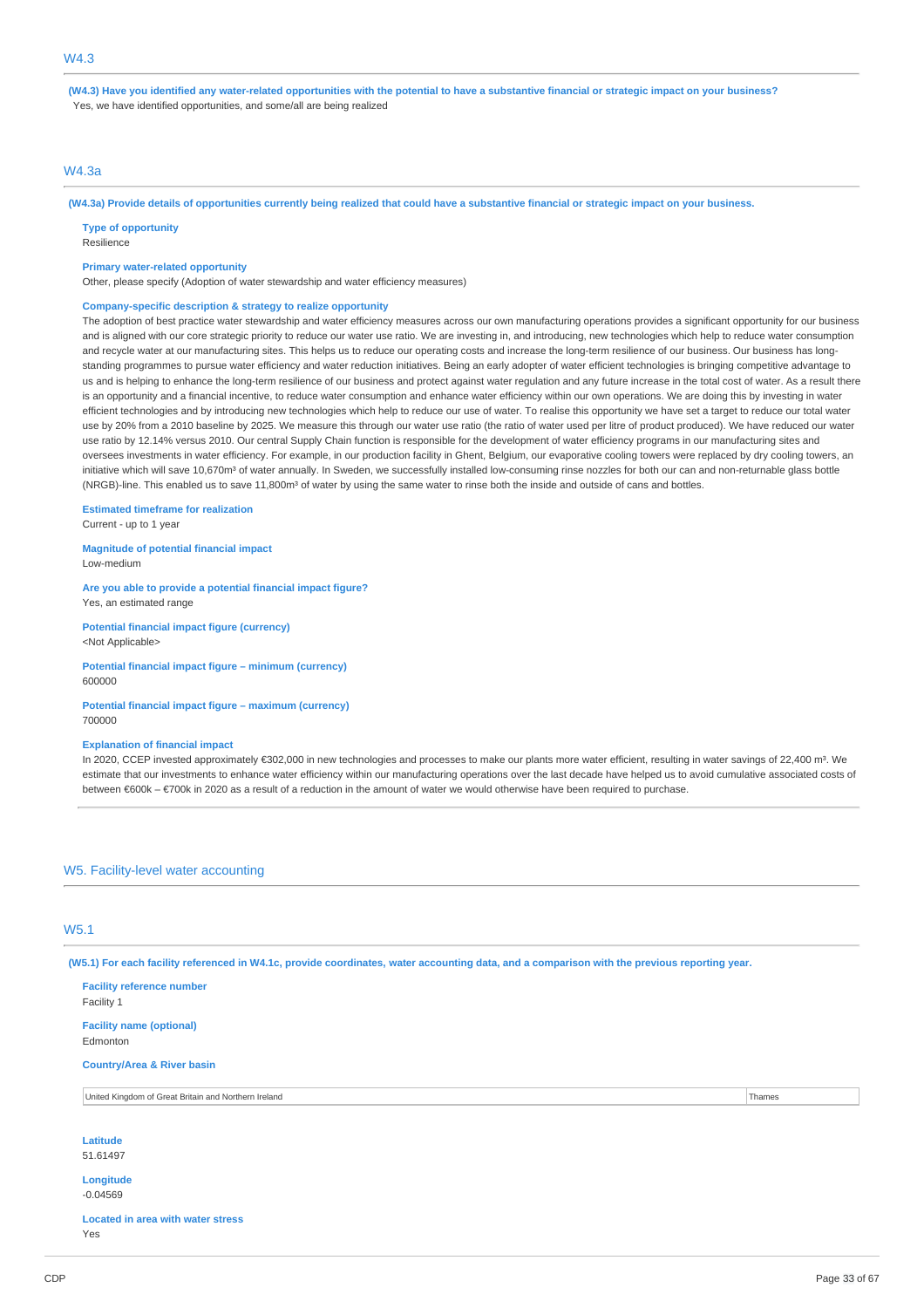**Primary power generation source for your electricity generation at this facility** <Not Applicable>

**Oil & gas sector business division** <Not Applicable>

**Total water withdrawals at this facility (megaliters/year)** 763.76

**Comparison of total withdrawals with previous reporting year** Lower

**Withdrawals from fresh surface water, including rainwater, water from wetlands, rivers and lakes**

**Withdrawals from brackish surface water/seawater**

0

 $\Omega$ 

0

**Withdrawals from groundwater - renewable** 194.889

**Withdrawals from groundwater - non-renewable**

**Withdrawals from produced/entrained water** 0

**Withdrawals from third party sources** 568.87

**Total water discharges at this facility (megaliters/year)** 203.68

**Comparison of total discharges with previous reporting year** About the same

**Discharges to fresh surface water**

0

**Discharges to brackish surface water/seawater** 0

**Discharges to groundwater**  $\theta$ 

**Discharges to third party destinations** 203.68

**Total water consumption at this facility (megaliters/year)** 560.08

**Comparison of total consumption with previous reporting year** Lower

### **Please explain**

Water withdrawals decreased by 3.6% from 792.01 megaliters in 2019 to 763.76 megaliters in 2020. Wastewater discharges slightly decreased by 0.4% from 204.51 megaliters in 2019 to 203.68 megaliters in 2020. Total water consumption decreased by 4.7% from 587.50 megaliters in 2019 to 560.08 megaliters in 2020. The main reason for this decrease is due to the impact COVID-19 had on our activities in 2020, resulting in 10.1% production volumes decrease in 2020 versus 2019.

**Facility reference number** Facility 2 **Facility name (optional)** Sidcup **Country/Area & River basin** United Kingdom of Great Britain and Northern Ireland Thames **Latitude** 51.416 **Longitude** 0.118 **Located in area with water stress** Yes **Primary power generation source for your electricity generation at this facility** <Not Applicable> **Oil & gas sector business division** <Not Applicable> **Total water withdrawals at this facility (megaliters/year)** 832.43 **Comparison of total withdrawals with previous reporting year** Much higher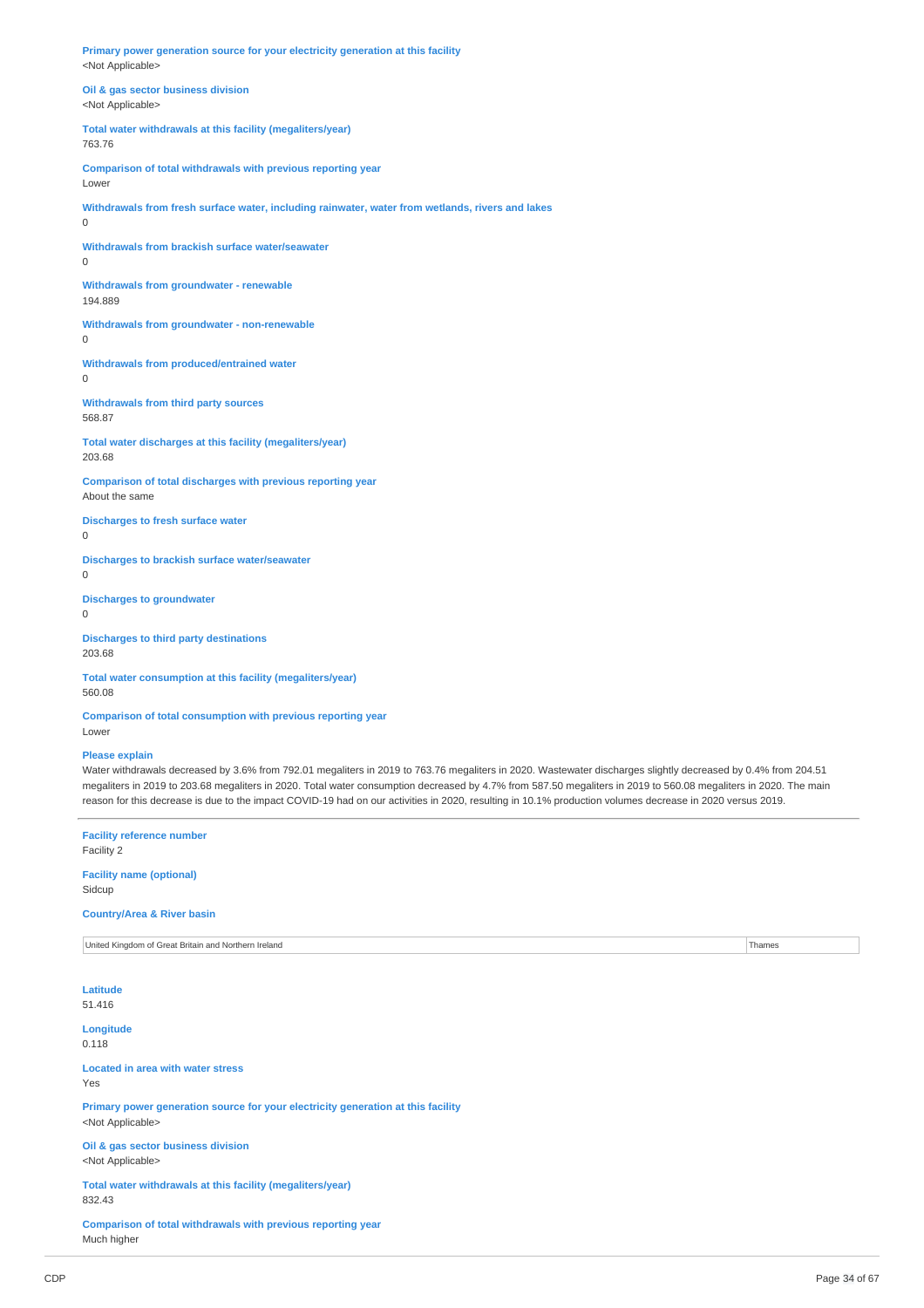**Withdrawals from fresh surface water, including rainwater, water from wetlands, rivers and lakes**

### $\Omega$

#### **Withdrawals from brackish surface water/seawater**

 $\theta$ 

### **Withdrawals from groundwater - renewable**

 $\overline{0}$ 

**Withdrawals from groundwater - non-renewable**  $\Omega$ 

**Withdrawals from produced/entrained water**

0

**Withdrawals from third party sources** 832.433

**Total water discharges at this facility (megaliters/year)** 279.04

**Comparison of total discharges with previous reporting year** Higher

**Discharges to fresh surface water**

0

**Discharges to brackish surface water/seawater**

 $\theta$ 

**Discharges to groundwater**

 $\theta$ 

**Discharges to third party destinations** 279.048

**Total water consumption at this facility (megaliters/year)** 553.38

**Comparison of total consumption with previous reporting year** Much higher

### **Please explain**

Water withdrawals increased by 13.1% from 736.06 megaliters in 2019 to 832,433 megaliters in 2020. Wastewater discharges increased by 2.6% from 272.10 megaliters in 2019 to 279.05 megaliters in 2020. Total water consumption increased by 19.3% from 463.96 megaliters in 2019 to 553.39 megaliters in 2020. The main reason for these increases was due to a 16% increase in production volumes in 2020 versus 2019. The production volume increase can be explained by the additional production capacity installed at Sidcup following the closure of our Milton Keynes manufacturing site at the end of 2019. The production volume increase is also influenced by a very significant changes in our production volumes mix with a shift to larger packaging sizes as a result of the temporary closure of the hospitality section following measures taken during the COVID-19 pandemic.

**Facility reference number** Facility 29 **Facility name (optional)** Grigny **Country/Area & River basin** France Seine Seine Seine Seine Seine Seine Seine Seine Seine Seine Seine Seine Seine Seine Seine Seine Seine S **Latitude** 48.64708 **Longitude** 2.38519 **Located in area with water stress** Yes **Primary power generation source for your electricity generation at this facility** <Not Applicable> **Oil & gas sector business division** <Not Applicable> **Total water withdrawals at this facility (megaliters/year)** 689.99 **Comparison of total withdrawals with previous reporting year** About the same **Withdrawals from fresh surface water, including rainwater, water from wetlands, rivers and lakes**  $\theta$ **Withdrawals from brackish surface water/seawater**  $\Omega$ **Withdrawals from groundwater - renewable**

670.6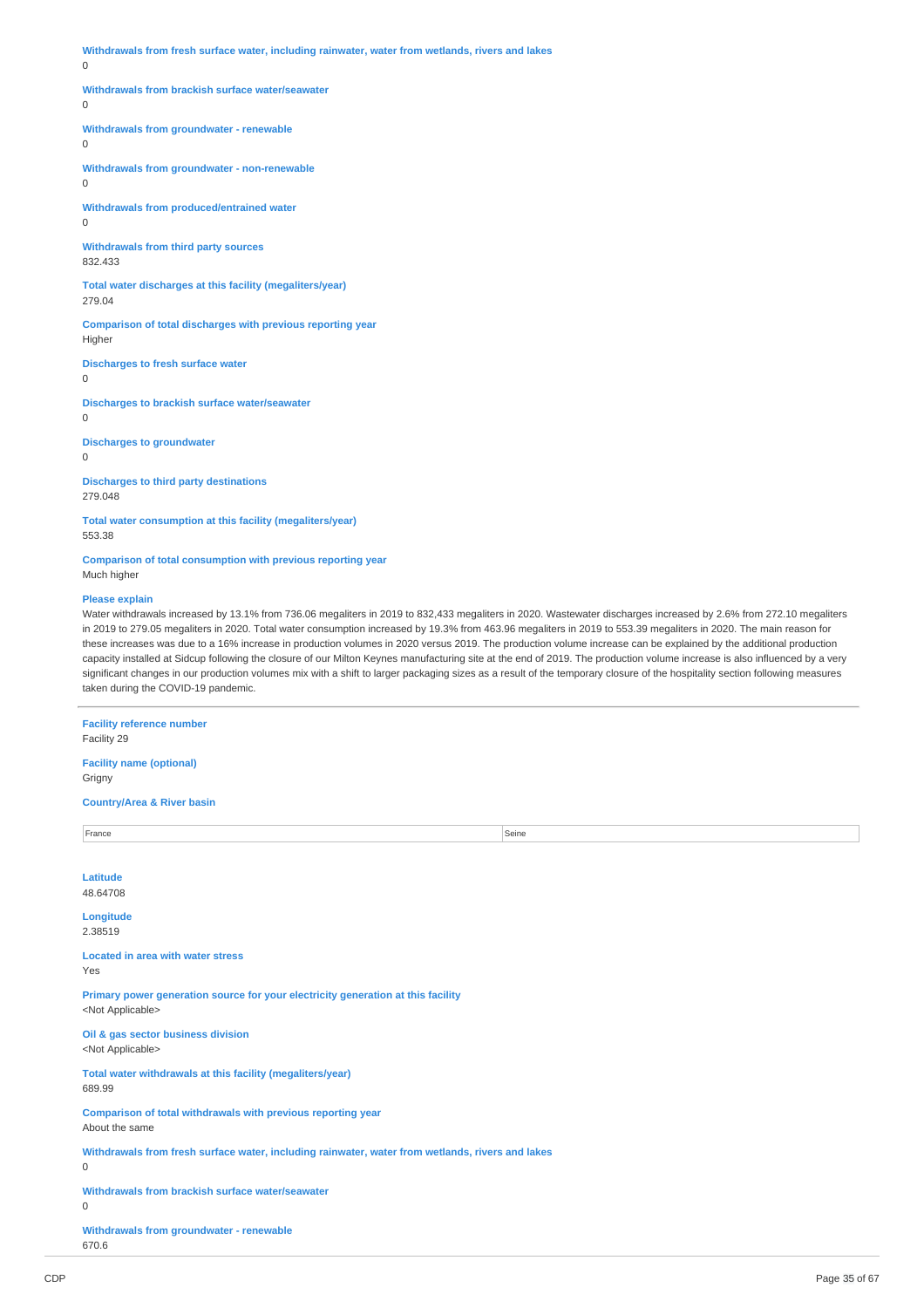**Withdrawals from groundwater - non-renewable**

0

### **Withdrawals from produced/entrained water**

 $\theta$ 

**Withdrawals from third party sources**

19.4

**Total water discharges at this facility (megaliters/year)** 191.38

**Comparison of total discharges with previous reporting year** Much higher

**Discharges to fresh surface water** 0

**Discharges to brackish surface water/seawater** 0

**Discharges to groundwater**  $\Omega$ 

**Discharges to third party destinations** 191.38

**Total water consumption at this facility (megaliters/year)** 498.61

**Comparison of total consumption with previous reporting year** Lower

#### **Please explain**

Water withdrawals increased by 0.1% from 736.06 megaliters in 2019 to 689.99 megaliters in 2020. Wastewater discharges increased by 17% from 162.40 megaliters in 2019 to 191.38 megaliters in 2020. Total water consumption decreased by 5.3% from 526.72 megaliters in 2019 to 498.61 megaliters in 2020. The main reason for this decrease is due to the impact COVID-19 had on our activities in 2020, resulting in a 10.1% production volume decrease in 2020 versus 2019.

**Facility reference number** Facility 30 **Facility name (optional)** Toulouse **Country/Area & River basin** France Garonne Garonne Garonne Garonne Garonne Garonne Garonne Garonne Garonne Garonne Garonne Garonne Garonne **Latitude** 43.511 **Longitude** 1.521 **Located in area with water stress** Yes **Primary power generation source for your electricity generation at this facility** <Not Applicable> **Oil & gas sector business division** <Not Applicable> **Total water withdrawals at this facility (megaliters/year)** 178.23 **Comparison of total withdrawals with previous reporting year** Lower **Withdrawals from fresh surface water, including rainwater, water from wetlands, rivers and lakes**  $\Omega$ **Withdrawals from brackish surface water/seawater**  $\Omega$ **Withdrawals from groundwater - renewable**  $\overline{0}$ **Withdrawals from groundwater - non-renewable**  $\Omega$ **Withdrawals from produced/entrained water**  $\overline{0}$ **Withdrawals from third party sources** 178.23 **Total water discharges at this facility (megaliters/year)** 36.44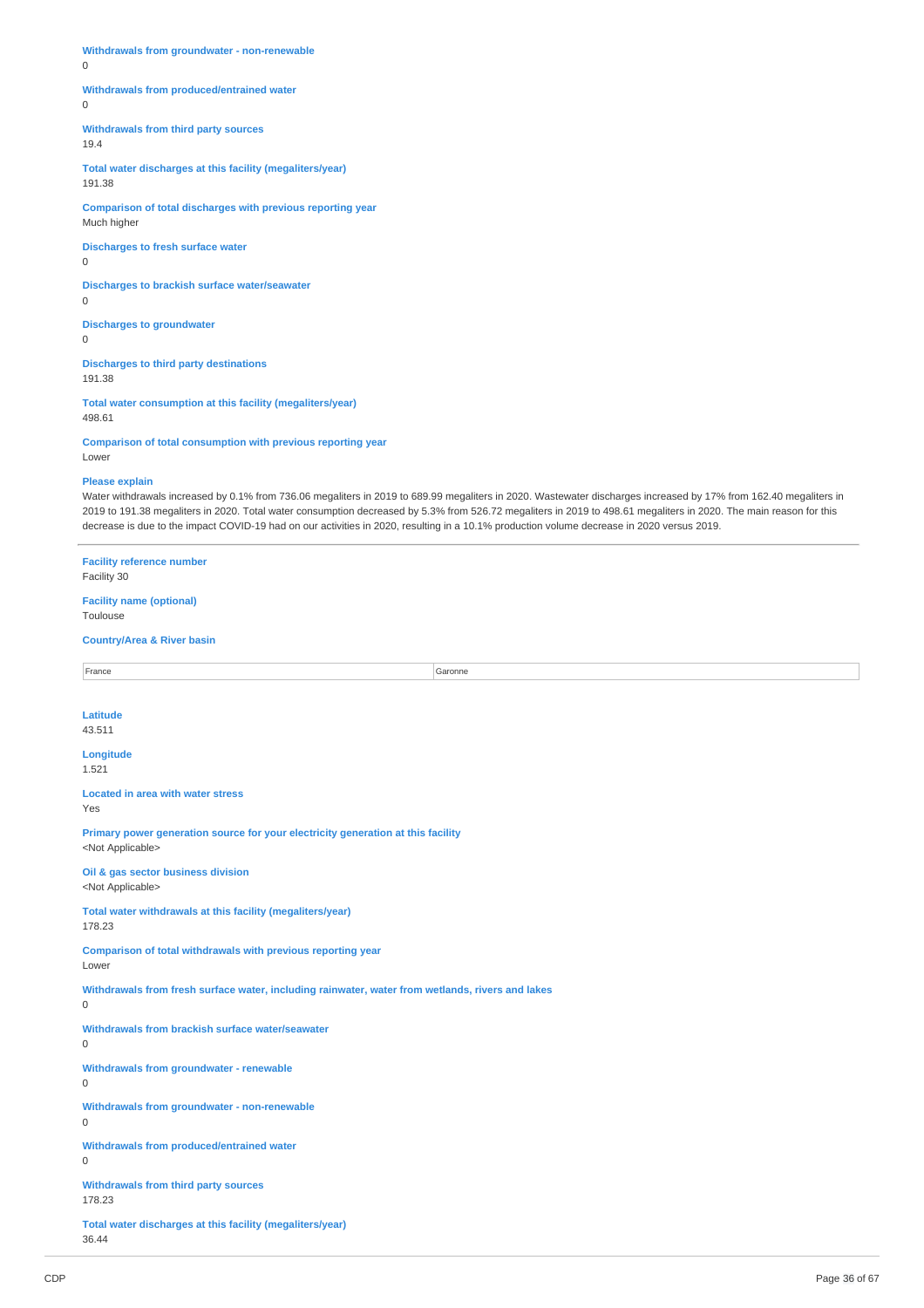**Comparison of total discharges with previous reporting year** Much higher

### **Discharges to fresh surface water**

 $\Omega$ 

### **Discharges to brackish surface water/seawater**

 $\overline{0}$ 

### **Discharges to groundwater**

0

### **Discharges to third party destinations**

36.44

# **Total water consumption at this facility (megaliters/year)**

141.8

### **Comparison of total consumption with previous reporting year** Much lower

### **Please explain**

Water withdrawals decreased by 3.4% from 184.57 megaliters in 2019 to 178.22 megaliters in 2020. Wastewater discharges increased by 19.9% from 30.39 megaliters in 2019 to 36.44 megaliters in 2020. Total water consumption decreased by 8% from 154.18 megaliters in 2019 to 141.80 megaliters in 2020. The main reason for this decrease is due to the impact COVID-19 had on our activities in 2020, resulting in a 10.1% production volumes decrease in 2020 versus 2019.

### **Facility reference number** Facility 31

**Facility name (optional)** Dongen

## **Country/Area & River basin**

Netherlands **Other, please specify (Maas)** 

**Latitude** 51.6089

**Longitude** 4.9983

#### **Located in area with water stress** Yes

**Primary power generation source for your electricity generation at this facility** <Not Applicable>

#### **Oil & gas sector business division** <Not Applicable>

**Total water withdrawals at this facility (megaliters/year)** 685.73

**Comparison of total withdrawals with previous reporting year** Much lower

**Withdrawals from fresh surface water, including rainwater, water from wetlands, rivers and lakes**  $\Omega$ 

**Withdrawals from brackish surface water/seawater**

# **Withdrawals from groundwater - renewable** 584.196

**Withdrawals from groundwater - non-renewable**

 $\Omega$ 

 $\Omega$ 

#### **Withdrawals from produced/entrained water**  $\Omega$

**Withdrawals from third party sources**

101.53

**Total water discharges at this facility (megaliters/year)** 242.13

**Comparison of total discharges with previous reporting year** Much lower

**Discharges to fresh surface water**

 $\overline{0}$ 

**Discharges to brackish surface water/seawater**  $\theta$ 

**Discharges to groundwater**

 $\overline{0}$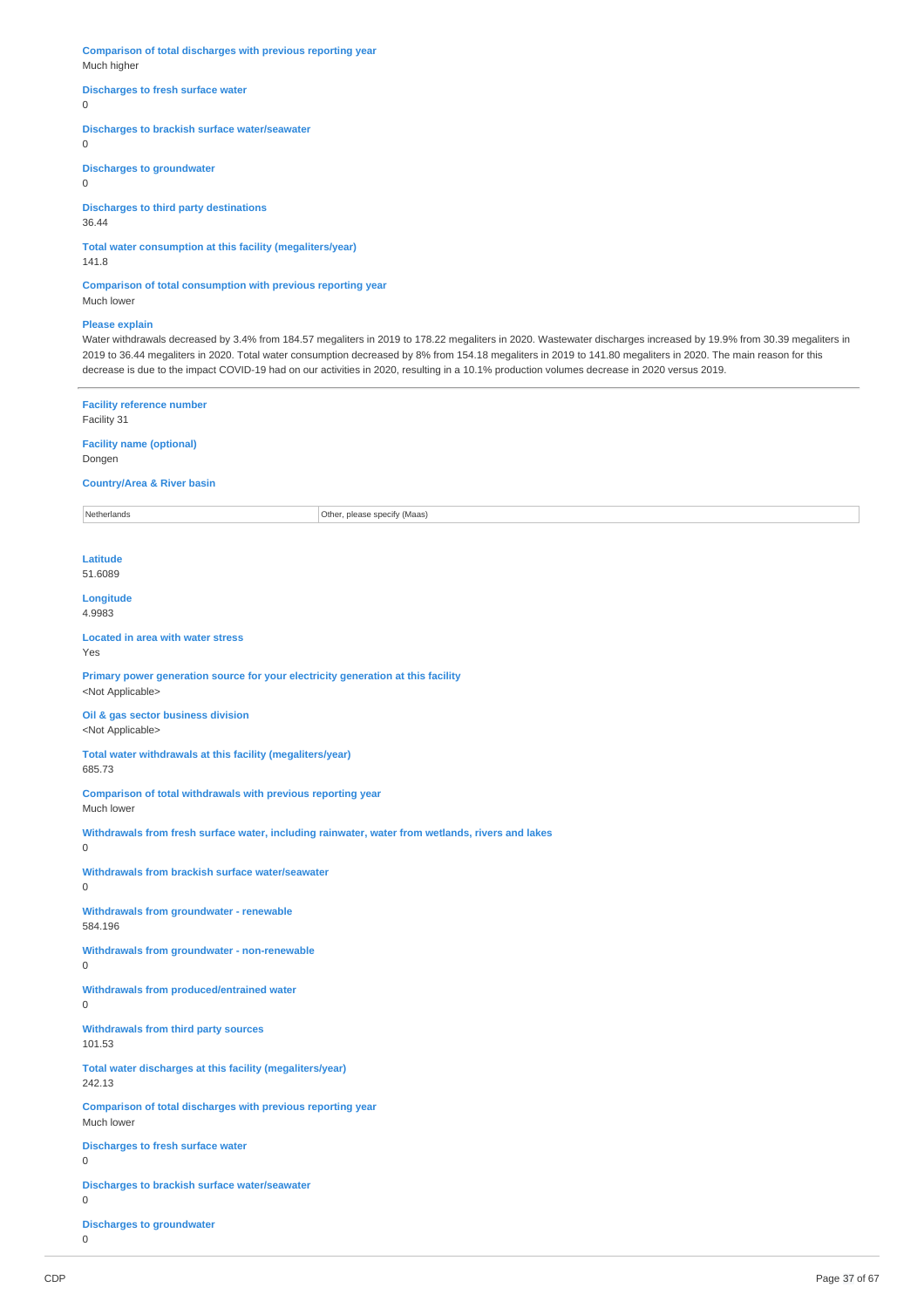### **Discharges to third party destinations** 242.13

### **Total water consumption at this facility (megaliters/year)** 443.6

**Comparison of total consumption with previous reporting year** Much lower

### **Please explain**

Water withdrawals decreased by 12.6% from 784.65 megaliters in 2019 to 685.73 megaliters in 2020. Wastewater discharges decreased by 19.9% from 302.39 megaliters in 2019 to 242.13 megaliters in 2020. Total water consumption decreased by 8% from 482.26 megaliters in 2019 to 443.60 megaliters in 2020. The main reason for this decrease is due to the impact COVID-19 had on our activities in 2020, resulting in a 10.1% production volume decrease in 2020 versus 2019.

| <b>Facility reference number</b><br>Facility 32                                                                 |  |  |  |
|-----------------------------------------------------------------------------------------------------------------|--|--|--|
| <b>Facility name (optional)</b><br>Chaudfontaine                                                                |  |  |  |
| <b>Country/Area &amp; River basin</b>                                                                           |  |  |  |
| Belgium<br>Other, please specify (Maas)                                                                         |  |  |  |
| Latitude<br>50.5875                                                                                             |  |  |  |
| Longitude<br>5.6487                                                                                             |  |  |  |
| <b>Located in area with water stress</b><br>Yes                                                                 |  |  |  |
| Primary power generation source for your electricity generation at this facility<br><not applicable=""></not>   |  |  |  |
| Oil & gas sector business division<br><not applicable=""></not>                                                 |  |  |  |
| Total water withdrawals at this facility (megaliters/year)<br>221.63                                            |  |  |  |
| Comparison of total withdrawals with previous reporting year<br>Much lower                                      |  |  |  |
| Withdrawals from fresh surface water, including rainwater, water from wetlands, rivers and lakes<br>$\mathsf 0$ |  |  |  |
| Withdrawals from brackish surface water/seawater<br>$\mathsf 0$                                                 |  |  |  |
| <b>Withdrawals from groundwater - renewable</b><br>219.593                                                      |  |  |  |
| Withdrawals from groundwater - non-renewable<br>$\mathsf 0$                                                     |  |  |  |
| Withdrawals from produced/entrained water<br>$\mathsf 0$                                                        |  |  |  |
| Withdrawals from third party sources<br>0.96                                                                    |  |  |  |
| Total water discharges at this facility (megaliters/year)<br>86.57                                              |  |  |  |
| Comparison of total discharges with previous reporting year<br>Much lower                                       |  |  |  |
| <b>Discharges to fresh surface water</b><br>86.57                                                               |  |  |  |
| Discharges to brackish surface water/seawater<br>0                                                              |  |  |  |
| <b>Discharges to groundwater</b><br>$\mathsf 0$                                                                 |  |  |  |
| <b>Discharges to third party destinations</b><br>$\mathsf 0$                                                    |  |  |  |
| Total water consumption at this facility (megaliters/year)<br>135.07                                            |  |  |  |
| Comparison of total consumption with previous reporting year<br>Much lower                                      |  |  |  |

### **Please explain**

Water withdrawals decreased by 30.2% from 317.45 megaliters in 2019 to 221.63 megaliters in 2020. Wastewater discharges decreased by 31.6% from 126.59 megaliters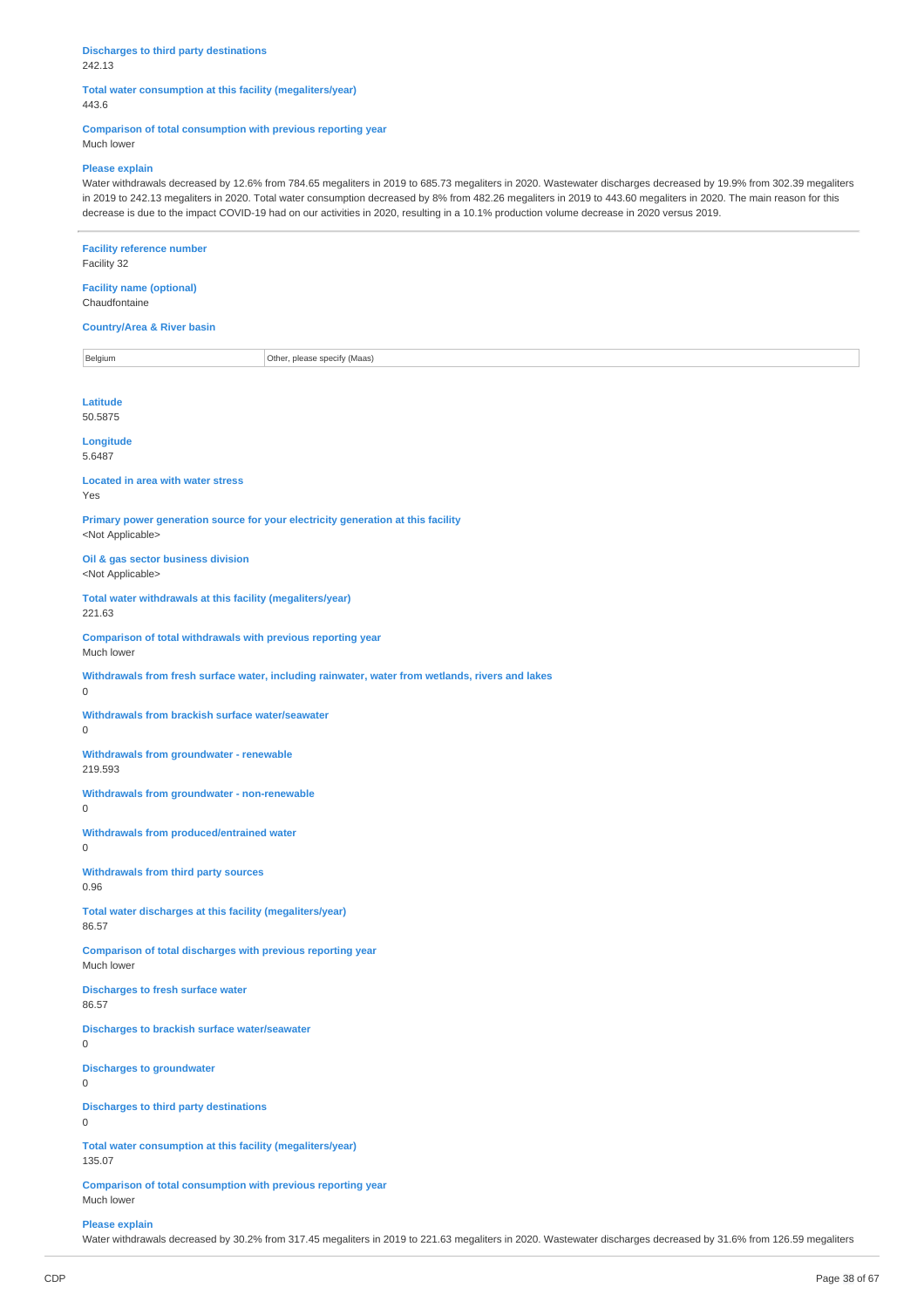in 2019 to 86.57 megaliters in 2020. Total water consumption decreased by 29.2% from 190.86 megaliters in 2019 to 135.05 megaliters in 2020. The main reason for this decrease is due to the impact COVID-19 had on our activities in 2020, resulting in a 10.1% production volume decrease in 2020 versus 2019.

**Facility reference number** Facility 6 **Facility name (optional)** Antwerp **Country/Area & River basin** Belgium **Disk Communist Communist Communist Communist Communist Communist Communist Communist Communist Communist Communist Communist Communist Communist Communist Communist Communist Communist Communist Communist Communis Latitude** 51.1559 **Longitude** 4.3755 **Located in area with water stress** Yes **Primary power generation source for your electricity generation at this facility** <Not Applicable> **Oil & gas sector business division** <Not Applicable> **Total water withdrawals at this facility (megaliters/year)** 466.19 **Comparison of total withdrawals with previous reporting year** Much lower **Withdrawals from fresh surface water, including rainwater, water from wetlands, rivers and lakes Withdrawals from brackish surface water/seawater Withdrawals from groundwater - renewable Withdrawals from groundwater - non-renewable Withdrawals from produced/entrained water Withdrawals from third party sources** 466.19 **Total water discharges at this facility (megaliters/year)** 103.22 **Comparison of total discharges with previous reporting year** Much lower **Discharges to fresh surface water Discharges to brackish surface water/seawater Discharges to groundwater Discharges to third party destinations** 103.22 **Total water consumption at this facility (megaliters/year)** 362.97 **Comparison of total consumption with previous reporting year** Lower **Please explain**

Water withdrawals decreased by 9.4% from 514.61 megaliters in 2019 to 466.19 megaliters in 2020. Wastewater discharges decreased by 22.3% from 132.76 megaliters in 2019 to 103.22 megaliters in 2020. Total water consumption decreased by 4.9% from 381.85 megaliters in 2019 to 362.97 megaliters in 2020. The main reason for this decrease is due to the impact COVID-19 had on our activities in 2020, resulting in a 10.1% production volumes decrease in 2020 versus 2019.

**Facility reference number** Facility 7 **Facility name (optional)**

Ghent **Country/Area & River basin**

 $\Omega$ 

 $\Omega$ 

0

 $\Omega$ 

 $\Omega$ 

 $\theta$ 

0

 $\Omega$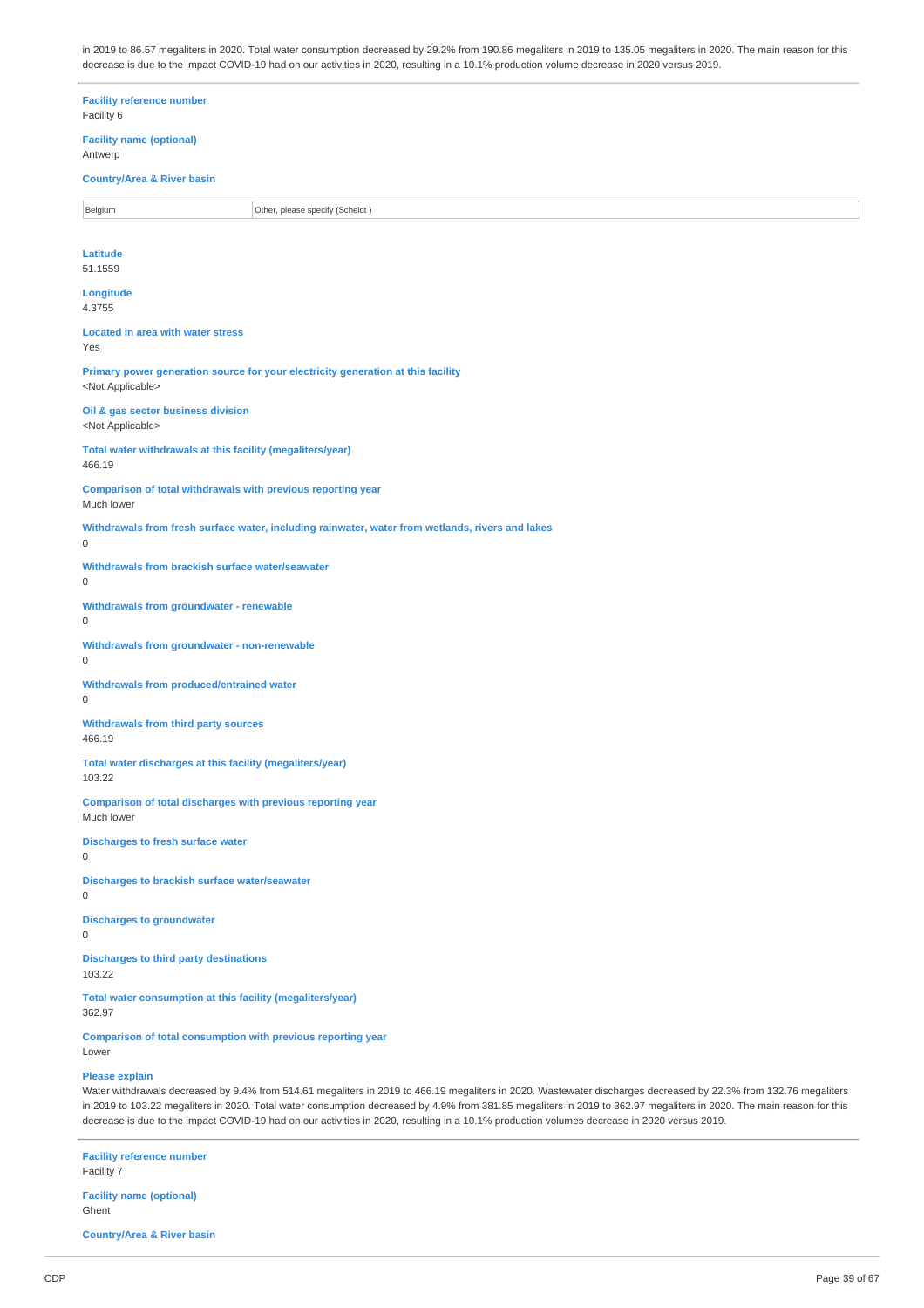**Latitude** 51.0168 **Longitude** 3.7208 **Located in area with water stress** Yes **Primary power generation source for your electricity generation at this facility** <Not Applicable> **Oil & gas sector business division** <Not Applicable> **Total water withdrawals at this facility (megaliters/year)** 520.01 **Comparison of total withdrawals with previous reporting year** Much higher **Withdrawals from fresh surface water, including rainwater, water from wetlands, rivers and lakes** 0 **Withdrawals from brackish surface water/seawater**  $\Omega$ **Withdrawals from groundwater - renewable**  $\Omega$ **Withdrawals from groundwater - non-renewable** 0 **Withdrawals from produced/entrained water**  $\Omega$ **Withdrawals from third party sources** 520.019 **Total water discharges at this facility (megaliters/year)** 266.03 **Comparison of total discharges with previous reporting year** Much lower **Discharges to fresh surface water** 266.038 **Discharges to brackish surface water/seawater**  $\Omega$ **Discharges to groundwater**  $\Omega$ **Discharges to third party destinations**  $\Omega$ **Total water consumption at this facility (megaliters/year)** 253.98

**Comparison of total consumption with previous reporting year** Much higher

### **Please explain**

Water withdrawals increased by 8% from 481.45 megaliters in 2019 to 520.02 megaliters in 2020. Wastewater discharges decreased by 9.5% from 294.01 megaliters in 2019 to 266.04 megaliters in 2020. Total water consumption increased by 9.5% from 187.44 megaliters in 201 to 253.98 megaliters in 2020. The main reason for these increases was due to a 19.0% increase in production volumes in 2020 versus 2019 as well as very significant changes in the production volumes mix due to HORECA closure impacted by the COVID-19 pandemic.

| Facility 10                              | <b>Facility reference number</b>         |  |  |  |  |
|------------------------------------------|------------------------------------------|--|--|--|--|
| Barcelona / Valles                       | <b>Facility name (optional)</b>          |  |  |  |  |
|                                          | <b>Country/Area &amp; River basin</b>    |  |  |  |  |
| Spain                                    | Other, please specify (Pirineo Oriental) |  |  |  |  |
| Latitude<br>41.53682                     |                                          |  |  |  |  |
| Longitude<br>2.235932                    |                                          |  |  |  |  |
| <b>Located in area with water stress</b> |                                          |  |  |  |  |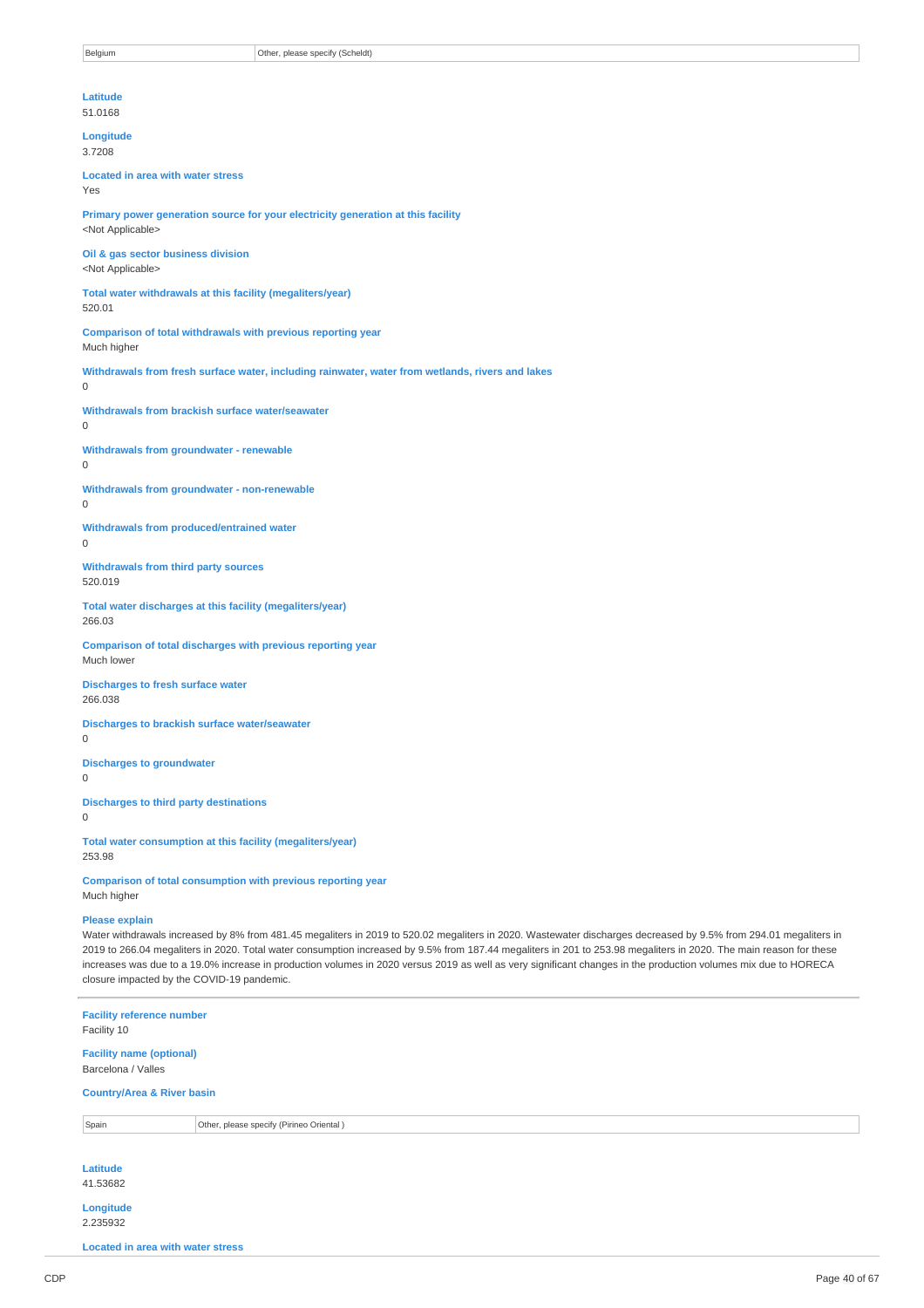#### Yes

**Primary power generation source for your electricity generation at this facility** <Not Applicable>

**Oil & gas sector business division** <Not Applicable>

**Total water withdrawals at this facility (megaliters/year)** 1023.98

**Comparison of total withdrawals with previous reporting year** Much lower

**Withdrawals from fresh surface water, including rainwater, water from wetlands, rivers and lakes**  $\overline{0}$ 

**Withdrawals from brackish surface water/seawater**

 $\Omega$ 

**Withdrawals from groundwater - renewable** 0

**Withdrawals from groundwater - non-renewable**

 $\overline{0}$ 

**Withdrawals from produced/entrained water** 0

**Withdrawals from third party sources** 1023.98

**Total water discharges at this facility (megaliters/year)** 514.52

**Comparison of total discharges with previous reporting year** Much higher

**Discharges to fresh surface water** 514.52

**Discharges to brackish surface water/seawater** 0

**Discharges to groundwater**

 $\Omega$ 

**Discharges to third party destinations** 0

**Total water consumption at this facility (megaliters/year)** 509.46

**Comparison of total consumption with previous reporting year** Much lower

#### **Please explain**

Water withdrawals decreased by 18.3% from 1,254.03 megaliters in 2019 to 1,023.98 megaliters in 2020. Wastewater discharges increased by 14% from 451.34 megaliters in 2019 to 514.52 megaliters in 2020. Total water consumption decreased by 36.5% from 802.70 megaliters in 2019 to 509.46 megaliters in 2020. The main reason for this decrease is due to the impact COVID-19 had on our activities in 2020, resulting in a 10.1% production volumes decrease in 2020 versus 2019.

**Facility reference number** Facility 11

**Facility name (optional)** Aguas Vilas del Turbón

**Country/Area & River basin**

Spain **Other, please specify (Pirineo Oriental )** 

**Latitude** 42.380869

**Longitude** 0.471713

**Located in area with water stress**

Yes

**Primary power generation source for your electricity generation at this facility** <Not Applicable>

**Oil & gas sector business division** <Not Applicable>

**Total water withdrawals at this facility (megaliters/year)** 12.3

**Comparison of total withdrawals with previous reporting year**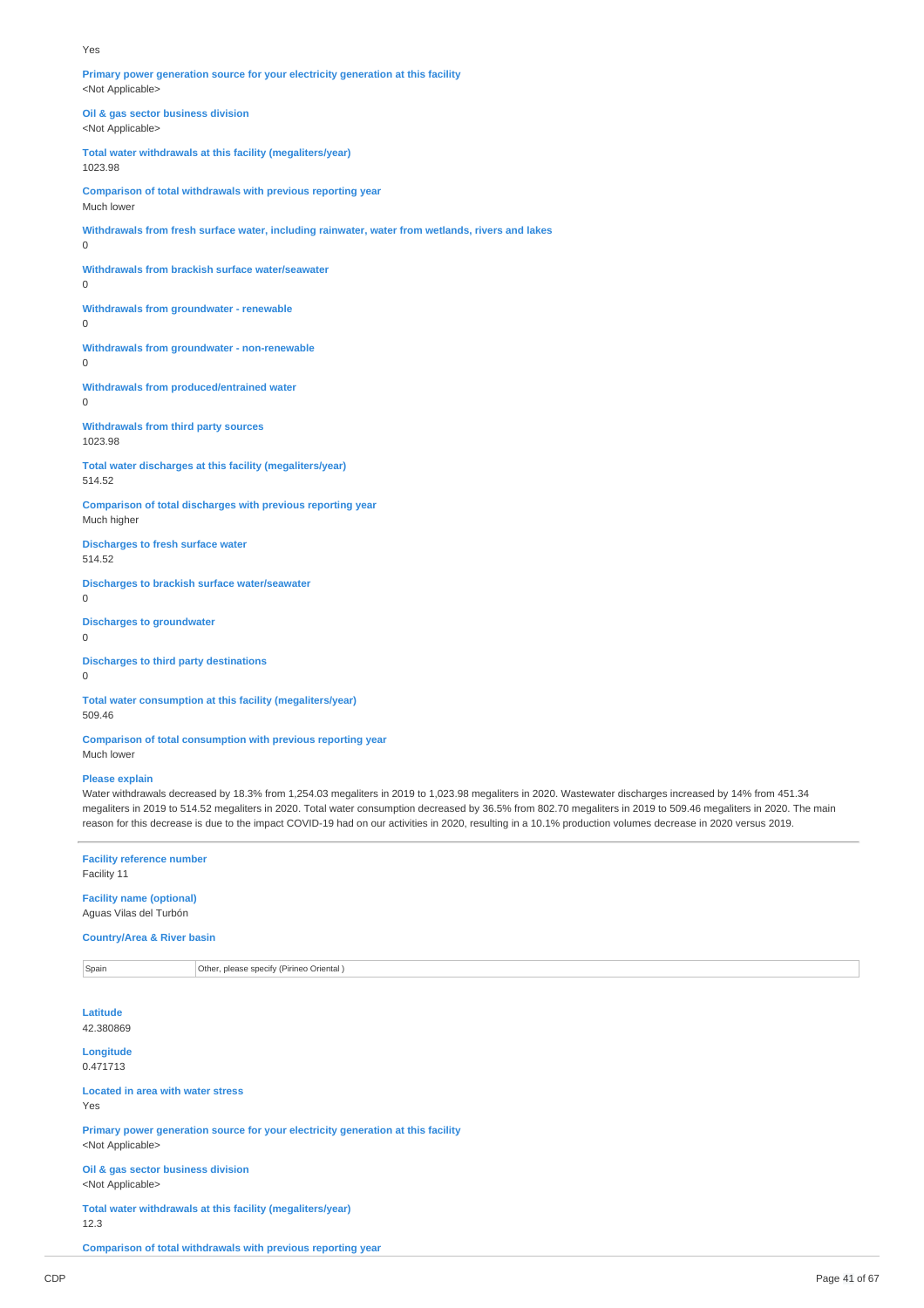#### Much lower

**Withdrawals from fresh surface water, including rainwater, water from wetlands, rivers and lakes**  $\Omega$ **Withdrawals from brackish surface water/seawater**  $\Omega$ **Withdrawals from groundwater - renewable** 12.3028 **Withdrawals from groundwater - non-renewable**  $\Omega$ **Withdrawals from produced/entrained water**  $\Omega$ **Withdrawals from third party sources**  $\Omega$ **Total water discharges at this facility (megaliters/year)** 3.64 **Comparison of total discharges with previous reporting year** Much higher **Discharges to fresh surface water** 3.64 **Discharges to brackish surface water/seawater**  $\Omega$ **Discharges to groundwater** 0 **Discharges to third party destinations**  $\Omega$ **Total water consumption at this facility (megaliters/year)** 8.66 **Comparison of total consumption with previous reporting year** Much lower **Please explain** Water withdrawals decreased by 12.4% from 14.04 megaliters in 2019 to 12.3 megaliters in 2020. Wastewater discharges increased by 177% from 1.31 megaliters in 2019 to 3,64 megaliters in 2020. Total water consumption decreased by 32% from 12.73 megaliters in 2019 to 8.66 megaliters in 2020. The main reason for this decrease is due to the impact COVID-19 had on our activities in 2020, resulting in a 10.1% production volumes decrease in 2020 versus 2019. **Facility reference number** Facility 13 **Facility name (optional)** Sevilla **Country/Area & River basin** Spain Guadalquivir Control of the Spain Guadalquivir Control of Guadalquivir Control of Guadalquivir Control of Guadalquivir Control of Guadalquivir Control of Guadalquivir Control of Guadalquivir Control of Guadalquivir C **Latitude** 37.405105 **Longitude** -5.93128 **Located in area with water stress** Yes **Primary power generation source for your electricity generation at this facility** <Not Applicable> **Oil & gas sector business division** <Not Applicable> **Total water withdrawals at this facility (megaliters/year)** 1138.96 **Comparison of total withdrawals with previous reporting year** Much lower **Withdrawals from fresh surface water, including rainwater, water from wetlands, rivers and lakes** 0 **Withdrawals from brackish surface water/seawater**

0

**Withdrawals from groundwater - renewable** 0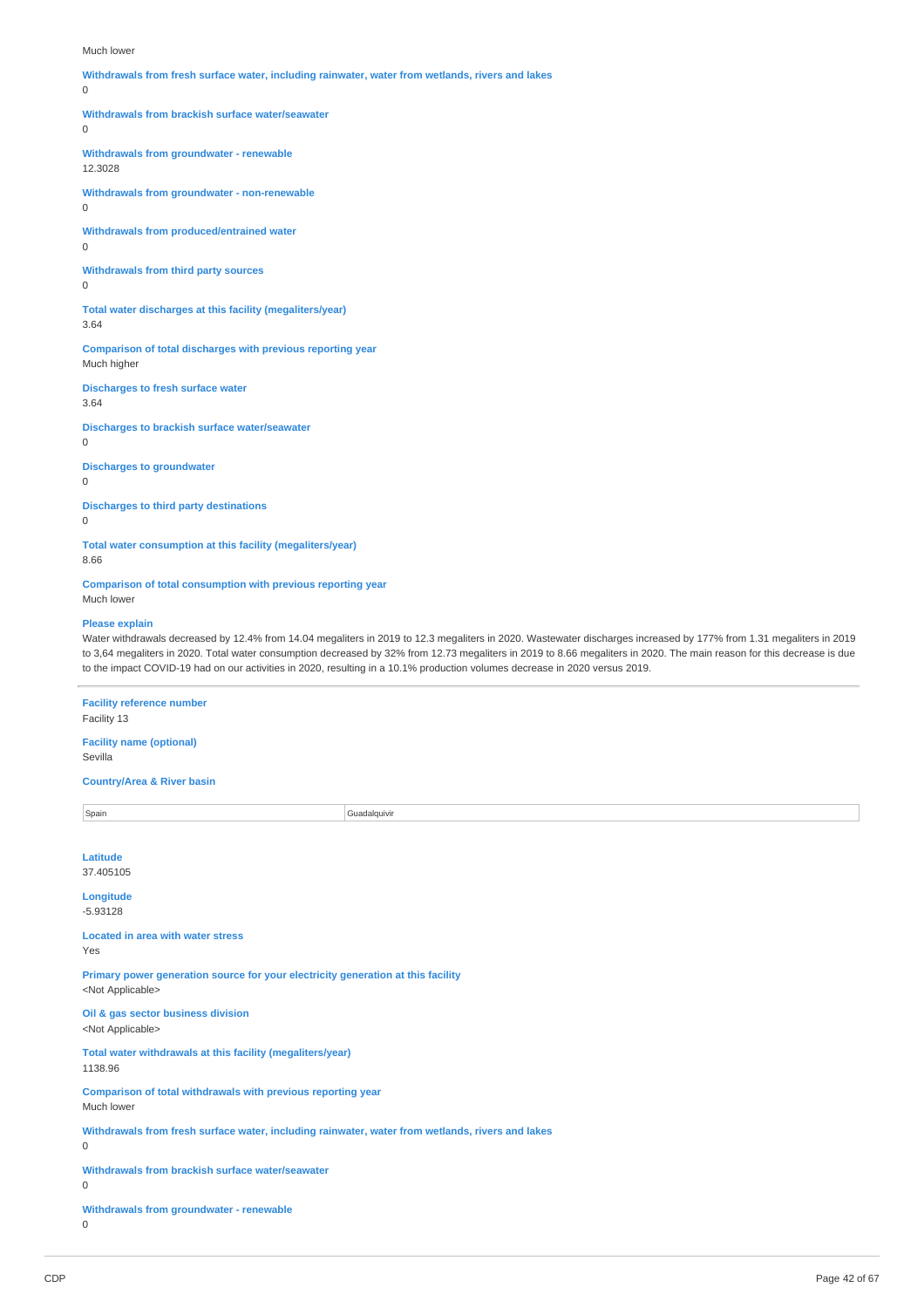**Withdrawals from groundwater - non-renewable**

0

**Withdrawals from produced/entrained water**

 $\theta$ 

**Withdrawals from third party sources** 1138.966

**Total water discharges at this facility (megaliters/year)** 414.73

**Comparison of total discharges with previous reporting year** Much lower

**Discharges to fresh surface water** 414.736

**Discharges to brackish surface water/seawater** 0

**Discharges to groundwater**  $\Omega$ 

**Discharges to third party destinations**

0

**Total water consumption at this facility (megaliters/year)** 724.23

**Comparison of total consumption with previous reporting year** Much lower

#### **Please explain**

Water withdrawals decreased by 10.8% from 1.277,20 megaliters in 2019 to 1.138,97 megaliters in 2020. Wastewater discharges decreased by 13.7% from 480.33 megaliters in 2019 to 414.74 megaliters in 2020. Total water consumption decreased by 9.1% from 796.87 megaliters in 2019 to 724.23 megaliters in 2020. The main reason for this decrease is due to the impact COVID-19 had on our activities in 2020, resulting in a 10.1% production volumes decrease in 2020 versus 2019.

**Facility reference number** Facility 14 **Facility name (optional)** Málaga **Country/Area & River basin Spain Other, please specify (Sur) Latitude** 36.6688 **Longitude** -4.477031 **Located in area with water stress** Yes **Primary power generation source for your electricity generation at this facility** <Not Applicable> **Oil & gas sector business division** <Not Applicable> **Total water withdrawals at this facility (megaliters/year)** 78.64 **Comparison of total withdrawals with previous reporting year** Much lower **Withdrawals from fresh surface water, including rainwater, water from wetlands, rivers and lakes**  $\Omega$ **Withdrawals from brackish surface water/seawater**  $\Omega$ **Withdrawals from groundwater - renewable** 52.13606 **Withdrawals from groundwater - non-renewable**  $\Omega$ **Withdrawals from produced/entrained water**  $\overline{0}$ **Withdrawals from third party sources** 26.5 **Total water discharges at this facility (megaliters/year)** 50.22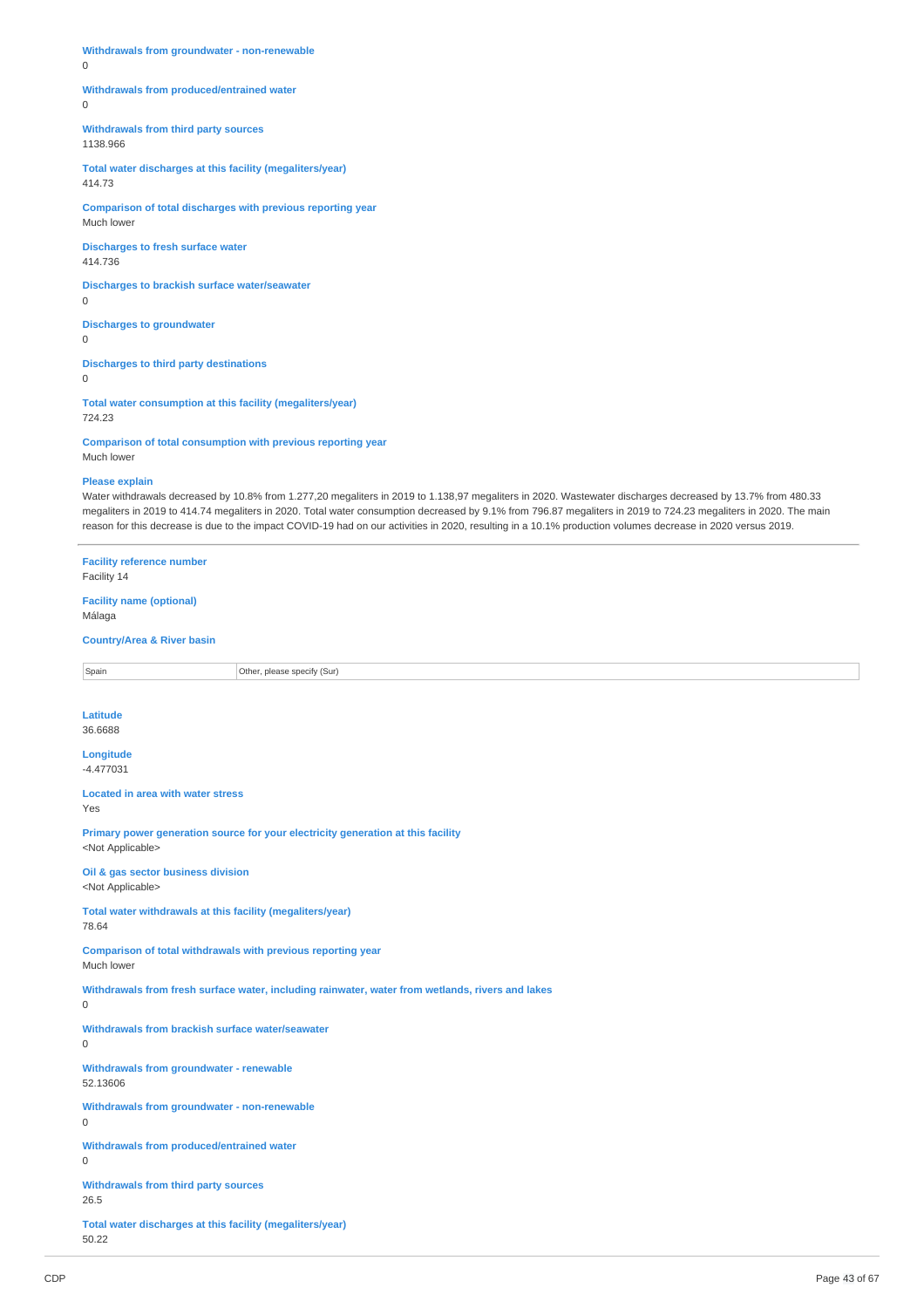**Comparison of total discharges with previous reporting year** Much lower

### **Discharges to fresh surface water** 50.22

**Discharges to brackish surface water/seawater**

 $\overline{0}$ 

**Discharges to groundwater**

 $\Omega$ 

**Discharges to third party destinations**

0

**Total water consumption at this facility (megaliters/year)**

28.42

**Comparison of total consumption with previous reporting year** Much lower

### **Please explain**

Water withdrawals decreased by 48.4% from 152.55 megaliters in 2019 to 78.64 megaliters in 2020. Wastewater discharges decreased by 46.5% from 93.89 megaliters in 2019 to 50.22 megaliters in 2020. Total water consumption decreased by 51.6% from 58.66 megaliters in 2019 to 28.42 megaliters in 2020. The main reason for this decrease is due to the impact COVID-19 had on our activities in 2020, resulting in a 10.1% production volumes decrease in 2020 versus 2019.

**Facility reference number**

Facility 15

**Facility name (optional)** Tenerife

**Country/Area & River basin**

Spain **Other, please specify (Canary Islands )** 

**Latitude** 28.485216

**Longitude** -16.385144

**Located in area with water stress** Yes

**Primary power generation source for your electricity generation at this facility** <Not Applicable>

**Oil & gas sector business division** <Not Applicable>

**Total water withdrawals at this facility (megaliters/year)** 186.99

**Comparison of total withdrawals with previous reporting year** Much lower

**Withdrawals from fresh surface water, including rainwater, water from wetlands, rivers and lakes**  $\Omega$ 

**Withdrawals from brackish surface water/seawater**

**Withdrawals from groundwater - renewable** 180.656

**Withdrawals from groundwater - non-renewable**

 $\Omega$ 

 $\Omega$ 

**Withdrawals from produced/entrained water**  $\Omega$ 

**Withdrawals from third party sources**

6.341

**Total water discharges at this facility (megaliters/year)** 103.2

**Comparison of total discharges with previous reporting year** Much lower

**Discharges to fresh surface water** 103.207

**Discharges to brackish surface water/seawater**  $\Omega$ 

**Discharges to groundwater**

```
\overline{0}
```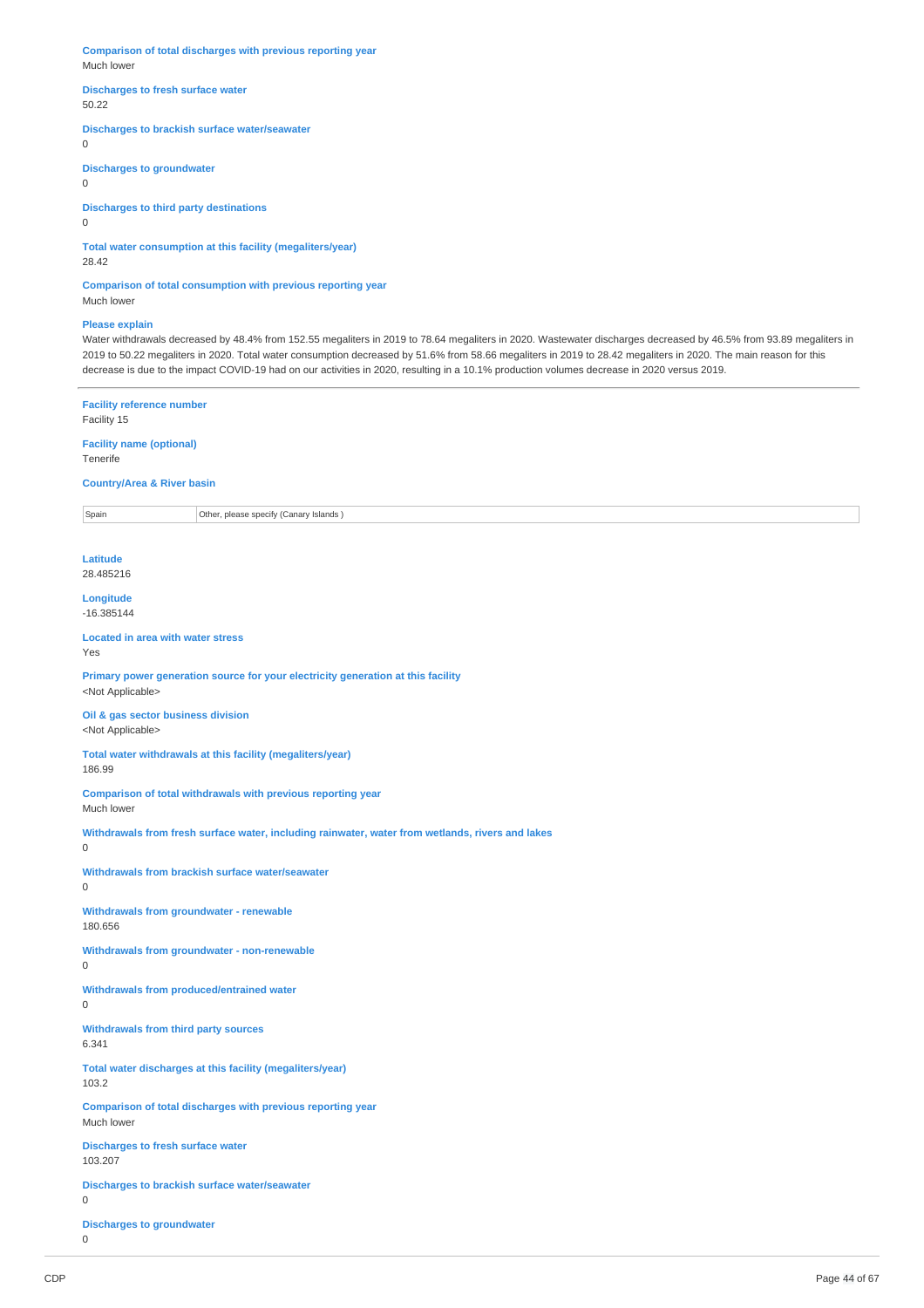## **Discharges to third party destinations**

0

### **Total water consumption at this facility (megaliters/year)** 83.79

**Comparison of total consumption with previous reporting year**

Much lower

### **Please explain**

Water withdrawals decreased by 25% from 249.39 megaliters in 2019 to 187.0 megaliters in 2020. Wastewater discharges decreased by 27.7% from 142.79 megaliters in 2019 to 103.21 megaliters in 2020. Total water consumption decreased by 21.4% from 106.60 megaliters in 2019 to 83.79 megaliters in 2020. The main reason for this decrease is due to the impact COVID-19 had on our activities in 2020, resulting in a 10.1% production volumes decrease in 2020 versus 2019.

### **Facility reference number** Facility 18

#### **Facility name (optional)** Aguas de Santolín

### **Country/Area & River basin**

Spain **Ebro** Ebro **Ebro Antichet Ebro Ebro Antichet Ebro Antichet Ebro Ebro Ebro Ebro Antichet Ebro Ebro Antichet Ebro Antichet Ebro Antichet Ebro Antichet Ebro Antichet Ebro Antichet Ebro Antichet Ebro Antichet Ebro Antic Latitude** 42.566077

**Longitude** -3.447284

# **Located in area with water stress**

Yes

**Primary power generation source for your electricity generation at this facility** <Not Applicable>

### **Oil & gas sector business division** <Not Applicable>

**Total water withdrawals at this facility (megaliters/year)** 110.66

**Comparison of total withdrawals with previous reporting year** Much lower

**Withdrawals from fresh surface water, including rainwater, water from wetlands, rivers and lakes**

0

**Withdrawals from brackish surface water/seawater**

 $\Omega$ 

**Withdrawals from groundwater - renewable**

 $\Omega$ 

**Withdrawals from groundwater - non-renewable** 110.6632

**Withdrawals from produced/entrained water**  $\Omega$ 

**Withdrawals from third party sources**  $\Omega$ 

**Total water discharges at this facility (megaliters/year)** 50.71

**Comparison of total discharges with previous reporting year** Much lower

**Discharges to fresh surface water** 50.715

**Discharges to brackish surface water/seawater**

**Discharges to groundwater**

 $\overline{0}$ 

**Discharges to third party destinations**  $\Omega$ 

 $\Omega$ 

**Total water consumption at this facility (megaliters/year)**

59.95

**Comparison of total consumption with previous reporting year** Much lower

**Please explain**

Water withdrawals decreased by 46.3% from 205.88 megaliters in 2019 to 110.66 megaliters in 2020. Wastewater discharges decreased by 38.6% from 82.60 megaliters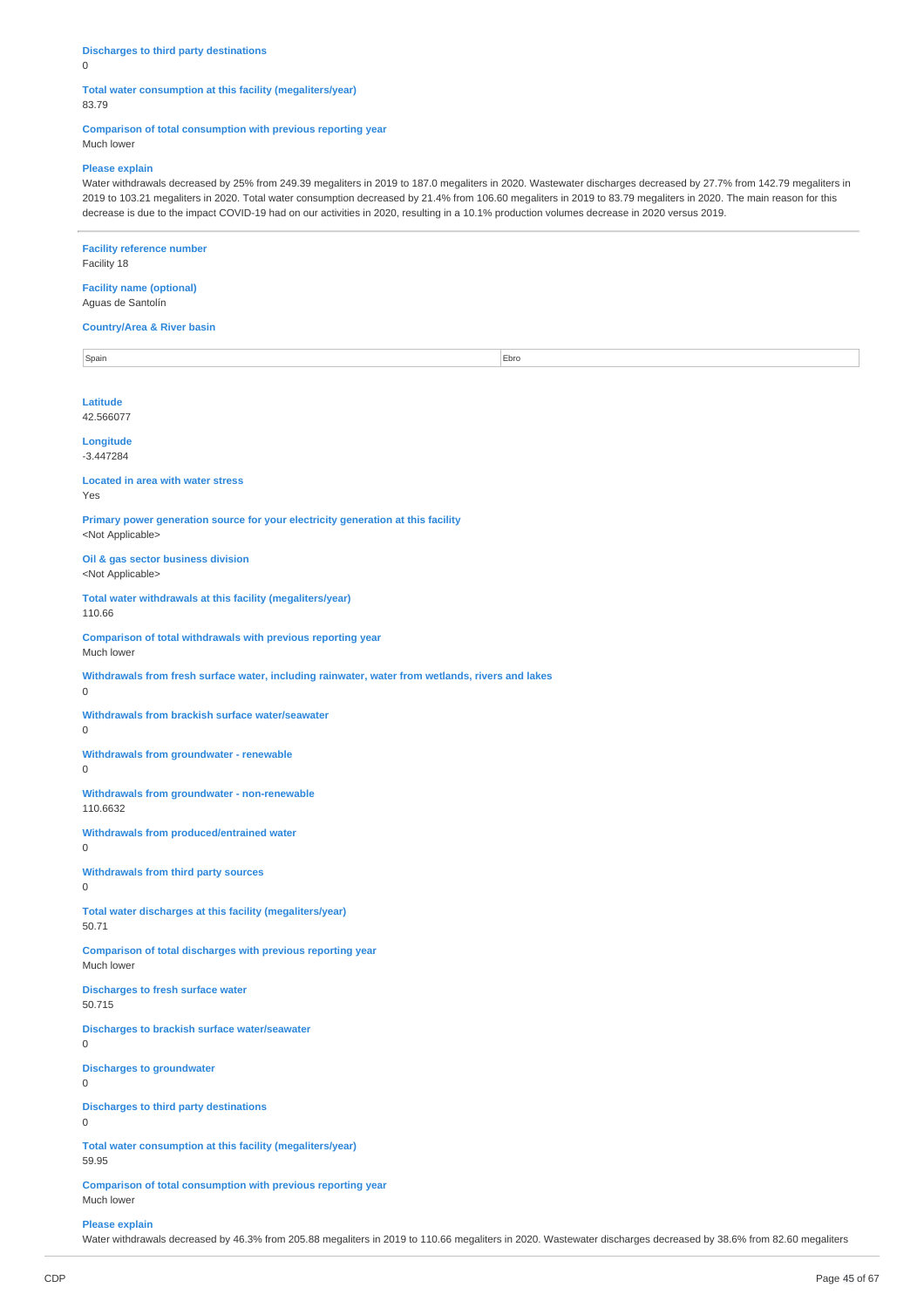in 2019 to 50.72 megaliters in 2020. Total water consumption decreased by 51.4% from 123.29 megaliters in 2019 to 59.95 megaliters in 2020. The main reason for this decrease is due to the impact COVID-19 had on our activities in 2020, resulting in a 10.1% production volumes decrease in 2020 versus 2019.

**Facility reference number** Facility 19 **Facility name (optional)** Lisboa **Country/Area & River basin** Portugal **Portugal** Portugal **Portugal** Other, please specify (Tajo) **Latitude** 38.555218 **Longitude** -8.986614 **Located in area with water stress** Yes **Primary power generation source for your electricity generation at this facility** <Not Applicable> **Oil & gas sector business division** <Not Applicable> **Total water withdrawals at this facility (megaliters/year)** 306.25 **Comparison of total withdrawals with previous reporting year** Much lower **Withdrawals from fresh surface water, including rainwater, water from wetlands, rivers and lakes**  $\Omega$ **Withdrawals from brackish surface water/seawater**  $\Omega$ **Withdrawals from groundwater - renewable** 304.379 **Withdrawals from groundwater - non-renewable**  $\Omega$ **Withdrawals from produced/entrained water**  $\Omega$ **Withdrawals from third party sources** 1.878 **Total water discharges at this facility (megaliters/year)** 109.61 **Comparison of total discharges with previous reporting year** Lower **Discharges to fresh surface water** 109.613 **Discharges to brackish surface water/seawater** 0 **Discharges to groundwater** 0 **Discharges to third party destinations**  $\Omega$ **Total water consumption at this facility (megaliters/year)** 196.64 **Comparison of total consumption with previous reporting year** Much lower

### **Please explain**

Water withdrawals decreased by 11.2% from 344.84 megaliters in 2019 to 306.26 megaliters in 2020. Wastewater discharges decreased by 5.3% from 115.70 megaliters in 2019 to 109.61 megaliters in 2020. Total water consumption decreased by 14.18% from 229.13 megaliters in 2019 to 196.64 megaliters in 2020. The main reason for this decrease is due to the impact COVID-19 had on our activities in 2020, resulting in a 10.1% production volumes decrease in 2020 versus 2019.

**Facility reference number** Facility 21 **Facility name (optional)**

Sodenthal

**Country/Area & River basin**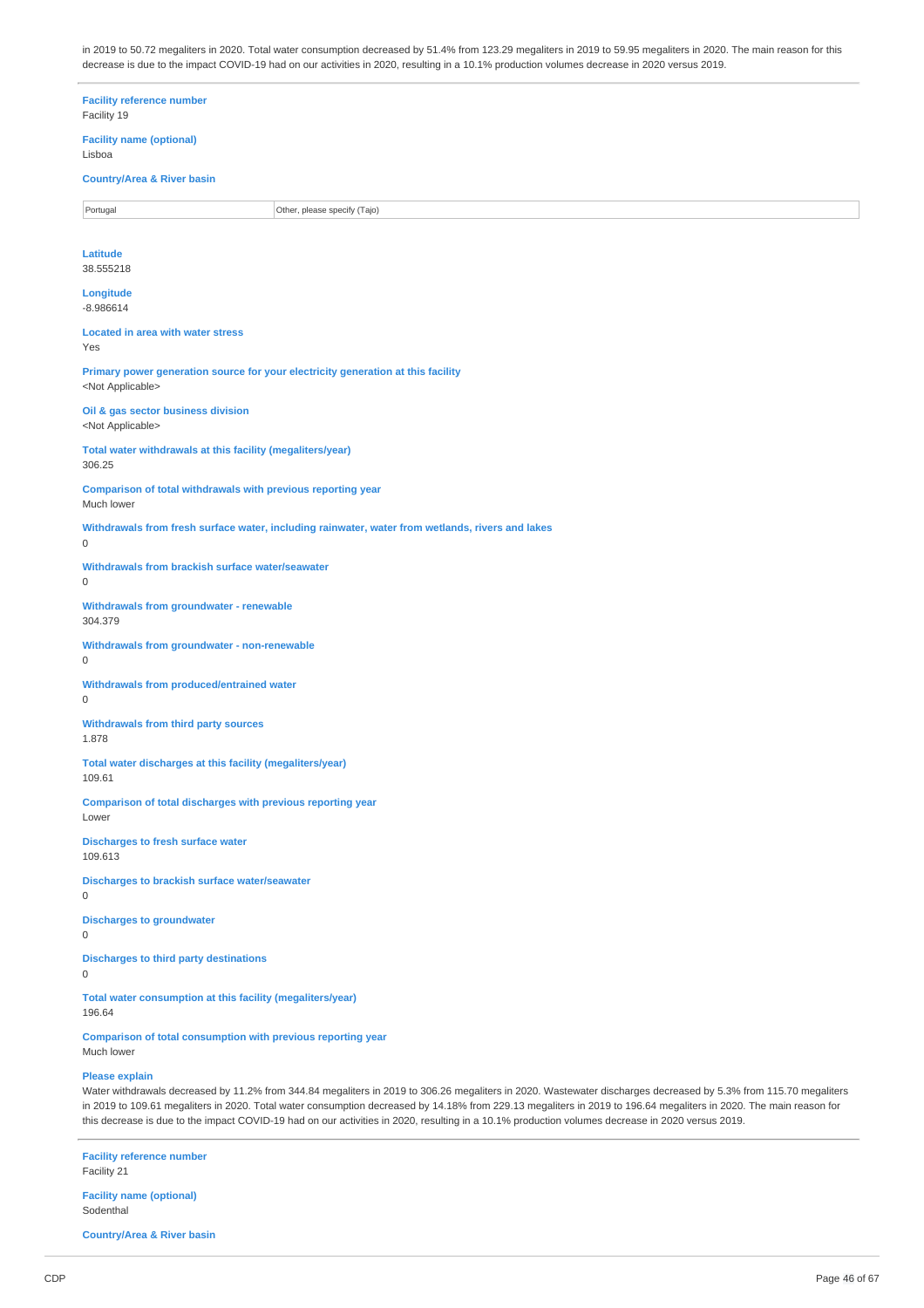# **Latitude**

49.921135

### **Longitude** 9.197157

**Located in area with water stress** Yes

**Primary power generation source for your electricity generation at this facility** <Not Applicable>

**Oil & gas sector business division** <Not Applicable>

**Total water withdrawals at this facility (megaliters/year)** 30.42

**Comparison of total withdrawals with previous reporting year** Much lower

**Withdrawals from fresh surface water, including rainwater, water from wetlands, rivers and lakes** 0

**Withdrawals from brackish surface water/seawater**

# $\Omega$

**Withdrawals from groundwater - renewable** 30.3

**Withdrawals from groundwater - non-renewable**

## 0

**Withdrawals from produced/entrained water**  $\Omega$ 

**Withdrawals from third party sources** 0.13

**Total water discharges at this facility (megaliters/year)** 11.62

**Comparison of total discharges with previous reporting year** Much lower

**Discharges to fresh surface water**  $\Omega$ 

**Discharges to brackish surface water/seawater**  $\Omega$ 

**Discharges to groundwater**  $\Omega$ 

**Discharges to third party destinations** 11.63

**Total water consumption at this facility (megaliters/year)** 18.8

**Comparison of total consumption with previous reporting year** Much lower

### **Please explain**

Water withdrawals decreased by 36.8% from 47.97 megaliters in 2019 to 30.3 megaliters in 2020. Wastewater discharges decreased by 27.9% from 16.13 megaliters in 2019 to 11.63 megaliters in 2020. Total water consumption decreased by 41% from 31.85 megaliters in 2019 to 18.80 megaliters in 2019. The main reason for this decrease is due to the impact COVID-19 had on our activities in 2020, resulting in a 10.1% production volumes decrease in 2020 versus 2019.

**Facility reference number** Facility 22 **Facility name (optional)** Knetzgau **Country/Area & River basin** Germany Danube **Danube Latitude** 49.99106 **Longitude** 10.55039 **Located in area with water stress** Yes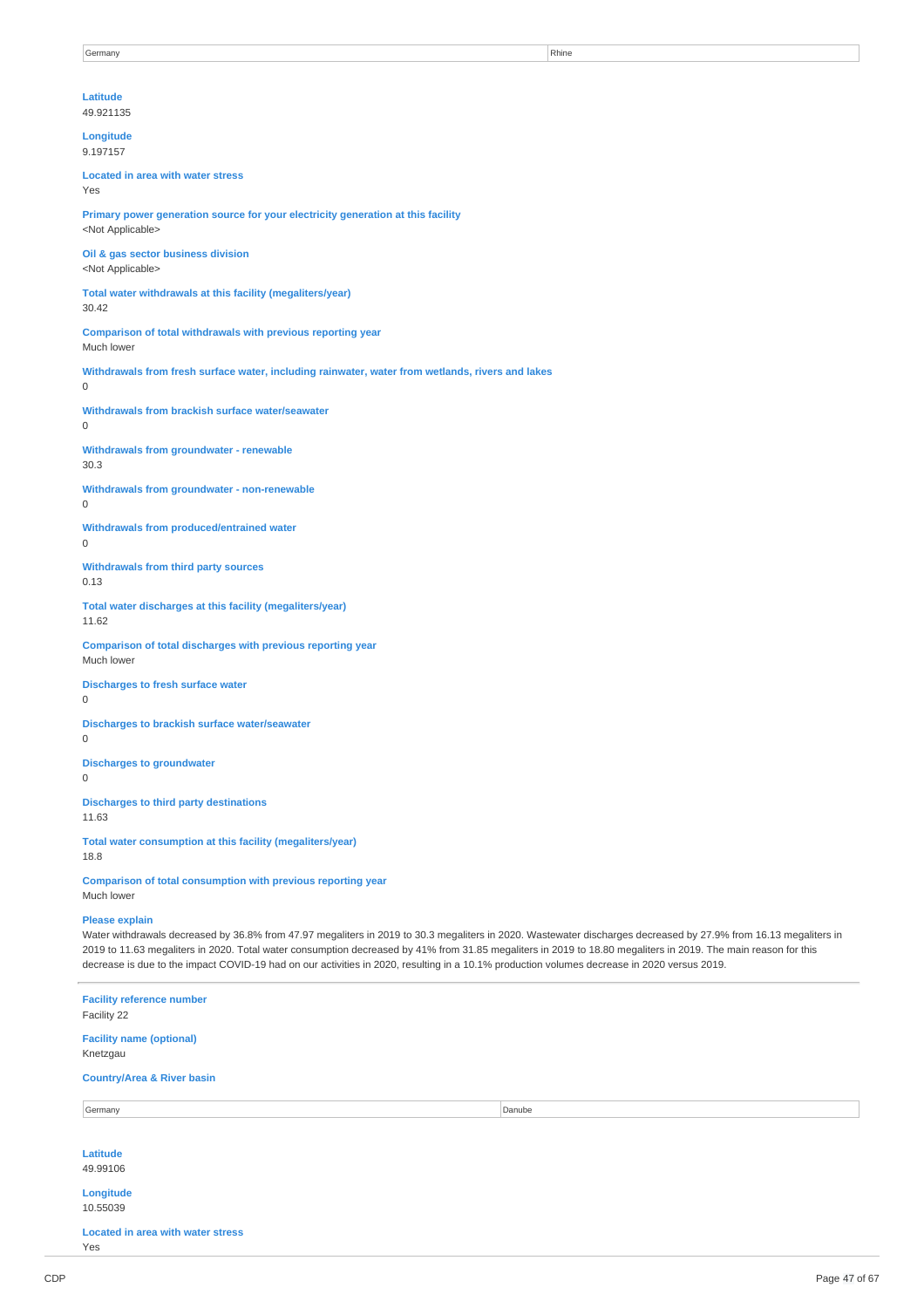**Primary power generation source for your electricity generation at this facility** <Not Applicable>

**Oil & gas sector business division** <Not Applicable>

**Total water withdrawals at this facility (megaliters/year)** 691.34

**Comparison of total withdrawals with previous reporting year** Lower

**Withdrawals from fresh surface water, including rainwater, water from wetlands, rivers and lakes** 0

**Withdrawals from brackish surface water/seawater**

0

**Withdrawals from groundwater - renewable** 0

**Withdrawals from groundwater - non-renewable** 0

**Withdrawals from produced/entrained water** 0

**Withdrawals from third party sources** 691.345

**Total water discharges at this facility (megaliters/year)** 246.75

**Comparison of total discharges with previous reporting year** About the same

**Discharges to fresh surface water** 246.754

**Discharges to brackish surface water/seawater** 0

**Discharges to groundwater**  $\theta$ 

**Discharges to third party destinations** 0

**Total water consumption at this facility (megaliters/year)** 444.59

**Comparison of total consumption with previous reporting year** Lower

### **Please explain**

Water withdrawals decreased by 2.4% from 708.66 megaliters in 2019 to 691.35 megaliters in 2020. Wastewater discharges increased by 0.3% from 245.89 megaliters in 2019 to 246.75 megaliters in 2019. Total water consumption decreased by 3.9% from 462.77 megaliters in 2019 to 444.59 megaliters in 2020. The main reason for this decrease is due to the impact COVID-19 had on our activities in 2020, resulting in a 10.1% production volumes decrease in 2020 versus 2019.

| <b>Facility reference number</b><br>Facility 23                                                               |       |  |  |  |  |
|---------------------------------------------------------------------------------------------------------------|-------|--|--|--|--|
| <b>Facility name (optional)</b><br>Deizisau                                                                   |       |  |  |  |  |
| <b>Country/Area &amp; River basin</b>                                                                         |       |  |  |  |  |
| Germany                                                                                                       | Rhine |  |  |  |  |
| Latitude<br>48.713033                                                                                         |       |  |  |  |  |
| Longitude<br>9.402022                                                                                         |       |  |  |  |  |
| <b>Located in area with water stress</b><br>Yes                                                               |       |  |  |  |  |
| Primary power generation source for your electricity generation at this facility<br><not applicable=""></not> |       |  |  |  |  |
| Oil & gas sector business division<br><not applicable=""></not>                                               |       |  |  |  |  |
| Total water withdrawals at this facility (megaliters/year)<br>191.64                                          |       |  |  |  |  |
| Comparison of total withdrawals with previous reporting year<br>Much lower                                    |       |  |  |  |  |
|                                                                                                               |       |  |  |  |  |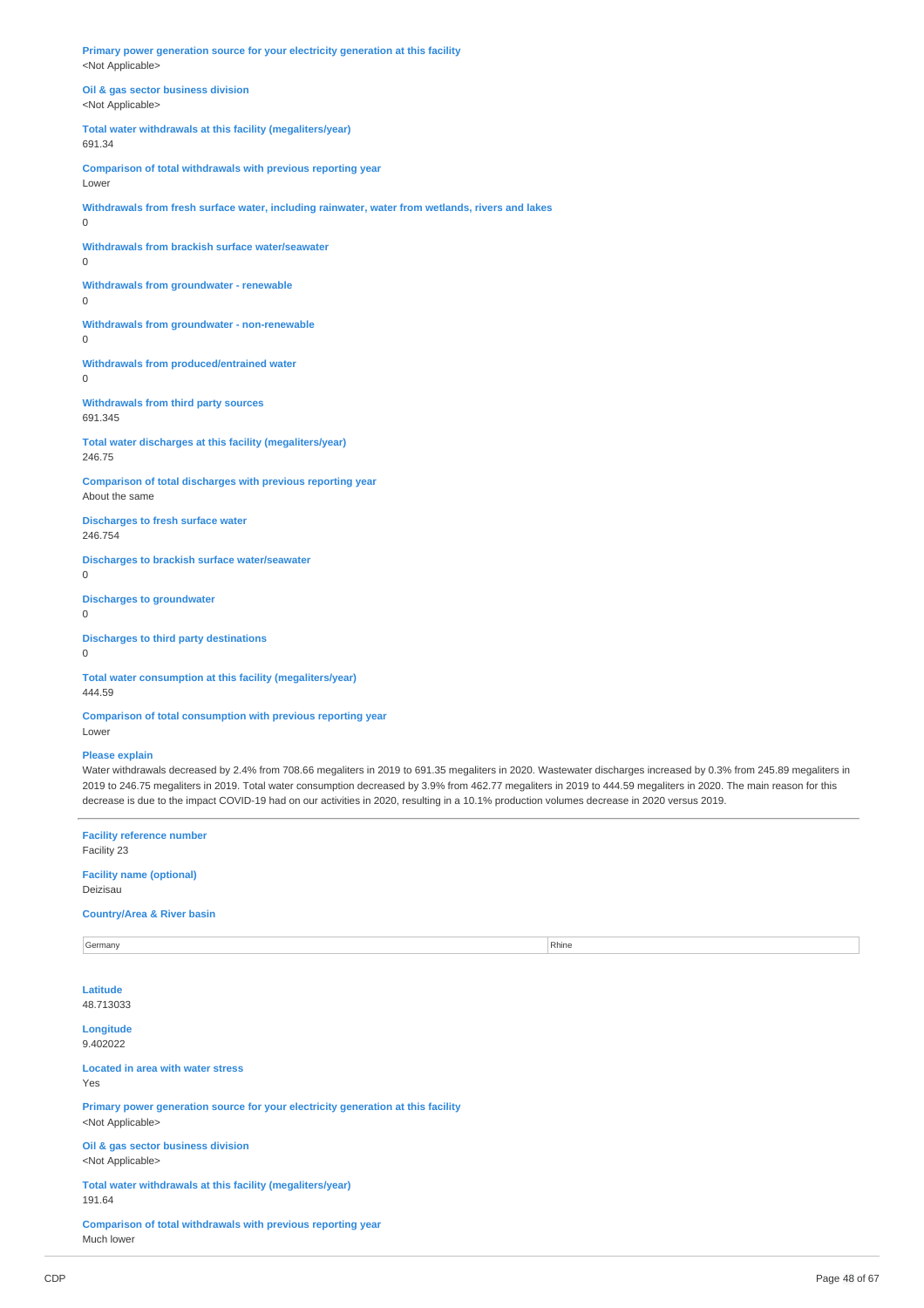**Withdrawals from fresh surface water, including rainwater, water from wetlands, rivers and lakes**

### 0

#### **Withdrawals from brackish surface water/seawater**

 $\theta$ 

# **Withdrawals from groundwater - renewable**

 $\overline{0}$ 

**Withdrawals from groundwater - non-renewable**  $\Omega$ 

**Withdrawals from produced/entrained water** 0

**Withdrawals from third party sources** 191.648

**Total water discharges at this facility (megaliters/year)** 83.13

**Comparison of total discharges with previous reporting year** Lowe

**Discharges to fresh surface water**

0

**Discharges to brackish surface water/seawater**

0

**Discharges to groundwater**

0

**Discharges to third party destinations** 83.137

**Total water consumption at this facility (megaliters/year)** 108.51

**Comparison of total consumption with previous reporting year** Much lower

### **Please explain**

Water withdrawals decreased by 12% from 217.90 megaliters in 2019 to 191.65 megaliters in 2020. Wastewater discharges decreased by 5.5% from 87.97 megaliters in 2019 to 83.14 megaliters in 2020. Total water consumption decreased by 16.5% from 129.93 megaliters in 2019 to 108.51 megaliters in 2020. The main reason for this decrease is due to the impact COVID-19 had on our activities in 2020, resulting in a 10.1% production volumes decrease in 2020 versus 2019.

# **Facility reference number**

Facility 24

#### **Facility name (optional)** Genshagen

**Country/Area & River basin**

Germany **Elbe River Latitude** 52.309813 **Longitude** 13.298233 **Located in area with water stress** Yes **Primary power generation source for your electricity generation at this facility** <Not Applicable> **Oil & gas sector business division** <Not Applicable> **Total water withdrawals at this facility (megaliters/year)** 351.97 **Comparison of total withdrawals with previous reporting year** Higher **Withdrawals from fresh surface water, including rainwater, water from wetlands, rivers and lakes**  $\Omega$ **Withdrawals from brackish surface water/seawater**  $\overline{0}$ **Withdrawals from groundwater - renewable** 284.927 **Withdrawals from groundwater - non-renewable**  $\overline{0}$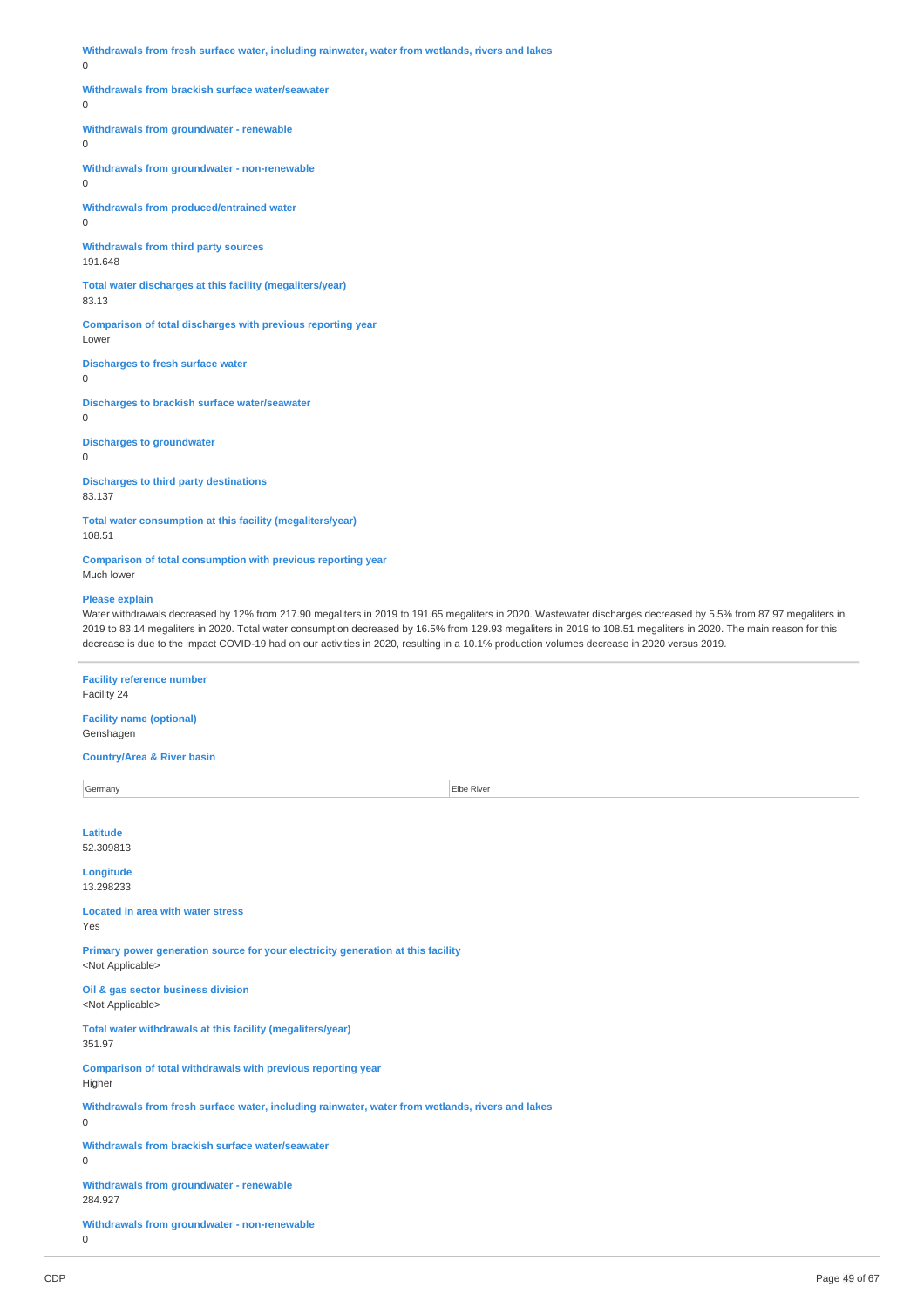**Withdrawals from produced/entrained water** 0

**Withdrawals from third party sources** 67.044

**Total water discharges at this facility (megaliters/year)** 46.51

**Comparison of total discharges with previous reporting year** Lower

**Discharges to fresh surface water** 0

**Discharges to brackish surface water/seawater**

0

**Discharges to groundwater** 0

**Discharges to third party destinations** 46.519

**Total water consumption at this facility (megaliters/year)** 305.45

**Comparison of total consumption with previous reporting year** Higher

### **Please explain**

Water withdrawals increased by 2.6% from 343.03 megaliters in 2019 to 351.97 megaliters in 2020. Wastewater discharges decreased by 5.6% from 48.76 megaliters in 2019 to 46.52 megaliters in 2020. Total water consumption increased by 3.8% from 305.45 megaliters in 2019 to 444.59 megaliters in 2020. The main reason for this increase is due to a 4.5% increase in production volumes in 2020 versus 2019. This is also influenced by a very significant changes in our production volumes mix with a shift to larger packaging sizes as a result of the temporary closure of the hospitality section following measures taken during the COVID-19 pandemic.

**Facility reference number** Facility 25

**Facility name (optional)** Güdderath

### **Country/Area & River basin**

Germany Rhine **Rhine** Rhine **Rhine** Rhine **Rhine** Rhine **Rhine** Rhine **Rhine** Rhine **Rhine** Rhine **Rhine** Rhine **Rhine** Rhine **Rhine** Rhine **Rhine** Rhine **Rhine** Rhine **Rhine** Rhine **Rhine** Rhine **Rhine** Rhine **Rhine** Rhin

**Latitude** 51.120743

# **Longitude**

6.436726 **Located in area with water stress**

Yes

**Primary power generation source for your electricity generation at this facility** <Not Applicable>

**Oil & gas sector business division** <Not Applicable>

**Total water withdrawals at this facility (megaliters/year)** 476.6

**Comparison of total withdrawals with previous reporting year**

Much lower

**Withdrawals from fresh surface water, including rainwater, water from wetlands, rivers and lakes**

**Withdrawals from brackish surface water/seawater**

 $\Omega$ 

0

**Withdrawals from groundwater - renewable** 466.699

**Withdrawals from groundwater - non-renewable** 0

**Withdrawals from produced/entrained water**  $\Omega$ 

**Withdrawals from third party sources** 9.907

**Total water discharges at this facility (megaliters/year)** 234.31

**Comparison of total discharges with previous reporting year**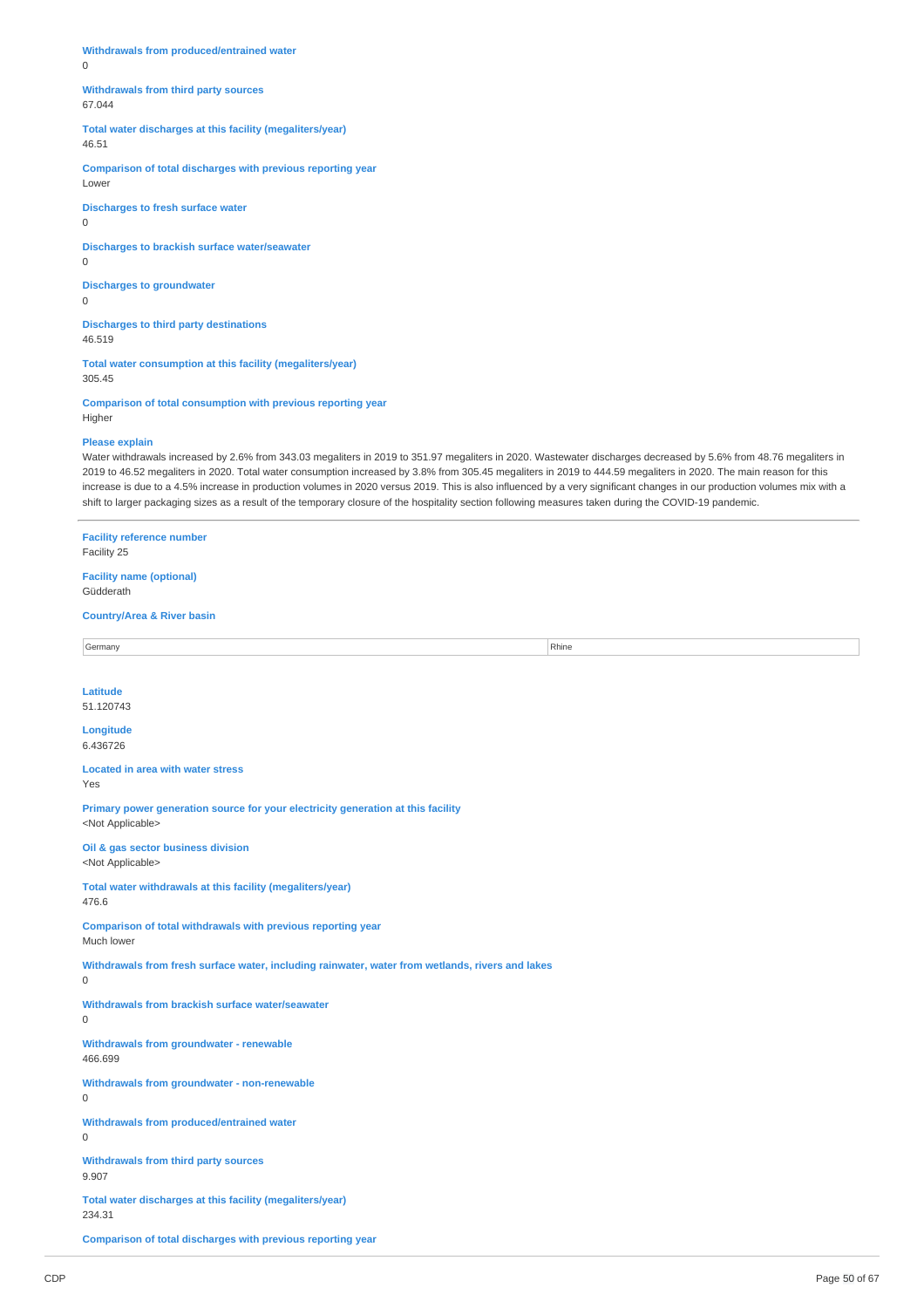Much lower

### **Discharges to fresh surface water**

 $\Omega$ 

**Discharges to brackish surface water/seawater**

 $\Omega$ 

**Discharges to groundwater**

0

**Discharges to third party destinations** 234.314

**Total water consumption at this facility (megaliters/year)** 242.29

**Comparison of total consumption with previous reporting year**

Much lower

### **Please explain**

Water withdrawals decreased by 13.3% from 549.80 megaliters in 2019 to 476.61 megaliters in 2020. Wastewater discharges decreased by 13.5% from 270.91 megaliters in 2019 to 234.31 megaliters in 2020. Total water consumption decreased by 13.1% from 278.89 megaliters in 2019 to 242.29 megaliters in 2020. The main reason for this decrease is due to the impact COVID-19 had on our activities in 2020, resulting in a 10.1% production volumes decrease in 2020 versus 2019.

**Facility reference number** Facility 26 **Facility name (optional)** Halle **Country/Area & River basin** Germany Elbe River **Latitude** 51.463352 **Longitude** 11.899307 **Located in area with water stress** Yes **Primary power generation source for your electricity generation at this facility** <Not Applicable> **Oil & gas sector business division** <Not Applicable> **Total water withdrawals at this facility (megaliters/year)** 151.31 **Comparison of total withdrawals with previous reporting year** Higher **Withdrawals from fresh surface water, including rainwater, water from wetlands, rivers and lakes**  $\Omega$ **Withdrawals from brackish surface water/seawater**  $\theta$ **Withdrawals from groundwater - renewable** 0 **Withdrawals from groundwater - non-renewable** 0 **Withdrawals from produced/entrained water**  $\Omega$ **Withdrawals from third party sources** 151.31 **Total water discharges at this facility (megaliters/year)** 92.92 **Comparison of total discharges with previous reporting year** Much higher **Discharges to fresh surface water** 0 **Discharges to brackish surface water/seawater** 0 **Discharges to groundwater** 0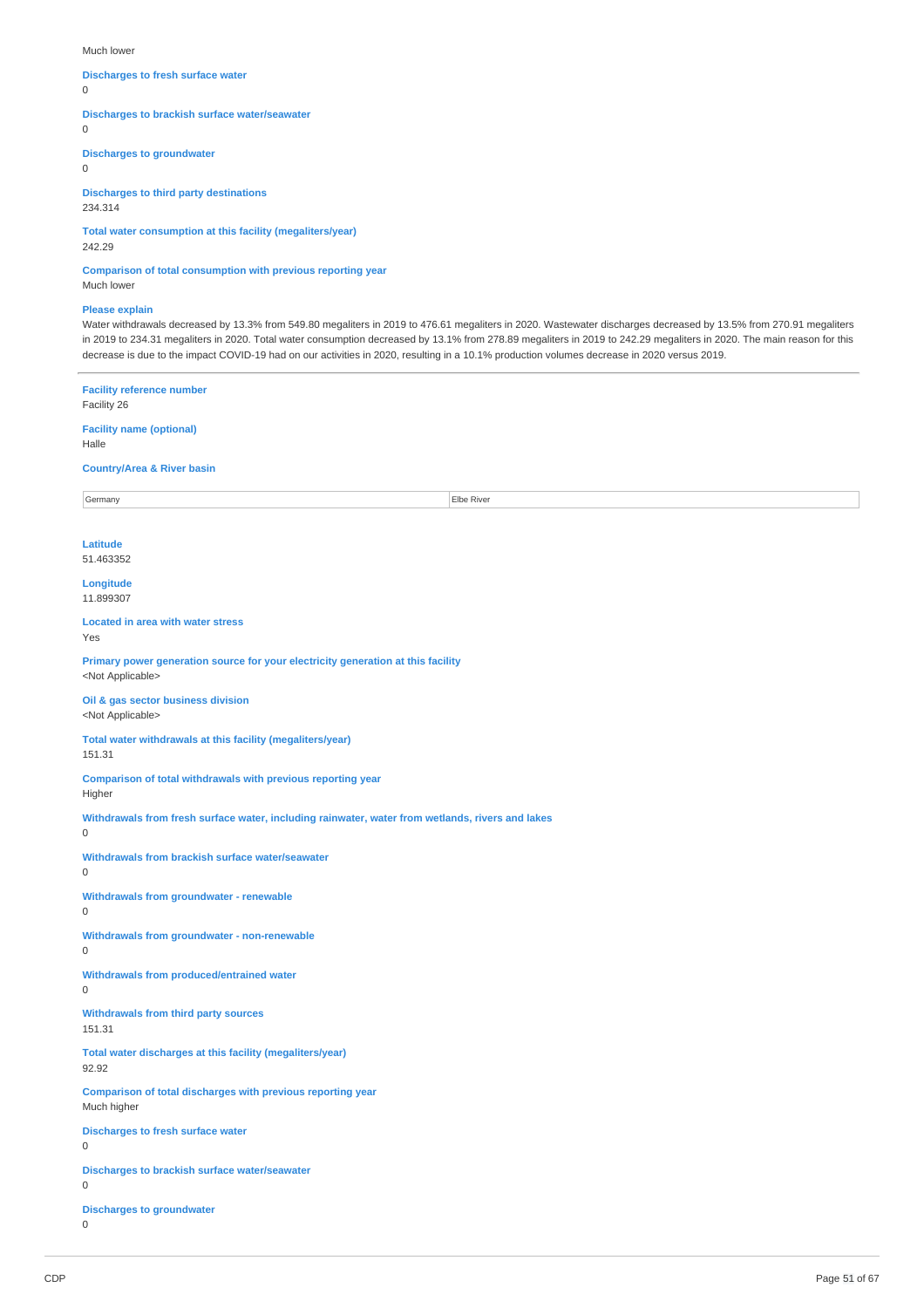#### **Discharges to third party destinations** 92.924

### **Total water consumption at this facility (megaliters/year)** 58.38

# **Comparison of total consumption with previous reporting year**

Lower

#### **Please explain**

Water withdrawals increased by 3% from 146.86 megaliters in 2019 to 151.31 megaliters in 2020. Wastewater discharges increased by 7.8% from 86.22 megaliters in 2019 to 92.92 megaliters in 2020. Total water consumption decreased by 3.7% from 60.64 megaliters in 2019 to 58.39 megaliters in 2020. The main reason for this decrease is due to shorter production runs with increased CIP due to COVID-19.

# **Facility reference number**

Facility 27

#### **Facility name (optional)** Hildesheim

### **Country/Area & River basin**

Germany Weser **Latitude** 52.170424 **Longitude**

# **Located in area with water stress**

Yes

9.9928

**Primary power generation source for your electricity generation at this facility** <Not Applicable>

### **Oil & gas sector business division** <Not Applicable>

**Total water withdrawals at this facility (megaliters/year)** 682

**Comparison of total withdrawals with previous reporting year**

About the same

**Withdrawals from fresh surface water, including rainwater, water from wetlands, rivers and lakes**

0

**Withdrawals from brackish surface water/seawater**

 $\Omega$ 

**Withdrawals from groundwater - renewable**

 $\Omega$ 

**Withdrawals from groundwater - non-renewable**

 $\Omega$ 

**Withdrawals from produced/entrained water**  $\Omega$ 

**Withdrawals from third party sources** 682.0043

**Total water discharges at this facility (megaliters/year)**

181.73

**Comparison of total discharges with previous reporting year** Much lower

**Discharges to fresh surface water**

0

**Discharges to brackish surface water/seawater**

 $\Omega$ 

**Discharges to groundwater**

 $\overline{0}$ 

**Discharges to third party destinations** 181.7389

**Total water consumption at this facility (megaliters/year)**

500.26

**Comparison of total consumption with previous reporting year** Much higher

### **Please explain**

Water withdrawals increased by 0.5% from 678.70 megaliters in 2019 to 682 megaliters in 2020. Waste water discharges decreased by 20.7% from 229.04 megaliters in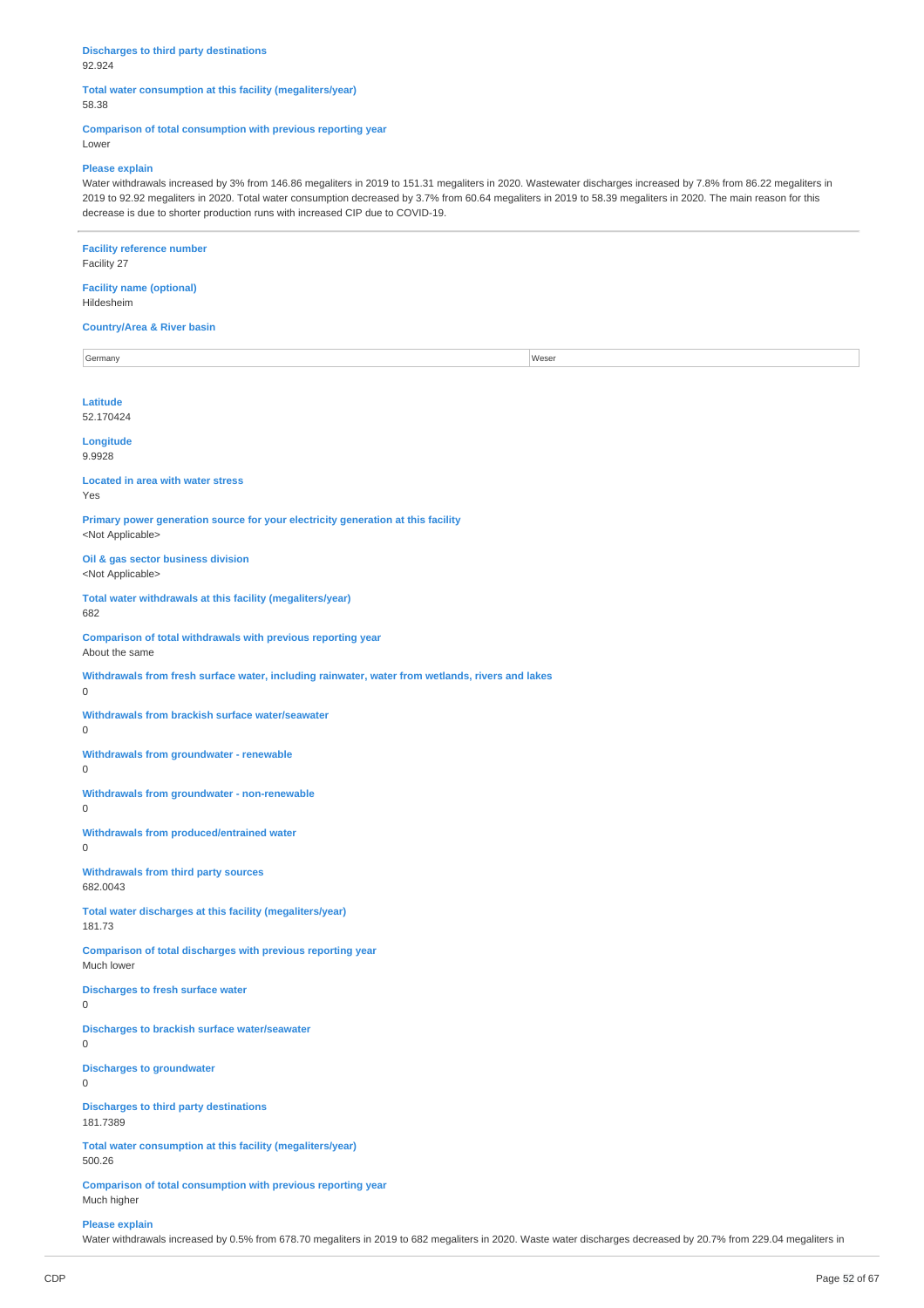2019 to 181.74 megaliters in 2020. Total water consumption increased by 11% from 449.66 megaliters in 2019 to 500.27 megaliters in 2020. The main reason for this increase is due to a small increase of 1.5% in production volumes in 2020 versus 2019. This is also influenced by a very significant changes in our production volumes mix with a shift to larger packaging sizes as a result of the temporary closure of the hospitality section following measures taken during the COVID-19 pandemic.

**Facility reference number** Facility 28 **Facility name (optional)** Mannheim **Country/Area & River basin** Germany **Rhine Latitude** 49.513192 **Longitude** 8.557375 **Located in area with water stress** Yes **Primary power generation source for your electricity generation at this facility** <Not Applicable> **Oil & gas sector business division** <Not Applicable> **Total water withdrawals at this facility (megaliters/year)** 306.65 **Comparison of total withdrawals with previous reporting year** Lower **Withdrawals from fresh surface water, including rainwater, water from wetlands, rivers and lakes**  $\Omega$ **Withdrawals from brackish surface water/seawater**  $\theta$ **Withdrawals from groundwater - renewable** 0 **Withdrawals from groundwater - non-renewable** 0 **Withdrawals from produced/entrained water** 0 **Withdrawals from third party sources** 306.657 **Total water discharges at this facility (megaliters/year)** 147.31 **Comparison of total discharges with previous reporting year** Much higher **Discharges to fresh surface water** 0 **Discharges to brackish surface water/seawater** 0 **Discharges to groundwater**  $\Omega$ **Discharges to third party destinations** 147.31 **Total water consumption at this facility (megaliters/year)** 159.34 **Comparison of total consumption with previous reporting year** Much lower **Please explain**

Water withdrawals decreased by 5.3% from 323.75 megaliters in 2019 to 306.66 megaliters in 2020. Wastewater discharges increased by 10.7% from 133.12 megaliters in 2019 to 147.31 megaliters in 2020. Total water consumption decreased by 16.4% from 190.63 megaliters in 2019 to 159.35 megaliters in 2020. The main reason for this decrease is due to the impact COVID-19 had on our activities in 2020, resulting in a 10.1% production volumes decrease in 2020 versus 2019.

W5.1a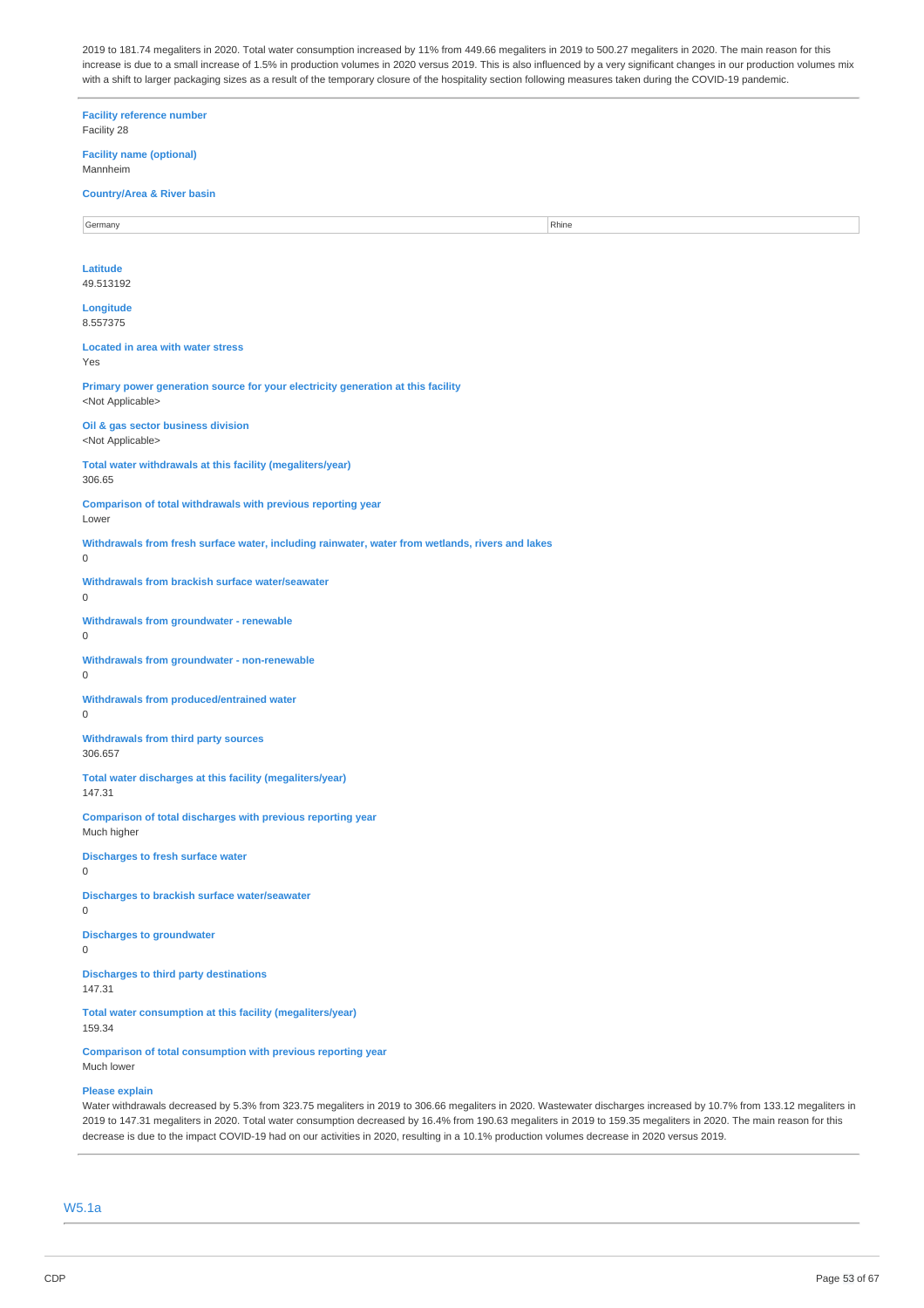#### (W5.1a) For the facilities referenced in W5.1, what proportion of water accounting data has been externally verified?

**Water withdrawals – total volumes**

#### **% verified**

76-100

#### **What standard and methodology was used?**

Our data is independently assured by DNV within our 2020 Stakeholder Report assurance process in accordance with Global Reporting Initiative (GRI) Standards at 'Core' level.

### **Water withdrawals – volume by source**

**% verified**

76-100

### **What standard and methodology was used?**

Our data is independently assured by DNV within our 2020 Stakeholder Report assurance process in accordance with Global Reporting Initiative (GRI) Standards at 'Core' level.

### **Water withdrawals – quality**

**% verified**

76-100

### **What standard and methodology was used?**

Our data is calculated in line with TCCC's KORE manufacturing standards. The water withdrawal quality is analysed by accredited laboratories and reported periodically to local authorities.

#### **Water discharges – total volumes**

**% verified**

#### 76-100

#### **What standard and methodology was used?**

Our data is independently assured by DNV within our 2020 Stakeholder Report assurance process in accordance with Global Reporting Initiative (GRI) Standards at 'Core' level.

**Water discharges – volume by destination**

**% verified** 76-100

### **What standard and methodology was used?**

Our data is independently assured by DNV within our 2020 Stakeholder Report assurance process in accordance with Global Reporting Initiative (GRI) Standards at 'Core' level.

**Water discharges – volume by treatment method**

# **% verified**

76-100

### **What standard and methodology was used?**

Our data is independently assured by DNV within our 2020 Stakeholder Report assurance process in accordance with Global Reporting Initiative (GRI) Standards at 'Core' level.

### **Water discharge quality – quality by standard effluent parameters**

**% verified**

76-100

# **What standard and methodology was used?**

Our data is calculated in line with TCCC's KORE manufacturing standards. The water discharge quality is analysed by accredited laboratories and reported periodically to local authorities.

### **Water discharge quality – temperature**

**% verified**

26-50

### **What standard and methodology was used?**

50% of our operational sites measure and monitor water discharge temperature at site level to ensure non-contact cooling water is compliant with TCCC standards and cannot create a temperature variation of the receiving waterbody of more than 5°C when discharged as wastewater. However, this is not monitored at high level as we do not operate any hot processes and is therefore not included in the KPIs and is not relevant for verification.

**Water consumption – total volume**

### **% verified**

76-100

# **What standard and methodology was used?**

Our data is independently assured by DNV within our 2020 Stakeholder Report assurance process in accordance with Global Reporting Initiative (GRI) Standards at 'Core' level.

### **Water recycled/reused**

**% verified**

#### 1-25

**What standard and methodology was used?**

Our data is calculated in line with TCCC's KORE manufacturing standards.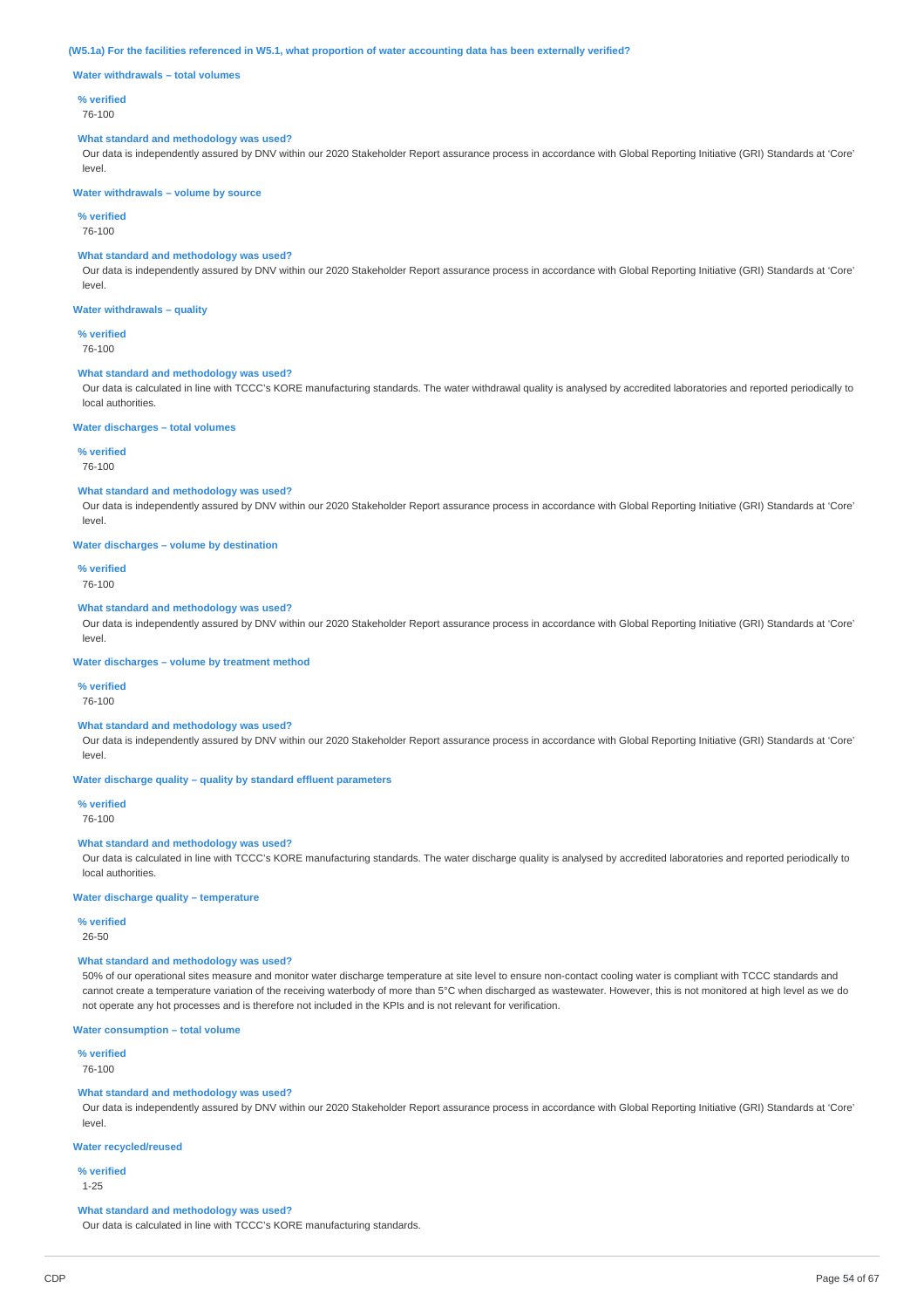# W6.1

# **(W6.1) Does your organization have a water policy?**

Yes, we have a documented water policy that is publicly available

### W6.1a

# **(W6.1a) Select the options that best describe the scope and content of your water policy.**

|       | <b>Scope</b>        | <b>Content</b>                                                                                                                                                                                                                                                                                                                                                                                                                                                                                                                                                                                                                                                                                                                                                                                                                     | <b>Please explain</b>                                                                                                                                                                                                                                                                                                                                                                                                                                                                                                                                                                                                                                                                                                                                                                                                                                                                                                                                                                                                                                                                                                                                                                                                                                                                                                                                                                                                                                                                                                                                                                                                                                                                                                                                                                                                                                                                                                                                                                                                                                                                       |
|-------|---------------------|------------------------------------------------------------------------------------------------------------------------------------------------------------------------------------------------------------------------------------------------------------------------------------------------------------------------------------------------------------------------------------------------------------------------------------------------------------------------------------------------------------------------------------------------------------------------------------------------------------------------------------------------------------------------------------------------------------------------------------------------------------------------------------------------------------------------------------|---------------------------------------------------------------------------------------------------------------------------------------------------------------------------------------------------------------------------------------------------------------------------------------------------------------------------------------------------------------------------------------------------------------------------------------------------------------------------------------------------------------------------------------------------------------------------------------------------------------------------------------------------------------------------------------------------------------------------------------------------------------------------------------------------------------------------------------------------------------------------------------------------------------------------------------------------------------------------------------------------------------------------------------------------------------------------------------------------------------------------------------------------------------------------------------------------------------------------------------------------------------------------------------------------------------------------------------------------------------------------------------------------------------------------------------------------------------------------------------------------------------------------------------------------------------------------------------------------------------------------------------------------------------------------------------------------------------------------------------------------------------------------------------------------------------------------------------------------------------------------------------------------------------------------------------------------------------------------------------------------------------------------------------------------------------------------------------------|
| $1\,$ | Row Company<br>wide | Description of<br>business<br>dependency on<br>water<br>Description of<br>business impact<br>on water<br>Description of<br>water-related<br>performance<br>standards for<br>direct operations<br>Description of<br>water-related<br>standards for<br>procurement<br>Reference to<br>international<br>standards and<br>widely-recognized<br>water initiatives<br>Company water<br>targets and goals<br>Commitment to<br>align with public<br>policy initiatives,<br>such as the SDGs<br>Commitments<br>beyond regulatory<br>compliance<br>Commitment to<br>water-related<br>innovation<br>Commitment to<br>stakeholder<br>awareness and<br>education<br>Commitment to<br>water stewardship<br>and/or collective<br>action<br>Acknowledgement<br>of the human right<br>to water and<br>sanitation<br>Recognition of<br>environmental | Water is the main ingredient in our products and essential to our manufacturing processes. As a result, our water policy is company-wide. Our sustainability action plan "This is<br>Forward" includes future-focused water targets related to our core business and our value chain. The targets are company-wide and aligned across our various business units.<br>Our policy includes all of our water-related targets and goals and outlines how we will work to reduce the amount of water we use in our operations and protect local water<br>sources for future generations. It is a critical part of our long-term business strategy and sets out how we will grow our business responsibly and sustainably, and how we<br>intend to play a meaningful role in helping to address the water-related issues that society is most concerned about. Through our water stewardship commitments, we aim to<br>protect our water sources, reduce the amount of water we use, replenish the water we use where it is sourced from areas of water stress, and minimize the water impacts in our<br>value chain through sustainable sourcing. Our Action on Water strategy supports SDG 6 (Clean Water and Sanitation), and SDG 15 (Life on Land). We are also signatories to<br>the UN CEO Water Mandate and the UN Global Compact, acknowledging the human right to water, sanitation and hygiene. We align to internationally recognized<br>environmental management systems ISO14001, and the Alliance for Water Stewardship (AWS) standard. Our water management policy is aligned with TCCC's KORE<br>requirements, promoting effective and responsible water use, treatment and disposal. We ensure that our suppliers, service providers and contractors uphold the<br>environmental standards set within TCCC's Supplier Guiding Principles (SGPs) and Principles for Sustainable Agriculture (PSAs). Our approach to these issues is included in<br>our Environmental Policy and more detail on our progress in 2020 can be found in our 2020 Integrated Report (pages 36 and 37). |
|       |                     | linkages, for<br>example, due to<br>climate change<br>Other, please<br>specify (water<br>efficiency<br>standard)                                                                                                                                                                                                                                                                                                                                                                                                                                                                                                                                                                                                                                                                                                                   |                                                                                                                                                                                                                                                                                                                                                                                                                                                                                                                                                                                                                                                                                                                                                                                                                                                                                                                                                                                                                                                                                                                                                                                                                                                                                                                                                                                                                                                                                                                                                                                                                                                                                                                                                                                                                                                                                                                                                                                                                                                                                             |

# W6.2

**(W6.2) Is there board level oversight of water-related issues within your organization?** Yes

# W6.2a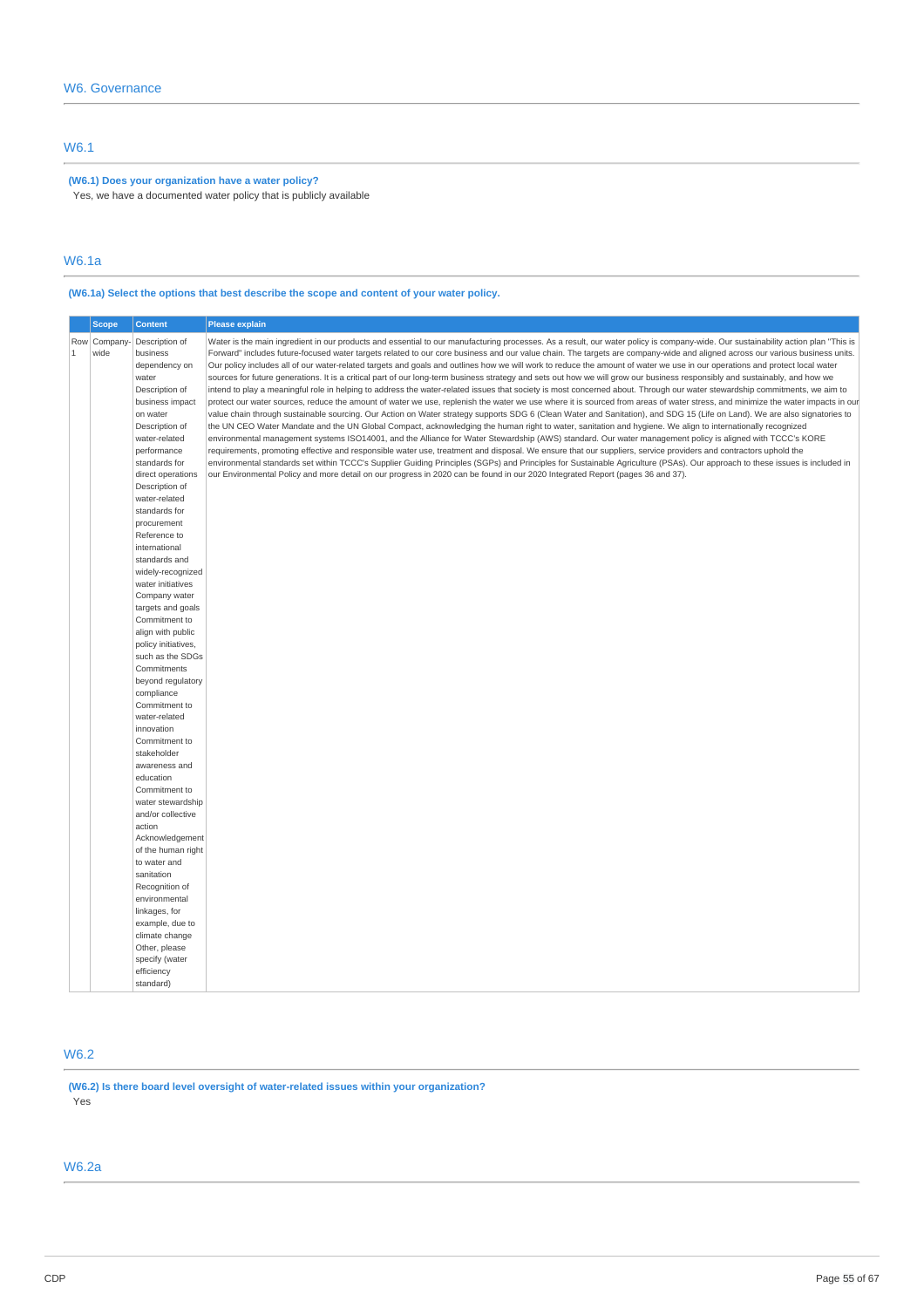# (W6.2a) Identify the position(s) (do not include any names) of the individual(s) on the board with responsibility for water-related issues.

|                   | <b>Position</b> Please explain                                                                                                                                                                                            |
|-------------------|---------------------------------------------------------------------------------------------------------------------------------------------------------------------------------------------------------------------------|
|                   |                                                                                                                                                                                                                           |
| <i>individual</i> |                                                                                                                                                                                                                           |
| Board-            | Our Board of Directors has five committees including a Corporate Social Responsibility (CSR) Committee. All members of the Committee, including the Chairman of the Committee, are non-executive                          |
| level             | directors, the majority of whom (three) are independent non-executive directors. The CSR Committee is responsible for overseeing our strategy and goals for sustainability (including performance                         |
|                   | committee against them). It is also responsible for overseeing the risks our company faces - including water-related risks (which is one of our principal risks because of the significance of issues like water scarcity |
|                   | have for our business), water management targets (e.g. water use ratio), water quality, water replenishment work and the future sustainability of our water sources. Water-related risks are therefore                    |
|                   | overseen at the highest level within the company. In 2020, the committee discussed the implementation of TCCC's 2030 global water strategy which is being implemented through highly localised, site-                     |
|                   | based action plans in order to create important links with our community partners to take steps towards a more context-based approach to water in the future.                                                             |

# W6.2b

# **(W6.2b) Provide further details on the board's oversight of water-related issues.**

|                     | <b>Frequency</b><br>that water-<br>related<br>a<br>scheduled integrated<br>agenda<br>item | <b>Governance</b><br>mechanisms<br>into which<br>issues are water-related<br>issues are                                                                                                                                                                                                                                                                                                                                                                                                                    | <b>Please explain</b>                                                                                                                                                                                                                                                                                                                                                                                                                                                                                                                                                                                                                                                                                                                                                                                                                                                                                                                                                                                                                                                                                                                                                                                                                                                                                                                                                                                                                                                                                                                                                                                                                                                                                                                                                                                                                                                                                                                                                                                                                                                                                                                                                                                                                                                                                                                                                                                                                                                                                                                                                                                                                                                                                                                                                                                                                                                              |
|---------------------|-------------------------------------------------------------------------------------------|------------------------------------------------------------------------------------------------------------------------------------------------------------------------------------------------------------------------------------------------------------------------------------------------------------------------------------------------------------------------------------------------------------------------------------------------------------------------------------------------------------|------------------------------------------------------------------------------------------------------------------------------------------------------------------------------------------------------------------------------------------------------------------------------------------------------------------------------------------------------------------------------------------------------------------------------------------------------------------------------------------------------------------------------------------------------------------------------------------------------------------------------------------------------------------------------------------------------------------------------------------------------------------------------------------------------------------------------------------------------------------------------------------------------------------------------------------------------------------------------------------------------------------------------------------------------------------------------------------------------------------------------------------------------------------------------------------------------------------------------------------------------------------------------------------------------------------------------------------------------------------------------------------------------------------------------------------------------------------------------------------------------------------------------------------------------------------------------------------------------------------------------------------------------------------------------------------------------------------------------------------------------------------------------------------------------------------------------------------------------------------------------------------------------------------------------------------------------------------------------------------------------------------------------------------------------------------------------------------------------------------------------------------------------------------------------------------------------------------------------------------------------------------------------------------------------------------------------------------------------------------------------------------------------------------------------------------------------------------------------------------------------------------------------------------------------------------------------------------------------------------------------------------------------------------------------------------------------------------------------------------------------------------------------------------------------------------------------------------------------------------------------------|
| Row<br>$\mathbf{1}$ | Scheduled<br>- all<br>meetings                                                            | Monitoring<br>implementation<br>and<br>performance<br>Overseeing<br>major capital<br>expenditures<br>Providing<br>employee<br>incentives<br>Reviewing and<br>guiding<br>business plans<br>Reviewing and<br>guiding major<br>plans of action<br>Reviewing and<br>guiding risk<br>management<br>policies<br>Reviewing and<br>guiding<br>strategy<br>Reviewing and<br>guiding<br>corporate<br>responsibility<br>strategy<br>Reviewing<br>innovation/R&D<br>priorities<br>Setting<br>performance<br>objectives | We have a strong governance framework with a Board of Directors (Board) overseeing the interests of all stakeholders. The Board held six formal meetings during 2020, with<br>additional ad hoc meetings with Board and Committee members held in line with business needs. The Board provides overall leadership, independent oversight of business<br>performance and is accountable to shareholders for the Group's long-term success. The Board is primarily responsible for our strategic plan, risk appetite, systems of internal<br>control and corporate governance policies, to ensure the long-term success of our business, underpinned by sustainability. It retains control of key decisions and ensures there is<br>a clear division of responsibilities. The Board also has responsibility for our sustainability action plan, "This is Forward", which includes forward looking targets and commitments<br>on water stewardship. To demonstrate our commitment to sustainability, one of the five committees that supports the Board is the Corporate Social Responsibility (CSR)<br>Committee. The Board has delegated responsibility for oversight of "This is Forward" to the CSR Committee. All members of the Committee, including the Chairman of the<br>Committee, are non-executive directors, the majority of whom (three) are independent non-executive directors. The Committee held five formal meetings during 2020. The<br>Committee is responsible for identifying, analysing, evaluating and monitoring the social, political, environmental and public policy trends, issues and concerns which could affect<br>our business activities or performance. The Committee oversees performance against our sustainability strategy and goals, including reviewing water-related targets, water-<br>related risks, environmental risks, and water-related activities to ensure they are aligned. The Committee makes recommendations to the Board regarding how we should<br>respond to social, political, environmental and public policy trends, issues and concerns to more effectively achieve its business and sustainability goals. Aspects of "This is<br>Forward", including on water-related matters, were considered at every CSR Committee meeting and are integrated into multiple governance mechanisms. The integration of<br>these mechanisms allows for a holistic view of the impacts of water-related impacts on our business. Our Audit Committee of the Board oversees our risk management<br>processes, including our annual Enterprise Risk Assessment (ERA), which includes climate-related risks. Because of the potential impact that water-related risks could have on<br>our business, climate-related issues are fully integrated into our business strategy, our enterprise risk management processes and business plans. |

# W6.3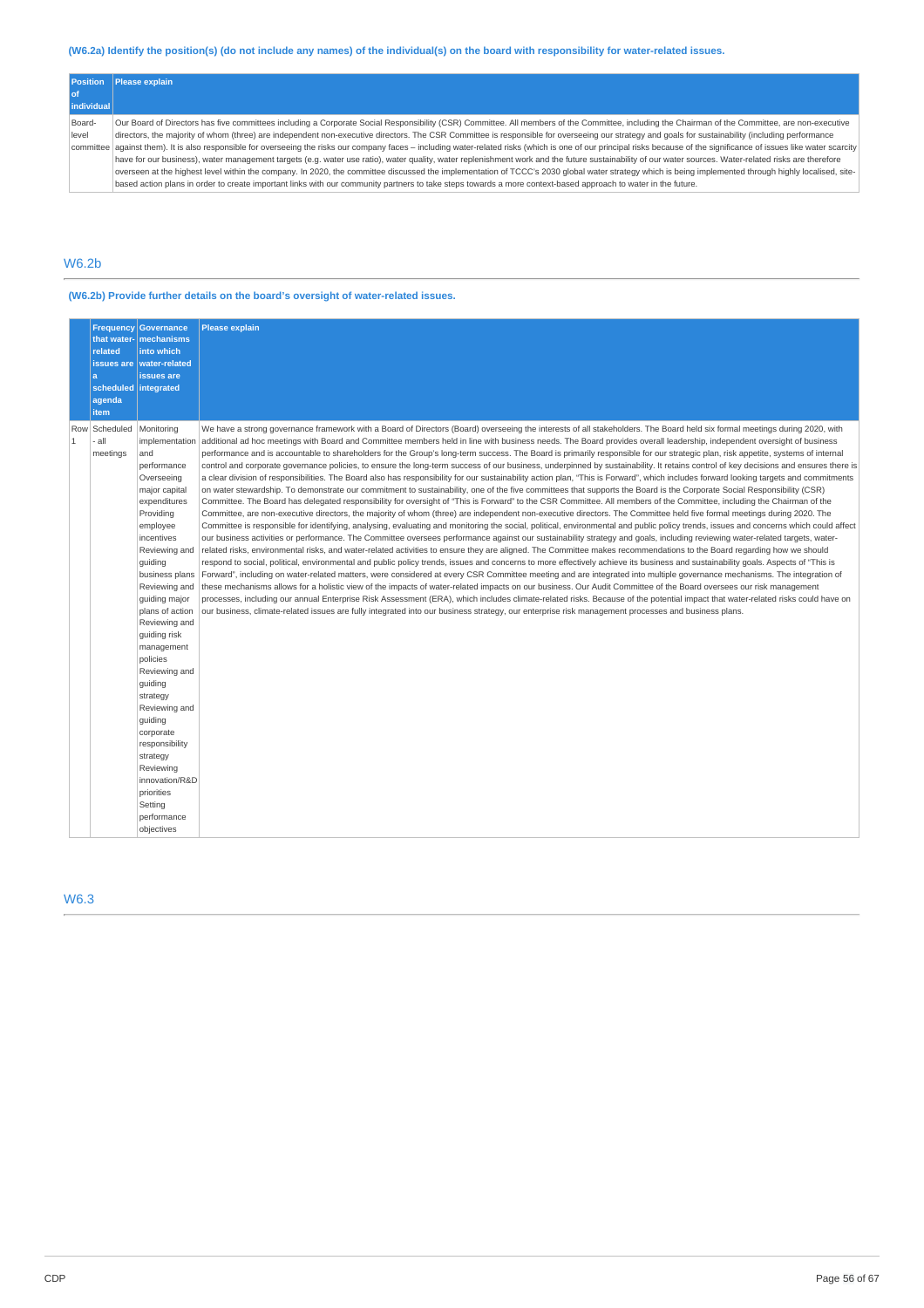#### (W6.3) Provide the highest management-level position(s) or committee(s) with responsibility for water-related issues (do not include the names of individuals).

**Name of the position(s) and/or committee(s)** Chief Executive Officer (CEO)

### **Responsibility**

Both assessing and managing water-related risks and opportunities

### **Frequency of reporting to the board on water-related issues**

More frequently than quarterly

#### **Please explain**

CCEP is a signatory to the UN Global Compact & CEO Water Mandate. Our CEO is empowered by our Board to put our agreed business strategy into effect. This includes responsibility for our actions to follow best-practice water stewardship, reduce the water used in manufacturing by 20% by 2025 and replenish 100% of the water we use in areas of water stress. Our CEO works directly with our ELT to ensure we meet our targets and take management decisions as required to protect the future sustainability of the water sources we use. Our CEO also has overarching responsibility for Enterprise Risk Management which includes identifying and managing our principal risks, including water-related risks. Our CEO, together with the Chief Customer Service & Supply Chain Officer (CCSSCO) and Chief PACS Officer provide an update on water stewardship to our Board at least annually. This includes presentations on water-related regulation, water-related risks and a report on progress against our water goals.

### **Name of the position(s) and/or committee(s)**

Other C-Suite Officer, please specify (Chief Public Affairs, Communications & Sustainability (PACS) Officer)

#### **Responsibility**

Both assessing and managing water-related risks and opportunities

#### **Frequency of reporting to the board on water-related issues**

More frequently than quarterly

#### **Please explain**

Our Chief PACS Officer is the ELT member with overall responsibility for and ownership of sustainability issues – including water-related issues at CCEP. Primary management responsibility for the CSR Committee is held by our Chief PACS Officer and they are responsible for providing the CSR committee with management updates on sustainability issues – including water-related and other policy and sustainability-related topics. Alongside the Chief PACS Officer, other key individuals, including our Vice President, Sustainability and our CCSSCO, provide regular updates on water-related topics during these meetings. This includes presentations on sustainability related issues of importance to our stakeholders (including our people, suppliers, franchisors, investors, customers and consumers), water-related legislative and regulatory issues affecting CCEP, and updates on progress and performance against the CCEP's publicly stated sustainability goals.

#### **Name of the position(s) and/or committee(s)**

Other C-Suite Officer, please specify (Chief Customer Service & Supply Chain Officer (CCSSCO))

#### **Responsibility**

Both assessing and managing water-related risks and opportunities

### **Frequency of reporting to the board on water-related issues** More frequently than quarterly

### **Please explain**

Our CCSSCO is the ELT member responsible for sustainability issues across our business operations and value chain, including all water-related issues. Our CCSSCO is responsible for climate and water-related risks, has performance objectives linked to our water-related risks and is directly responsible for tracking and monitoring progress against our water-related commitments and targets. Our CCSSCO is responsible for our Customer Relationship, Supply Chain and Quality Environment Health and Safety functions, which lead on commitments and targets related to climate, water, packaging and sustainable sourcing. This includes efforts to enhance water efficiency at our manufacturing sites. They are responsible for providing and reviewing monthly updates against our water targets (e.g. our water use ratio) and they are responsible for providing management updates and reports on water-related issues to CCEP's Board-level CSR Committee.

### W6.4

(W6.4) Do you provide incentives to C-suite employees or board members for the management of water-related issues?

|       | Provide incentives for management of water-related issues | Comment |
|-------|-----------------------------------------------------------|---------|
| Row 1 | <b>Yes</b>                                                |         |

#### W6.4a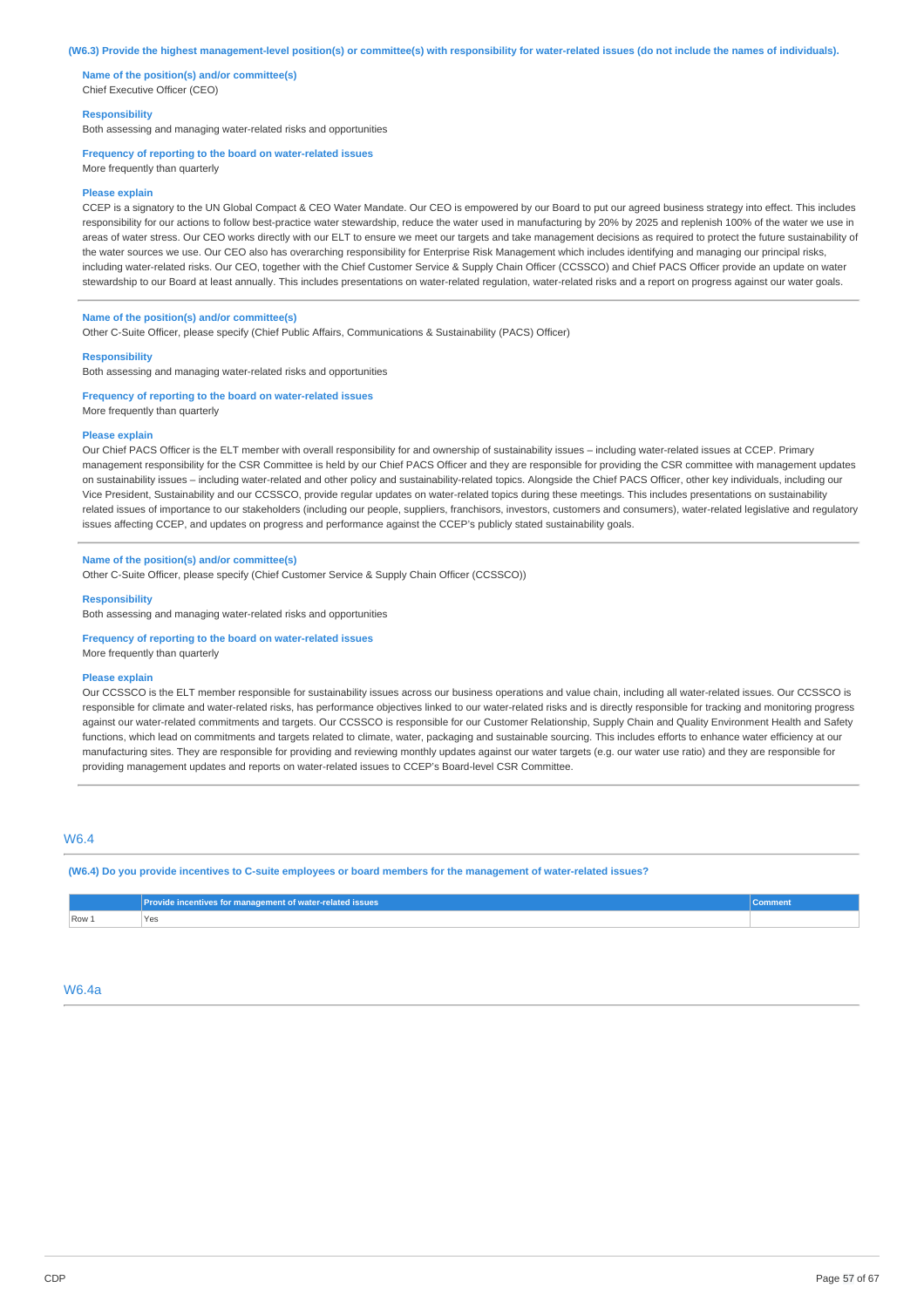#### (W6.4a) What incentives are provided to C-suite employees or board members for the management of water-related issues (do not include the names of **individuals)?**

|                                    | Role(s) entitled Performance                                                                                                                                                                                                                                                                                                                                                                                                        |                                                                                                                                      | <b>Please explain</b>                                                                                                                                                                                                                                                                                                                                                                                                                                                                                                                                                                                                                                                                                                                                                                                                                                                                                                                                                                                                                                                                                                                                                                                                                                                                                                                                                                                                                                                                                                                         |
|------------------------------------|-------------------------------------------------------------------------------------------------------------------------------------------------------------------------------------------------------------------------------------------------------------------------------------------------------------------------------------------------------------------------------------------------------------------------------------|--------------------------------------------------------------------------------------------------------------------------------------|-----------------------------------------------------------------------------------------------------------------------------------------------------------------------------------------------------------------------------------------------------------------------------------------------------------------------------------------------------------------------------------------------------------------------------------------------------------------------------------------------------------------------------------------------------------------------------------------------------------------------------------------------------------------------------------------------------------------------------------------------------------------------------------------------------------------------------------------------------------------------------------------------------------------------------------------------------------------------------------------------------------------------------------------------------------------------------------------------------------------------------------------------------------------------------------------------------------------------------------------------------------------------------------------------------------------------------------------------------------------------------------------------------------------------------------------------------------------------------------------------------------------------------------------------|
|                                    | to incentive                                                                                                                                                                                                                                                                                                                                                                                                                        | indicator                                                                                                                            |                                                                                                                                                                                                                                                                                                                                                                                                                                                                                                                                                                                                                                                                                                                                                                                                                                                                                                                                                                                                                                                                                                                                                                                                                                                                                                                                                                                                                                                                                                                                               |
| reward                             | Monetary Board chair<br>Board/Executive in efficiency -<br>board<br>Director on<br>board<br>Corporate<br>executive team<br><b>Chief Executive</b><br>Officer (CEO)<br><b>Chief Financial</b><br>Officer (CFO)<br>Chief Operating<br>Officer (COO)<br>Chief<br>Purchasing<br>Officer (CPO)<br>Chief Risk<br>Officer (CRO)<br>Chief<br>Sustainability<br>Officer (CSO)<br>Other C-suite<br>Officer (Chief<br>Supply Chain<br>Officer) | Improvements<br>direct<br>operations<br>Supply chain<br>engagement<br>Implementation<br>of water-<br>related<br>community<br>project | Our remuneration schemes reflect our business-wide strategy and goals including our sustainability targets. This ensures that management fully supports CCEP's<br>sustainability action plan. Our CEO and Executive Leadership Team receive monetary rewards based on our compensation programme and annual review process<br>which includes performance linked to the achievement of sustainability objectives, aligned with "This Is Forward" and our new risk-based water strategy (aligned with<br>TCCC's new 2030 water strategy). The assessment of these objectives is carried out by the Remuneration Committee at the year end. The objectives specific to water<br>vary by individual and are qualitative in nature. Our executive compensation programme aligns the interest of senior leaders with those of CCEP's shareowners,<br>rewarding performance that meets and exceeds business-wide goals. Our General Counsel and Company Secretary has performance objectives based on risk<br>scenario planning on water and other key topics. Our Chief PACS Officer has performance objectives related to our sustainability action plan, which includes our water<br>strategy. Up to 20% of the personal bonus assessment is based on the performance of our sustainability measures and targets. Compensation programmes are<br>designed so that a significant portion of executive compensation is performance-based, with capped upside-earning potential.                                                                     |
| Non-<br>monetary specify<br>reward | Other, please<br>(Directors and<br>employees<br>within our<br>Supply Chain<br>Function)                                                                                                                                                                                                                                                                                                                                             | Other, please<br>specify<br>(Efficiency<br>project or<br>target - direct<br>operations /<br>Behavior<br>change related<br>indicator) | Directors within our Supply Chain function, including those with responsibility for our manufacturing operations have sustainability and water-related targets included<br>within their annual performance objectives. This provides a direct incentive to manage water-related issues (e.g. water efficiency) and ensures personal accountability<br>for our water-related targets. Performance is evaluated as part of an annual review process, which is linked to an annual compensation review. In 2020, CCEP also had<br>several internal awards schemes across our operations in Belgium, France, Great Britain, the Netherlands, Norway and Sweden to recognize employee performance on<br>sustainability issues, including water efficiency. These include the ICON awards, which are open to all employees within our Supply Chain function. The Awards can be<br>used to recognise who have made significant progress in sustainability, including water management and water efficiency within our operations. In 2018, TCCC<br>launched an Environment Award for Coca-Cola bottlers in Western Europe. The award recognises excellence and consistent improvement across a range of topics,<br>including water, packaging and energy efficiency at site level. Our manufacturing site in Edmonton was awarded in 2019 with the Environment Award. It was praised for<br>its performance on water, energy, waste and renewables. Due to reorganisations at TCCC and COVID-19 this award has been placed on hold in 2019 and 2020. |

# W6.5

(W6.5) Do you engage in activities that could either directly or indirectly influence public policy on water through any of the following? Yes, direct engagement with policy makers

Yes, trade associations

Yes, funding research organizations

### W6.5a

(W6.5a) What processes do you have in place to ensure that all of your direct and indirect activities seeking to influence policy are consistent with your water **policy/water commitments?**

Our Public Affairs, Communications and Sustainability (PACS) function, reviews our policy positions on a local and national level. Each of our territories has a Public Affairs lead, and changes to policy which could influence any of our water policy or action on water commitments, would be discussed in weekly PACS Leadership Team meetings. However, we ensure that our activities are consistent with our "This is Forward" sustainability plan through:

- integrating strategic leadership on water stewardship and public policy into one function

- a transparent culture and group-wide alignment with TCCC and other bottling partners
- effective cross-functional internal teams, covering legal, technical and operational functions

Any inconsistencies in our methods to influence policy in relation to "This is Forward" would be highlighted through discussion with our PACS Leadership Team and our Corporate Social Responsibility committee of our Board of Directors. This governance structure helps to ensure that our positions and activities will be consistent with our targets outlined by "This is Forward" and are aligned with our sustainability targets. In accordance with the precautionary principle, sustainability is taken into account in the development process for any major project, product or new investment, and is built into our annual and long-range business planning processes.

# W6.6

(W6.6) Did your organization include information about its response to water-related risks in its most recent mainstream financial report? Yes (you may attach the report - this is optional)

CCEP-2020-Integrated-Report\_FINAL.pdf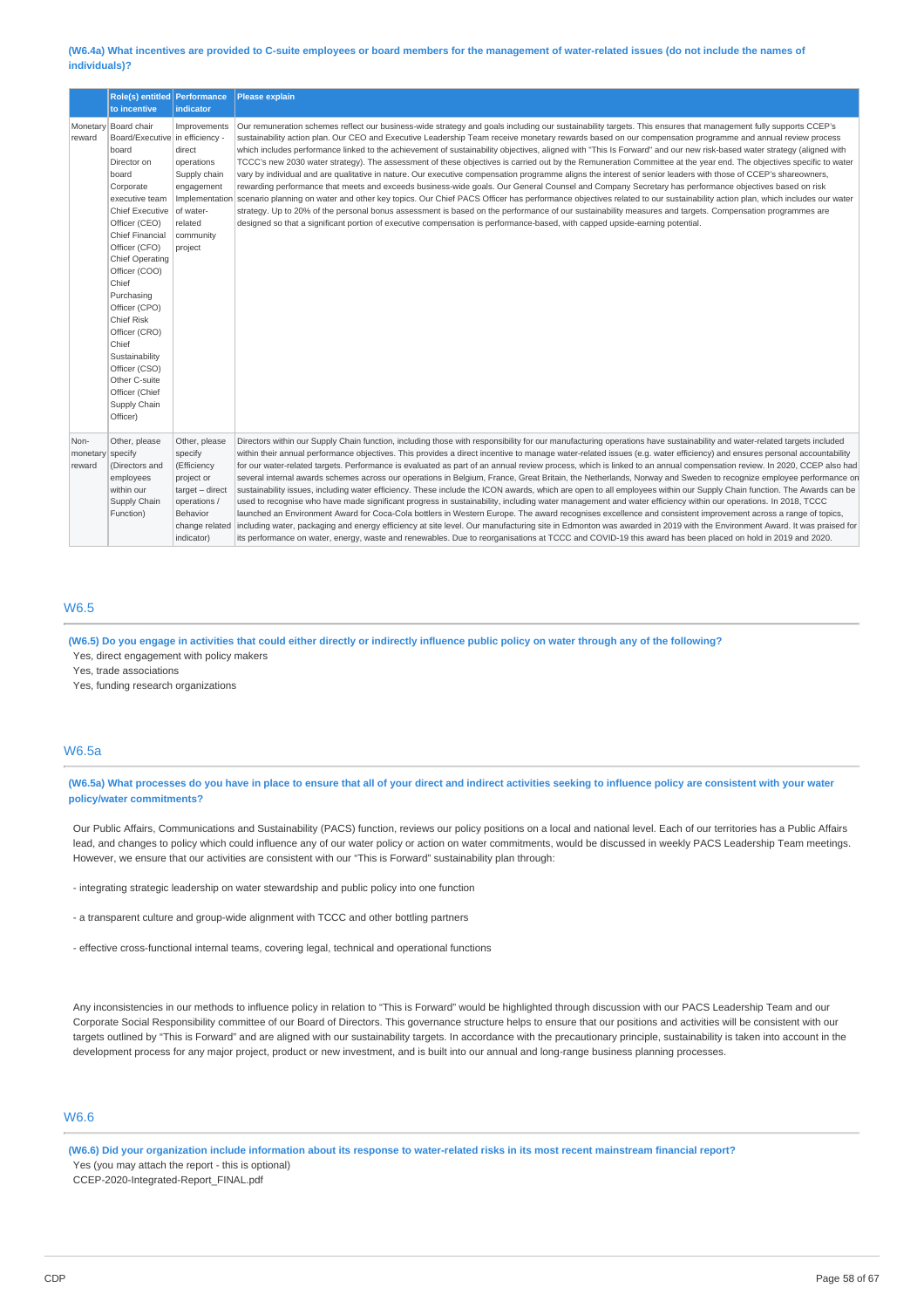### W7.1

### (W7.1) Are water-related issues integrated into any aspects of your long-term strategic business plan, and if so how?

|                                            | Are water-<br>related<br><b>issues</b><br>integrated?   horizon | Long-<br>term<br>time<br>(years) | <b>Please explain</b>                                                                                                                                                                                                                                                                                                                                                                                                                                                                                                                                                                                                                                                                                                                                                                                                                                                                                                                                                                                                                                                                                                                                                                                                                                                                                                                                                                                                                                                                                                                                                     |
|--------------------------------------------|-----------------------------------------------------------------|----------------------------------|---------------------------------------------------------------------------------------------------------------------------------------------------------------------------------------------------------------------------------------------------------------------------------------------------------------------------------------------------------------------------------------------------------------------------------------------------------------------------------------------------------------------------------------------------------------------------------------------------------------------------------------------------------------------------------------------------------------------------------------------------------------------------------------------------------------------------------------------------------------------------------------------------------------------------------------------------------------------------------------------------------------------------------------------------------------------------------------------------------------------------------------------------------------------------------------------------------------------------------------------------------------------------------------------------------------------------------------------------------------------------------------------------------------------------------------------------------------------------------------------------------------------------------------------------------------------------|
| Long-<br>term<br>business                  | Yes, water-<br>related<br>issues are<br>objectives integrated   | $5 - 10$                         | Water is the most critical ingredient in our products and future water availability and water quality has significant implications for our long-term business objectives, which includes<br>growing our business in a sustainable way and expanding and diversifying our product portfolio. In the long term (5-10 and over 10y) we aim to decouple volume growth from our<br>use of freshwater. Deteriorating water quality and water scarcity caused by over exploitation, poor water management and the impacts of climate change, have become major<br>issues for our business. In 2020, we identified that 23 of our 46 manufacturing sites are in areas of baseline water stress through a WRI Aqueduct baseline water stress mapping.<br>To address these challenges, to take care of water resources we reply on, and to ensure we are able to grow and diversify our business, we have set long-term business<br>objectives related to water. This includes adopting a context-based approach to water stewardship and developing a detailed understanding of the water risks we face, through<br>alignment with TCCC's 2030 water strategy. Our long-term business strategy also includes objectives to reduce the water we use in our manufacturing operations by 2095 by 2025<br>and replenish 100% of the water we use in areas of water stress.                                                                                                                                                                                                             |
| Strategy<br>for<br>achieving<br>objectives | Yes, water-<br>related<br>issues are<br>long-term integrated    | $5 - 10$                         | Our long-term objectives are to reduce the water we use in our manufacturing operations by 20% by 2025 (versus 2010) and to replenish 100% of the water we use in areas of<br>water stress. This will help us to improve water availability and water quality in the long-term. To help inform our strategy and to achieve our objectives we are: - Adopting a<br>context-based approach to water security and water risks via facility level water vulnerability assessments (FAWVAs) which are supported by Source Vulnerability Assessments<br>(SVAs). This helps us to assess potential water quality risks and future availability risks to our business, the local community and the wider ecosystem. Our manufacturing sites<br>carry out SVAs every five years. SVAs feed into our site Water Management Plans (WMPs), which support context-based target management. In 2020, all of our production sites<br>had SVAs and WMPs in place. > Utilising water efficiency best practices at our manufacturing sites, making our manufacturing and cleaning processes more water efficient. ><br>Ensure that 100% of our wastewater is safely returned to nature. Before water is discharged from our manufacturing sites, we apply the highest standards of treatment, in every<br>case equal to the standard set by local requlations. > Using recycled water in our manufacturing processes. As we continue to grow our business, we expect our use of recycled<br>water will also grow in the next 5-10y. This will help us to reduce our reliance on freshwater. |
| Financial<br>planning                      | Yes, water-<br>related<br>issues are<br>integrated              | $5 - 10$                         | Water is the most critical ingredient in our products and future water availability and water quality has significant implications for our financial planning and future capital<br>expenditure projections. For example, water scarcity and water quality in the future could impact capital investments needed for water treatment. Due to the importance of water<br>availability, water quality, and water security to our business we use a 5-10, and >10 year time-frame for our assessments. Water risks are assessed annually, both at an<br>enterprise, a local, and supply chain level. We continue to evaluate local water-related risks that could impact our business growth strategy and the decisions we make in terms of<br>portfolio growth. This includes an assessment of water quality risks which, even if temporary, could lead to capacity constraints, which could impact production volumes. We have<br>modelled our growth strategy using future production volumes and have converted these to future water requirements based on current use, availability and modelled projections.<br>Our work to improve water efficiency and wastewater treatment in our sites takes into account future medium-to long term (5-10 year) investment costs, and also includes a long-<br>term (5-10 year) view on the return on investments in water stewardship, including financial, reputational and supply security factors.                                                                                                                           |

# W7.2

(W7.2) What is the trend in your organization's water-related capital expenditure (CAPEX) and operating expenditure (OPEX) for the reporting year, and the **anticipated trend for the next reporting year?**

#### **Row 1**

**Water-related CAPEX (+/- % change)**

-92.8

**Anticipated forward trend for CAPEX (+/- % change)**  $\Omega$ 

**Water-related OPEX (+/- % change)**

1.1

 $\cap$ 

**Anticipated forward trend for OPEX (+/- % change)**

### **Please explain**

In 2020, we invested approximately €302,000 in new technologies and processes to make our plants more water efficient, resulting in water savings of 22,400 m<sup>3</sup> in 2020. This is a decrease of 92.8% versus our investment of €4.2m in 2019. This decrease is largely as a result of the impact of COVID-19, during which we reduced capital expenditure plans across CCEP in order to protect and preserve cash and maintain maximum flexibility. As a result, our investment in water efficient technologies was significantly lower in 2020 than we had originally expected. In 2020, in addition to our CAPEX investment in water efficiency, we invested €747,000 CAPEX in wastewater treatment technologies. In 2020, we also spent approximately €27 million on water OPEX, including incoming water, water treatment and wastewater treatment. Our projected spend in 2020 was in line with what we invested in 2019 due to our product portfolio being consistent with previous year.

# W7.3

**(W7.3) Does your organization use climate-related scenario analysis to inform its business strategy?**

|         | Use of          | <b>Comment</b>                                                                                                                                                                                                                                                                                                                                                                                                                                                                                                                                                                                                                                                                                                                                                                                                                                                                                                                                                                                                |
|---------|-----------------|---------------------------------------------------------------------------------------------------------------------------------------------------------------------------------------------------------------------------------------------------------------------------------------------------------------------------------------------------------------------------------------------------------------------------------------------------------------------------------------------------------------------------------------------------------------------------------------------------------------------------------------------------------------------------------------------------------------------------------------------------------------------------------------------------------------------------------------------------------------------------------------------------------------------------------------------------------------------------------------------------------------|
|         | climate-        |                                                                                                                                                                                                                                                                                                                                                                                                                                                                                                                                                                                                                                                                                                                                                                                                                                                                                                                                                                                                               |
|         | related         |                                                                                                                                                                                                                                                                                                                                                                                                                                                                                                                                                                                                                                                                                                                                                                                                                                                                                                                                                                                                               |
|         | <b>scenario</b> |                                                                                                                                                                                                                                                                                                                                                                                                                                                                                                                                                                                                                                                                                                                                                                                                                                                                                                                                                                                                               |
|         | analysis        |                                                                                                                                                                                                                                                                                                                                                                                                                                                                                                                                                                                                                                                                                                                                                                                                                                                                                                                                                                                                               |
| Row Yes |                 | In 2018, we initiated our first climate-related scenario analysis in conjunction with TCCC. We selected two future scenarios: "Business as usual" and "2 Degrees". We found that our company was<br>most strongly impacted under a 'business as usual' future. As a beverage company, we are heavily reliant on the quality and availability of raw agricultural ingredients and water. Climate change<br>has the potential to drastically impact water availability and change agricultural landscapes. Our ability to mitigate these changes becomes limited when physical effects are so significant and they<br>impact the availability of raw materials at a global level. Increased water scarcity and water stress has significant implications for us. We have integrated the results from this scenario-analysis into<br>our risk assessments and strategic planning and in 2020, climate and water was identified as one of our principal risks during our annual Enterprise Risk Assessment (ERA). |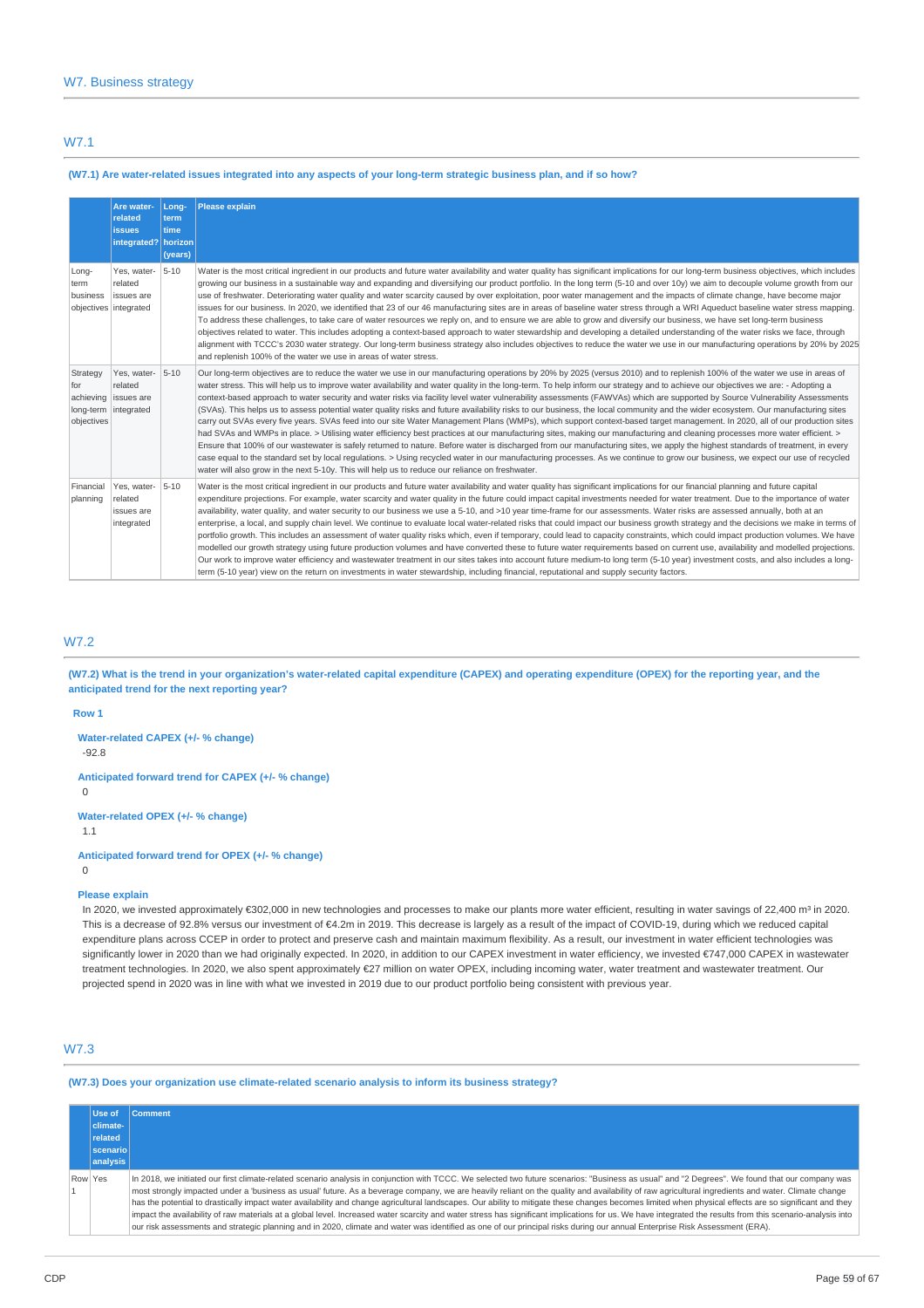# W7.3a

**(W7.3a) Has your organization identified any water-related outcomes from your climate-related scenario analysis?** Yes

# W7.3b

### (W7.3b) What water-related outcomes were identified from the use of climate-related scenario analysis, and what was your organization's response?

| <b>Climate-related</b><br>scenarios and<br>models applied                   | <b>Description of possible water-related outcomes</b>                                                                                                                                                                                                                                                                                                                                                                                                                                                                                                                                                                                                                                                                                                                                                                                                                                                                                                                                                                                                                                                                                                                                                                                                                                                                                                                                                                                                                                                                                                                                                                     | Company response to possible water-related outcomes                                                                                                                                                                                                                                                                                                                                                                                                                                                                                                                                                                                                                                                                                                                                                                                                                                                                                                                                                                                                                                                                                                                                                                                                                                                                                                                                                                                                                                                       |
|-----------------------------------------------------------------------------|---------------------------------------------------------------------------------------------------------------------------------------------------------------------------------------------------------------------------------------------------------------------------------------------------------------------------------------------------------------------------------------------------------------------------------------------------------------------------------------------------------------------------------------------------------------------------------------------------------------------------------------------------------------------------------------------------------------------------------------------------------------------------------------------------------------------------------------------------------------------------------------------------------------------------------------------------------------------------------------------------------------------------------------------------------------------------------------------------------------------------------------------------------------------------------------------------------------------------------------------------------------------------------------------------------------------------------------------------------------------------------------------------------------------------------------------------------------------------------------------------------------------------------------------------------------------------------------------------------------------------|-----------------------------------------------------------------------------------------------------------------------------------------------------------------------------------------------------------------------------------------------------------------------------------------------------------------------------------------------------------------------------------------------------------------------------------------------------------------------------------------------------------------------------------------------------------------------------------------------------------------------------------------------------------------------------------------------------------------------------------------------------------------------------------------------------------------------------------------------------------------------------------------------------------------------------------------------------------------------------------------------------------------------------------------------------------------------------------------------------------------------------------------------------------------------------------------------------------------------------------------------------------------------------------------------------------------------------------------------------------------------------------------------------------------------------------------------------------------------------------------------------------|
| Row IEA 450<br>Other, please<br>specify<br>Assessment Model<br>2C Scenario) | Our climate-related scenario analysis identified eight material risks - including two related to<br>water. Firstly, the risk that water scarcity may cause disruption to our production or lead to an<br>ability to produce. Secondly the risk that regulation related to water scarcity may disrupt or<br>(REMINDIntegrated   restrict our production capability. CCEP is heavily reliant on water availability, with 90% of our<br>product comprising water. Our business could be impacted by changes to precipitation<br>patterns and extreme weather which could exacerbate water scarcity. Increased water scarcity<br>and water stress potentially have major implications as our business relies on freshwater<br>availability from local river basins. If there are changes to water availability for key bottling<br>plants, this could have major implications for our production capacity. Water scarcity can also<br>have implications related to the quality and availability of key ingredients. Water-related<br>outcomes under a "business as usual" scenario have been assessed as having the greatest<br>potential impact on our agriculture, ingredients and manufacturing. Our ability to mitigate<br>against these changes becomes limited when physical effects are so significant, they impact<br>availability of raw materials at a global level. As a result, we may be unable to source key raw<br>materials, not be able to produce in line with customer demand, see costs increase in line with<br>the price of raw materials and/or experience stranded assets of key manufacturing sites. | We are using the output from the scenario analysis to inform our strategic decisions over<br>the long term (>10 period), including for the water-related outcomes described, helping us<br>to prepare for the potential impacts of climate change in line with the recommendations of<br>the Task Force on Climate-related Financial Disclosure (TCFD). In 2021, we will be<br>working with our Enterprise Risk team to complete a financial impact assessment of the<br>climate and water related risks faced at our sites. In next year's disclosure we anticipate<br>to provide an update on our analysis. We will be conducting more detailed climate-related<br>scenario analysis in line with RCP 2.6/8.5 warming scenarios to review the impacts of<br>climate chain on our operational facilities as parts of our supply chain. We will be<br>reviewing potential material impacts as a result of climate change related river; surface<br>water and coastal inundation; hurricane; convective storm; forest fire; drought;<br>subsidence; and heat stress/extreme heat. We will be reviewing the potential risk to our<br>operational locations and our supply chain, as well as modelling the potential financial and<br>operational impact the RCP 2.6 and 8.5 warming scenarios could have on our business.<br>This will include assessing the potential of site failure and business interruption as the<br>result of climate related water risk such as flood and coastal water level rise. |

# W7.4

### **(W7.4) Does your company use an internal price on water?**

#### **Row 1**

**Does your company use an internal price on water?**

No, but we are currently exploring water valuation practices

### **Please explain**

Over the past few years, we and TCCC have invested in multiple water replenishment projects across our territories, where we suffer from water stress, particularly in GB, Spain, France and Belgium. In 2020, we replenished 15.6m m3 of water, representing 275% of the water we use in areas of water stress. In the future we may explore using an internal price of water to further evaluate the success of our investments in water efficiency and water replenishment.

### W8. Targets

### W8.1

### **(W8.1) Describe your approach to setting and monitoring water-related targets and/or goals.**

| targets<br>and/or<br>qoals                                                                                                                                                                                               | lat<br>corporate<br>level                                                                           | Levels for Monitoring Approach to setting and monitoring targets and/or goals                                                                                                                                                                                                                                                                                                                                                                                                                                                                                                                                                                                                                                                                                                                                                                                                                                                                                                                                                                                                                                                                                                                                                                                                                                                                                                                                                                                                                                                                                                                                                                                                                                                                                                                                                                                                                                                                                                                                          |
|--------------------------------------------------------------------------------------------------------------------------------------------------------------------------------------------------------------------------|-----------------------------------------------------------------------------------------------------|------------------------------------------------------------------------------------------------------------------------------------------------------------------------------------------------------------------------------------------------------------------------------------------------------------------------------------------------------------------------------------------------------------------------------------------------------------------------------------------------------------------------------------------------------------------------------------------------------------------------------------------------------------------------------------------------------------------------------------------------------------------------------------------------------------------------------------------------------------------------------------------------------------------------------------------------------------------------------------------------------------------------------------------------------------------------------------------------------------------------------------------------------------------------------------------------------------------------------------------------------------------------------------------------------------------------------------------------------------------------------------------------------------------------------------------------------------------------------------------------------------------------------------------------------------------------------------------------------------------------------------------------------------------------------------------------------------------------------------------------------------------------------------------------------------------------------------------------------------------------------------------------------------------------------------------------------------------------------------------------------------------------|
| Row Company-<br>wide<br>targets<br>and goals<br>Activity<br>level<br>specific<br>targets<br>and/or<br>goals<br>Site/facility<br>specific<br>targets<br>and/or<br>goals<br>Country<br>level<br>targets<br>and/or<br>goals | monitored<br>at the<br>corporate<br>level<br>Goals are<br>monitored<br>at the<br>corporate<br>level | Targets are Our Board-level Corporate Social Responsibility (CSR) Committee is responsible for overseeing the process for setting targets and goals related to water. The committee monitors<br>performance against our strategy and goals, reviews CSR risks facing CCEP, including climate change risks, and the practices by which these risks are managed and mitigated and<br>monitors and reviews public policy issues that could affect our company. Chaired by a non-executive Board Director, the Committee meets five times a year and is primarily<br>responsible for overseeing our progress on sustainability issues, including water stewardship and climate change. As part of our "This is Forward" sustainability action plan we adopt<br>a value chain approach to setting our corporate targets and goals, including on water ("Action on Water"). Our goals were developed following extensive consultation with key<br>stakeholders, including governments, NGOs, customers, suppliers, customers and employees. Our action on water targets support UN Sustainable Development Goal 6 on Clean<br>Water and Sanitation. Our corporate goals are broken down into country or site-level goals as relevant. Our Supply Chain function leadership (responsible for our manufacturing<br>operations) sets annual site-level targets for our water use ratio. Targets for water replenishment are agreed together with TCCC on a country-level, and investments are made<br>together with TCCC, focused on areas of water stress. Our progress against our water-related targets are outlined in our 2020 Integrated Report, which is assured by DNV. More<br>information about water-related targets and goals and our progress against them in our corporate data tables (https://www.cocacolaep.com/assets/2d4725e18e/2020-Corporate-Data-<br>Tables.pdf) and our integrated report (https://www.cocacolaep.com/assets/Sustainability/Documents/d49b0f6991/CCEP-2020-Integrated-Report FINAL.pdf). |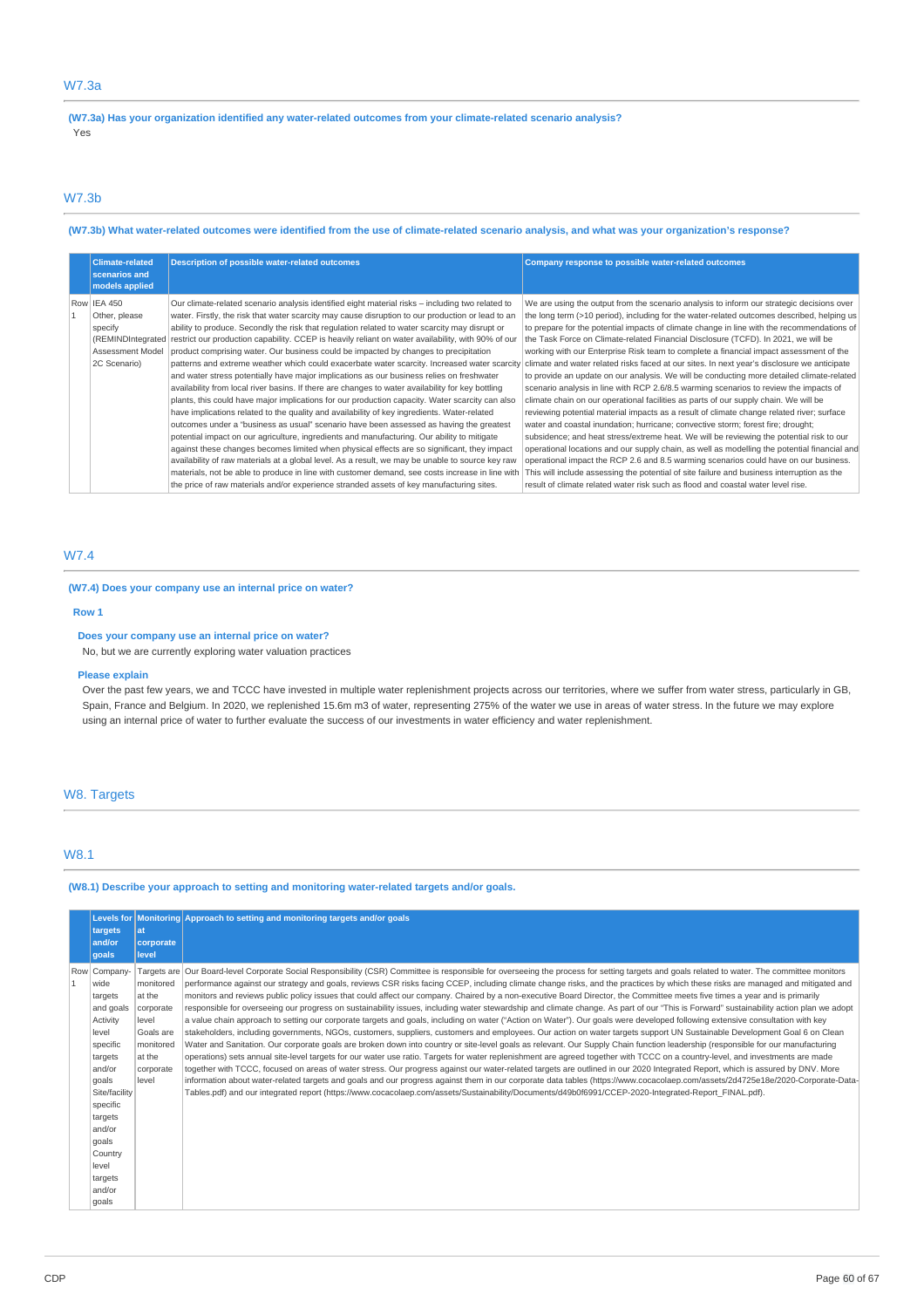(W8.1a) Provide details of your water targets that are monitored at the corporate level, and the progress made.

**Target reference number** Target 1

**Category of target** Water pollution reduction

**Level** Company-wide

**Primary motivation**

Water stewardship

#### **Description of target**

We have a target to ensure that 100% of our wastewater is safely returned to nature. We apply the highest standards of treatment (in every case equal to standards set by local regulations) before water is discharged from any of our manufacturing sites. In 2020, our manufacturing sites withdrew 18.4 million m<sup>3</sup> of water and discharged 6.62 million m<sup>3</sup> of wastewater. While most of our manufacturing sites pre-treat wastewater on-site before sending it to municipal wastewater treatment plants, 12 of our manufacturing sites carry out full wastewater treatment on-site. In our sites in Reykjavik, Iceland and Barcelona, Spain, the methane gas generated by wastewater treatment is recycled to heat the process itself. Of our total wastewater volume (6.62 million m<sup>3</sup>) in 2020, 4.04 million m<sup>3</sup> was treated by municipal wastewater treatment stations and 2.58 million m<sup>3</sup> by our own treatment plants. In 2020, we invested €747,000 in wastewater treatment technology.

#### **Quantitative metric**

% proportion of wastewater that is safely treated

**Baseline year** 2010

**Start year** 2017

#### **Target year** 2025

**% of target achieved**

100

#### **Please explain**

In 2020, 100% of our total wastewater volume was safely returned to nature. Of our total wastewater volume (6.62 million m<sup>3</sup>) in 2020, 4.04 million m<sup>3</sup> was treated by municipal wastewater treatment stations and 2.58 million m<sup>3</sup> by our own treatment plants.

### **Target reference number**

Target 2

### **Category of target** Product water intensity

**Level**

Company-wide

**Primary motivation** Water stewardship

#### **Description of target**

Deteriorating water quality in our supply chain and water scarcity, have become major issues for our business in Western Europe. To address these challenges, we have a target to reduce the water we use in our manufacturing operations by 20% by 2025 versus 2010. To achieve this, we continually improve the water efficiency of our manufacturing and cleaning processes. We measure performance through our water use ratio, which is the average amount of water we need to produce a litre of product. In 2020, our water use ratio was 1.57 litres of water per litre of product produced – a reduction of 13.7% since 2010. We monitor our company-wide water use, setting annual targets and identifying opportunities to reduce our consumption. In 2020, our production facilities withdrew a total of 18.4 million cubic metres (m<sup>3</sup>) of water, and discharged 6.62 million m<sup>3</sup> of wastewater.

#### **Quantitative metric**

% reduction per unit of production

**Baseline year** 2010

**Start year** 2017

**Target year** 2025

#### **% of target achieved** 68.5

# **Please explain**

This target forms part of CCEP's "This is Forward" sustainability action plan. We measure our progress on reducing the water we use in our manufacturing sites by using our water use ratio, which is the litres of water per litre of finished product produced. In 2020, our water use ratio was 1.57, a 13.7% reduction since 2010. This represents 68.5% of our water use reduction target achieved.

**Target reference number** Target 3

### **Category of target**

Watershed remediation and habitat restoration, ecosystem preservation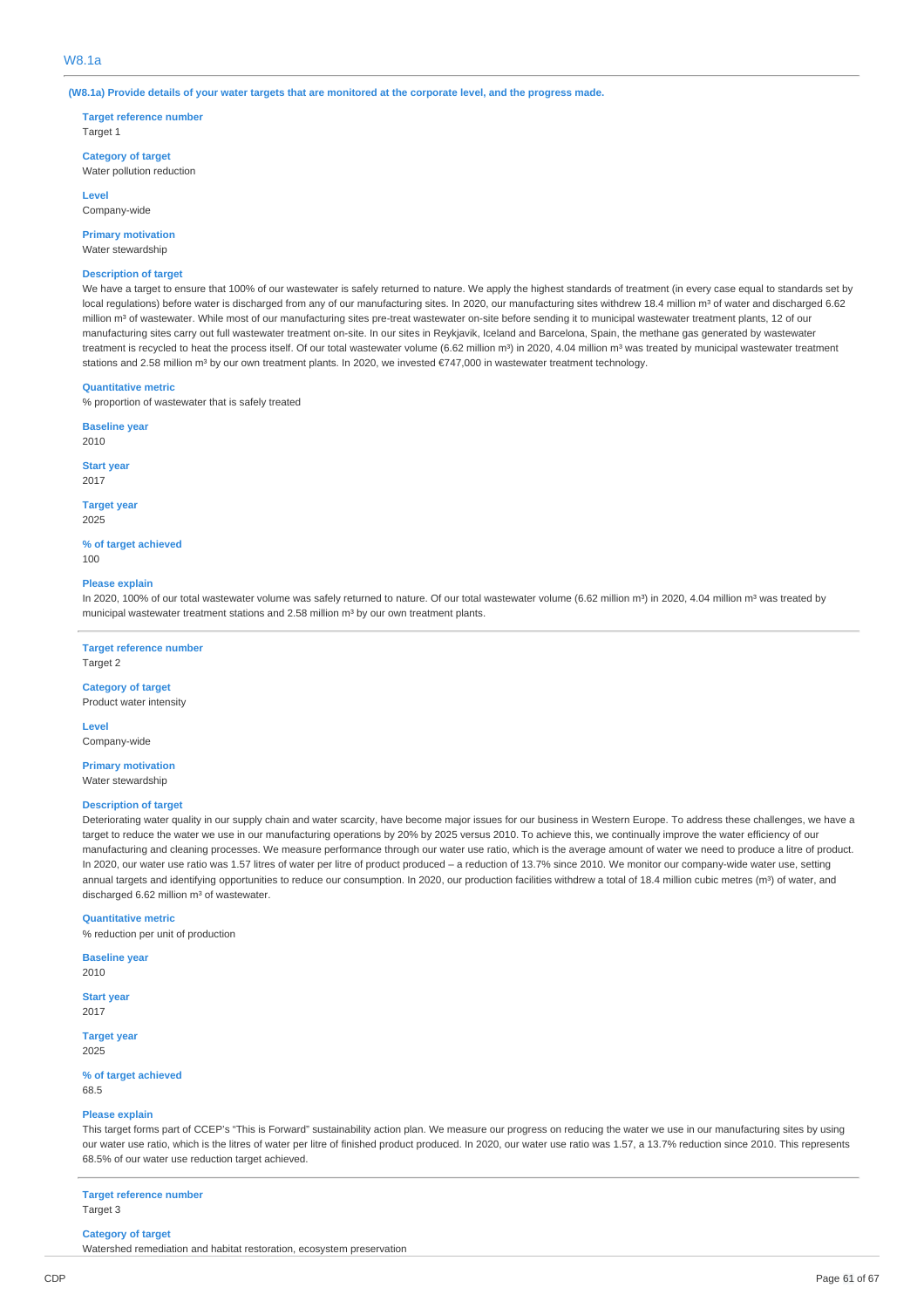#### **Primary motivation**

Reduced environmental impact

#### **Description of target**

CCEP depends on a sustainable supply of water. And yet deteriorating water quality in our supply chain and water scarcity, caused by over exploitation, poor water management and the impacts of climate change, have become major issues for our business in Western Europe. To address these challenges, we have a target to replenish 100% of the water we use in areas of water stress through community-based partnerships.

#### **Quantitative metric**

Other, please specify (Water replenished as a % of total water used in our beverages where sourced from areas of water stress)

**Baseline year** 2010

**Start year**

2017

**Target year** 2025

**% of target achieved** 100

#### **Please explain**

This target forms part of CCEP's "This is Forward" sustainability action plan. Water replenishment is calculated on production volume from CCEP sites based in areas of water stress as determined by WRI/Aqueduct analysis, and total water volumes replenished. In 2020, we managed 15 community-based water replenishment projects in Western Europe. As a result, we replenished 15.627 million m3 of water representing 275% of the water we sourced to make our drinks in areas affected by water stress.

# W8.1b

(W8.1b) Provide details of your water goal(s) that are monitored at the corporate level and the progress made.

**Goal**

Promotion of sustainable agriculture practices

**Level**

Company-wide

#### **Motivation**

Reduced environmental impact

#### **Description of goal**

Water is also critical to the agricultural ingredients we rely upon within our supply chain. We therefore adopt a value chain approach to water stewardship. From the Enterprise Water Risk Assessment (EWRA) conducted by TCCC, we know that our ingredients account for 73% and our packaging for 24% of our value chain water footprint. Therefore, reducing our environmental impact in our value chain is an important goal to CCEP. In order to achieve this goal and to protect the future sustainability of the water sources we rely upon, we engage with our key ingredients and packaging suppliers to reduce the water-related impact of supplied products. We track our progress by measuring compliance with the Principles for Sustainable Agriculture (PSA), which apply to our suppliers of key agricultural ingredients and raw materials. Through the PSA we request details on our supplier's water management, ensuring long-term sustainability of water resources by maximizing water use efficiency and minimizing water quality impacts. We use the information provided through these assessments to identify opportunities for improvement and building long-term relationships so that we can work together with our suppliers towards common objectives. We've made a commitment to ensure that all our suppliers comply with these principles by the end of 2020.

**Baseline year** 2010

**Start year**

#### 2017

**End year** 2025

#### **Progress**

Through the PSA we request details on our supplier's water management, ensuring long-term sustainability of water resources by maximizing water use efficiency and minimizing water quality impacts. We expect 100% of our ingredient and packaging suppliers to develop and implement appropriate internal business processes to ensure compliance with the PSA. We track the percentage of compliance with the PSA for all of our key agricultural ingredients, used as the indicator for this goal, and we currently report progress related to sugar, pulp and paper, and tea and coffee. In 2020, 100% of our sugar and 100% of our paper and pulp was sourced in compliance with TCCCapproved sustainability standards which align with the PSA. This helped us to reach our target to sustainably source 100% of our sugar. In addition, 100% of the coffee in our Honest coffee brand and 100% of our paper and pulp were sourced in compliance with TCCC-approved sustainably standards that align with the PSA. The threshold for success is to ensure that we increase the proportion of our key ingredients which is sourced in compliance with sustainability standards aligned to the PSA. Since 2019, we extended our spend on sustainably sourced sugar from 96% to 100%, whilst our spend on paper and pulp remained at 100%. We continue to work with our suppliers in order to work towards our goal of achieving 100% compliance across all our ingredients and packaging.

### W9. Verification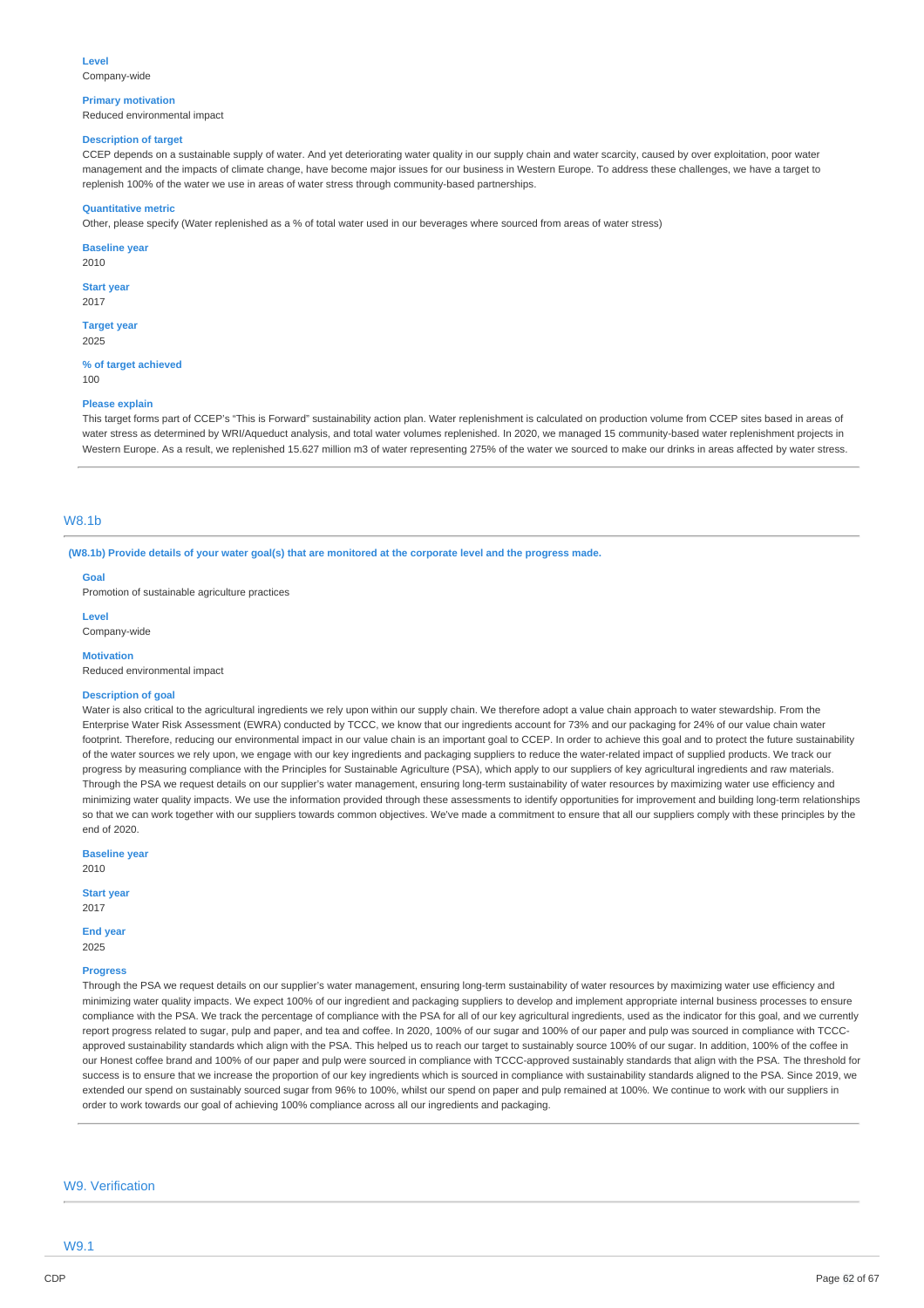CCEP - DNV Independent Assurance Statement (10-MAY-2021).pdf

### W9.1a

# **(W9.1a) Which data points within your CDP disclosure have been verified, and which standards were used?**

| <b>Disclosure</b><br>module      | Data verified                                                                                                                                                                                                                                                                                                                                                                                                                                                                                                                                           | standard | Verification Please explain                                                                                                                                                                                                                                                                                                                                                                                                                                                                                                                                                                                                                                                                                                                                                                                                                                                                                                                                                                                                                                                                                                                                                                                                                                                                                                                                                                                                                                                                                                                                                                                                                                                                                                                                                                                                                                                                                                                                                                           |
|----------------------------------|---------------------------------------------------------------------------------------------------------------------------------------------------------------------------------------------------------------------------------------------------------------------------------------------------------------------------------------------------------------------------------------------------------------------------------------------------------------------------------------------------------------------------------------------------------|----------|-------------------------------------------------------------------------------------------------------------------------------------------------------------------------------------------------------------------------------------------------------------------------------------------------------------------------------------------------------------------------------------------------------------------------------------------------------------------------------------------------------------------------------------------------------------------------------------------------------------------------------------------------------------------------------------------------------------------------------------------------------------------------------------------------------------------------------------------------------------------------------------------------------------------------------------------------------------------------------------------------------------------------------------------------------------------------------------------------------------------------------------------------------------------------------------------------------------------------------------------------------------------------------------------------------------------------------------------------------------------------------------------------------------------------------------------------------------------------------------------------------------------------------------------------------------------------------------------------------------------------------------------------------------------------------------------------------------------------------------------------------------------------------------------------------------------------------------------------------------------------------------------------------------------------------------------------------------------------------------------------------|
| W1 Current<br>state              | CCEP's data is independently assured   ISAE 3000<br>by DNV within CCEP's 2020<br>Integrated Report and our online 2020<br>Sustainability Stakeholder Report in<br>accordance with Global Reporting<br>Initiative (GRI) Standards at 'Core'<br>level. DNV have verified selected<br>claims throughout CCEP's 2020<br>Integrated Report and our online 2020<br>Sustainability Stakeholder Report, as<br>well as our most material KPIs. For<br>water, this included manufacturing<br>water use ratio (litres of water<br>used/litre of product produced). |          | CCEP's data, including data reported under W1 Current State, is independently assured by DNV within CCEP's 2020 Integrated Report and our<br>online 2020 Sustainability Stakeholder Report in accordance with Global Reporting Initiative (GRI) Standards at 'Core' level. DNV have verified<br>selected claims throughout CCEP's 2020 Integrated Report and our online 2020 Sustainability Stakeholder Report, as well as our most material<br>KPIs. For water, this included manufacturing water use ratio (litres of water used/litre of product produced). DNV performed a limited assurance<br>engagement in accordance with the International Standard on Assurance Engagements (ISAE) 3000 revised, - 'Assurance Engagements other<br>than Audits and Reviews of Historical Financial Information' (revised), issued by the International Auditing and Assurance Standards Board. This<br>standard requires that they comply with ethical requirements and plan and perform the assurance engagement to obtain limited assurance. DNV<br>applied its own management standards and compliance policies for quality control, in accordance with ISO/ IEC 17021:2011 - Conformity<br>Assessment Requirements for bodies providing audit and certification of management systems, and accordingly maintains a comprehensive<br>system of quality control including documented policies and procedures regarding compliance with ethical requirements, professional standards<br>and applicable legal and regulatory requirements. Included in their assurance statement is the following: "Based on the procedures we have<br>performed and the evidence we have obtained, nothing has come to our attention that causes us to believe that the Selected Information is not<br>fairly stated and has not been prepared, in all material respects, in accordance with the Criteria. We believe that the Report is prepared in<br>accordance with the 'Core' option of the GRI Standards."           |
| W3<br>Procedures                 | CCEP's data is independently assured ISAE 3000<br>by DNV within CCEP"s 2020<br>Integrated Report and our online 2020<br>Sustainability Stakeholder Report in<br>accordance with Global Reporting<br>Initiative (GRI) Standards at 'Core'<br>level. DNV have verified selected<br>claims throughout CCEP's 2020<br>Integrated Report and our online 2020<br>Sustainability Stakeholder Report, as<br>well as our most material KPIs. For<br>water, this included manufacturing<br>water use ratio (Litres of water<br>used/litre of product produced).   |          | CCEP's data, including data reported under W3 Procedures, is independently assured by DNV within CCEP's 2020 Integrated Report and our<br>online 2020 Sustainability Stakeholder Report in accordance with Global Reporting Initiative (GRI) Standards at 'Core' level. DNV have verified<br>selected claims throughout CCEP's 2020 Integrated Report and our online 2020 Sustainability Stakeholder Report, as well as our most material<br>KPIs. For water, this included manufacturing water use ratio (litres of water used/litre of product produced). DNV performed a limited assurance<br>engagement in accordance with the International Standard on Assurance Engagements (ISAE) 3000 revised, - 'Assurance Engagements other<br>than Audits and Reviews of Historical Financial Information' (revised), issued by the International Auditing and Assurance Standards Board. This<br>standard requires that they comply with ethical requirements and plan and perform the assurance engagement to obtain limited assurance. DNV<br>applied its own management standards and compliance policies for quality control, in accordance with ISO/ IEC 17021:2011 - Conformity<br>Assessment Requirements for bodies providing audit and certification of management systems, and accordingly maintains a comprehensive<br>system of quality control including documented policies and procedures regarding compliance with ethical requirements, professional standards<br>and applicable legal and regulatory requirements. Included in their assurance statement is the following: "Based on the procedures we have<br>performed and the evidence we have obtained, nothing has come to our attention that causes us to believe that the Selected Information is not<br>fairly stated and has not been prepared, in all material respects, in accordance with the Criteria. We believe that the Report is prepared in<br>accordance with the 'Core' option of the GRI Standards."              |
| W4 Risks<br>and<br>opportunities | CCEP's data is independently assured ISAE 3000<br>by DNV within CCEP's 2020<br>Integrated Report and our online 2020<br>Sustainability Stakeholder Report in<br>accordance with Global Reporting<br>Initiative (GRI) Standards at 'Core'<br>level. DNV have verified selected<br>claims throughout CCEP's 2020<br>Integrated Report and our online 2020<br>Sustainability Stakeholder Report, as<br>well as our most material KPIs. For<br>Water, this included manufacturing<br>water use ratio (Litres of water<br>used/litre of product produced).   |          | CCEP's data, including data reported under W4 Risks and Opportunities, is independently assured by DNV within CCEP's 2020 Integrated<br>Report and our online 2020 Sustainability Stakeholder Report in accordance with Global Reporting Initiative (GRI) Standards at 'Core' level. DNV<br>have verified selected claims throughout CCEP's 2020 Integrated Report and our online 2020 Sustainability Stakeholder Report, as well as our<br>most material KPIs. For water, this included manufacturing water use ratio (litres of water used/litre of product produced). DNV performed a<br>limited assurance engagement in accordance with the International Standard on Assurance Engagements (ISAE) 3000 revised, - 'Assurance<br>Engagements other than Audits and Reviews of Historical Financial Information' (revised), issued by the International Auditing and Assurance<br>Standards Board. This standard requires that they comply with ethical requirements and plan and perform the assurance engagement to obtain<br>limited assurance. DNV applied its own management standards and compliance policies for quality control, in accordance with ISO/ IEC<br>17021:2011 - Conformity Assessment Requirements for bodies providing audit and certification of management systems, and accordingly<br>maintains a comprehensive system of quality control including documented policies and procedures regarding compliance with ethical<br>requirements, professional standards and applicable legal and regulatory requirements. Included in their assurance statement is the following:<br>"Based on the procedures we have performed and the evidence we have obtained, nothing has come to our attention that causes us to believe<br>that the Selected Information is not fairly stated and has not been prepared, in all material respects, in accordance with the Criteria. We believe<br>that the Report is prepared in accordance with the 'Core' option of the GRI Standards." |
| W <sub>6</sub><br>Governance     | CCEP's data is independently assured ISAE 3000<br>by DNV within CCEP's 2020<br>Integrated Report and our online 2020<br>Sustainability Stakeholder Report in<br>accordance with Global Reporting<br>Initiative (GRI) Standards at 'Core'<br>level. DNV have verified selected<br>claims throughout CCEP's 2020<br>Integrated Report and our online 2020<br>Sustainability Stakeholder Report, as<br>well as our most material KPIs. For<br>water, this included manufacturing<br>water use ratio (Litres of water<br>used/litre of product produced).   |          | CCEP's data, including data reported under W6 Governance, is independently assured by DNV within CCEP's 2020 Integrated Report and our<br>online 20 Sustainability Stakeholder Report in accordance with Global Reporting Initiative (GRI) Standards at 'Core' level. DNV have verified<br>selected claims throughout CCEP's 2020 Integrated Report and our online 2020 Sustainability Stakeholder Report, as well as our most material<br>KPIs. For water, this included manufacturing water use ratio (litres of water used/litre of product produced). DNV performed a limited assurance<br>engagement in accordance with the International Standard on Assurance Engagements (ISAE) 3000 revised, - 'Assurance Engagements other<br>than Audits and Reviews of Historical Financial Information' (revised), issued by the International Auditing and Assurance Standards Board. This<br>standard requires that they comply with ethical requirements and plan and perform the assurance engagement to obtain limited assurance. DNV<br>applied its own management standards and compliance policies for quality control, in accordance with ISO/ IEC 17021:2011 - Conformity<br>Assessment Requirements for bodies providing audit and certification of management systems, and accordingly maintains a comprehensive<br>system of quality control including documented policies and procedures regarding compliance with ethical requirements, professional standards<br>and applicable legal and regulatory requirements. Included in their assurance statement is the following: "Based on the procedures we have<br>performed and the evidence we have obtained, nothing has come to our attention that causes us to believe that the Selected Information is not<br>fairly stated and has not been prepared, in all material respects, in accordance with the Criteria. We believe that the Report is prepared in<br>accordance with the 'Core' option of the GRI Standards."                |
| W7 Strategy                      | CCEP's data is independently assured ISAE 3000<br>by DNV within CCEP's 2020<br>Integrated Report and our online 2020<br>Sustainability Stakeholder Report in<br>accordance with Global Reporting<br>Initiative (GRI) Standards at 'Core'<br>level. DNV have verified selected<br>claims throughout CCEP's 2020<br>Integrated Report and our online 2020<br>Sustainability Stakeholder Report, as<br>well as our most material KPIs. For<br>water, this included manufacturing<br>water use ratio (Litres of water<br>used/litre of product produced).   |          | CCEP's data, including data reported under W7 Strategy, is independently assured by DNV within CCEP's 2020 Integrated Report and our online<br>2020 Sustainability Stakeholder Report in accordance with Global Reporting Initiative (GRI) Standards at 'Core' level, DNV have verified selected<br>claims throughout CCEP's 2020 Integrated Report and our online 2020 Sustainability Stakeholder Report, as well as our most material KPIs. For<br>water, this included manufacturing water use ratio (litres of water used/litre of product produced). DNV performed a limited assurance<br>engagement in accordance with the International Standard on Assurance Engagements (ISAE) 3000 revised, - 'Assurance Engagements other<br>than Audits and Reviews of Historical Financial Information' (revised), issued by the International Auditing and Assurance Standards Board. This<br>standard requires that they comply with ethical requirements and plan and perform the assurance engagement to obtain limited assurance. DNV<br>applied its own management standards and compliance policies for quality control, in accordance with ISO/ IEC 17021:2011 - Conformity<br>Assessment Requirements for bodies providing audit and certification of management systems, and accordingly maintains a comprehensive<br>system of quality control including documented policies and procedures regarding compliance with ethical requirements, professional standards<br>and applicable legal and regulatory requirements. Included in their assurance statement is the following: "Based on the Procedures we have<br>performed and the evidence we have obtained, nothing has come to our attention that causes us to believe that the Selected Information is not<br>fairly stated and has not been prepared, in all material respects, in accordance with the Criteria. We believe that the Report is prepared in<br>accordance with the 'Core' option of the GRI Standards."                |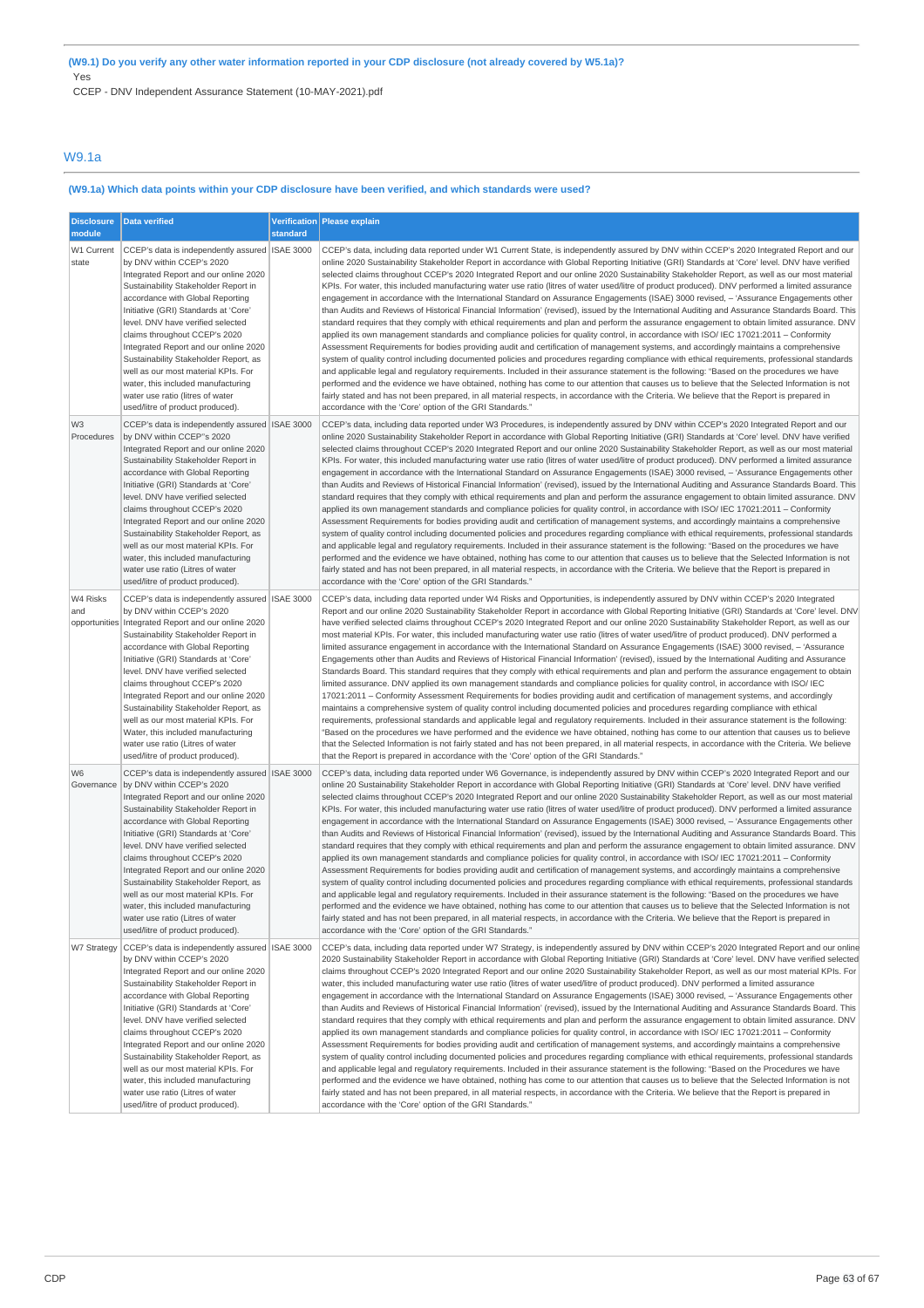| <b>Disclosure</b><br>module | Data verified                                                                                                                                                                                                                                                                                                                                                                                                                                                                                                       | standard | Verification Please explain                                                                                                                                                                                                                                                                                                                                                                                                                                                                                                                                                                                                                                                                                                                                                                                                                                                                                                                                                                                                                                                                                                                                                                                                                                                                                                                                                                                                                                                                                                                                                                                                                                                                                                                                                                                                                                                                                               |
|-----------------------------|---------------------------------------------------------------------------------------------------------------------------------------------------------------------------------------------------------------------------------------------------------------------------------------------------------------------------------------------------------------------------------------------------------------------------------------------------------------------------------------------------------------------|----------|---------------------------------------------------------------------------------------------------------------------------------------------------------------------------------------------------------------------------------------------------------------------------------------------------------------------------------------------------------------------------------------------------------------------------------------------------------------------------------------------------------------------------------------------------------------------------------------------------------------------------------------------------------------------------------------------------------------------------------------------------------------------------------------------------------------------------------------------------------------------------------------------------------------------------------------------------------------------------------------------------------------------------------------------------------------------------------------------------------------------------------------------------------------------------------------------------------------------------------------------------------------------------------------------------------------------------------------------------------------------------------------------------------------------------------------------------------------------------------------------------------------------------------------------------------------------------------------------------------------------------------------------------------------------------------------------------------------------------------------------------------------------------------------------------------------------------------------------------------------------------------------------------------------------------|
| W8 Targets                  | CCEP's data is independently assured   ISAE 3000<br>by DNV within CCEP's 2020<br>Integrated Report and our online 2020<br>Sustainability Stakeholder Report in<br>accordance with Global Reporting<br>Initiative (GRI) Standards at 'Core'<br>level. DNV have verified selected<br>claims throughout CCEP's 2020<br>Integrated Report and our online 2020<br>Sustainability Stakeholder Report, as<br>well as our most material KPIs. For<br>water, this included manufacturing<br>water use ratio (Litres of water |          | CCEP's data, including data reported under W8 Targets, is independently assured by DNV within CCEP's 2020 Integrated Report and our online<br>2020 Sustainability Stakeholder Report in accordance with Global Reporting Initiative (GRI) Standards at 'Core' level. DNV have verified selected<br>claims throughout CCEP's 2020 Integrated Report and our online 2020 Sustainability Stakeholder Report, as well as our most material KPIs. For<br>water, this included manufacturing water use ratio (litres of water used/litre of product produced). DNV performed a limited assurance<br>engagement in accordance with the International Standard on Assurance Engagements (ISAE) 3000 revised, - 'Assurance Engagements other<br>than Audits and Reviews of Historical Financial Information' (revised), issued by the International Auditing and Assurance Standards Board. This<br>standard requires that they comply with ethical requirements and plan and perform the assurance engagement to obtain limited assurance. DNV<br>applied its own management standards and compliance policies for quality control, in accordance with ISO/ IEC 17021:2011 - Conformity<br>Assessment Requirements for bodies providing audit and certification of management systems, and accordingly maintains a comprehensive<br>system of quality control including documented policies and procedures regarding compliance with ethical requirements, professional standards<br>and applicable legal and regulatory reguirements. Included in their assurance statement is the following: "Based on the procedures we have<br>performed and the evidence we have obtained, nothing has come to our attention that causes us to believe that the Selected Information is not<br>fairly stated and has not been prepared, in all material respects, in accordance with the Criteria. We believe that the Report is prepared in |
|                             | used/litre of product produced).                                                                                                                                                                                                                                                                                                                                                                                                                                                                                    |          | accordance with the 'Core' option of the GRI Standards."                                                                                                                                                                                                                                                                                                                                                                                                                                                                                                                                                                                                                                                                                                                                                                                                                                                                                                                                                                                                                                                                                                                                                                                                                                                                                                                                                                                                                                                                                                                                                                                                                                                                                                                                                                                                                                                                  |

### W10. Sign off

### W-FI

(W-FI) Use this field to provide any additional information or context that you feel is relevant to your organization's response. Please note that this field is optional **and is not scored.**

See enclosed our RE100 Reporting spreadsheet

RE100\_Reporting\_Spreadsheet\_2021 - Coca-Cola Europacific Partners.xlsx

# W10.1

**(W10.1) Provide details for the person that has signed off (approved) your CDP water response.**

|       | <b>Job title</b>        | Corresponding job category'        |
|-------|-------------------------|------------------------------------|
| Row 1 | Chief Executive Officer | Chief Executive Officer (CEO)<br>. |

### W10.2

(W10.2) Please indicate whether your organization agrees for CDP to transfer your publicly disclosed data on your impact and risk response strategies to the CEO Water Mandate's Water Action Hub [applies only to W2.1a (response to impacts), W4.2 and W4.2a (response to risks)]. Yes

## SW. Supply chain module

### SW0.1

**(SW0.1) What is your organization's annual revenue for the reporting period?**

|         | venue<br>. |
|---------|------------|
| $Row_1$ | (UU)<br>.  |

### SW0.2

**(SW0.2) Do you have an ISIN for your organization that you are willing to share with CDP?** Yes

# SW0.2a

**(SW0.2a) Please share your ISIN in the table below.**

|       | w code<br><b>ISIN COUNTY</b> | <b>ISIN numeric identifier (including single check digit)</b> |
|-------|------------------------------|---------------------------------------------------------------|
| Row 1 | $\cap$<br>ъb                 | 00BDCPN049                                                    |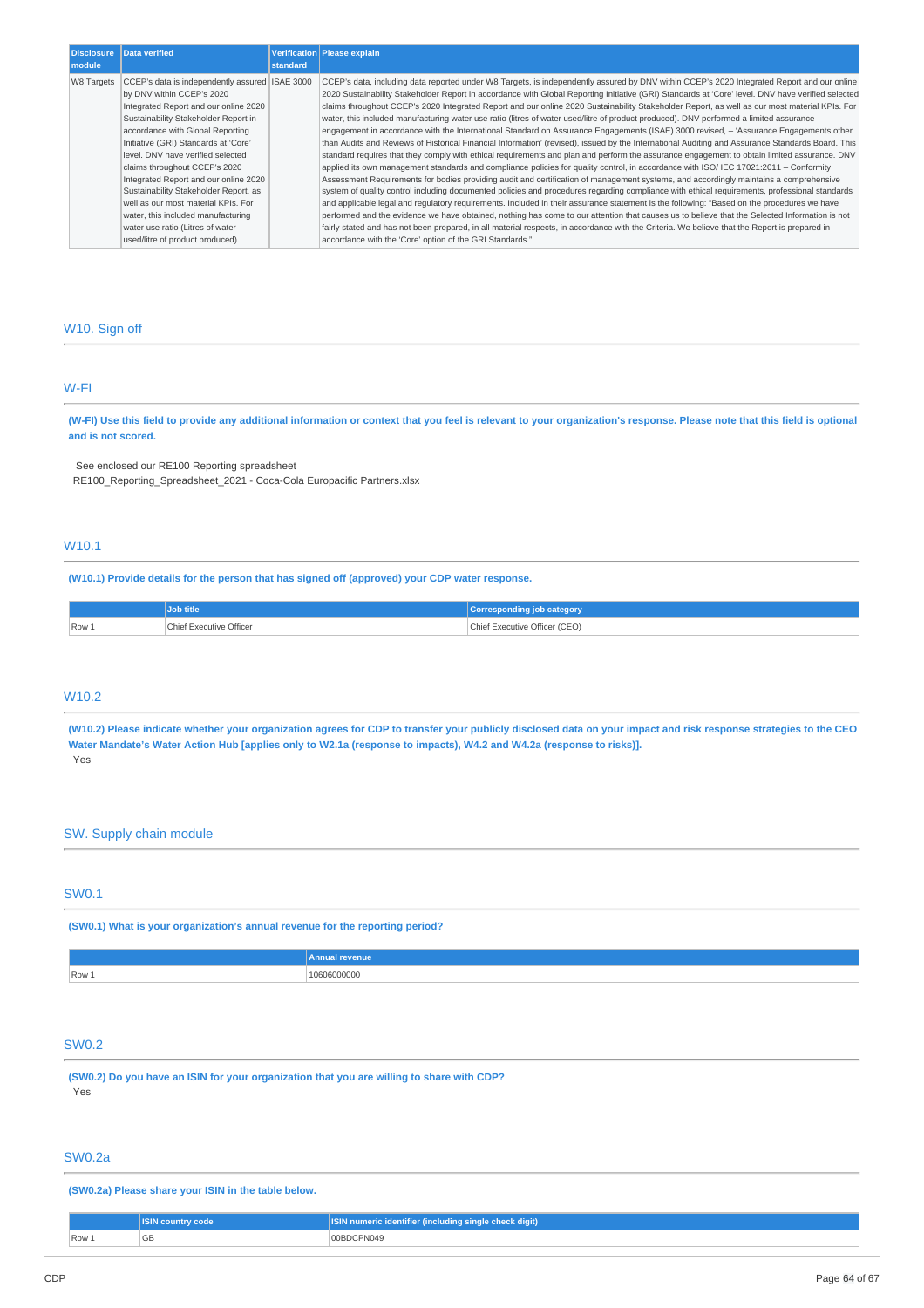(SW1.1) Could any of your facilities reported in W5.1 have an impact on a requesting CDP supply chain member? Yes, CDP supply chain members buy goods or services from facilities listed in W5.1

### SW1.1a

(SW1.1a) Indicate which of the facilities referenced in W5.1 could impact a requesting CDP supply chain member.

**Facility reference number** Facility 1 **Facility name**

Edmonton **Requesting member**

J Sainsbury Plc

### **Description of potential impact on member**

Climate change is linked to changing weather patterns and extreme weather conditions around the world. Climate change may also exacerbate water scarcity and cause a deterioration of water quality in affected regions. CCEP's products rely heavily on the availability of water at high levels of water quality, which are fundamental to our operations and our production of high quality beverages which meet strict food safety standards. A reduction in the volume of water available for our manufacturing sites could impact our ability to produce high quality beverages. This may require partial shut downs (specific lines) or trucking in water from other areas not impacted by water stress/restrictions. This is a particular risk to the processes we use and the products we produce at manufacturing sites which are located in areas of water stress including our manufacturing sites located in Edmonton in GB. We consider the magnitude of potential impact medium to low.

#### **Comment**

**Facility reference number** Facility 2

**Facility name Sidcup** 

**Requesting member** J Sainsbury Plc

#### **Description of potential impact on member**

Climate change is linked to changing weather patterns and extreme weather conditions around the world. Climate change may also exacerbate water scarcity and cause a deterioration of water quality in affected regions. CCEP's products rely heavily on the availability of water at high levels of water quality, which are fundamental to our operations and our production of high quality beverages which meet strict food safety standards. A reduction in the volume of water available for our manufacturing sites could impact our ability to produce high quality beverages. This may require partial shut downs (specific lines) or trucking in water from other areas not impacted by water stress/restrictions. This is a particular risk to the processes we use and the products we produce at manufacturing sites which are located in areas of water stress – including our manufacturing sites located in Sidcup in GB. We consider the magnitude of potential impact medium to low.

**Comment**

### SW1.2

**(SW1.2) Are you able to provide geolocation data for your facilities?**

| We capture the Latitude and Longitude for the 23 sites in areas of water stress.<br>Row<br>for some facilities. | Are you able to provide geolocation data for your facilities? |  |
|-----------------------------------------------------------------------------------------------------------------|---------------------------------------------------------------|--|
|                                                                                                                 |                                                               |  |

### SW1.2a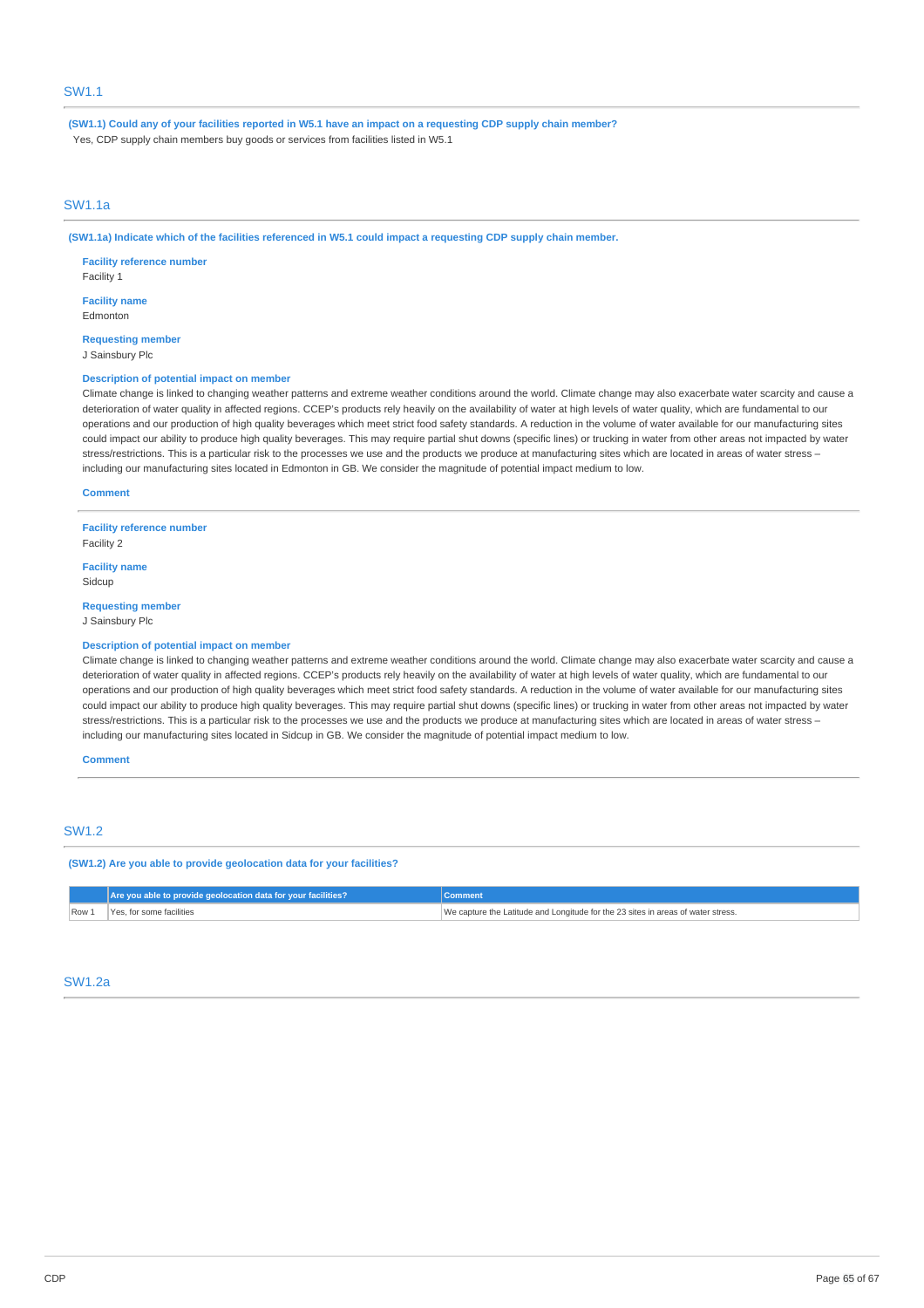### **(SW1.2a) Please provide all available geolocation data for your facilities.**

| <b>Identifier</b>       | Latitude  | Longitude    | <b>Comment</b>                                                                   |
|-------------------------|-----------|--------------|----------------------------------------------------------------------------------|
| Edmonton                | 51.61497  | $-0.04569$   | We capture the Latitude and Longitude for the 23 sites in areas of water stress. |
| Sidcup                  | 51.416    | 0.118        | We capture the Latitude and Longitude for the 23 sites in areas of water stress. |
| Antwerp                 | 51.155891 | 4.375484     | We capture the Latitude and Longitude for the 23 sites in areas of water stress. |
| Ghent                   | 51.016833 | 3.720846     | We capture the Latitude and Longitude for the 23 sites in areas of water stress. |
| Barcelona / Valles      | 41.53682  | 2.235932     | We capture the Latitude and Longitude for the 23 sites in areas of water stress. |
| Aquas Villas del Turbon | 42.380869 | 0.471713     | We capture the Latitude and Longitude for the 23 sites in areas of water stress. |
| Sevilla                 | 37.405105 | $-5.93128$   | We capture the Latitude and Longitude for the 23 sites in areas of water stress. |
| Malaga                  | 36,6688   | $-4.477031$  | We capture the Latitude and Longitude for the 23 sites in areas of water stress. |
| Tenerife                | 28.485216 | $-16.385144$ | We capture the Latitude and Longitude for the 23 sites in areas of water stress. |
| Aguas de Santolin       | 42.566077 | $-3.447284$  | We capture the Latitude and Longitude for the 23 sites in areas of water stress. |
| Lisboa                  | 38.555218 | $-8.986614$  | We capture the Latitude and Longitude for the 23 sites in areas of water stress. |
| Sodenthal               | 49.921135 | 9.197157     | We capture the Latitude and Longitude for the 23 sites in areas of water stress. |
| Knetzgau                | 49.99106  | 10.55039     | We capture the Latitude and Longitude for the 23 sites in areas of water stress. |
| Grigny                  | 48.64708  | 2.38519      | We capture the Latitude and Longitude for the 23 sites in areas of water stress. |
| Toulouse                | 43.511    | 1.521        | We capture the Latitude and Longitude for the 23 sites in areas of water stress. |
| Dongen                  | 51,6089   | 4.9983       | We capture the Latitude and Longitude for the 23 sites in areas of water stress. |
| Chaudfontaine           | 50.5875   | 5.6487       | We capture the Latitude and Longitude for the 23 sites in areas of water stress. |
| Deizisau                | 48.713033 | 9.402022     | We capture the Latitude and Longitude for the 23 sites in areas of water stress. |
| Genshagen               | 52.309813 | 13.298233    | We capture the Latitude and Longitude for the 23 sites in areas of water stress. |
| Güdderath               | 51.120743 | 6.436726     | We capture the Latitude and Longitude for the 23 sites in areas of water stress. |
| Halle                   | 51.463352 | 11.899307    | We capture the Latitude and Longitude for the 23 sites in areas of water stress. |
| Hildesheim              | 52.170424 | 9.9928       | We capture the Latitude and Longitude for the 23 sites in areas of water stress. |
| Mannheim                | 49.513192 | 8.557375     | We capture the Latitude and Longitude for the 23 sites in areas of water stress. |

SW2.1